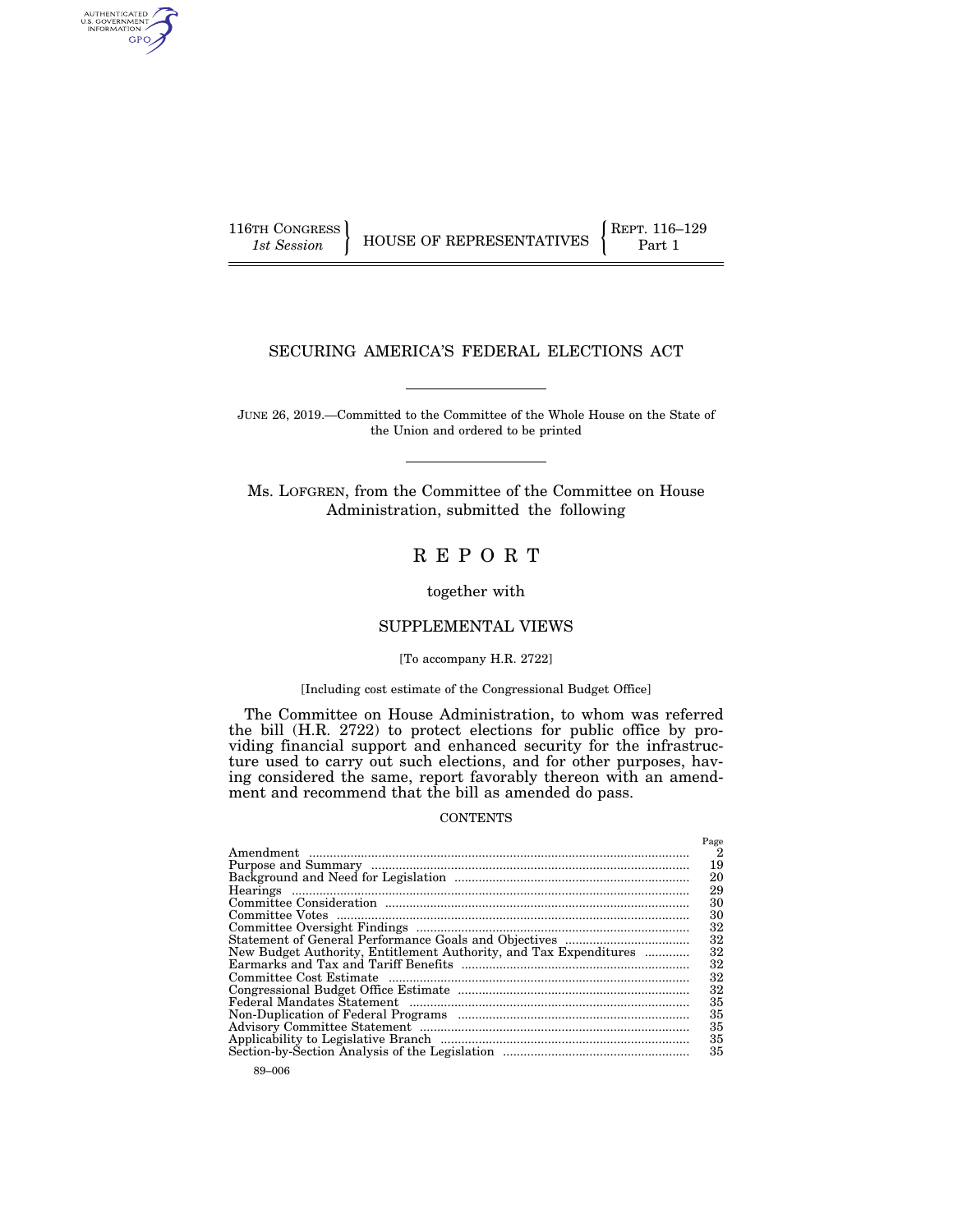Changes in Existing Law Made by the Bill, as Reported ..................................... 46 Supplemental Views ................................................................................................ 88

### AMENDMENT

### The amendment is as follows:

# Strike all after the enacting clause and insert the following:

## **SECTION 1. SHORT TITLE; TABLE OF CONTENTS.**

(a) SHORT TITLE.—This Act may be cited as the ''Securing America's Federal Elections Act'' or the ''SAFE Act''.

(b) TABLE OF CONTENTS.—The table of contents of this Act is as follows:

# Sec. 1. Short title; table of contents.

### TITLE I—FINANCIAL SUPPORT FOR ELECTION INFRASTRUCTURE

### Subtitle A—Voting System Security Improvement Grants

# PART 1—PROMOTING ACCURACY, INTEGRITY, AND SECURITY THROUGH VOTER-VERIFIED PERMANENT PAPER BALLOT

- 
- 
- Sec. 101. Short title.<br>Sec. 102. Paper ballot and manual counting requirements.<br>Sec. 103. Accessibility and ballot verification for individuals with disabilities.<br>Sec. 104. Durability and readability requirements for ballo
- 
- 
- 

### PART 2—GRANTS TO CARRY OUT IMPROVEMENTS

- Sec. 111. Grants for obtaining compliant paper ballot voting systems and carrying out voting system security
- improvements.<br>Sec. 112. Coordination of voting system security activities with use of requirements payments and election ad-<br>Sec. 113. Incorporation requirements under Help America Vote Act of 2002.<br>Sec. 113. Incorporation
- 

### Subtitle B—Risk-Limiting Audits

- 
- Sec. 121. Risk-limiting audits. Sec. 122. Funding for conducting post-election risk-limiting audits. Sec. 123. GAO analysis of effects of audits.
- 

# TITLE II—PROMOTING CYBERSECURITY THROUGH IMPROVEMENTS IN ELECTION ADMINISTRATION

- 
- Sec. 201. Voting system cybersecurity requirements.<br>Sec. 201. Voting system cybersecurity requirements.<br>Sec. 202. Testing of existing voting systems to ensure compliance with election cybersecurity guidelines and<br>Sec. 204.
- 
- 
- 

#### TITLE III—USE OF VOTING MACHINES MANUFACTURED IN THE UNITED STATES

Sec. 301. Use of voting machines manufactured in the United States.

TITLE IV—SEVERABILITY

Sec. 401. Severability.

# **TITLE I—FINANCIAL SUPPORT FOR ELECTION INFRASTRUCTURE**

# **Subtitle A—Voting System Security Improvement Grants**

### **PART 1—PROMOTING ACCURACY, INTEGRITY, AND SE-CURITY THROUGH VOTER-VERIFIED PERMANENT PAPER BALLOT**

### **SEC. 101. SHORT TITLE.**

This subtitle may be cited as the ''Voter Confidence and Increased Accessibility Act of 2019''.

### **SEC. 102. PAPER BALLOT AND MANUAL COUNTING REQUIREMENTS.**

(a) IN GENERAL.—Section  $301(a)(2)$  of the Help America Vote Act of 2002 (52) U.S.C.  $21081(a)(2)$  is amended to read as follows: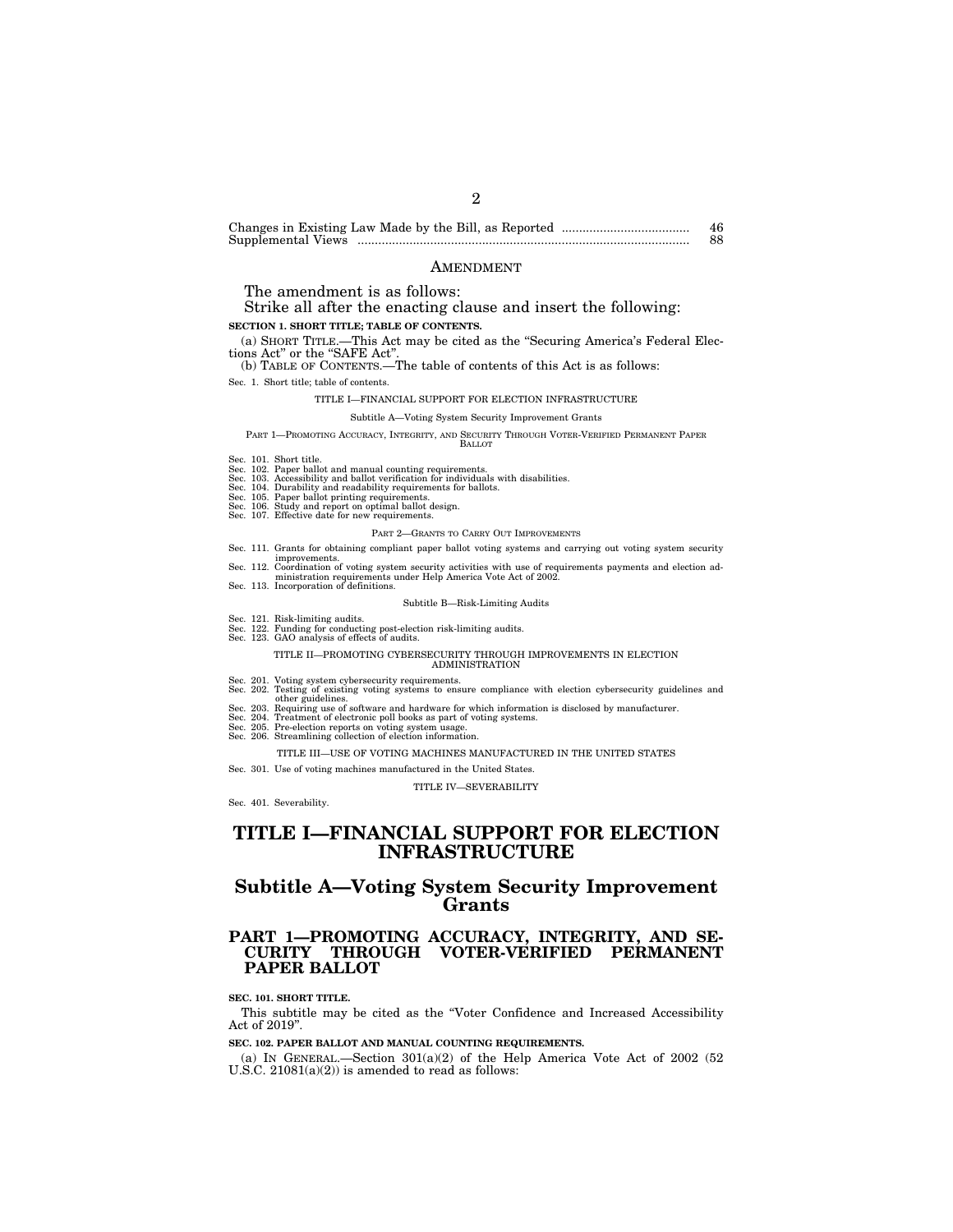''(2) PAPER BALLOT REQUIREMENT.—

''(A) VOTER-VERIFIED PAPER BALLOTS.—

''(i) PAPER BALLOT REQUIREMENT.—(I) The voting system shall require the use of an individual, durable, voter-verified paper ballot of the voter's vote that shall be marked and made available for inspection and verification by the voter before the voter's vote is cast and counted, and which shall be counted by hand or read by an optical character recognition device or other counting device. For purposes of this subclause, the term 'individual, durable, voter-verified paper ballot' means a paper ballot marked by the voter by hand or a paper ballot marked through the use of a nontabulating ballot marking device or system, so long as the voter shall have the option to mark his or her ballot by hand.

''(II) The voting system shall provide the voter with an opportunity to correct any error on the paper ballot before the permanent voterverified paper ballot is preserved in accordance with clause (ii).

''(III) The voting system shall not preserve the voter-verified paper ballots in any manner that makes it possible, at any time after the ballot has been cast, to associate a voter with the record of the voter's vote without the voter's consent.

"(ii) PRESERVATION AS OFFICIAL RECORD.—The individual, durable, voter-verified paper ballot used in accordance with clause (i) shall constitute the official ballot and shall be preserved and used as the official ballot for purposes of any recount or audit conducted with respect to any election for Federal office in which the voting system is used.

 $\tilde{f}$ (iii) Manual counting requirements for recounts and audits. (I) Each paper ballot used pursuant to clause (i) shall be suitable for a manual audit, and shall be counted by hand in any recount or audit conducted with respect to any election for Federal office.

''(II) In the event of any inconsistencies or irregularities between any electronic vote tallies and the vote tallies determined by counting by hand the individual, durable, voter-verified paper ballots used pursuant to clause (i), and subject to subparagraph (B), the individual, durable, voter-verified paper ballots shall be the true and correct record of the votes cast.

"(iv) APPLICATION TO ALL BALLOTS.—The requirements of this subparagraph shall apply to all ballots cast in elections for Federal office, including ballots cast by absent uniformed services voters and overseas voters under the Uniformed and Overseas Citizens Absentee Voting Act and other absentee voters.

''(B) SPECIAL RULE FOR TREATMENT OF DISPUTES WHEN PAPER BALLOTS HAVE BEEN SHOWN TO BE COMPROMISED.—

(i) IN GENERAL.—In the event that-

''(I) there is any inconsistency between any electronic vote tallies and the vote tallies determined by counting by hand the individual, durable, voter-verified paper ballots used pursuant to subparagraph (A)(i) with respect to any election for Federal office; and

''(II) it is demonstrated by clear and convincing evidence (as determined in accordance with the applicable standards in the jurisdiction involved) in any recount, audit, or contest of the result of the election that the paper ballots have been compromised (by damage or mischief or otherwise) and that a sufficient number of the ballots have been so compromised that the result of the election could be changed,

the determination of the appropriate remedy with respect to the election shall be made in accordance with applicable State law, except that the electronic tally shall not be used as the exclusive basis for determining the official certified result.

"(ii) RULE FOR CONSIDERATION OF BALLOTS ASSOCIATED WITH EACH VOTING MACHINE.—For purposes of clause (i), only the paper ballots deemed compromised, if any, shall be considered in the calculation of whether or not the result of the election could be changed due to the compromised paper ballots."

(b) CONFORMING AMENDMENT CLARIFYING APPLICABILITY OF ALTERNATIVE LAN-GUAGE ACCESSIBILITY.—Section 301(a)(4) of such Act (52 U.S.C. 21081(a)(4)) is amended by inserting "(including the paper ballots required to be used under paragraph (2))'' after ''voting system''.

(c) OTHER CONFORMING AMENDMENTS.—Section 301(a)(1) of such Act (52 U.S.C.  $21081(a)(1)$ ) is amended—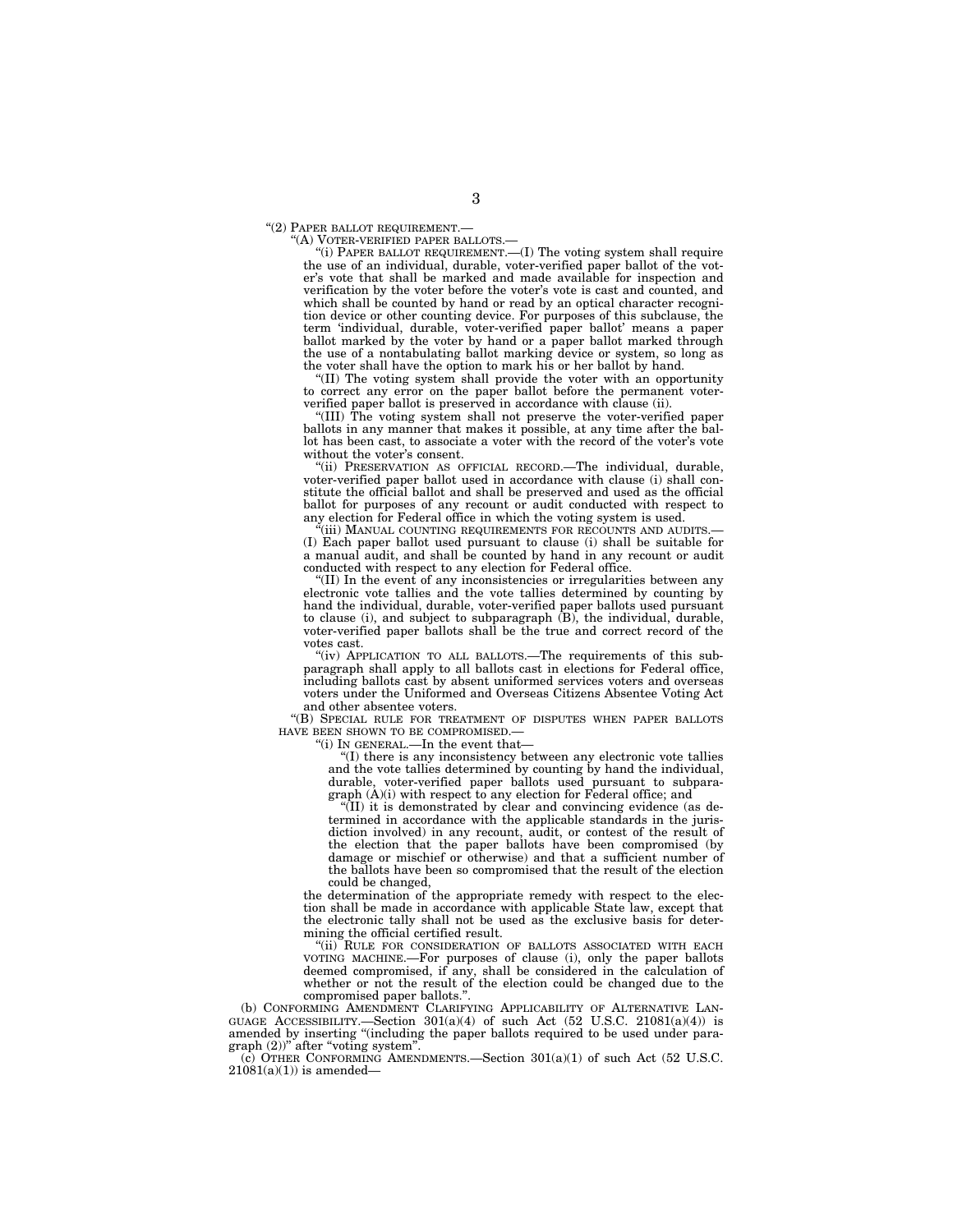(1) in subparagraph (A)(i), by striking ''counted'' and inserting ''counted, in accordance with paragraphs  $(2)$  and  $(3)$ 

(2) in subparagraph (A)(ii), by striking ''counted'' and inserting ''counted, in accordance with paragraphs (2) and (3)'';

 $(3)$  in subparagraph  $(\overline{A})(iii)$ , by striking "counted" each place it appears and inserting "counted, in accordance with paragraphs  $(2)$  and  $(3)$ "; and (4) in subparagraph (B)(ii), by striking ''counted'' and inserting ''counted, in

accordance with paragraphs  $(2)$  and  $(3)$ ".

### **SEC. 103. ACCESSIBILITY AND BALLOT VERIFICATION FOR INDIVIDUALS WITH DISABILITIES.**

(a) BALLOT CYBERSECURITY, CONFIDENTIALITY, AND ACCESS FOR INDIVIDUALS WITH DISABILITIES.—

(1) IN GENERAL.—Section  $301(a)(3)(B)$  of the Help America Vote Act of 2002  $(52 \text{ U.S.C. } 21081(a)(3)(B))$  is amended to read as follows:

''(B)(i) satisfy the requirement of subparagraph (A) through the use of at least 1 voting system at each polling place that—

''(I) is equipped for individuals with disabilities, including nonvisual and enhanced visual accessibility for the blind and visually impaired, and contains features to support enhanced manual accessibility for the mobility and dexterity impaired;

''(II) in the case of any election for Federal office occurring after the date that is 6 years after the date of the enactment of the Securing America's Federal Elections Act—

"(aa) marks ballots that are identical in size, ink, and paper stock to those ballots that would be marked by hand or a ballot marking device used by voters who do not have accessibility needs;

 $'(bb)$  marks the ballot in such a way that someone examining the ballot will not be able to readily determine whether the ballot was marked by hand or machine; and

"(cc) combines ballots produced by the voting system with ballots marked by voters using other types of voting systems used by the State or jurisdiction in a way that prevents identification of which

ballots were cast using each voting system; and

''(III) is made available for use by any voter who requests to use it; and

"(ii) in the case of any election for Federal office occurring after the date that is 6 years after the date of the enactment of the Securing America's Federal Elections Act, meet the requirements of subparagraph (A) and paragraph (2)(A) by using a system that allows the voter to privately and independently verify the accuracy of the permanent paper ballot through the presentation, in accessible form, of the printed or marked vote selections from the same printed or marked information that would be used for any vote tabulation or auditing; and''.

(2) CLARIFICATION WITH RESPECT TO APPLICATION OF REQUIREMENT TO BALLOTS MARKED AT HOME.—Section  $301(a)(3)$  of such Act (52 U.S.C. 21081 $(a)(3)$ ) is amended by adding at the end the following new flush sentence:

''Nothing in subparagraph (B) shall be construed to prohibit the use of an accessible ballot that may be printed or marked by the voter at home.''.

(b) SPECIFIC REQUIREMENT OF STUDY, TESTING, AND DEVELOPMENT OF ACCESSIBLE PAPER BALLOT VERIFICATION MECHANISMS.—

(1) STUDY AND REPORTING.—Subtitle C of title II of such Act (52 U.S.C. 21081 et seq.) is amended—

(A) by redesignating section 247 as section 248; and

(B) by inserting after section 246 the following new section:

**''SEC. 247. STUDY AND REPORT ON ACCESSIBLE PAPER BALLOT VERIFICATION MECHANISMS.** 

''(a) STUDY AND REPORT.—The Director of the National Science Foundation shall make grants to not fewer than 3 eligible entities to study, test, and develop accessible paper ballot voting, verification, and casting mechanisms and devices and best practices to enhance the accessibility of paper ballot voting and verification mechanisms for individuals with disabilities, for voters whose primary language is not English, and for voters with difficulties in literacy, including best practices for the mechanisms themselves and the processes through which the mechanisms are used.

''(b) ELIGIBILITY.—An entity is eligible to receive a grant under this part if it submits to the Director (at such time and in such form as the Director may require) an application containing—

''(1) certifications that the entity shall specifically investigate enhanced methods or devices, including non-electronic devices, that will assist such individuals and voters in marking voter-verified paper ballots and presenting or transmit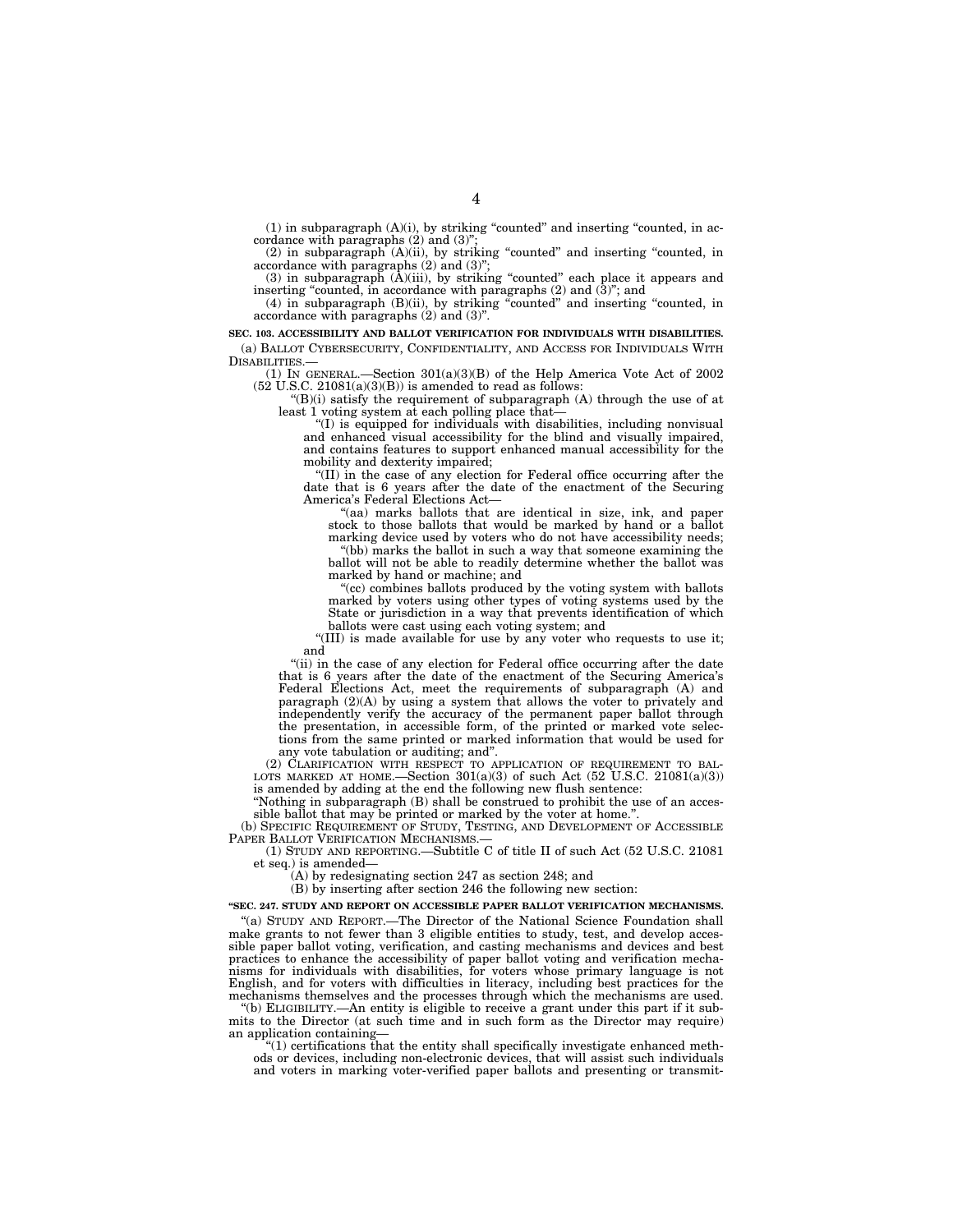ting the information printed or marked on such ballots back to such individuals and voters, and casting such ballots;

 $(2)$  a certification that the entity shall complete the activities carried out with the grant not later than December 31, 2020; and

 $(3)$  such other information and certifications as the Director may require.

''(c) AVAILABILITY OF TECHNOLOGY.—Any technology developed with the grants made under this section shall be treated as non-proprietary and shall be made available to the public, including to manufacturers of voting systems.

''(d) COORDINATION WITH GRANTS FOR TECHNOLOGY IMPROVEMENTS.—The Director shall carry out this section so that the activities carried out with the grants made under subsection (a) are coordinated with the research conducted under the grant program carried out by the Commission under section 271, to the extent that the Director and Commission determine necessary to provide for the advancement of accessible voting technology.

''(e) AUTHORIZATION OF APPROPRIATIONS.—There is authorized to be appropriated to carry out subsection (a) \$5,000,000, to remain available until expended.<sup>'</sup>

 $(2)$  CLERICAL AMENDMENT.—The table of contents of such Act is amended— (A) by redesignating the item relating to section 247 as relating to section 248; and

 $(\acute{B})$  by inserting after the item relating to section 246 the following new item:

#### ''Sec. 247. Study and report on accessible paper ballot verification mechanisms.''.

(c) CLARIFICATION OF ACCESSIBILITY STANDARDS UNDER VOLUNTARY VOTING SYS-TEM GUIDANCE.—In adopting any voluntary guidance under subtitle B of title III of the Help America Vote Act with respect to the accessibility of the paper ballot verification requirements for individuals with disabilities, the Election Assistance Commission shall include and apply the same accessibility standards applicable under the voluntary guidance adopted for accessible voting systems under such subtitle.

(d) PERMITTING USE OF FUNDS FOR PROTECTION AND ADVOCACY SYSTEMS TO SUP-PORT ACTIONS TO ENFORCE ELECTION-RELATED DISABILITY ACCESS.—Section 292(a) of the Help America Vote Act of 2002 (52 U.S.C. 21062(a)) is amended by striking ''; except that'' and all that follows and inserting a period.

### **SEC. 104. DURABILITY AND READABILITY REQUIREMENTS FOR BALLOTS.**

Section 301(a) of the Help America Vote Act of 2002 (52 U.S.C. 21081(a)) is amended by adding at the end the following new paragraph:

"(7) DURABILITY AND READABILITY REQUIREMENTS FOR BALLOTS.

''(A) DURABILITY REQUIREMENTS FOR PAPER BALLOTS.—

''(i) IN GENERAL.—All voter-verified paper ballots required to be used under this Act shall be marked or printed on durable paper.

''(ii) DEFINITION.—For purposes of this Act, paper is 'durable' if it is capable of withstanding multiple counts and recounts by hand without compromising the fundamental integrity of the ballots, and capable of retaining the information marked or printed on them for the full duration of a retention and preservation period of 22 months.

''(B) READABILITY REQUIREMENTS FOR PAPER BALLOTS MARKED BY BALLOT MARKING DEVICE.—All voter-verified paper ballots completed by the voter through the use of a ballot marking device shall be clearly readable by the voter without assistance (other than eyeglasses or other personal vision enhancing devices) and by an optical character recognition device or other device equipped for individuals with disabilities.''.

### **SEC. 105. PAPER BALLOT PRINTING REQUIREMENTS.**

(a) REQUIRING PAPER BALLOTS TO BE PRINTED ON RECYCLED PAPER MANUFAC-TURED IN UNITED STATES.—Section 301(a) of the Help America Vote Act of 2002 (52 U.S.C. 21081(a)), as amended by section 104, is amended by adding at the end the following new paragraph:

''(8) PRINTING REQUIREMENTS FOR BALLOTS.—All paper ballots used in an election for Federal office shall be printed in the United States on recycled paper manufactured in the United States.''.

(b) EFFECTIVE DATE.—The amendment made by subsection (a) shall apply with respect to elections occurring on or after January 1, 2021.

### **SEC. 106. STUDY AND REPORT ON OPTIMAL BALLOT DESIGN.**

(a) STUDY.—The Election Assistance Commission shall conduct a study of the best ways to design ballots used in elections for public office, including paper ballots and electronic or digital ballots, to minimize confusion and user errors.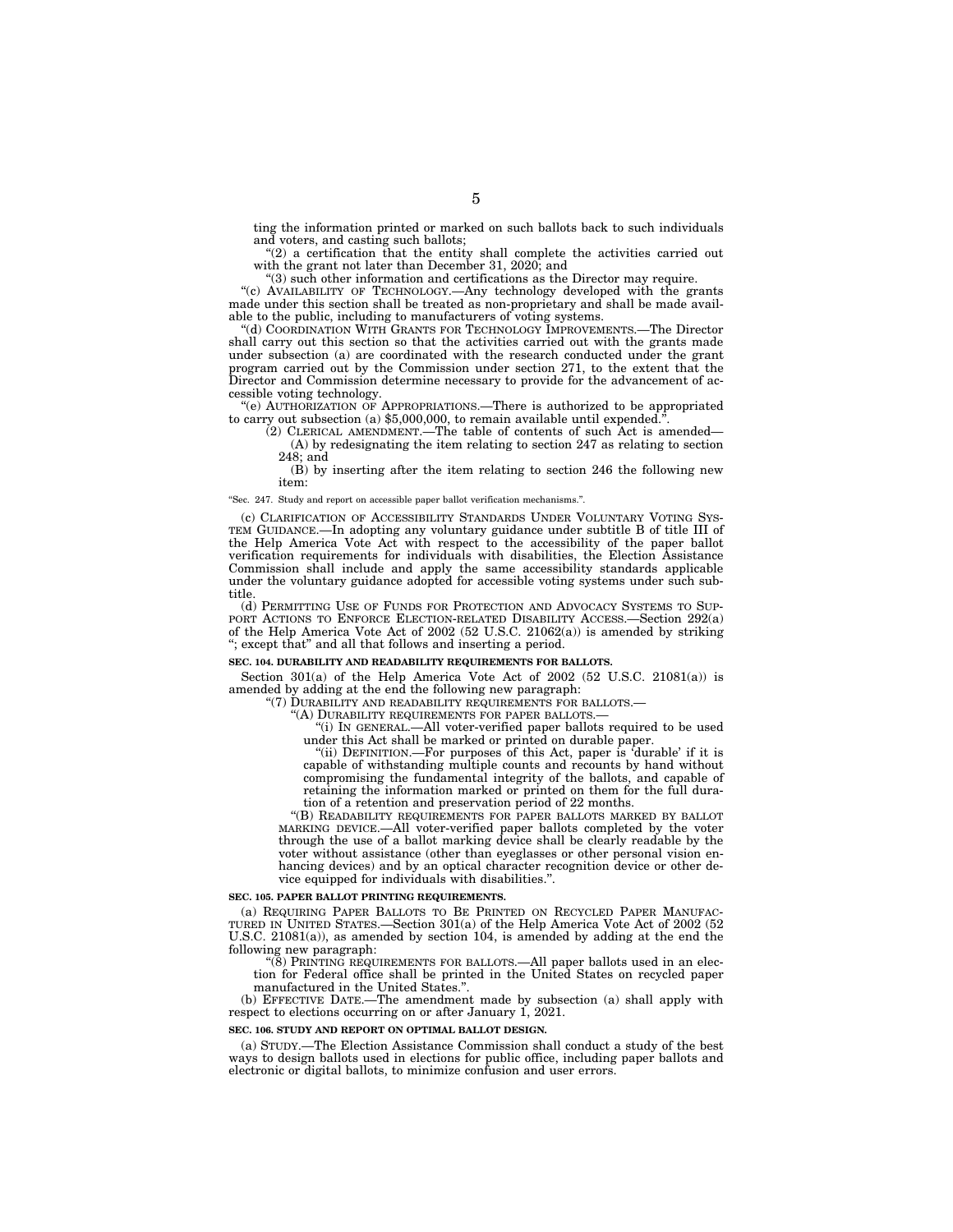(b) REPORT.—Not later than January 1, 2020, the Election Assistance Commission shall submit to Congress a report on the study conducted under subsection (a).

### **SEC. 107. EFFECTIVE DATE FOR NEW REQUIREMENTS.**

Section 301(d) of the Help America Vote Act of 2002 (52 U.S.C. 21081(d)) is amended to read as follows:

''(d) EFFECTIVE DATE.—

"(1) In GENERAL.—Except as provided in paragraph  $(2)$ , each State and jurisdiction shall be required to comply with the requirements of this section on and after January 1, 2006.

''(2) SPECIAL RULE FOR CERTAIN REQUIREMENTS.—

''(A) IN GENERAL.—Except as provided in section 105(b) of the Securing America's Federal Elections Act and subparagraphs (B) and (C), the requirements of this section which are first imposed on a State and jurisdiction pursuant to the amendments made by the Voter Confidence and Increased Accessibility Act of 2019 shall apply with respect to voting systems used for any election for Federal office held in 2020 or any succeeding year.

''(B) DELAY FOR JURISDICTIONS USING CERTAIN PAPER RECORD PRINTERS OR CERTAIN SYSTEMS USING OR PRODUCING VOTER-VERIFIED PAPER RECORDS IN 2018.—

''(i) DELAY.—In the case of a jurisdiction described in clause (ii), subparagraph (A) shall apply to a voting system in the jurisdiction as if the reference in such subparagraph to '2020' were a reference to '2022', but only with respect to the following requirements of this section:

"(I) Paragraph  $(2)(A)(i)(I)$  of subsection (a) (relating to the use of voter-verified paper ballots).

"(II) Paragraph  $(3)(B)(ii)(I)$  and  $(II)$  of subsection (a) (relating to access to verification from and casting of the durable paper ballot). ''(III) Paragraph (7) of subsection (a) (relating to durability and readability requirements for ballots).

''(ii) JURISDICTIONS DESCRIBED.—A jurisdiction described in this clause is a jurisdiction—

''(I) which used voter-verified paper record printers attached to direct recording electronic voting machines, or which used other voting systems that used or produced paper records of the vote verifiable by voters but that are not in compliance with paragraphs  $(2)(A)(i)(I), (3)(B)(iii)(I)$  and  $(II),$  and  $(7)$  of subsection (a) (as amended or added by the Voter Confidence and Increased Accessibility Act of 2019), for the administration of the regularly scheduled general election for Federal office held in November 2018; and

''(II) which will continue to use such printers or systems for the administration of elections for Federal office held in years before 2022.

''(iii) MANDATORY AVAILABILITY OF PAPER BALLOTS AT POLLING PLACES USING GRANDFATHERED PRINTERS AND SYSTEMS.—

''(I) REQUIRING BALLOTS TO BE OFFERED AND PROVIDED.—The appropriate election official at each polling place that uses a printer or system described in clause  $(ii)(\bar{I})$  for the administration of elections for Federal office shall offer each individual who is eligible to cast a vote in the election at the polling place the opportunity to cast the vote using a blank pre-printed paper ballot which the individual may mark by hand and which is not produced by the direct recording electronic voting machine or other such system. The official shall provide the individual with the ballot and the supplies necessary to mark the ballot, and shall ensure (to the greatest extent practicable) that the waiting period for the individual to cast a vote is the lesser of 30 minutes or the average waiting period for an individual who does not agree to cast the vote using such a paper ballot under this clause.

''(II) TREATMENT OF BALLOT.—Any paper ballot which is cast by an individual under this clause shall be counted and otherwise treated as a regular ballot for all purposes (including by incorporating it into the final unofficial vote count (as defined by the State) for the precinct) and not as a provisional ballot, unless the individual casting the ballot would have otherwise been required to cast a provisional ballot.

''(III) POSTING OF NOTICE.—The appropriate election official shall ensure there is prominently displayed at each polling place a notice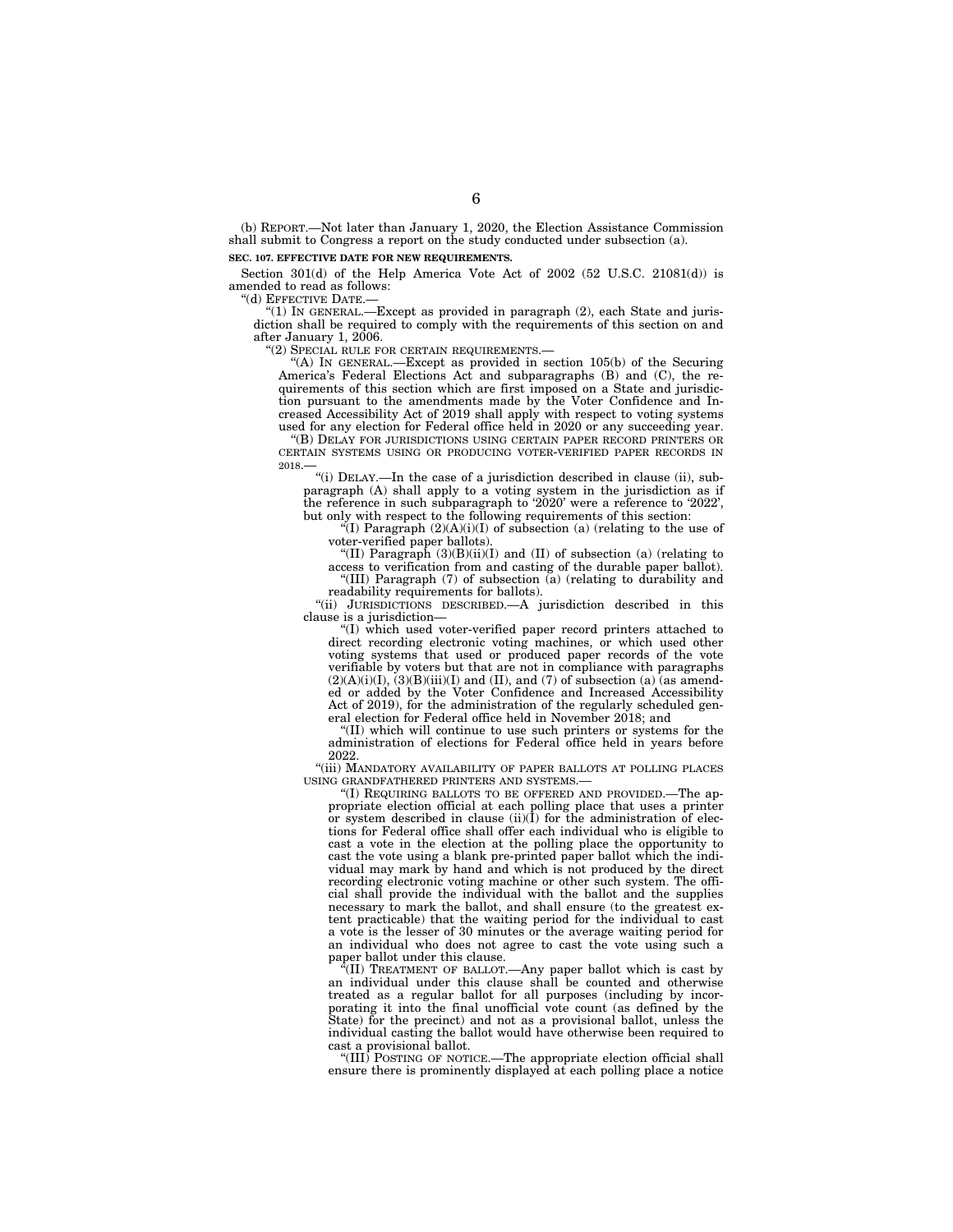that describes the obligation of the official to offer individuals the opportunity to cast votes using a pre-printed blank paper ballot.

''(IV) TRAINING OF ELECTION OFFICIALS.—The chief State election official shall ensure that election officials at polling places in the State are aware of the requirements of this clause, including the requirement to display a notice under subclause (III), and are aware that it is a violation of the requirements of this title for an election official to fail to offer an individual the opportunity to cast a vote using a blank pre-printed paper ballot.

''(V) PERIOD OF APPLICABILITY.—The requirements of this clause apply only during the period in which the delay is in effect under clause (i).

''(C) SPECIAL RULE FOR JURISDICTIONS USING CERTAIN NONTABULATING BALLOT MARKING DEVICES.—In the case of a jurisdiction which uses a nontabulating ballot marking device which automatically deposits the ballot into a privacy sleeve, subparagraph (A) shall apply to a voting system in the jurisdiction as if the reference in such subparagraph to 'any election for Federal office held in 2020 or any succeeding year' were a reference to 'elections for Federal office occurring held in 2022 or each succeeding year', but only with respect to paragraph  $(3)(B)(iii)(II)$  of subsection (a) (relating to nonmanual casting of the durable paper ballot).''.

### **PART 2—GRANTS TO CARRY OUT IMPROVEMENTS**

# **SEC. 111. GRANTS FOR OBTAINING COMPLIANT PAPER BALLOT VOTING SYSTEMS AND CAR-RYING OUT VOTING SYSTEM SECURITY IMPROVEMENTS.**

(a) AVAILABILITY OF GRANTS.—Subtitle D of title II of the Help America Vote Act of 2002 (52 U.S.C. 21001 et seq.) is amended by adding at the end the following new part:

## **''PART 7—GRANTS FOR OBTAINING COMPLIANT PAPER BALLOT VOTING SYSTEMS AND CARRYING OUT VOT-ING SYSTEM SECURITY IMPROVEMENTS**

### **''SEC. 297. GRANTS FOR OBTAINING COMPLIANT PAPER BALLOT VOTING SYSTEMS AND CAR-RYING OUT VOTING SYSTEM SECURITY IMPROVEMENTS.**

''(a) AVAILABILITY AND USE OF GRANT.—The Commission shall make a grant to each eligible State—

" $(1)$  to replace a voting system—

"(A) which does not meet the requirements which are first imposed on the State pursuant to the amendments made by the Voter Confidence and Increased Accessibility Act of 2019 with a voting system which does meet such requirements, for use in the regularly scheduled general elections for Federal office held in November 2020, or

''(B) which does meet such requirements but which is not in compliance with the most recent voluntary voting system guidelines issued by the Commission prior to the regularly scheduled general election for Federal office held in November 2020 with another system which does meet such requirements and is in compliance with such guidelines;

''(2) to carry out voting system security improvements described in section 297A with respect to the regularly scheduled general elections for Federal office held in November 2020 and each succeeding election for Federal office; and

''(3) to implement and model best practices for ballot design, ballot instructions, and the testing of ballots.

''(b) AMOUNT OF GRANT.—The amount of a grant made to a State under this section shall be such amount as the Commission determines to be appropriate, except that such amount may not be less than the product of \$1 and the average of the number of individuals who cast votes in any of the two most recent regularly scheduled general elections for Federal office held in the State.

''(c) PRO RATA REDUCTIONS.—If the amount of funds appropriated for grants under this part is insufficient to ensure that each State receives the amount of the grant calculated under subsection (b), the Commission shall make such pro rata reductions in such amounts as may be necessary to ensure that the entire amount appropriated under this part is distributed to the States.

''(d) SURPLUS APPROPRIATIONS.—If the amount of funds appropriated for grants authorized under section  $297D(a)(2)$  exceed the amount necessary to meet the re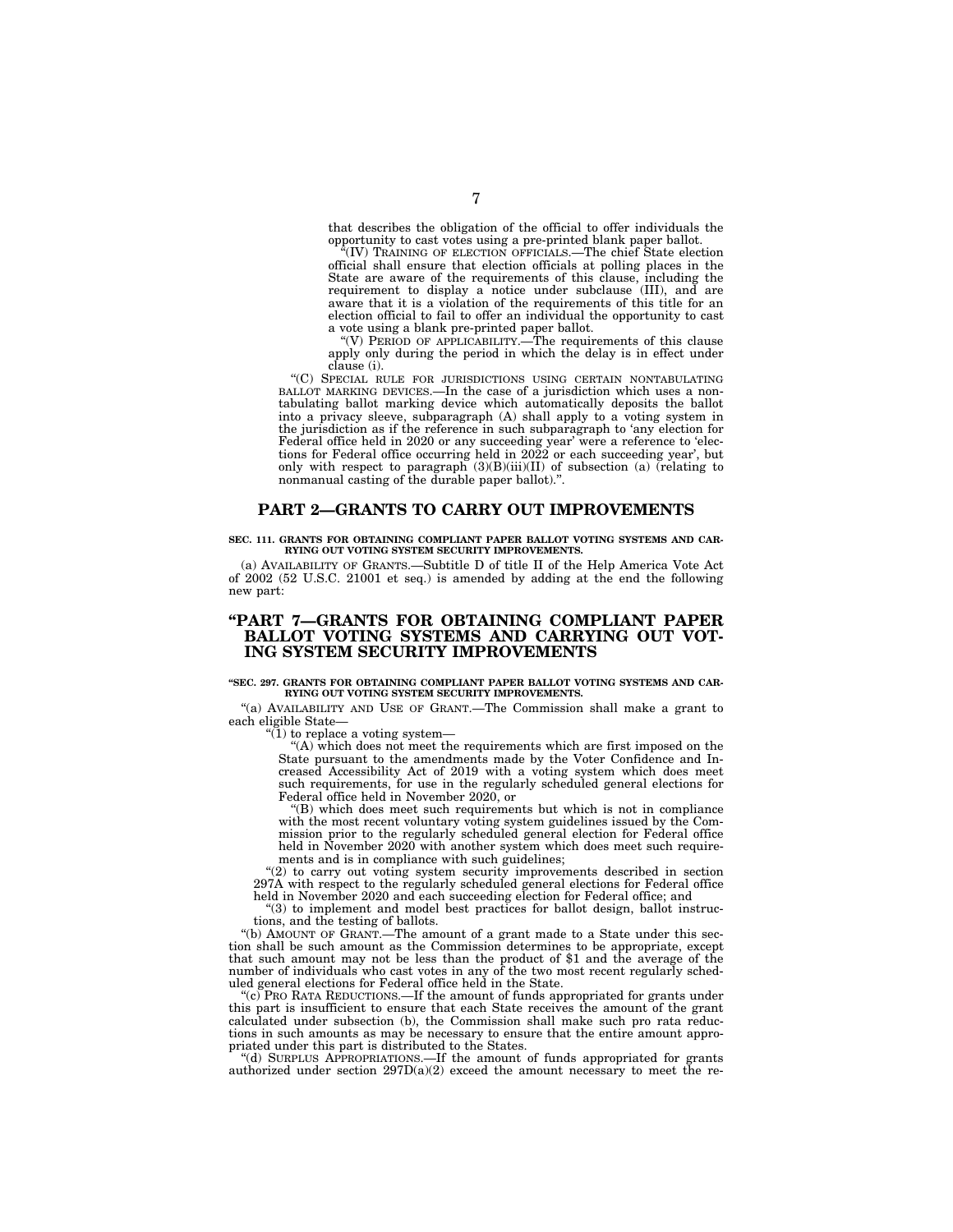quirements of subsection (b), the Commission shall consider the following in making a determination to award remaining funds to a State:

'(1) The record of the State in carrying out the following with respect to the administration of elections for Federal office:

''(A) Providing voting machines that are less than 10 years old.

''(B) Implementing strong chain of custody procedures for the physical se-

curity of voting equipment and paper records at all stages of the process.  $\mathrm{``}(\check{C})$  Conducting pre-election testing on every voting machine and ensur-

ing that paper ballots are available wherever electronic machines are used. ''(D) Maintaining offline backups of voter registration lists.

''(E) Providing a secure voter registration database that logs requests sub-

mitted to the database.

''(F) Publishing and enforcing a policy detailing use limitations and security safeguards to protect the personal information of voters in the voter registration process.

''(G) Providing secure processes and procedures for reporting vote tallies. ''(H) Providing a secure platform for disseminating vote totals.

''(2) Evidence of established conditions of innovation and reform in providing voting system security and the proposed plan of the State for implementing additional conditions.

''(3) Evidence of collaboration between relevant stakeholders, including local election officials, in developing the grant implementation plan described in section 297B.

"(4) The plan of the State to conduct a rigorous evaluation of the effectiveness of the activities carried out with the grant.

"(e) ABILITY OF REPLACEMENT SYSTEMS TO ADMINISTER RANKED CHOICE ELEC-TIONS.—To the greatest extent practicable, an eligible State which receives a grant to replace a voting system under this section shall ensure that the replacement system is capable of administering a system of ranked choice voting under which each voter shall rank the candidates for the office in the order of the voter's preference.

### **''SEC. 297A. VOTING SYSTEM SECURITY IMPROVEMENTS DESCRIBED.**

"(a) PERMITTED USES.—A voting system security improvement described in this section is any of the following:

" $(1)$  The acquisition of goods and services from qualified election infrastructure vendors by purchase, lease, or such other arrangements as may be appropriate.

''(2) Cyber and risk mitigation training.

"(3) A security risk and vulnerability assessment of the State's election infrastructure which is carried out by a provider of cybersecurity services under a contract entered into between the chief State election official and the provider.

"(4) The maintenance of election infrastructure, including addressing risks and vulnerabilities which are identified under either of the security risk and vulnerability assessments described in paragraph (3), except that none of the funds provided under this part may be used to renovate or replace a building or facility which is used primarily for purposes other than the administration of elections for public office.

 $\degree$ (5) Providing increased technical support for any information technology infrastructure that the chief State election official deems to be part of the State's election infrastructure or designates as critical to the operation of the State's election infrastructure.

''(6) Enhancing the cybersecurity and operations of the information technology infrastructure described in paragraph (4).

"(7) Enhancing the cybersecurity of voter registration systems.

''(b) QUALIFIED ELECTION INFRASTRUCTURE VENDORS DESCRIBED.— ''(1) IN GENERAL.—For purposes of this part, a 'qualified election infrastructure vendor' is any person who provides, supports, or maintains, or who seeks to provide, support, or maintain, election infrastructure on behalf of a State, unit of local government, or election agency, who meets the criteria described in paragraph (2).

<sup>'(2)</sup> CRITERIA.—The criteria described in this paragraph are such criteria as the Chairman, in coordination with the Secretary of Homeland Security, shall establish and publish, and shall include each of the following requirements:

''(A) The vendor must be owned and controlled by a citizen or permanent

resident of the United States. ''(B) The vendor must disclose to the Chairman and the Secretary, and to the chief State election official of any State to which the vendor provides any goods and services with funds provided under this part, of any sourcing outside the United States for parts of the election infrastructure.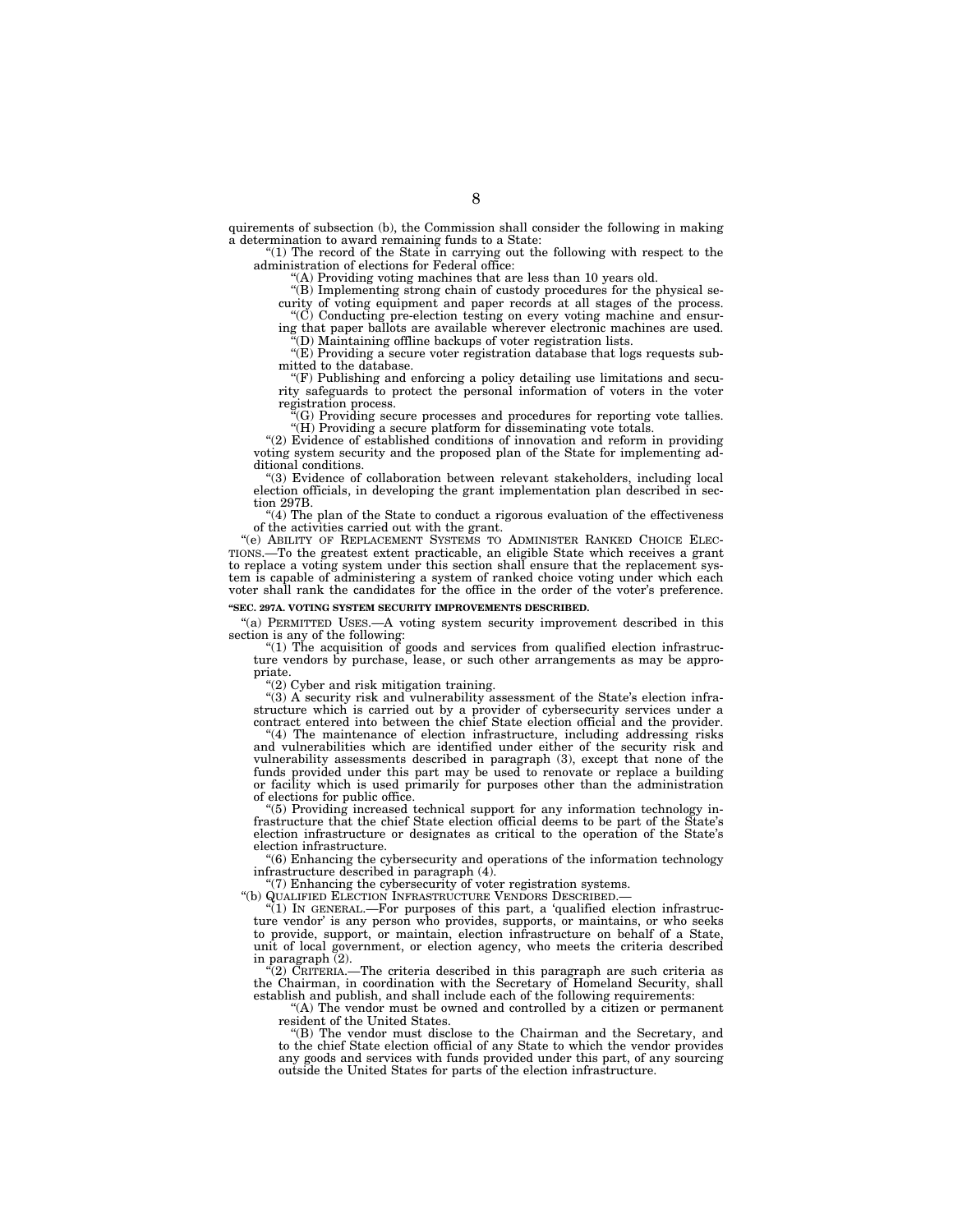''(C) The vendor agrees to ensure that the election infrastructure will be developed and maintained in a manner that is consistent with the cybersecurity best practices issued by the Technical Guidelines Development Committee.

''(D) The vendor agrees to maintain its information technology infrastructure in a manner that is consistent with the cybersecurity best practices issued by the Technical Guidelines Development Committee.

''(E) The vendor agrees to meet the requirements of paragraph (3) with respect to any known or suspected cybersecurity incidents involving any of the goods and services provided by the vendor pursuant to a grant under this part.

"(F) The vendor agrees to permit independent security testing by the Commission (in accordance with section  $231(a)$ ) and by the Secretary of the goods and services provided by the vendor pursuant to a grant under this part.

''(3) CYBERSECURITY INCIDENT REPORTING REQUIREMENTS.— ''(A) IN GENERAL.—A vendor meets the requirements of this paragraph if, upon becoming aware of the possibility that an election cybersecurity incident has occurred involving any of the goods and services provided by the vendor pursuant to a grant under this part—<br>"(i) the vendor promptly assesses whether or not such an incident oc-

curred, and submits a notification meeting the requirements of sub-paragraph (B) to the Secretary and the Chairman of the assessment as soon as practicable (but in no case later than 3 days after the vendor first becomes aware of the possibility that the incident occurred);

"(ii) if the incident involves goods or services provided to an election agency, the vendor submits a notification meeting the requirements of subparagraph (B) to the agency as soon as practicable (but in no case later than 3 days after the vendor first becomes aware of the possibility that the incident occurred), and cooperates with the agency in pro-

viding any other necessary notifications relating to the incident; and ''(iii) the vendor provides all necessary updates to any notification submitted under clause (i) or clause (ii).

''(B) CONTENTS OF NOTIFICATIONS.—Each notification submitted under clause (i) or clause (ii) of subparagraph (A) shall contain the following information with respect to any election cybersecurity incident covered by the notification:

 $f(i)$  The date, time, and time zone when the election cybersecurity incident began, if known.

''(ii) The date, time, and time zone when the election cybersecurity incident was detected.

"(iii) The date, time, and duration of the election cybersecurity incident.

 $f(iv)$  The circumstances of the election cybersecurity incident, including the specific election infrastructure systems believed to have been accessed and information acquired, if any.

''(v) Any planned and implemented technical measures to respond to and recover from the incident.

 $(vi)$  In the case of any notification which is an update to a prior notification, any additional material information relating to the incident, including technical data, as it becomes available.

### **''SEC. 297B. ELIGIBILITY OF STATES.**

''A State is eligible to receive a grant under this part if the State submits to the Commission, at such time and in such form as the Commission may require, an application containing—

 $(1)$  a description of how the State will use the grant to carry out the activities authorized under this part;

" $(2)$  a certification and assurance that, not later than 5 years after receiving the grant, the State will carry out voting system security improvements, as described in section 297A; and

''(3) such other information and assurances as the Commission may require. **''SEC. 297C. REPORTS TO CONGRESS.** 

''Not later than 90 days after the end of each fiscal year, the Commission shall submit a report to the appropriate congressional committees, including the Commit-tees on Homeland Security, House Administration, and the Judiciary of the House of Representatives and the Committees on Homeland Security and Governmental Affairs, the Judiciary, and Rules and Administration of the Senate, on the activities carried out with the funds provided under this part.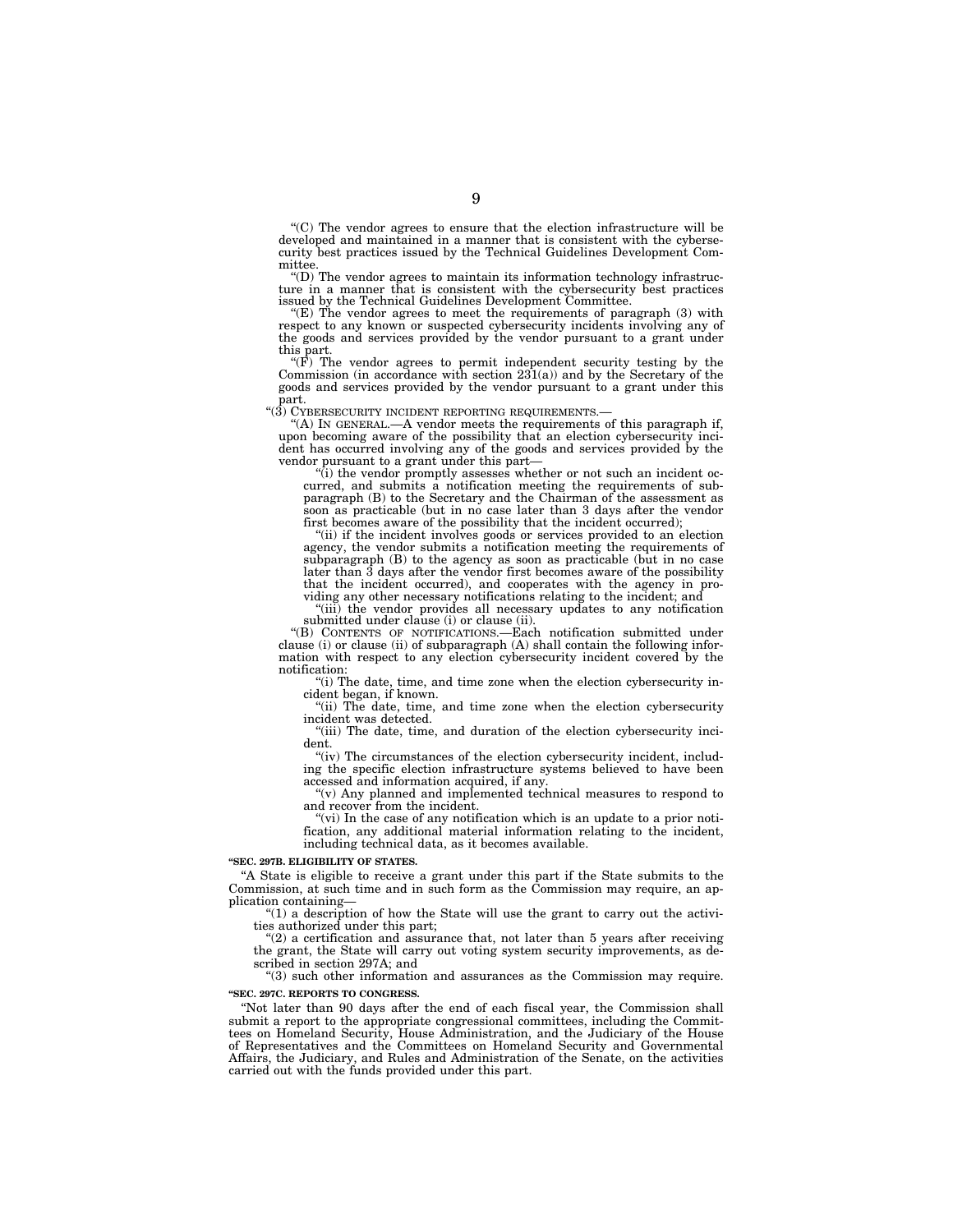**''SEC. 297D. AUTHORIZATION OF APPROPRIATIONS.** 

 $\lq$  (a) AUTHORIZATION.—There are authorized to be appropriated for grants under this part—

 $t''(1)$  \$600,000,000 for fiscal year 2019; and

 $(2)$  \$175,000,000 for each of the fiscal years 2020, 2022, 2024, and 2026.

''(b) CONTINUING AVAILABILITY OF AMOUNTS.—Any amounts appropriated pursuant to the authorization of this section shall remain available until expended.

(b) CLERICAL AMENDMENT.—The table of contents of such Act is amended by adding at the end of the items relating to subtitle D of title II the following:

''PART 7—GRANTS FOR OBTAINING COMPLIANT PAPER BALLOT VOTING SYSTEMS AND CARRYING OUT VOTING SYSTEM SECURITY IMPROVEMENTS

''Sec. 297. Grants for obtaining compliant paper ballot voting systems and carrying out voting system security improvements. ''Sec. 297A. Voting system security improvements described. ''Sec. 297B. Eligibility of States. ''Sec. 297C. Reports to Congress. ''Sec. 297D. Authorization of appropriations.''.

- 
- 
- 

#### **SEC. 112. COORDINATION OF VOTING SYSTEM SECURITY ACTIVITIES WITH USE OF REQUIRE-MENTS PAYMENTS AND ELECTION ADMINISTRATION REQUIREMENTS UNDER HELP AMERICA VOTE ACT OF 2002.**

(a) DUTIES OF ELECTION ASSISTANCE COMMISSION.—Section 202 of the Help Amer-<br>ica Vote Act of 2002 (52 U.S.C. 20922) is amended in the matter preceding paraica Vote Act of 2002 (52 U.S.C. 20922) is amended in the matter preceding para-graph (1) by striking ''by'' and inserting ''and the security of election infrastructure by''.

(b) MEMBERSHIP OF SECRETARY OF HOMELAND SECURITY ON BOARD OF ADVISORS OF ELECTION ASSISTANCE COMMISSION.—Section 214(a) of such Act (52 U.S.C. 20944(a)) is amended— (1) by striking ''37 members'' and inserting ''38 members''; and

(2) by adding at the end the following new paragraph:

"(17) The Secretary of Homeland Security or the Secretary's designee.".

(c) REPRESENTATIVE OF DEPARTMENT OF HOMELAND SECURITY ON TECHNICAL GUIDELINES DEVELOPMENT COMMITTEE.—Section 221(c)(1) of such Act (52 U.S.C.  $20961(c)(1)$  is amended-

 $(1)$  by redesignating subparagraph  $(E)$  as subparagraph  $(F)$ ; and

 $(2)$  by inserting after subparagraph  $(D)$  the following new subparagraph:

 $E(E)$  A representative of the Department of Homeland Security.

(d) GOALS OF PERIODIC STUDIES OF ELECTION ADMINISTRATION ISSUES; CONSULTA- TION WITH SECRETARY OF HOMELAND SECURITY.—Section 241(a) of such Act (52 U.S.C.  $20981(a)$ ) is amended-

(1) in the matter preceding paragraph (1), by striking ''the Commission shall'' and inserting ''the Commission, in consultation with the Secretary of Homeland Security (as appropriate), shall'';

 $(2)$  by striking "and" at the end of paragraph  $(3)$ ;

 $(3)$  by redesignating paragraph  $(4)$  as paragraph  $(5)$ ; and

(4) by inserting after paragraph (3) the following new paragraph:

"(4) will be secure against attempts to undermine the integrity of election systems by cyber or other means; and<br>
(e) REQUIREMENTS PAYMENTS.—

(1) USE OF PAYMENTS FOR VOTING SYSTEM SECURITY IMPROVEMENTS.—Section  $251(b)$  of such Act  $(52 \text{ U.S.C. } 21001(b))$  is amended by adding at the end the

following new paragraph:<br>"(4) PERMITTING USE OF PAYMENTS FOR VOTING SYSTEM SECURITY IMPROVE-MENTS.—A State may use a requirements payment to carry out any of the following activities:

(A) Cyber and risk mitigation training.

''(B) Providing increased technical support for any information technology infrastructure that the chief State election official deems to be part of the State's election infrastructure or designates as critical to the operation of the State's election infrastructure.

''(C) Enhancing the cybersecurity and operations of the information technology infrastructure described in subparagraph (B). ''(D) Enhancing the security of voter registration databases.''.

(2) INCORPORATION OF ELECTION INFRASTRUCTURE PROTECTION IN STATE PLANS FOR USE OF PAYMENTS.—Section  $254(a)(1)$  of such Act (52 U.S.C. 21004(a)(1)) is amended by striking the period at the end and inserting ", including the protection of election infrastructure.'

(3) COMPOSITION OF COMMITTEE RESPONSIBLE FOR DEVELOPING STATE PLAN FOR USE OF PAYMENTS.—Section 255 of such Act (52 U.S.C. 21005) is amended— (A) by redesignating subsection (b) as subsection (c); and

(B) by inserting after subsection (a) the following new subsection: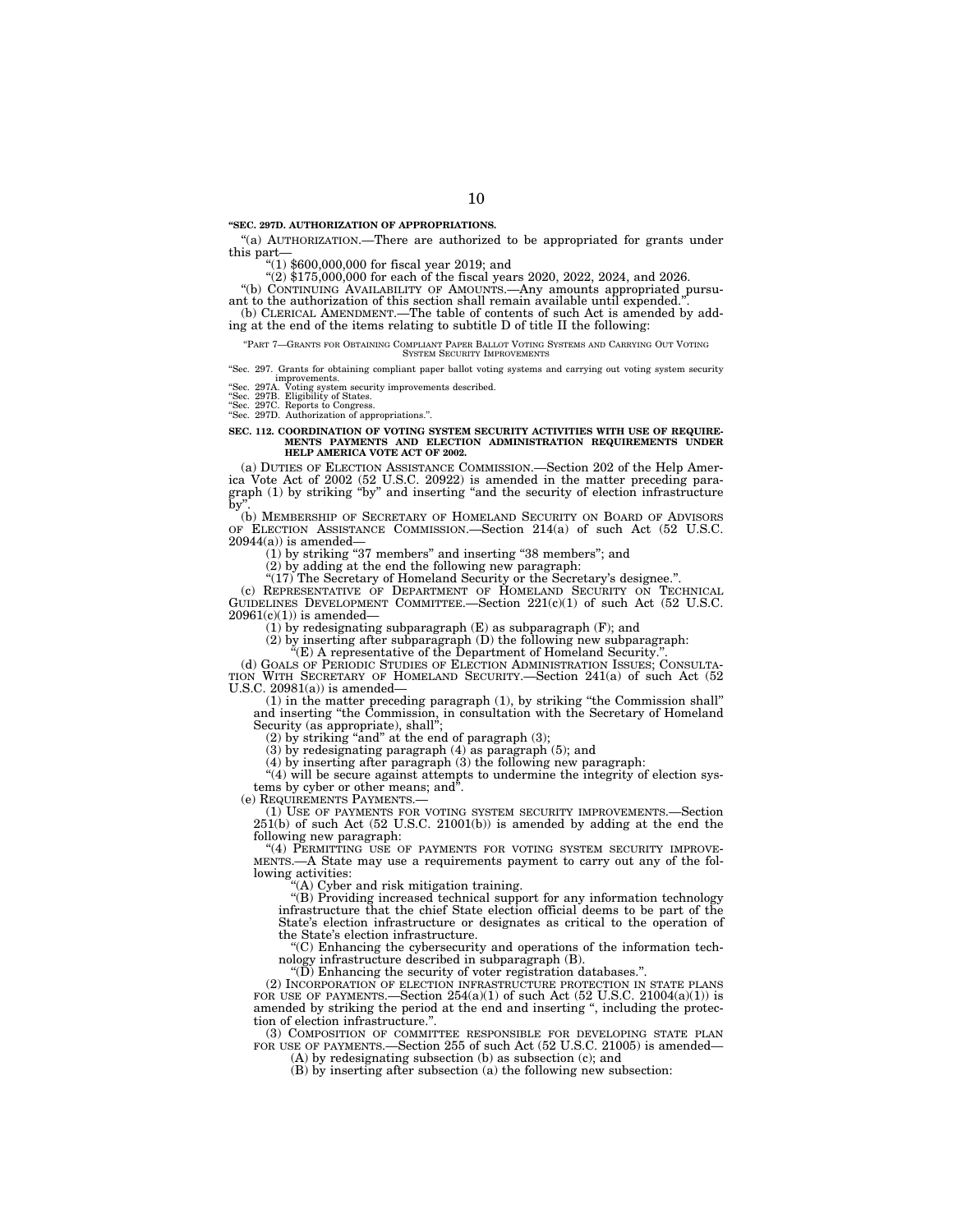''(b) GEOGRAPHIC REPRESENTATION.—The members of the committee shall be a representative group of individuals from the State's counties, cities, towns, and Indian tribes, and shall represent the needs of rural as well as urban areas of the State, as the case may be.<sup>3</sup>

(f) ENSURING PROTECTION OF COMPUTERIZED STATEWIDE VOTER REGISTRATION LIST.—Section  $303(a)(3)$  of such Act  $(52 \text{ U.S.C. } 21083(a)(3))$  is amended by striking the period at the end and inserting '', as well as other measures to prevent and deter cybersecurity incidents, as identified by the Commission, the Secretary of Homeland Security, and the Technical Guidelines Development Committee.''.

### **SEC. 113. INCORPORATION OF DEFINITIONS.**

(a) IN GENERAL.—Section 901 of the Help America Vote Act of 2002 (52 U.S.C. 21141) is amended to read as follows:

#### **''SEC. 901. DEFINITIONS.**

''In this Act, the following definitions apply:

"(1) The term 'cybersecurity incident' has the meaning given the term 'incident' in section 227 of the Homeland Security Act of 2002 ( $\tilde{6}$  U.S.C. 148).

" $(2)$  The term 'election agency' means any component of a State, or any component of a unit of local government in a State, which is responsible for the administration of elections for Federal office in the State.

''(3) The term 'election infrastructure' means storage facilities, polling places, and centralized vote tabulation locations used to support the administration of elections for public office, as well as related information and communications technology, including voter registration databases, voting machines, electronic mail and other communications systems (including electronic mail and other systems of vendors who have entered into contracts with election agencies to support the administration of elections, manage the election process, and report and display election results), and other systems used to manage the election process and to report and display election results on behalf of an election agency.

"(4) The term 'State' means each of the several States, the District of Columbia, the Commonwealth of Puerto Rico, Guam, American Samoa, the United States Virgin Islands, and the Commonwealth of the Northern Mariana Islands.

(b) CLERICAL AMENDMENT.—The table of contents of such Act is amended by amending the item relating to section 901 to read as follows:

''Sec. 901. Definitions.''.

# **Subtitle B—Risk-Limiting Audits**

### **SEC. 121. RISK-LIMITING AUDITS.**

(a) IN GENERAL.— Title III of the Help America Vote Act of 2002 (52 U.S.C. 21081 et seq.) is amended by inserting after section 303 the following new section:

**''SEC. 303A. RISK-LIMITING AUDITS.** 

''(a) DEFINITIONS.—In this section:

''(1) RISK-LIMITING AUDIT.—The term 'risk-limiting audit' means, with respect to any election contest, a post-election process that—

''(A) has a probability of at least 95 percent of correcting the reported outcome if the reported outcome is not the correct outcome;

''(B) will not change the outcome if the reported outcome is the correct outcome; and

''(C) involves a manual adjudication of voter intent from some or all of the ballots validly cast in the election contest.

"(2) REPORTED OUTCOME; CORRECT OUTCOME; OUTCOME.-

 $(A)$  REPORTED OUTCOME.—The term 'reported outcome' means the outcome of an election contest which is determined according to the canvass and which will become the official, certified outcome unless it is revised by an audit, recount, or other legal process.

''(B) CORRECT OUTCOME.—The term 'correct outcome' means the outcome that would be determined by a manual adjudication of voter intent for all votes validly cast in the election contest.

''(C) OUTCOME.—The term 'outcome' means the winner or set of winners of an election contest.

''(3) MANUAL ADJUDICATION OF VOTER INTENT.—The term 'manual adjudication of voter intent' means direct inspection and determination by humans,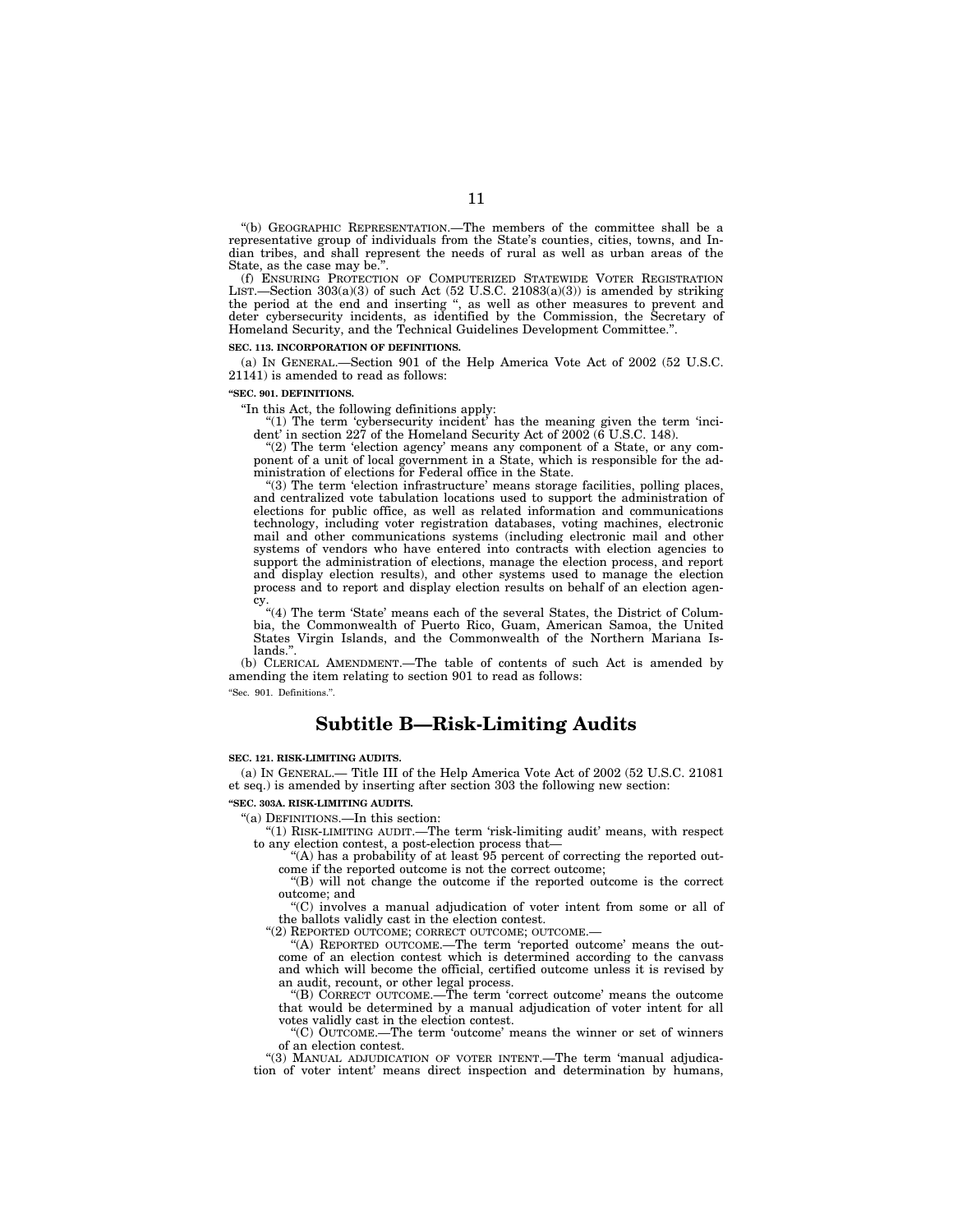without assistance from electronic or mechanical tabulation devices, of the ballot choices marked by voters on each voter-verified paper record.

''(4) BALLOT MANIFEST.—The term 'ballot manifest' means a record maintained by each jurisdiction that—

 $\mathcal{L}(\mathbf{A})$  is created without reliance on any part of the voting system used to tabulate votes;

''(B) functions as a sampling frame for conducting a risk-limiting audit; and

''(C) accounts for all ballots validly cast regardless of how or whether they were tabulated and includes a precise description of the manner in which the ballots are physically stored, including the total number of physical groups of ballots, the numbering system for each group, a unique label for each group, and the number of ballots in each such group.

''(b) REQUIREMENTS.—

" $(1)$  In GENERAL.— ''(A) AUDITS.—

''(i) IN GENERAL.—Each State and jurisdiction shall administer risklimiting audits of the results of all election contests for Federal office held in the State in accordance with the requirements of paragraph (2).

''(ii) EXCEPTION.—Clause (i) shall not apply to any election contest for which the State or jurisdiction conducts a full recount through a manual adjudication of voter intent.

''(B) FULL MANUAL TABULATION.—If a risk-limiting audit conducted under subparagraph (A) corrects the reported outcome of an election contest, the State or jurisdiction shall use the results of the manual adjudication of voter intent conducted as part of the risk-limiting audit as the official results of the election contest.

"(2) AUDIT REQUIREMENTS.-

''(A) RULES AND PROCEDURES.—

"(i) IN GENERAL.—Not later than 1 year after the date of the enactment of this section, the chief State election official of the State shall establish rules and procedures for conducting risk-limiting audits.

''(ii) MATTERS INCLUDED.—The rules and procedures established under clause (i) shall include the following:

''(I) Rules and procedures for ensuring the security of ballots and documenting that prescribed procedures were followed.

''(II) Rules and procedures for ensuring the accuracy of ballot manifests produced by jurisdictions.

''(III) Rules and procedures for governing the format of ballot manifests and other data involved in risk-limiting audits.

''(IV) Methods to ensure that any cast vote records used in a risklimiting audit are those used by the voting system to tally the results of the election contest sent to the chief State election official of the State and made public.

''(V) Rules and procedures for the random selection of ballots to be inspected manually during each audit.

''(VI) Rules and procedures for the calculations and other methods to be used in the audit and to determine whether and when the audit of each election contest is complete.

''(VII) Rules and procedures for testing any software used to conduct risk-limiting audits.

''(B) PUBLIC REPORT.—

''(i) IN GENERAL.—After the completion of the risk-limiting audit and at least 5 days before the election contest is certified, the State shall publish a report on the results of the audit, together with such information as necessary to confirm that the audit was conducted properly.

"(ii) FORMAT OF DATA.—All data published with the report under clause (i) shall be published in machine-readable, open data formats.

"(iii) PROTECTION OF ANONYMITY OF VOTES.—Information and data published by the State under this subparagraph shall not compromise the anonymity of votes.

''(c) EFFECTIVE DATE.—Each State and jurisdiction shall be required to comply with the requirements of this section for the first regularly scheduled election for Federal office held more than 1 year after the date of the enactment of the Securing America's Federal Elections Act and for each subsequent election for Federal office.

(b) CONFORMING AMENDMENTS RELATED TO ENFORCEMENT.—Section 401 of such Act (52 U.S.C. 21111) is amended by striking "and 303" and inserting "303, and 303A''.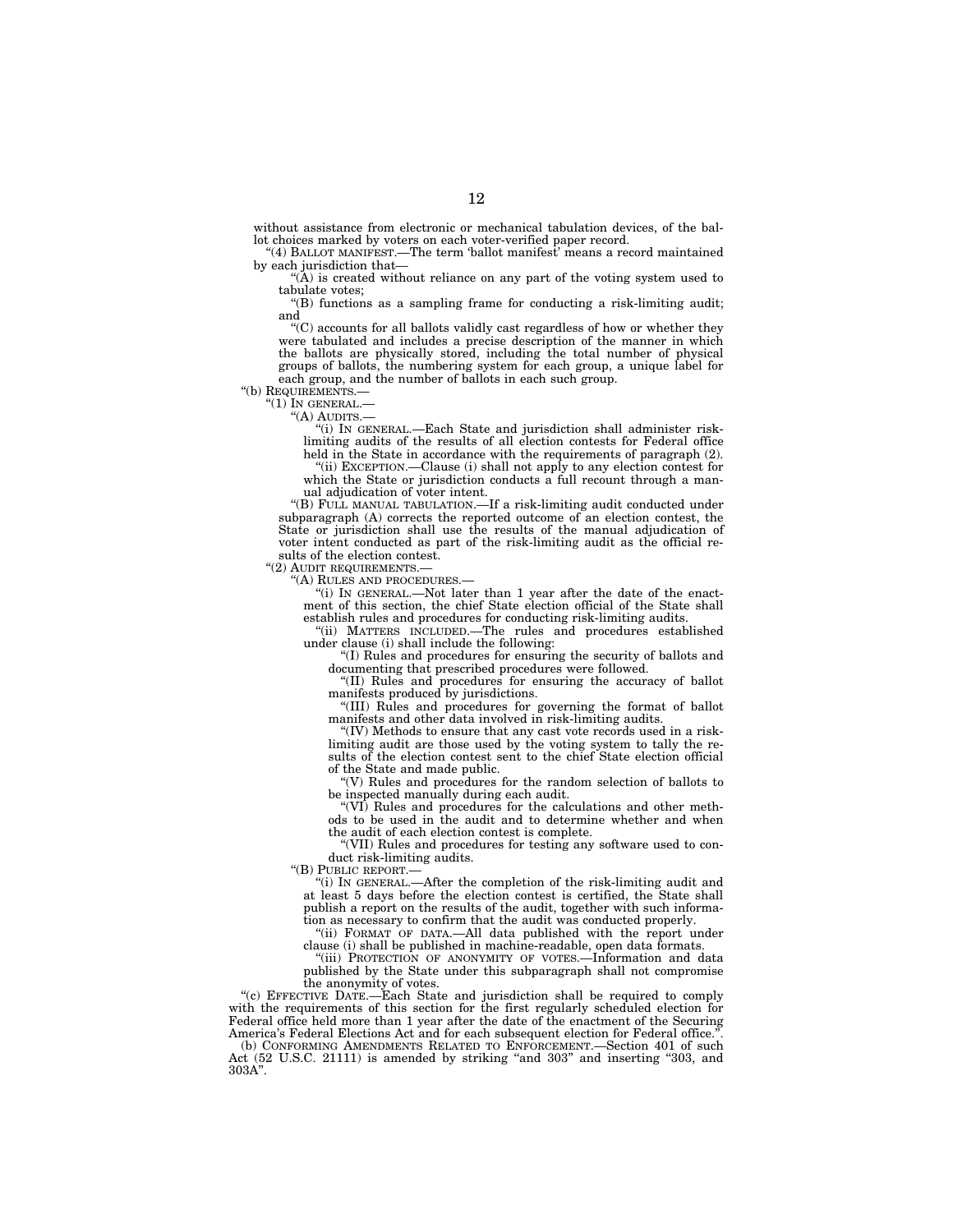(c) CLERICAL AMENDMENT.—The table of contents for such Act is amended by inserting after the item relating to section 303 the following new item:

''Sec. 303A. Risk-limiting audits.''.

### **SEC. 122. FUNDING FOR CONDUCTING POST-ELECTION RISK-LIMITING AUDITS.**

(a) PAYMENTS TO STATES.— Subtitle D of title II of the Help America Vote Act of 2002 (52 U.S.C. 21001 et seq.), as amended by section  $111(a)$ , is amended by adding at the end the following new part:

# **''PART 8—FUNDING FOR POST-ELECTION RISK-LIMITING AUDITS**

### **''SEC. 298. PAYMENTS FOR POST-ELECTION RISK-LIMITING AUDITS.**

''(a) IN GENERAL.—The Commission shall pay to States the amount of eligible post-election audit costs.

''(b) ELIGIBLE POST-ELECTION AUDIT COSTS.—For purposes of this section, the term 'eligible post-election audit costs' means, with respect to any State, costs paid or incurred by the State or local government within the State for—

" $(1)$  the conduct of any risk-limiting audit (as defined in section 303A) with respect to an election for Federal office occurring after the date of the enactment of this part; and

 $(2)$  any equipment, software, or services necessary for the conduct of any such risk-limiting audit.

''(c) SPECIAL RULES.—

''(1) RULES AND PROCEDURES.—The Commission shall establish rules and procedures for submission of eligible post-election audit costs for payments under this section.

''(2) INSUFFICIENT FUNDS.—In any case in which the amounts appropriated under subsection (d) are insufficient to pay all eligible post-election audit costs submitted by States with respect to any Federal election, the amount of such costs paid under subsection  $(a)$  to any State shall be equal to the amount that bears the same ratio to the amount which would be paid to such State (determined without regard to this paragraph) as-

''(A) the number of individuals who voted in such Federal election in such State; bears to

''(B) the total number of individuals who voted in such Federal election in all States submitting a claim for eligible post-election audit costs.

''(d) AUTHORIZATION OF APPROPRIATIONS.—

''(1) IN GENERAL.—There is hereby authorized to be appropriated to the Commission such sums as are necessary to carry out this part.

''(2) AVAILABILITY.—Any amounts appropriated pursuant to paragraph (1) shall remain available without fiscal year limitation until expended.'

(b) CLERICAL AMENDMENT.—The table of contents of such Act, as amended by section 111(b), is further amended by adding at the end of the items relating to subtitle D of title II the following:

#### ''PART 8—FUNDING FOR POST-ELECTION RISK-LIMITING AUDITS

''Sec. 298. Payments for post-election risk-limiting audits.''.

### **SEC. 123. GAO ANALYSIS OF EFFECTS OF AUDITS.**

(a) ANALYSIS.—Not later than 6 months after the first elections for Federal office is held for which States must conduct risk-limiting audits under section 303A of the Help America Vote Act of 2002 (as added by section 121), the Comptroller General of the United States shall conduct an analysis of the extent to which such audits have improved the administration of such elections and the security of election infrastructure in the States receiving such grants.

(b) REPORT.—The Comptroller General of the United States shall submit a report on the analysis conducted under subsection (a) to the Committee on House Administration of the House of Representatives and the Committee on Rules and Administration of the Senate.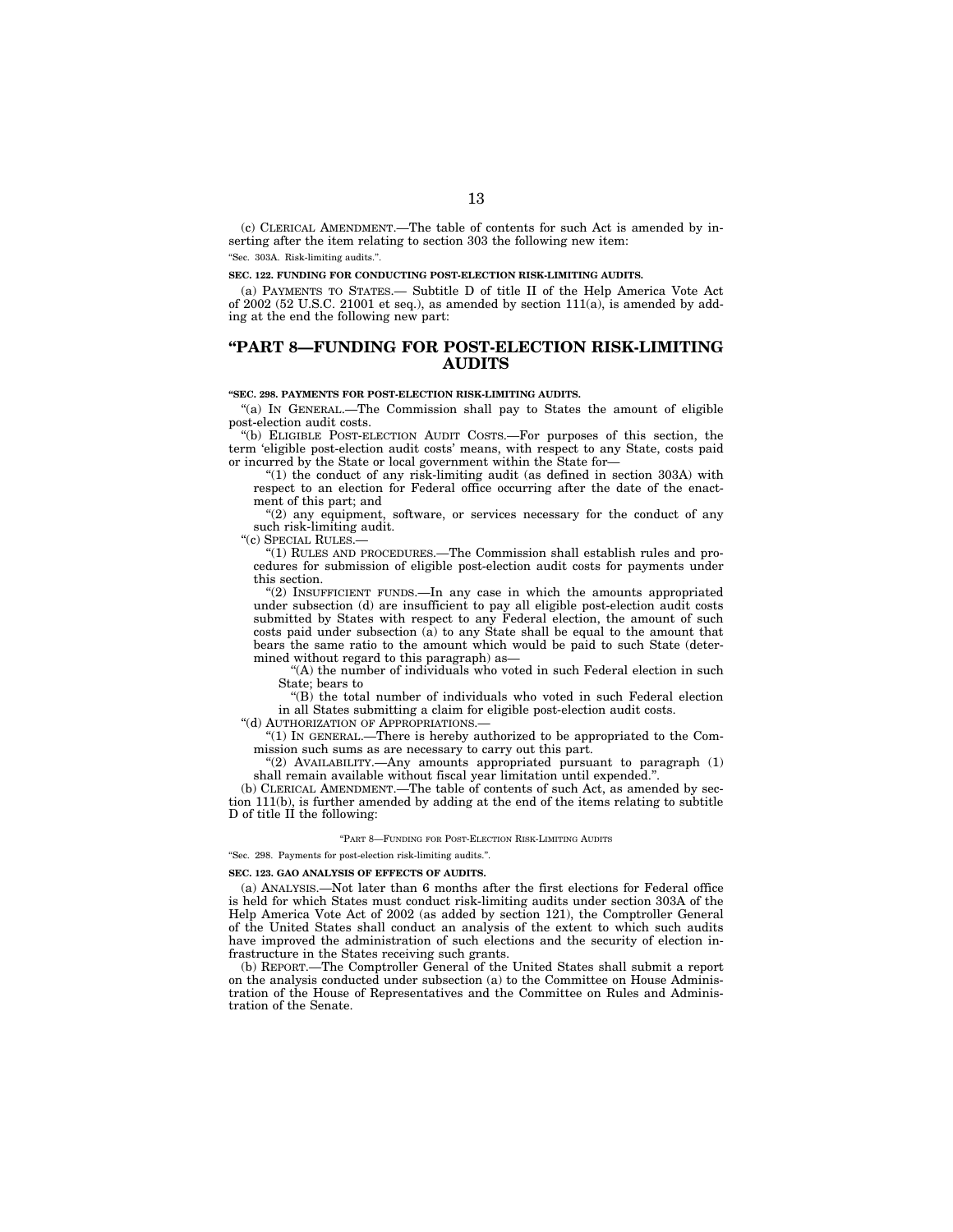# **TITLE II—PROMOTING CYBERSECURITY THROUGH IMPROVEMENTS IN ELECTION AD-MINISTRATION**

#### **SEC. 201. VOTING SYSTEM CYBERSECURITY REQUIREMENTS.**

(a) BALLOT TABULATING DEVICES.— Section 301(a) of the Help America Vote Act of 2002 (52 U.S.C. 21081(a)), as amended by section 104 and section 105, is further amended by adding at the end the following new paragraph:

''(9) BALLOT TABULATING METHODS.—

''(A) IN GENERAL.—The voting system tabulates ballots by hand or through the use of an optical scanning device that meets the requirements of subparagraph (B).

''(B) REQUIREMENTS FOR OPTICAL SCANNING DEVICES.—Except as provided in subparagraph (C), the requirements of this subparagraph are as follows:

(i) The device is designed and built in a manner in which it is mechanically impossible for the device to add or change the vote selections on a printed or marked ballot.

''(ii) The device is capable of exporting its data (including vote tally data sets and cast vote records) in a machine-readable, open data standard format required by the Commission, in consultation with the Director of the National Institute of Standards and Technology.

''(iii) The device consists of hardware that—

''(I) is certified under section 2216 of the Homeland Security Act; and

''(II) demonstrably conforms to a hardware component manifest describing point-of-origin information (including upstream hardware supply chain information for each component) that-

"(aa) has been provided to the Commission, the Director of Cybersecurity and Infrastructure Security under section 2215 of the Homeland Security Act, and the chief State election official for each State in which the device is used; and

"(bb) may be shared by any entity to whom it has been provided under item (aa) with independent experts for cybersecurity analysis.

"(iv) The device utilizes technology that prevents the operation of the device if any hardware components do not meet the requirements of clause (iii).

''(v) The device operates using software—

''(I) for which the source code, system build tools, and compilation parameters—

''(aa) have been provided to the Commission, the Director of Cybersecurity and Infrastructure Security under section 2215 of the Homeland Security Act, and the chief State election official for each State in which the device is used; and

"(bb) may be shared by any entity to whom it has been provided under item (aa) with independent experts for cybersecurity analysis; and

''(II) that is certified under section 2216 of the Homeland Security Act.

"(vi) The device utilizes technology that prevents the running of software on the device that does not meet the requirements of clause (v). "(vii) The device utilizes technology that enables election officials, cy-

bersecurity researchers, and voters to verify that the software running on the device— ''(I) was built from a specific, untampered version of the code

that is described in clause (v); and

''(II) uses the system build tools and compilation parameters that are described in clause (v).

"(viii) The device contains such other security requirements as the Director of Cybersecurity and Infrastructure Security requires. ''(C) WAIVER.—

''(i) IN GENERAL.—The Director of Cybersecurity and Infrastructure Security, in consultation with the Director of the National Institute of Standards and Technology, may waive one or more of the requirements of subparagraph (B) (other than the requirement of clause (i) thereof) with respect to any device for a period of not to exceed 2 years.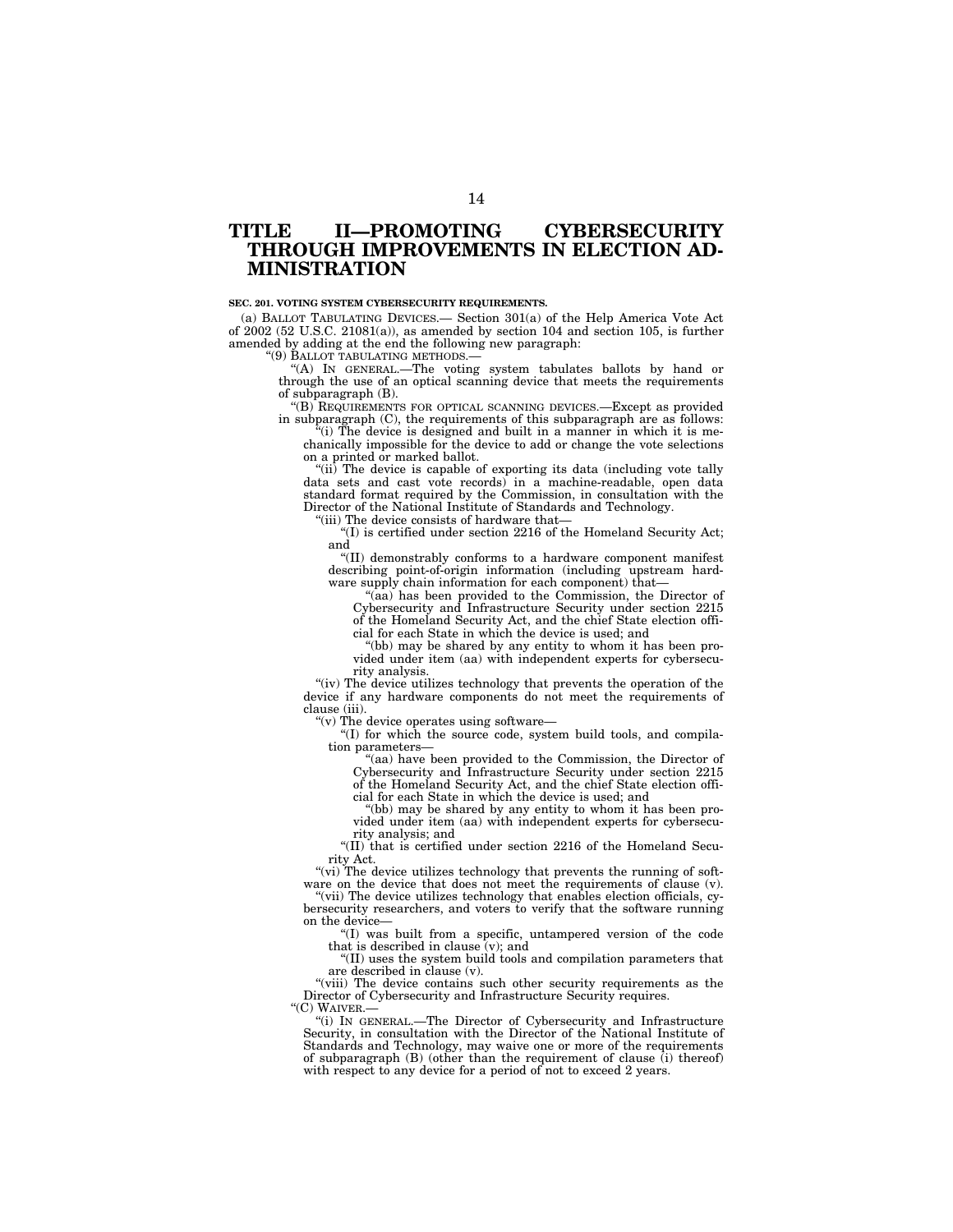"(ii) PUBLICATION.-Information relating to any waiver granted under clause (i) shall be made publicly available on the Internet.

''(D) EFFECTIVE DATE.—Each State and jurisdiction shall be required to comply with the requirements of this paragraph for the regularly scheduled election for Federal office in November 2024, and for each subsequent election for Federal office.'

(b) OTHER CYBERSECURITY REQUIREMENTS.— Section 301(a) of such Act (52 U.S.C.  $21081(a)$ ), as amended by section 104, section 105, and subsection (a), is further amended by adding at the end the following new paragraphs:

 $"$ (10) PROHIBITION OF USE OF WIRELESS COMMUNICATIONS DEVICES IN SYSTEMS OR DEVICES.—

"(A) IN GENERAL.—No system or device upon which ballot marking devices or optical scanners are configured, upon which ballots are marked by voters (except as necessary for individuals with disabilities to use ballot marking devices that meet the accessibility requirements of paragraph (3)), or upon which votes are cast, tabulated, or aggregated shall contain, use, or be accessible by any wireless, power-line, or concealed communication de-

vice. ''(B) EFFECTIVE DATE.—Each State and jurisdiction shall be required to comply with the requirements of this paragraph for the regularly scheduled election for Federal office in November 2020, and for each subsequent election for Federal office.

"(11) PROHIBITING CONNECTION OF SYSTEM TO THE INTERNET.

''(A) IN GENERAL.—No system or device upon which ballot marking devices or optical scanners are configured, upon which ballots are marked by voters, or upon which votes are cast, tabulated, or aggregated shall be connected to the Internet or any non-local computer system via telephone or other communication network at any time.

''(B) EFFECTIVE DATE.—Each State and jurisdiction shall be required to comply with the requirements of this paragraph for the regularly scheduled election for Federal office in November 2020, and for each subsequent election for Federal office."

(c) SPECIAL CYBERSECURITY RULES FOR CERTAIN BALLOT MARKING DEVICES.—

 $(1)$  In GENERAL.—Section 301(a) of such Act  $(52 \text{ U.S.C. } 21081(a))$ , as amended by section 104, section 105, and subsections (a) and (b), is further amended by adding at the end the following new paragraph:

''(13) BALLOT MARKING DEVICES.—

"(A) In GENERAL.—In the case of a voting system that uses a ballot marking device, the ballot marking device shall be a device that—

"(i) is not capable of tabulating votes;

''(ii) except in the case of a ballot marking device used exclusively to comply with the requirements of paragraph (3), is certified in accordance with section 232 as meeting the requirements of subparagraph (B); and

 $\tilde{f}$ (iii) is certified under section 2216 of the Homeland Security Act as meeting the requirements of clauses (iii) through (viii) of section  $301(a)(9)(B)$ .

''(B) REQUIREMENTS.—

"(i) IN GENERAL.—A ballot marking device meets the requirements of this subparagraph if, during a double-masked test conducted by a qualified independent user experience research laboratory (as defined in section  $232(b)(4)$  of a simulated election scenario which meets the requirements of clause (ii), there is less than a 5 percent chance that an ordinary voter using the device would not detect and report any difference between the vote selection printed on the ballot by the ballot marking device and the vote selection indicated by the voter.

''(ii) SIMULATED ELECTION SCENARIO.—A simulated election scenario meets the requirements of this clause if it is conducted with—

''(I) a pool of subjects that are—

"(aa) diverse in age, gender, education, and physical limitations; and

''(bb) representative of the communities in which the voting system will be used; and

''(II) ballots that are representative of ballots ordinarily used in the communities in which the voting system will be used.

''(C) EFFECTIVE DATE.—Each State and jurisdiction shall be required to comply with the requirements of this paragraph for the regularly scheduled election for Federal office in November 2022, and for each subsequent election for Federal office.''.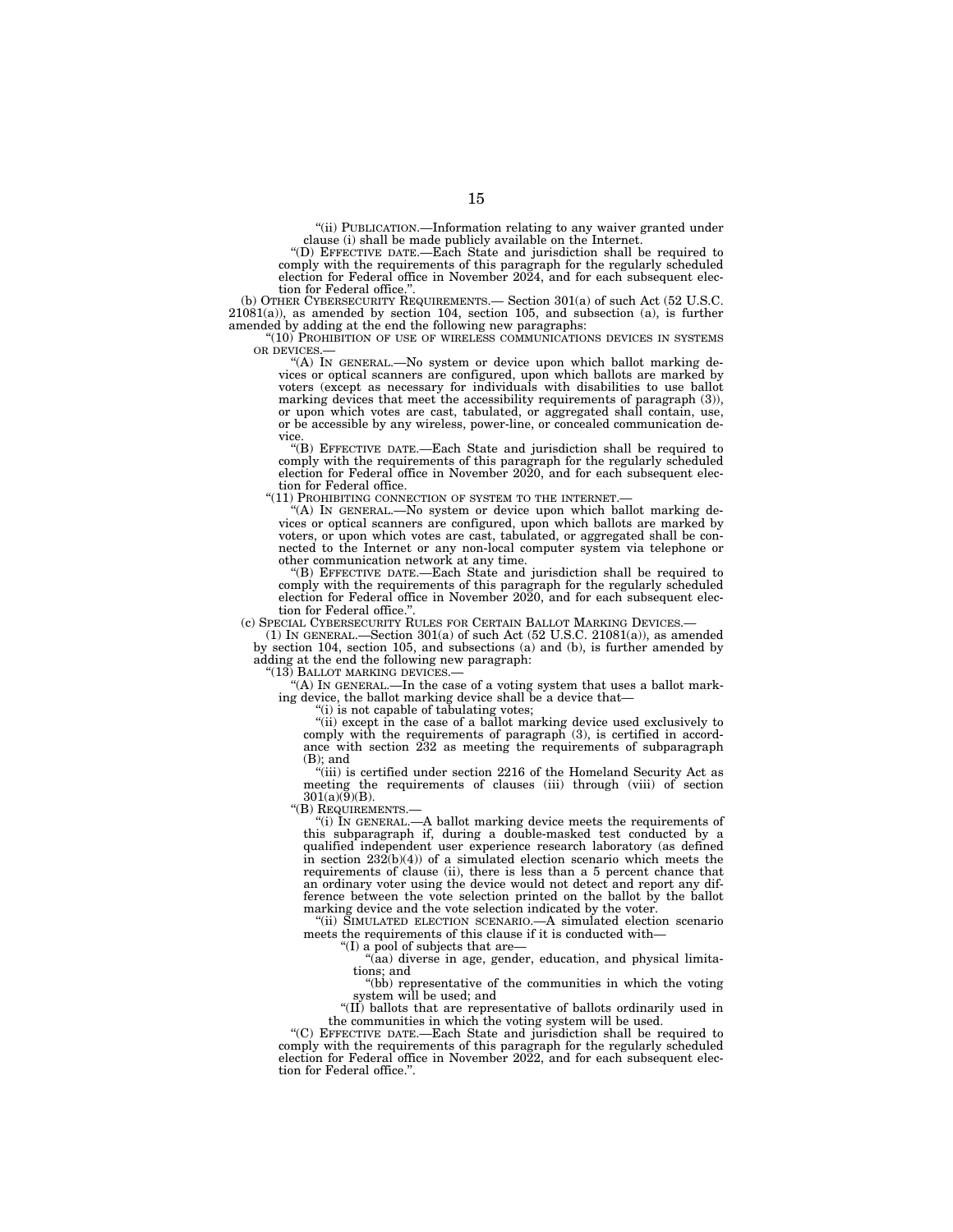(2) PROCEDURE FOR TESTING.—

(A) IN GENERAL.—Subtitle B of title II of the Help America Vote Act of 2002 (52 U.S.C. 20971 et seq.) is amended by adding at the end the following new section:

### **''SEC. 232. TESTING AND CERTIFICATION OF BALLOT MARKING DEVICES.**

''(a) IN GENERAL.—Any State or jurisdiction which intends to use a ballot marking device (other than a ballot marking device used exclusively to comply with the requirements of section  $301(a)(3)$ ) in an election for Federal office may submit an application to the Commission for testing and certification under this section.

''(b) APPLICATION, ASSIGNMENT, AND TESTING.—

 $(1)$  In GENERAL.—An application under subsection (a) shall be submitted not later than 18 months before the date of the election for Federal office in which the ballot marking device is intended to be used and shall contain such information as the Commission requires.

"(2) ASSIGNMENT.—Upon receipt of an application for testing under this section, the Commission shall contract with a qualified independent user experience research laboratory for the testing of whether the ballot marking device intended to be used by the State or jurisdiction meets the requirements of section 301(a)(10)(B).

''(3) REQUIREMENTS FOR TESTING.—Any contract described in paragraph (2) shall require the qualified independent user experience research laboratory to-

''(A) not later than 30 days before testing begins, submit to the Commission for approval the protocol for the simulated election scenario used for testing the ballot marking device;

''(B) use only protocols approved by the Commission in conducting such testing; and

''(C) submit to the Commission a report on the results of the testing.

"(4) QUALIFIED INDEPENDENT USER EXPERIENCE RESEARCH LABORATORY.purposes of this section:

''(A) IN GENERAL.—The term 'qualified independent user experience research laboratory' means a laboratory accredited under this subsection by the Election Assistance Commission in accordance with standards determined by the Commission, in consultation with the Director of the National Institute of Standards and Technology and the Secretary of Homeland Security.

" $(B)$  CRITERIA.—A laboratory shall not be accredited under this subsection unless such laboratory demonstrates that—

"(i) no employee of, or individual with an ownership in, such laboratory has, or has had during the 5 preceding years, any financial relationship with a manufacturer of voting systems; and

"(ii) any group of individuals conducting tests under this section collectively meet the following qualifications:

''(I) Experience designing and running user research studies and

experiments using both qualitative and quantitative methodologies.

''(II) Experience with voting systems. ''(c) REVIEW BY INDEPENDENT BOARD.—

 $(1)$  IN GENERAL.—The Commission shall submit for approval to an independent review board established under paragraph (3) the following:

"(A) Any protocol submitted to the Commission under subsection  $(b)(3)(A)$ . ''(B) Any report submitted to the Commission under subsection (b)(3)(C). "(2) FINAL APPROVAL.—Not later than the date that is 12 months before the date of the election for Federal office in which a State or jurisdiction intends

to use the ballot marking device, the independent review board shall report to the Commission on whether it has approved a report submitted under paragraph (1)(B).

''(3) INDEPENDENT REVIEW BOARD.—

''(A) IN GENERAL.—An independent review board established under this paragraph shall be composed of 5 independent scientists appointed by the Commission, in consultation with the Director of the National Institute of Standards and Technology.

''(B) QUALIFICATIONS.—The members of the independent review board— ''(i) shall have expertise and relevant peer-reviewed publications in the following fields: cognitive psychology, experimental design, statistics, and user experience research and testing; and

"(ii) may not have, or have had during the 5 preceding years, any financial relationship with a manufacturer of voting systems.

"(4) PUBLICATION.—The Commission shall make public-

''(A) any protocol approved under this subsection;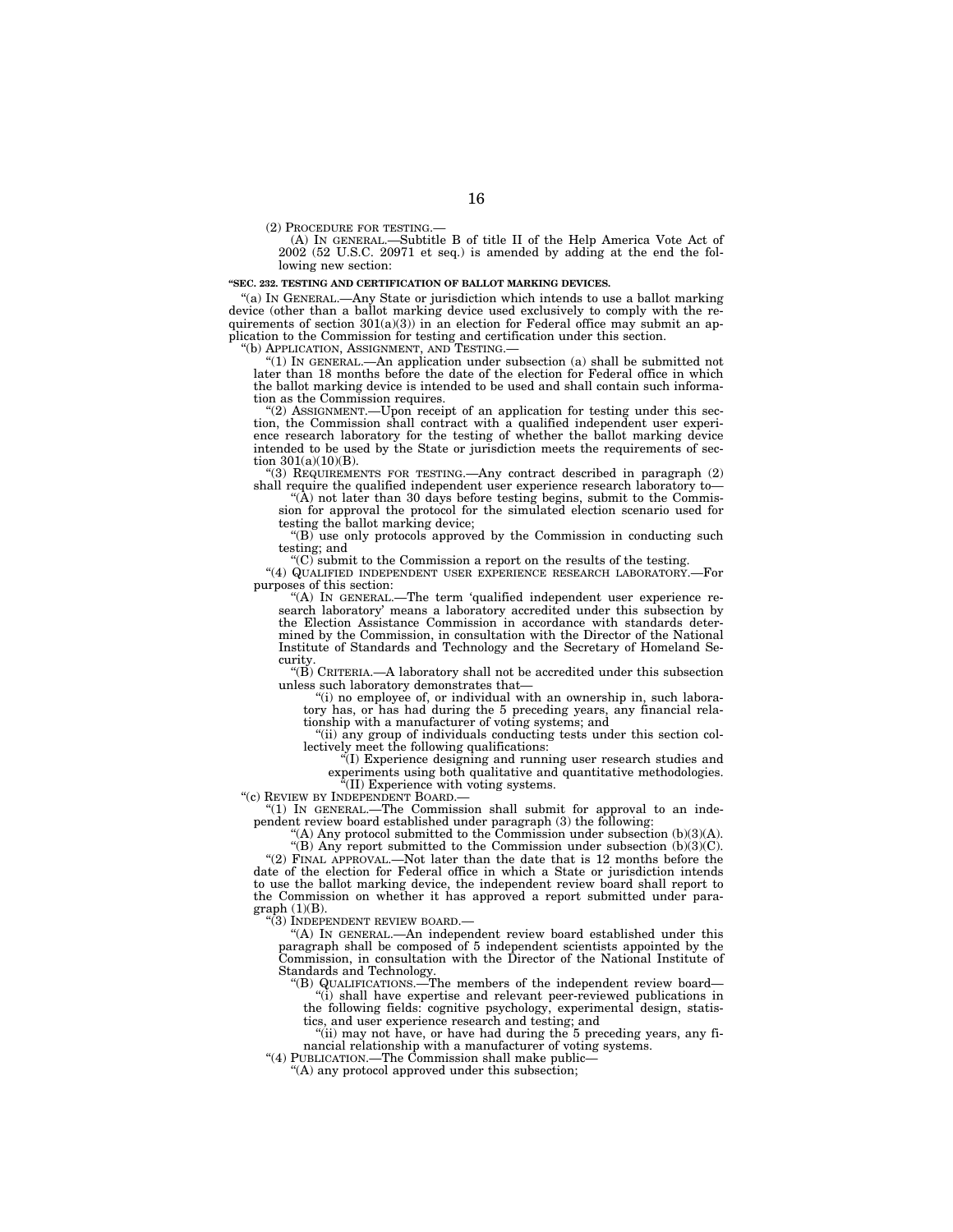$f(B)$  any report submitted under subsection (b)(3)(C); and

''(C) any determination made by an independent review board under paragraph (2).

''(d) CERTIFICATION.—If—

''(1) a ballot marking device is determined by the qualified independent user experience research laboratory to meet the requirements of section 301(a)(7); and

 $\widetilde{C}(2)$  the report submitted under subsection (b)(3)(C) is approved by a majority of the members of the independent review board under subsection  $(d)(2)$ , then the Commission shall certify the ballot marking device.

''(e) PROHIBITION ON FEES.—The Commission may not charge any fee to a State or jurisdiction, a developer or manufacturer of a ballot marking device, or any other person in connection with testing and certification under this section.'

(B) CONFORMING AMENDMENTS.— (i) Section 202(2) of the Help America Vote Act of 2002 (52 U.S.C. 20922(2)) is amended by inserting "and ballot marking devices" after ''hardware and software'').

(ii) The heading for subtitle B of title II of such Act is amended by inserting at the end''**; Ballot Marking Devices**''.

(iii) The table of contents of such Act is amended— (I) by inserting ''; Ballot Marking Devices'' at the end of the item relating to subtitle B of title II; and (II) by inserting after the item related to section 231 the fol-

lowing:

''Sec. 232. Testing and certification of ballot marking devices.''.

**SEC. 202. TESTING OF EXISTING VOTING SYSTEMS TO ENSURE COMPLIANCE WITH ELECTION CYBERSECURITY GUIDELINES AND OTHER GUIDELINES.** 

(a) REQUIRING TESTING OF EXISTING VOTING SYSTEMS.— (1) IN GENERAL.—Section 231(a) of the Help America Vote Act of 2002 (52 U.S.C. 20971(a)) is amended by adding at the end the following new paragraph:

''(3) TESTING TO ENSURE COMPLIANCE WITH GUIDELINES.— ''(A) TESTING.—Not later than 9 months before the date of each regularly scheduled general election for Federal office, the Commission shall provide for the testing by accredited laboratories under this section of the voting system hardware and software which was certified for use in the most recent such election, on the basis of the most recent voting system guidelines applicable to such hardware or software (including election cybersecurity

guidelines) issued under this Act. ''(B) DECERTIFICATION OF HARDWARE OR SOFTWARE FAILING TO MEET GUIDELINES.—If, on the basis of the testing described in subparagraph (A), the Commission determines that any voting system hardware or software does not meet the most recent guidelines applicable to such hardware or software issued under this Act, the Commission shall decertify such hardware or software."

(2) EFFECTIVE DATE.—The amendment made by paragraph (1) shall apply with respect to the regularly scheduled general election for Federal office held in November 2020 and each succeeding regularly scheduled general election for Federal office.

(b) ISSUANCE OF CYBERSECURITY GUIDELINES BY TECHNICAL GUIDELINES DEVELOP-MENT COMMITTEE.—Section 221(b) of the Help America Vote Act of 2002 (52 U.S.C. 20961(b)) is amended by adding at the end the following new paragraph:

"(3) ELECTION CYBERSECURITY GUIDELINES.—Not later than  $\hat{6}$  months after the date of the enactment of the Securing America's Federal Elections Act, the Development Committee shall issue election cybersecurity guidelines, including standards and best practices for procuring, maintaining, testing, operating, and updating election systems to prevent and deter cybersecurity incidents.''.

#### **SEC. 203. REQUIRING USE OF SOFTWARE AND HARDWARE FOR WHICH INFORMATION IS DIS-CLOSED BY MANUFACTURER.**

(a) REQUIREMENT.—Section 301(a) of the Help America Vote Act of 2002 (52 U.S.C. 21081(a)), as amended by sections 104 and 105, is amended by adding at the end the following new paragraph:

''(9) REQUIRING USE OF SOFTWARE AND HARDWARE FOR WHICH INFORMATION IS DISCLOSED BY MANUFACTURER.—

''(A) REQUIRING USE OF SOFTWARE FOR WHICH SOURCE CODE IS DISCLOSED BY MANUFACTURER.—

''(i) IN GENERAL.—In the operation of voting systems in an election for Federal office, a State may only use software for which the manufacturer makes the source code (in the form in which will be used at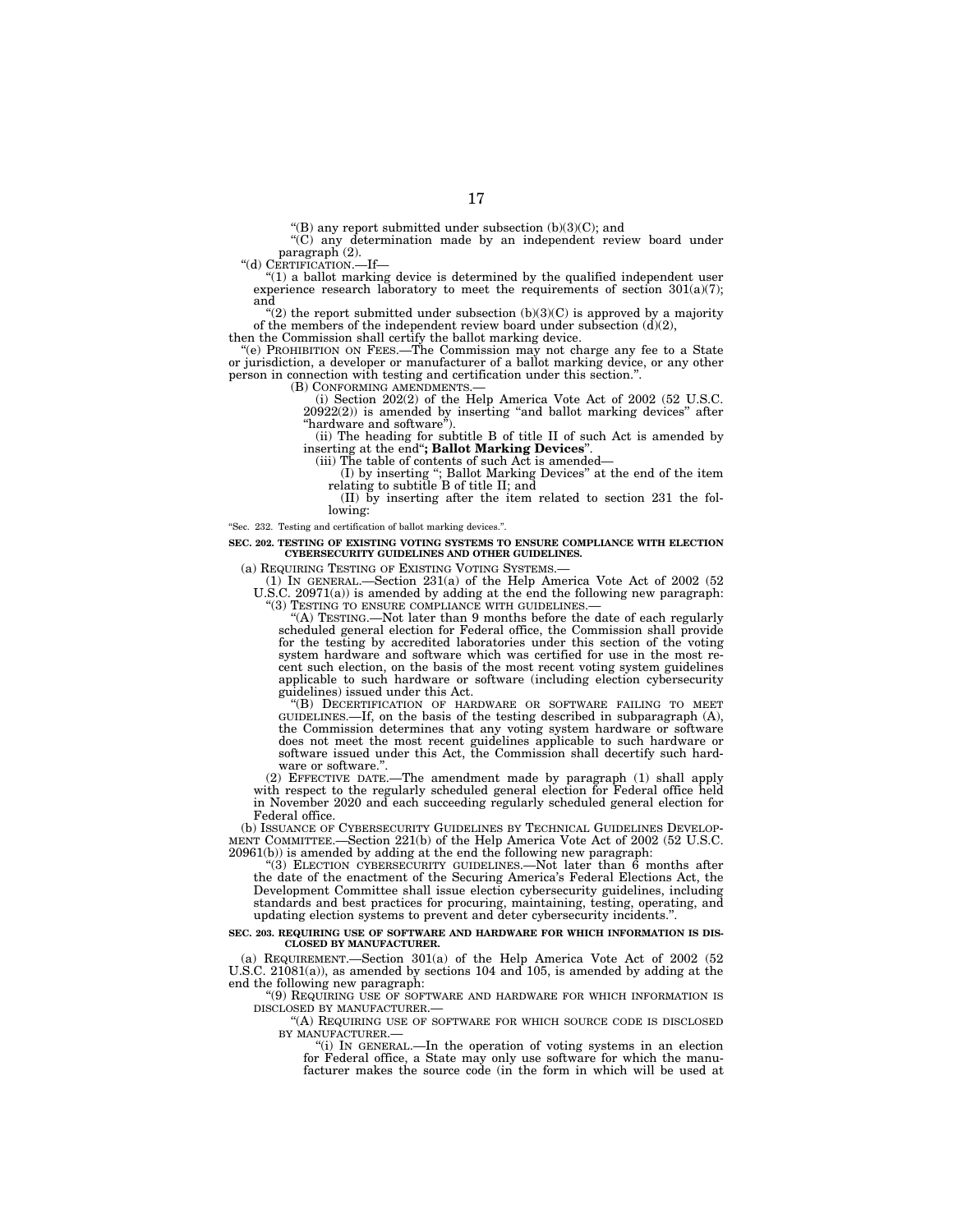the time of the election) publicly available online under a license that grants a worldwide, royalty-free, non-exclusive, perpetual, sub-licensable license to all intellectual property rights in such source code, except that the manufacturer may prohibit a person who obtains the software from using the software in a manner that is primarily intended for or directed toward commercial advantage or private monetary compensation that is unrelated to carrying out legitimate research or cybersecurity activity.

''(ii) EXCEPTIONS.—Clause (i) does not apply with respect to—

''(I) widely-used operating system software which is not specific to voting systems and for which the source code or baseline functionality is not altered; or

''(II) widely-used cybersecurity software which is not specific to voting systems and for which the source code or baseline functionality is not altered.

''(B) REQUIRING USE OF HARDWARE FOR WHICH INFORMATION IS DISCLOSED BY MANUFACTURER.—

''(i) REQUIRING DISCLOSURE OF HARDWARE.—A State may not use a voting system in an election for Federal office unless the manufacturer of the system publicly discloses online the identification of the hardware used to operate the system.

''(ii) ADDITIONAL DISCLOSURE REQUIREMENTS FOR CUSTOM OR ALTERED HARDWARE.—To the extent that the hardware used to operate a voting system or any component thereof is not widely-used, or is widely-used but is altered, the State may not use the system in an election for Federal office unless—

''(I) the manufacturer of the system publicly discloses online the components of the hardware, the design of such components, and how such components are connected in the operation of the system; and

''(II) the manufacturer makes the design (in the form which will be used at the time of the election) publicly available online under a license that grants a worldwide, royalty-free, non-exclusive, perpetual, sub-licensable license to all intellectual property rights in the design of the hardware or the component, except that the manufacturer may prohibit a person who obtains the design from using the design in a manner that is primarily intended for or directed toward commercial advantage or private monetary compensation that is unrelated to carrying out legitimate research or cybersecurity activity.''.

(b) EFFECTIVE DATE.—The amendment made by subsection (a) shall apply with respect to elections for Federal office held in 2020 or any succeeding year.

### **SEC. 204. TREATMENT OF ELECTRONIC POLL BOOKS AS PART OF VOTING SYSTEMS.**

(a) INCLUSION IN DEFINITION OF VOTING SYSTEM.—Section 301(b) of the Help America Vote Act of 2002 (52 U.S.C. 21081(b)) is amended—

(1) in the matter preceding paragraph (1), by striking ''this section'' and inserting "this Act";

 $(2)$  by striking "and" at the end of paragraph  $(1)$ ;

(3) by redesignating paragraph (2) as paragraph (3); and

(4) by inserting after paragraph (1) the following new paragraph:

''(2) any electronic poll book used with respect to the election; and''.

(b) DEFINITION.—Section 301 of such Act (52 U.S.C. 21081) is amended— (1) by redesignating subsections (c) and (d) as subsections (d) and (e); and

(2) by inserting after subsection (b) the following new subsection:

''(c) ELECTRONIC POLL BOOK DEFINED.—In this Act, the term 'electronic poll book' means the total combination of mechanical, electromechanical, or electronic equipment (including the software, firmware, and documentation required to program, control, and support the equipment) that is used—

 $f''(1)$  to retain the list of registered voters at a polling location, or vote center, or other location at which voters cast votes in an election for Federal office; and

 $\mathcal{L}(2)$  to identify registered voters who are eligible to vote in an election.".

(c) EFFECTIVE DATE.—Section 301(e) of such Act (52 U.S.C. 21081(e)), as redesignated by subsection (b), is amended by striking the period at the end and inserting the following: ", or, with respect to any requirements relating to electronic poll books, on and after January 1, 2020.''.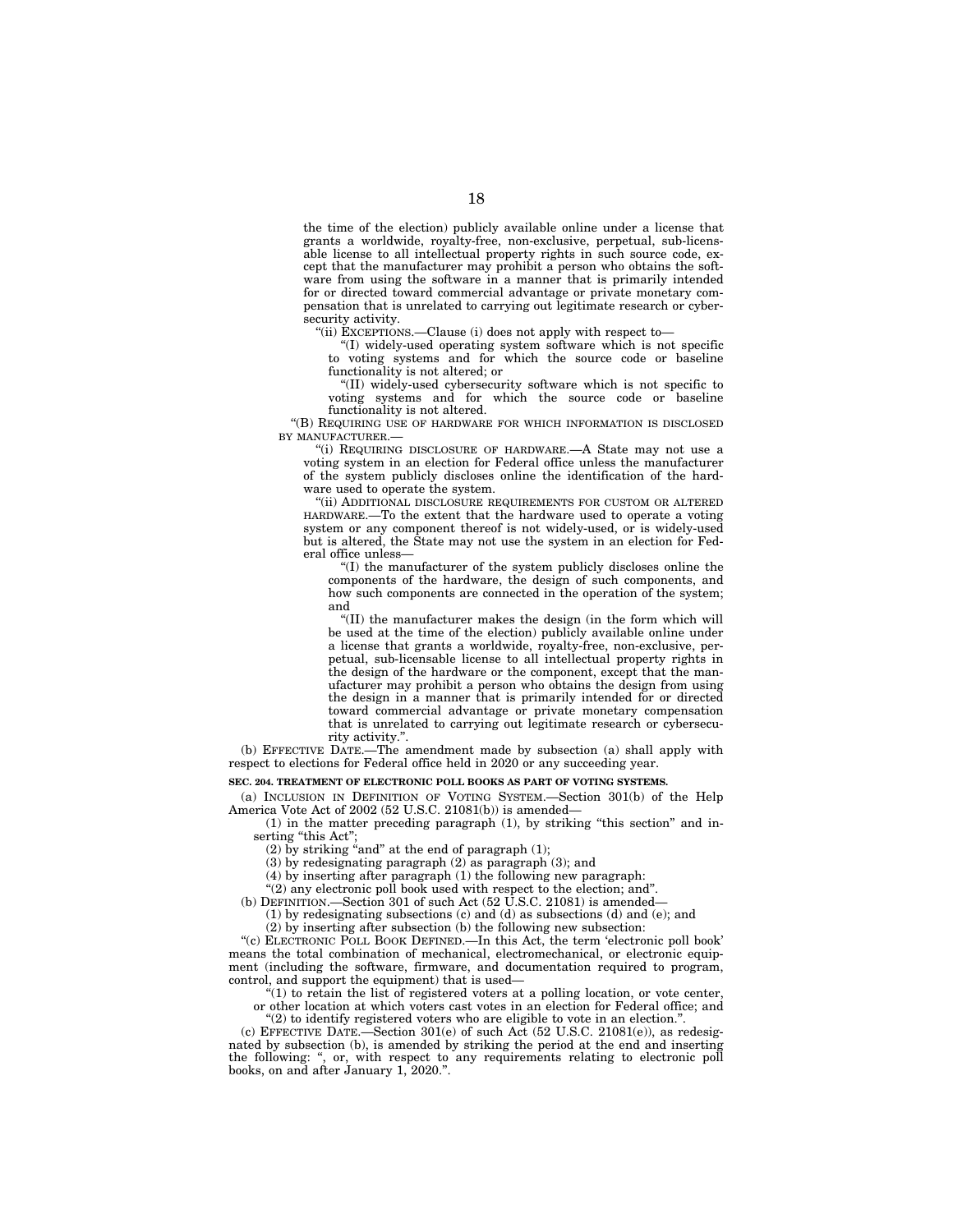### **SEC. 205. PRE-ELECTION REPORTS ON VOTING SYSTEM USAGE.**

(a) REQUIRING STATES TO SUBMIT REPORTS.—Title III of the Help America Vote Act of 2002 (52 U.S.C. 21081 et seq.) is amended by inserting after section 301 the following new section:

### **''SEC. 301A. PRE-ELECTION REPORTS ON VOTING SYSTEM USAGE.**

''(a) REQUIRING STATES TO SUBMIT REPORTS.—Not later than 120 days before the date of each regularly scheduled general election for Federal office, the chief State election official of a State shall submit a report to the Commission containing a detailed voting system usage plan for each jurisdiction in the State which will administer the election, including a detailed plan for the usage of electronic poll books and other equipment and components of such system.

''(b) EFFECTIVE DATE.—Subsection (a) shall apply with respect to the regularly scheduled general election for Federal office held in November 2020 and each succeeding regularly scheduled general election for Federal office.'

(b) CONFORMING AMENDMENT RELATING TO ENFORCEMENT.—Section 401 of such Act (52 U.S.C. 21111) is amended by striking "sections 301, 302, and 303" and inserting "subtitle A of title III".

(c) CLERICAL AMENDMENT.—The table of contents of such Act is amended by inserting after the item relating to section 301 the following new item:

''Sec. 301A. Pre-election reports on voting system usage.''.

### **SEC. 206. STREAMLINING COLLECTION OF ELECTION INFORMATION.**

Section 202 of the Help America Vote Act of 2002 (52 U.S.C. 20922) is amended— (1) by striking ''The Commission'' and inserting ''(a) IN GENERAL.—The Commission''; and

(2) by adding at the end the following new subsection:

''(b) WAIVER OF CERTAIN REQUIREMENTS.—Subchapter I of chapter 35 of title 44, United States Code, shall not apply to the collection of information for purposes of maintaining the clearinghouse described in paragraph  $(1)$  of subsection  $(a)$ .".

# **TITLE III—USE OF VOTING MACHINES MANUFACTURED IN THE UNITED STATES**

### **SEC. 301. USE OF VOTING MACHINES MANUFACTURED IN THE UNITED STATES.**

Section 301(a) of the Help America Vote Act of 2002 (52 U.S.C. 21081(a)), as amended by section 104, section 105, and section 203, is further amended by adding at the end the following new paragraph:

 $(10)$  VOTING MACHINE REQUIREMENTS.—By not later than the date of the regularly scheduled general election for Federal office occurring in November 2022, each State shall seek to ensure that any voting machine used in such election and in any subsequent election for Federal office is manufactured in the United States.''.

# **TITLE IV—SEVERABILITY**

#### **SEC. 401. SEVERABILITY.**

If any provision of this Act or amendment made by this Act, or the application of a provision or amendment to any person or circumstance, is held to be unconstitutional, the remainder of this Act and amendments made by this Act, and the application of the provisions and amendment to any person or circumstance, shall not be affected by the holding.

### PURPOSE AND SUMMARY

H.R. 2722, the "Securing America's Federal Elections Act" or the "SAFE Act," will improve the resilience of election infrastructure used in Federal elections.

The legitimacy of our representative system of self-government rests on every eligible voter casting a ballot with confidence that it will count as cast. Aging equipment, under-resourced jurisdictions, and interference by foreign entities or non-state actors leave the system vulnerable to exploitation that undermines confidence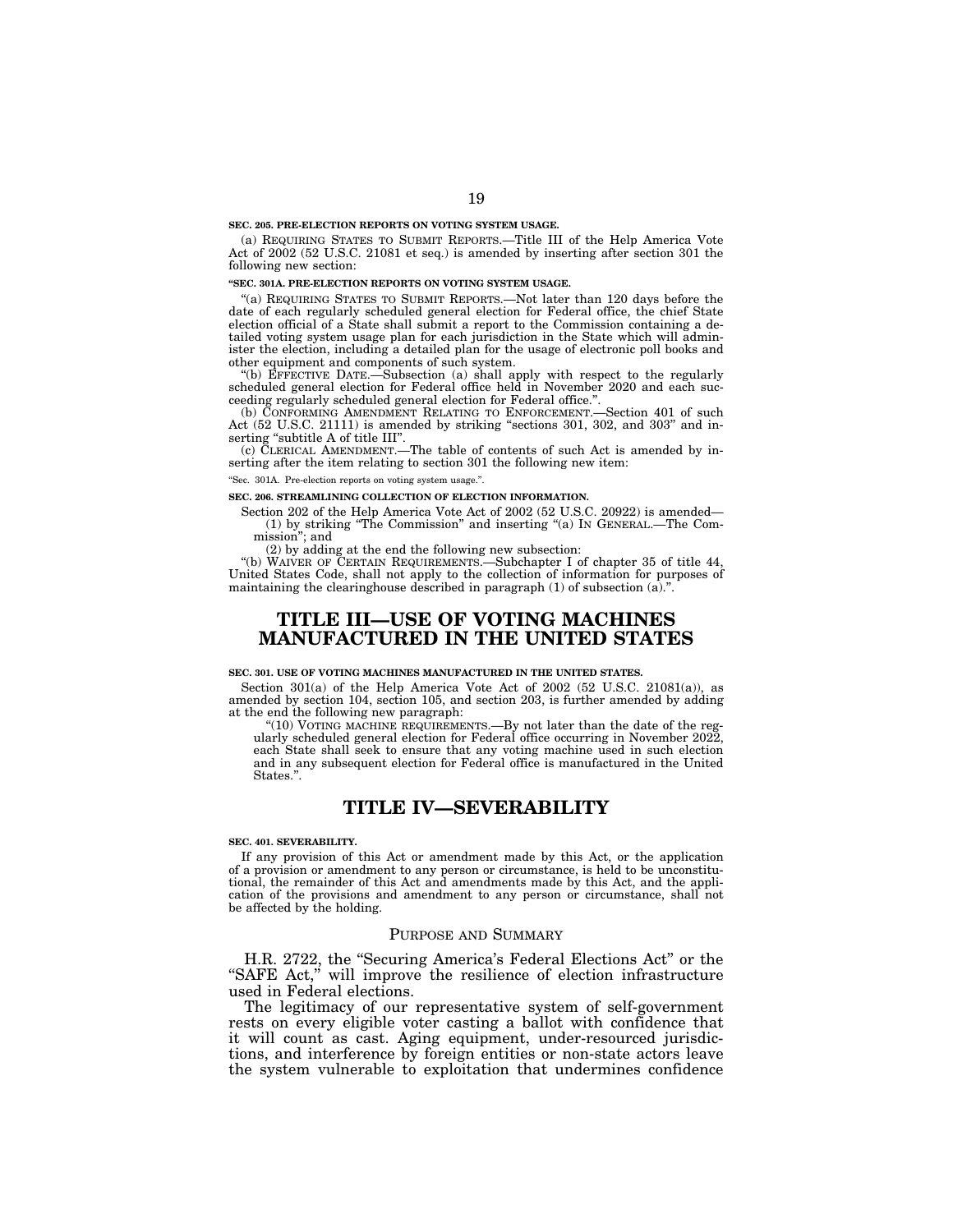in election outcomes. Ineffective and vulnerable equipment can also discourage participation in Federal elections.

H.R. 2722 provides critical resources to states and localities to bolster election infrastructure, including necessary funds to replace aging voting equipment with voter-verified paper ballot voting systems and implement additional cybersecurity protocols. The bill also helps states and localities plan for future elections by providing ongoing maintenance funding on a biannual basis. The legislation provides grant programs for states to implement required risk-limiting audits, a best practice audit system that confirms election outcomes with a high degree of confidence.

The legislation also institutes accountability for election technology vendors so that they abide by cybersecurity standards, including agreeing to report known or suspect security incidents involving election infrastructure.

The SAFE Act will also spur innovation by awarding grants for research and development that will improve the accessibility of election infrastructure. One such grant program will study and report on accessible paper ballot verification mechanisms for individuals with disabilities, voters with difficulties in literacy, and voters whose primary language is not English.

### BACKGROUND AND NEED FOR LEGISLATION

### *Significant Vulnerabilities in Nation's Election Infrastructure*

In 2016, Russian hackers targeted state voting systems, and sought to infiltrate voter registration databases and the networks of election technology vendors. This attack exposed the numerous vulnerabilities in our nation's election infrastructure. Many states have not kept pace with changing voting technology. Some of the most significant vulnerabilities are outlined below:

# *Paperless Machines*

Although there is no evidence that vote counts were altered in the 2016 election, voting machines remain vulnerable to attack. In 2017, at DefCon, one of the world's largest, longestrunning, and best-known hacker conferences, 25 pieces of election equipment were successfully breached by participants with little prior knowledge and limited tools.1 These issues are exacerbated by the fact that in 2016, twenty percent of Americans cast their ballot on voting machines that do not have any kind of paper backup, according to the Brennan Center for Justice.2 In other words, if these paperless machines were hacked, it would be nearly impossible to tell.<sup>3</sup>

<sup>1</sup>Matt Blaze et al., *DEFCON 25 Voting Machine Hacking Village: Rep. on Cyber Vulnerabilities in U.S. Election Equipment, Databases, and Infrastructure*, at pg. 4 (2017) https://www.defcon.org/images/defcon-25/DEF%20CON%2025%20voting%20village%20report.pdf. 2Lawrence Norden and Ian Vandewalker, *Securing Elections From Foreign Interference*, at pg.

<sup>11 (</sup>June 29, 2017), https://www.brennancenter.org/publication/securing-elections-foreign-inter-

ference. 3 Eric Geller, *Virginia Bars Voting Machines Considered Top Hacking Target*, POLITICO (Sept. 8, 2017) http://www.politico.com/story/2017/09/08/virginia-election-machines-hacking-target-242492.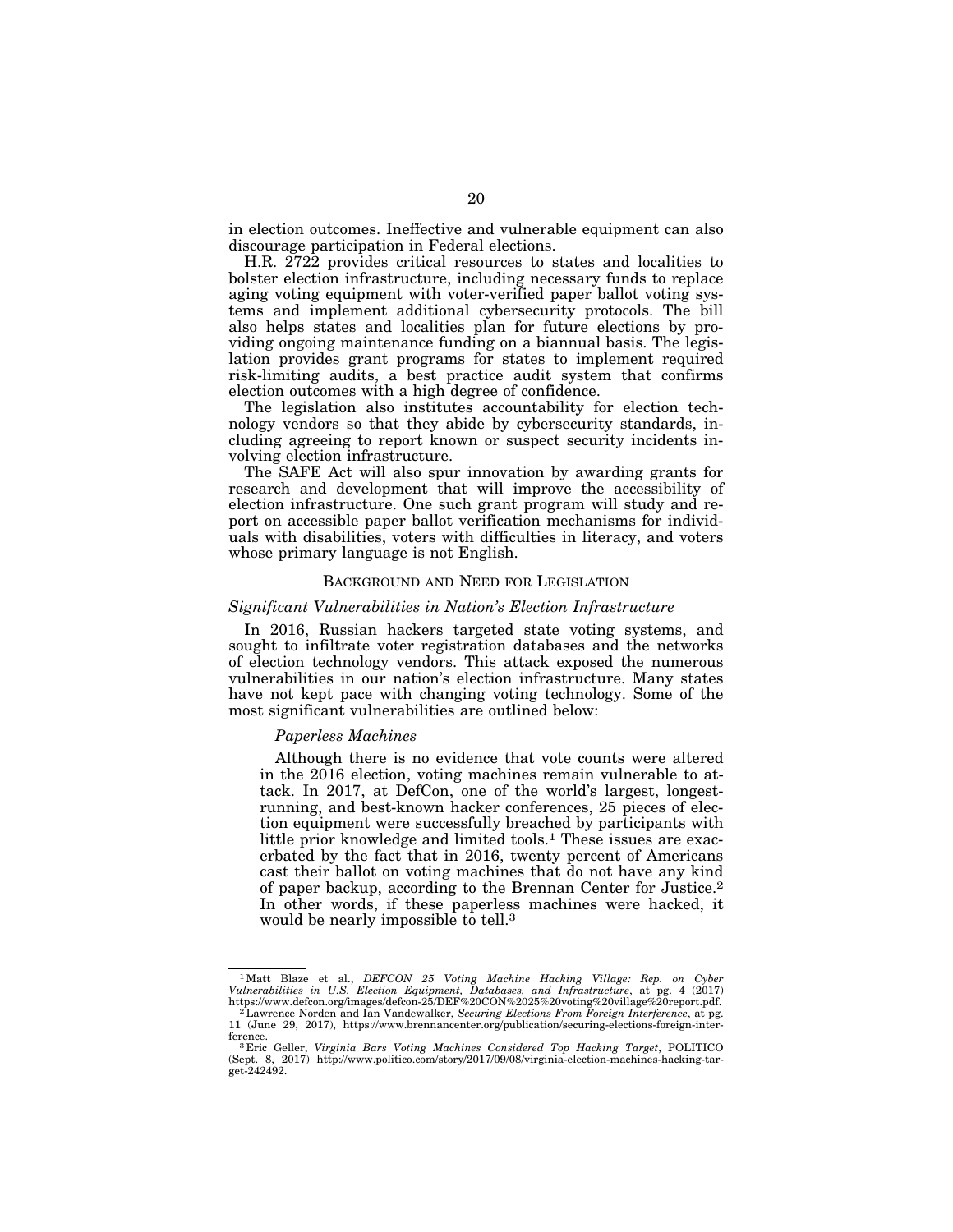### *Need to Replace Aging Voting Equipment*

In at least 40 states, elections are carried out using voting machines that were purchased more than a decade ago.<sup>4</sup> Aging voting equipment creates at least three problems. First, older systems are increasingly difficult to maintain and are more likely to fail.<sup>5</sup> Second, many use outdated hardware and software and some are no longer manufactured.6 For example, some state officials have ''had to turn to eBay to find critical components like dot-matrix printer ribbons, decades old storage devices and analog modems. Aging systems also frequently rely on unsupported software, like Windows XP and 2000, which may not receive regular security patches and are thus more vulnerable to the latest methods of cyberattack."7 Finally, many jurisdictions are using voting equipment that predates federal certification and testing programs, which render them particularly susceptible to major flaws and cybersecurity vulnerabilities.<sup>8</sup> These systems disproportionately lack votermarked paper ballots.9

### *Need for Risk-Limiting Audits*

The best way to determine whether a machine has been hacked, or mis-programmed, is to conduct a post-election, risklimiting audit. Currently, 34 states and the District of Columbia require post-election audits of paper records; however, experts note that some of those audits are insufficient to determine whether anyone tampered with the election results.<sup>10</sup> Instead, experts recommend that states implement risk-limiting audits. A risk-limiting audit is a process that involves hand counting a certain number of ballots, using advanced statistical methods, to determine with a high degree of certainty that the reported election outcome is accurate. The number of ballots that are counted by hand is determined by many factors, including the margin of victory in the election. If the initial count determines that the election results are accurate, the audit stops. If the initial count is insufficient to confirm the election result, a larger sample of ballots is hand counted. This process continues until the election results can be confirmed. If there is never enough evidence to confirm the election results, a full hand count would be conducted.<sup>11</sup>

### *Election Technology Vendors*

Another significant vulnerability comes from election technology vendors. Many states purchase their voting systems

<sup>4</sup> Brennan Center for Justice, *New Analysis Shows Voting Machines Remain Vulnerable Ahead of 2020 Elections*, (Mar. 5, 2019) https://www.brennancenter.org/press-release/new-analysis-

shows-voting-machines-remain-vulnerable-ahead-2020-election<br><sup>5</sup> Written Testimony of Lawrence D. Norden, Deputy Director, Brennan Center for Justice at<br>NYU School of Law, Hearing: "Election Security," May 8, 2019, pg. 4 (h mony''). 6 Id.at 5. 7 Id.

<sup>8</sup> Id.

<sup>&</sup>lt;sup>9</sup>Id.<br><sup>10</sup>National Conference of State Legislators, Post-Election Audits, Jan. 3, 2019 available at<br>http://www.ncsl.org/research/elections-and-campaigns/post-election-audits635926066.aspx<br><sup>11</sup>Risk-Limiting Audits Working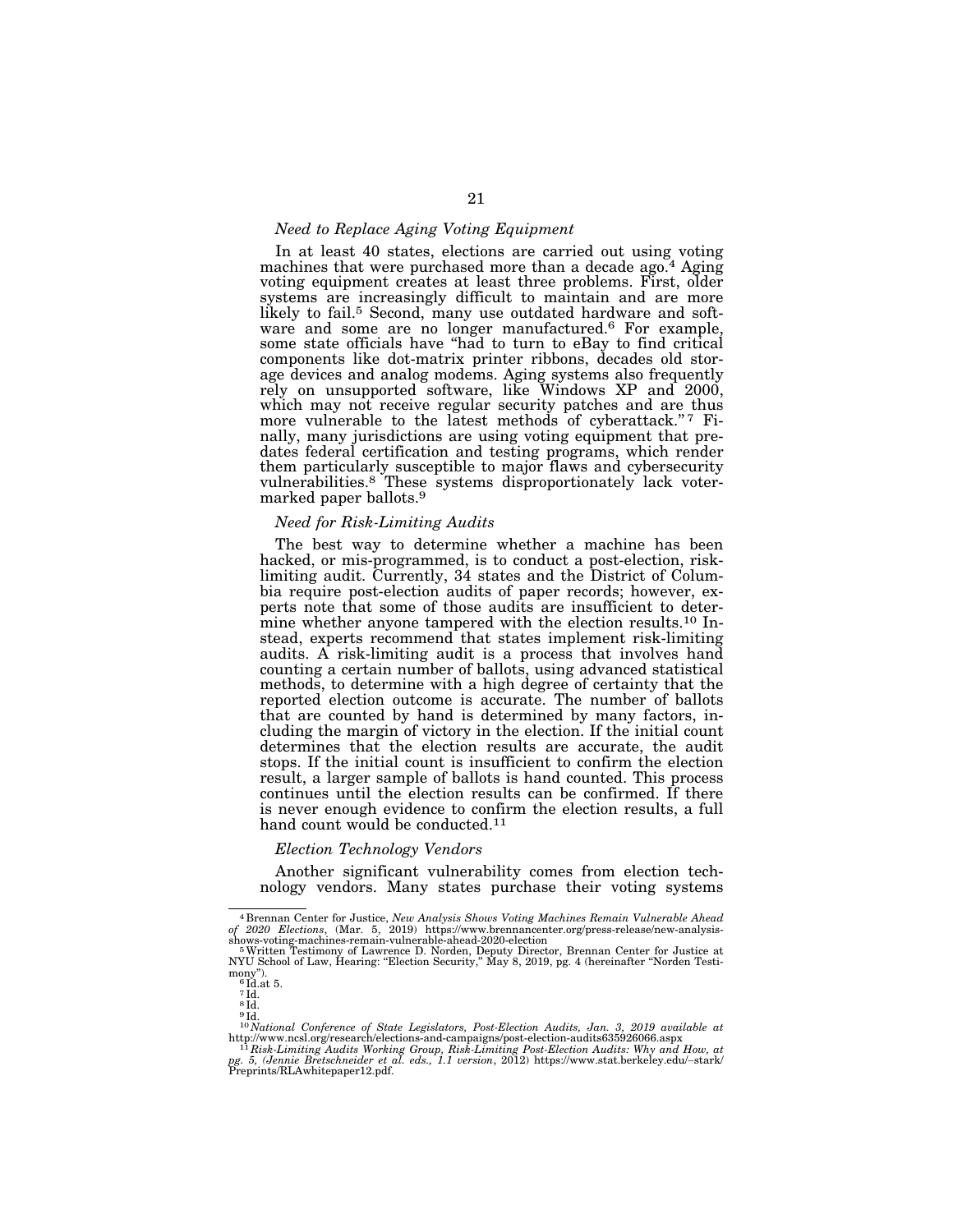from third-party vendors are not subject to regulations requiring them to use cybersecurity best practices. In addition, election vendors are not currently required to inform any federal agency or state election official in the event of a cyberattack. The Congressional Task Force on Election Security found that ''the election technology industry is dominated by three firms whose products cover approximately 92% of the total eligible voter population."<sup>12</sup> Accordingly, this consolidation presents a security risk in that "there is no meaningful competitive pressure from the suppliers to the vendors," and "no incentive for election technology vendors to prioritize security. This problem is compounded by the lack of regulation in this area."<sup>13</sup>

# *Cybersecurity Training:*

States and localities also face the daunting task of training hundreds, if not thousands, of election officials, IT staff, and poll workers on cybersecurity and risk mitigation. The success of spear-phishing campaigns in the 2016 election demonstrate the urgent need for better cybersecurity training. Finally, many state chief information officers do not assist with election systems, and states often cannot afford or cannot find IT workers to help with state and local election information technology infrastructure.

### *Maintaining and Upgrading IT Infrastructure*

States need money to replace outdated technology, including voter registration databases. The Help America Vote Act (HAVA) requires states to create and maintain a statewide, computerized voter registration database.14 According to the Brennan Center, in at least 41 states, these systems were created at least ten years ago.15 In Illinois, for example, Russian hackers successfully breached the databases and attempted, but failed, to alter and delete voting records.16 The most significant threat posed by vulnerable voter registration databases is that an attacker could alter, delete, or add voter registration records which would then cause profound chaos on Election Day and potentially change the results of the election. Had the attackers successfully changed voting records in Illinois, voters would have arrived at the polls on Election Day to discover that they were not registered. This could lead ''scores of voters to cast provisional ballots, leading to long lines, undermining faith in the fairness of an election, and creating a major administrative headache to accurately count votes after the polls closed."<sup>17</sup> Alternatively, an attacker could add fake voters to the rolls, allowing for fraudulent votes to be cast.

<sup>12</sup> Congressional Task Force on Election Security, Final Report (January 2018), pg. 31, https://<br>homeland.house.gov/files/documents/TFESReport.pdf.<br><sup>13</sup>*Id. (citing Penn Warton Pub. Policy Initiative, The Warton School,* 

Washington Post (Sept. 23, 2017) https://www.washingtonpost.com/news/the-fix/wp/2017/09/23/<br>what-we-know-about-the-21-states-targeted-by-russian-hackers/?utm\_term=.c296117b25d4.<br>1<sup>17</sup>Norden & Vandewalker, at pg. 16.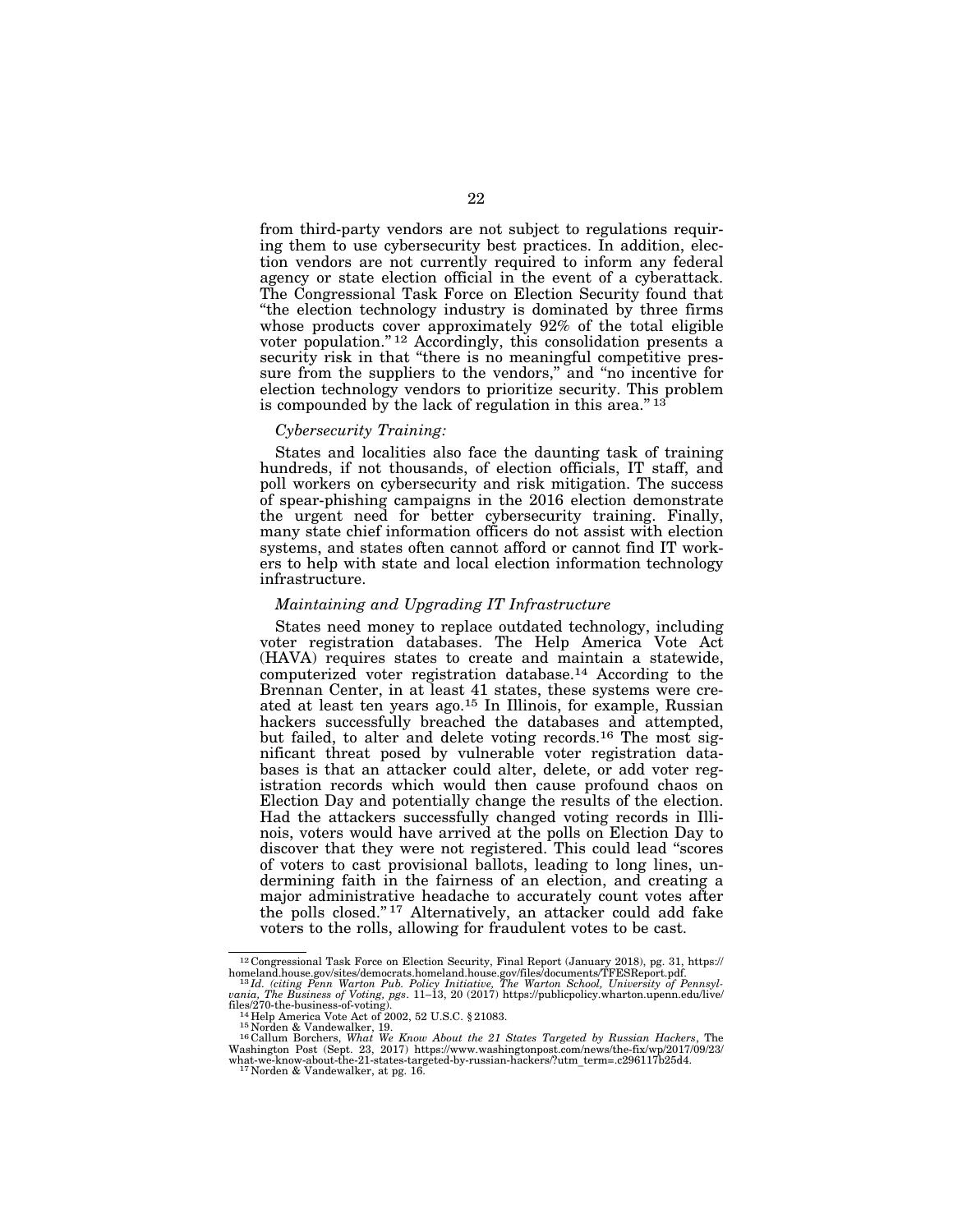In light of the threats and vulnerabilities facing state election systems, then-Secretary of Homeland Security Jeh Johnson in January, 2017 designated election systems as ''critical infrastructure'' which gives state election officials priority access to Department of Homeland Security ("DHS") services.

In response to the 2016 attacks, then-Leader Pelosi established the Congressional Task Force on Election Security led by Committee on House Administration then-Ranking Member Robert Brady and then-Ranking Member Bennie G. Thompson. The Task Force engaged with election stakeholders, including cybersecurity and election infrastructure experts, to ensure the health and security of election systems. In February 2018, the Task Force released its report recommending the replacement of paperless voting machines with paper ballot voting systems; risk-limiting audits; upgraded IT infrastructure (including voter registration databases) with ongoing maintenance; requirements that election technology vendors secure their voting systems; Intelligence Community preelection threat assessments and coordination with federal and state officials; ongoing DHS designation of election infrastructure as critical infrastructure; and prioritized cybersecurity training at the state level.

In March 2019, the Brennan Center for Justice issued an analysis of the current state of voting technology in the United States.<sup>18</sup> Local election officials in 254 jurisdictions across 37 states confirmed to the report's authors that they ''plan to purchase new voting equipment in the near future. For some, the need to make these replacements was extremely urgent: 121 officials in 31 states told [the Brennan Center] they must replace their equipment before the 2020 election. Two-thirds of these officials reported that they do not have the adequate funds to do so, even after the distribution of additional HAVA funds from Congress.'' 19 Moreover, ''[a]lmost every election official who responded that they planned on replacing voting equipment soon stated that their hope was to find new machines that produce voter-verified paper backups that could be used in a recount or audit."<sup>20</sup> Finally, per the Brennan Center survey, election officials said their priority would be hiring more IT support staff, particularly at the local level.<sup>21</sup>

### *Post-2016 Developments*

The Mueller Report 22 largely confirmed what was already known about Russian interference in the 2016 election. It also revealed that at least one Florida county had been breached by hackers. In recent months, several Trump administration officials, and one former official, have made public comments emphasizing the seriousness of the threat and urgent need for action. They are unequivocal in their assessment that foreign interference will continue in the lead up to the 2020 election.

<sup>&</sup>lt;sup>18</sup> Lawrence Norden and Andrea Córdova, *Voting Machines at Risk: Where We Stand Today* (March 5, 2019), https://www.brennancenter.org/analysis/voting-machines-risk-where-we-stand-<br>  $\frac{19}{1d}$ .

today.<br><sup>29</sup>*Id.*<br><sup>22</sup> *Id.*<br><sup>22</sup> Report on the Investigation into Russian Interference in the 2016 Presidential Election,<br>Special Counsel Robert S. Mueller, III, Washington, D.C., March, 2019.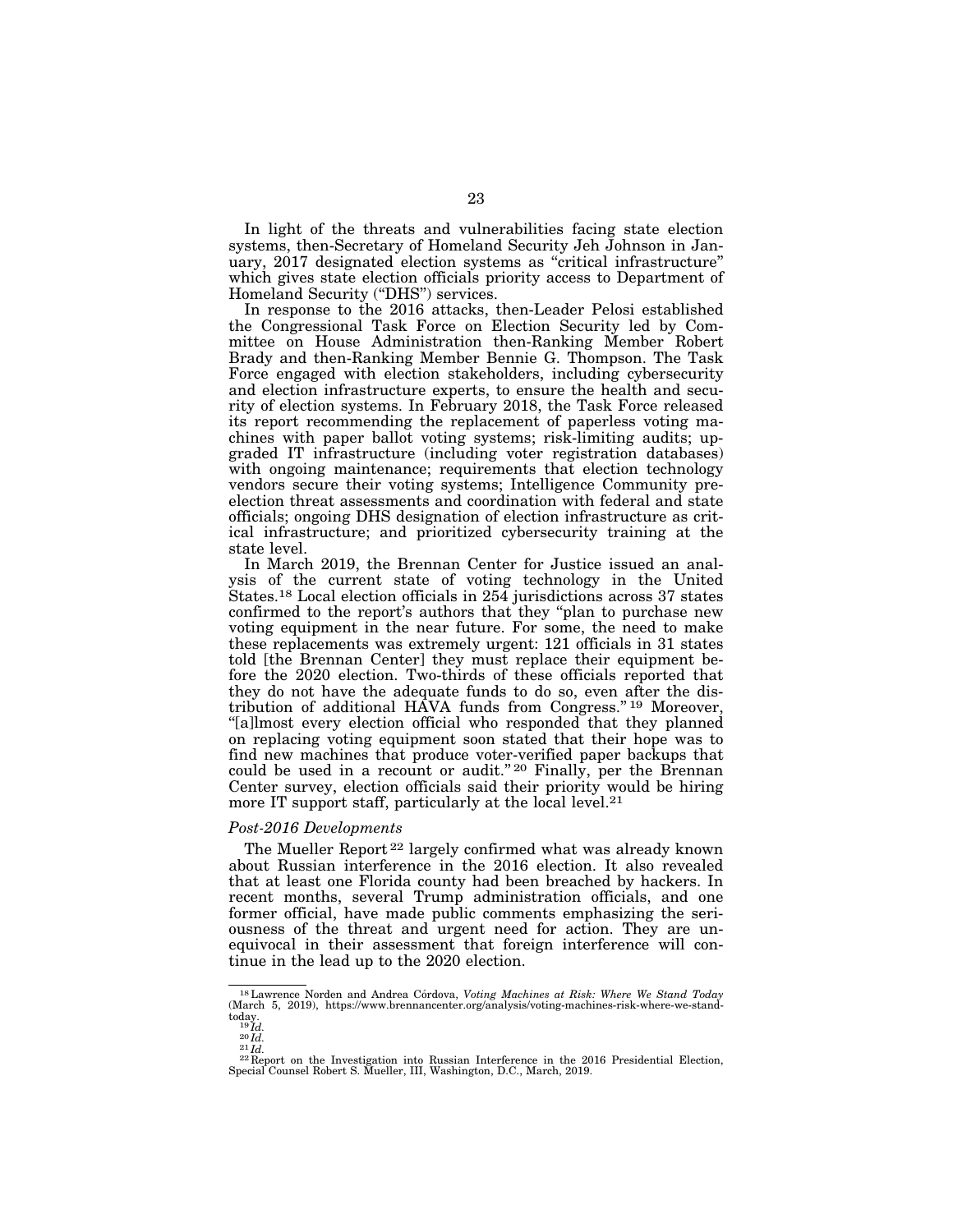### *The Mueller Report*

The Mueller Report confirmed that Russian hackers targeted state election administrators and election vendors. An excerpt of the redacted Mueller Report that addresses state election infrastructure is reproduced below:

In addition to targeting individuals involved in the Clinton Campaign, GRU officers also targeted individuals and entities involved in the administration of the elections. Victims included U.S. state and local entities, such as state boards of elections (SBOEs), secretaries of state, and county governments, as well as individuals who worked for those entities. The GRU also targeted private technology firms responsible for manufacturing and administering election-related software and hardware, such as voter registration software and electronic polling stations. The GRU continued to target these victims through the elections in November 2016. While the investigation identified evidence that the GRU targeted these individuals and entities, the Office did not investigate further. The Office did not, for instance, obtain or examine servers or other relevant items belonging to these victims. The Office understands that the FBI, the U.S. Department of Homeland Security, and the states have separately investigated that activity.

By at least the summer of 2016, GRU officers sought access to state and local computer networks by exploiting known software vulnerabilities on websites of state and local governmental entities. GRU officers, for example, targeted state and local databases of registered voters using a technique known as ''SQL injection,'' by which malicious code was sent to the state or local website in order to run commands (such as exfiltrating the database contents). In one instance in approximately June 2016, the GRU compromised the computer network of the Illinois State Board of Elections by exploiting a vulnerability in the SBOE's website. The GRU then gained access to a database containing information on millions of registered Illinois voters, and extracted data related to thousands of U.S. voters before the malicious activity was identified.

GRU officers [REDACTED] scanned state and local websites for vulnerabilities. For example, over a two-day period in July 2016, GRU officers [REDACTED] for vulnerabilities on websites of more than two dozen states. [REDACTED]. Similar [REDACTED] for vulnerabilities continued through the election.

Unit 74455 also sent spearphishing emails to public officials involved in election administration and personnel at companies involved in voting technology. In August 2016, GRU officers targeted employees of [REDACTED], a voting technology company that developed software used by numerous U.S. counties to manage voter rolls, and installed malware on the company network. Similarly, in November 2016, the GRU sent spearphishing emails to over 120 email accounts used by Florida county officials responsible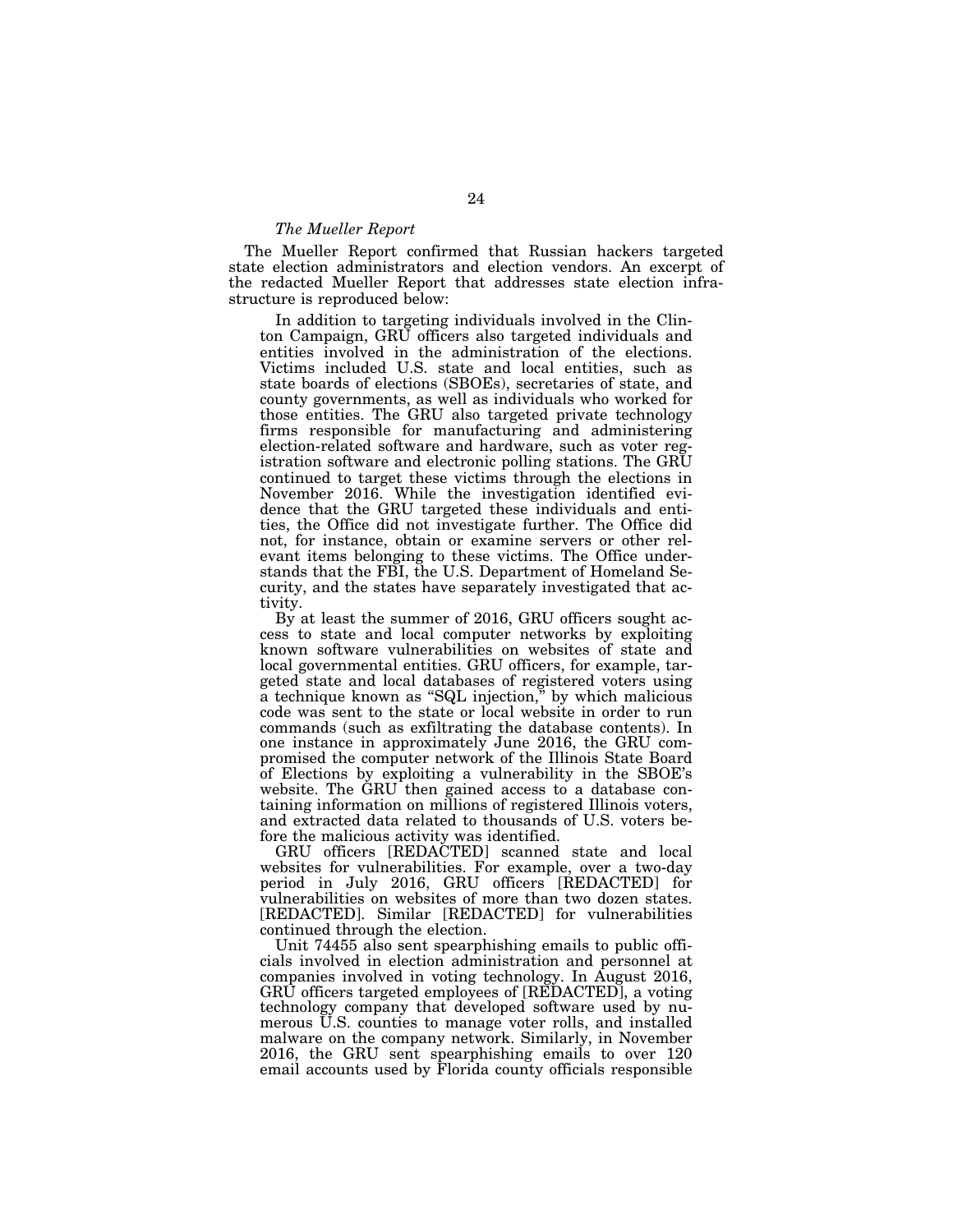for administering the 2016 U.S. election. The spearphishing emails contained an attached Word document coded with malicious software (commonly referred to as a Trojan) that permitted the GRU to access the infected computer. The FBI was separately responsible for this investigation. We understand the FBI believes that this operation enabled the GRU to gain access to the network of at least one Florida county government. The Office did not independently verify that belief and, as explained above, did not undertake the investigative steps that would have been necessary to do so.23

### *Director of National Intelligence ''Worldwide Threat Assessment of the U.S. Intelligence Community.''*

In January 2019, Dan Coats, the Director of National Intelligence, offered the Intelligence Community's 2019 assessment of threats to national security.24 The report states that:

Our adversaries and strategic competitors probably already are looking to the 2020 US elections as an opportunity to advance their interests . . . [They] also may seek to use cyber means to directly manipulate or disrupt election systems—such as by tampering with voter registration or disrupting the vote tallying process—either to alter data or to call into question our voting process. Russia in 2016 and unidentified actors as recently as 2018 have already conducted cyber activity that has targeted US election infrastructure, but we do not have any intelligence reporting to indicate any compromise of our nation's election infrastructure that would have prevented voting, changed vote counts, or disrupted the ability to tally votes.

### *Former Secretary of Homeland Security Kirstjen Nielsen*

In April 2019, *The New York Times* reported that President Trump's chief of staff, Mick Mulvaney, told former Homeland Security Secretary Kirstjen Nielsen not to mention ''in front of the president'' anything about her preparations for ''new and different Russian forms of interference in the 2020 election."<sup>25</sup> In July 2018, she said in remarks to the National Association of Secretaries of State that there were ''no indications that Russia is targeting the 2018 U.S. midterms at a scale or scope to match their activities in 2016,'' but that she ''consistently observe[d] malicious cyber activity from various actors against U.S. election infrastructure." 26 She also said that ''there is little doubt that adversaries and non-state actors continue to view elections as a target for cyber and influence operations.'' 27 According to the *Times,* Nielsen ''eventually gave up

<sup>&</sup>lt;sup>23</sup> *Ibid*, Volume One, pg. 50–51 (March 2019).<br><sup>24</sup> Daniel R. Coats, *Statement for the Record: Worldwide Threat Assessment of the U.S. Intelligence Community*, Jan. 29, 2019, pg. 7, https://www.dni.gov/files/ODNI/documents/2019-ATA-

<sup>&</sup>lt;sup>25</sup> Eric Schmitt et al., *In Push for 2020 Election Security, Top Official Was Warned: Don't Tell Trump*, New York Times (April 24, 2019), https://www.nytimes.com/2019/04/24/us/politics/russia-<br>2020-election-trump.html.

<sup>2020-</sup>election-trump.html.<br><sup>26</sup> Department of Homeland Security, "Secretary of Homeland Security Kirstjen Nielsen NASS<br>Conference Remarks: As Prepared for Delivery," https://www.dhs.gov/news/2018/07/16/nass-con-<br>ference-re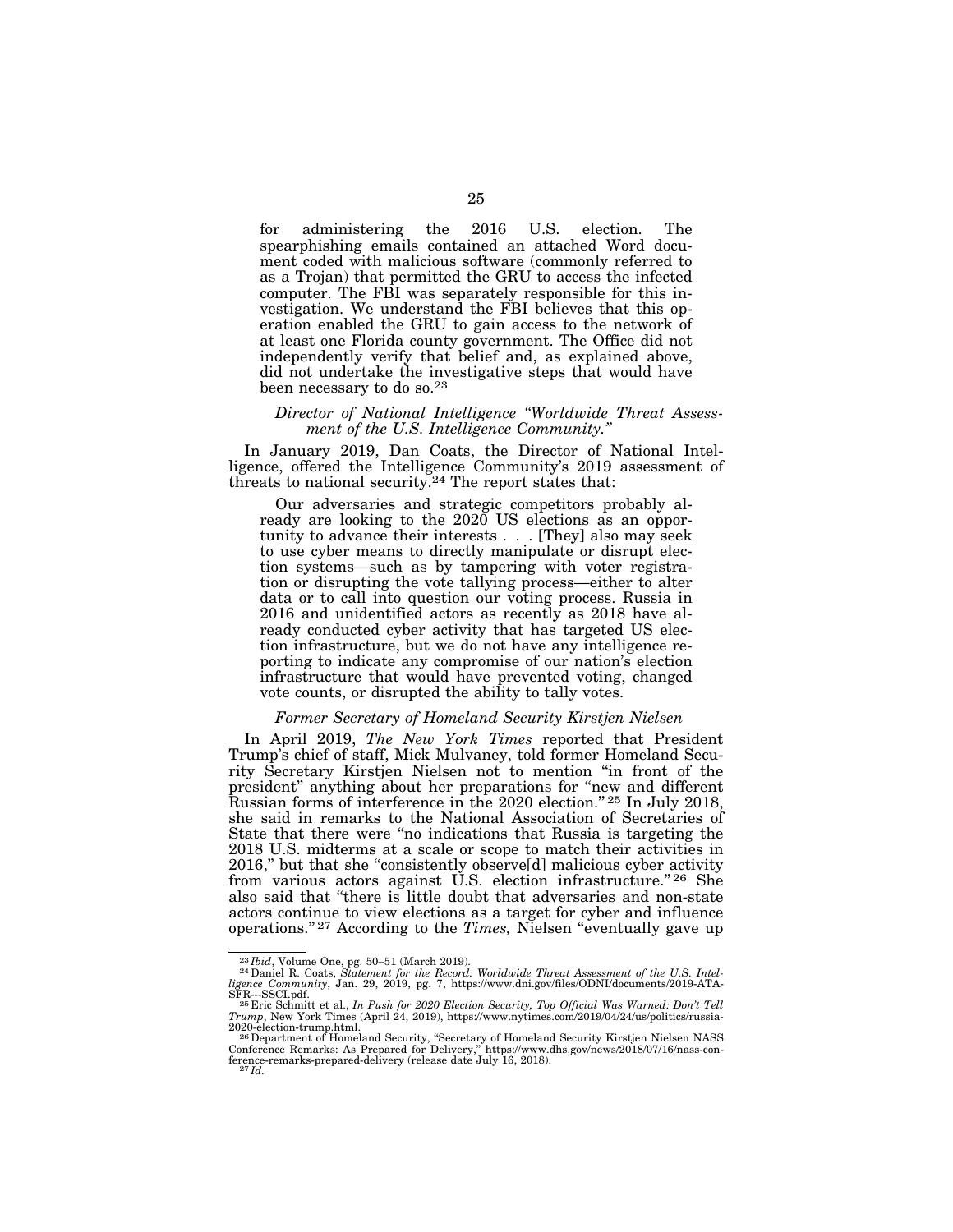on her effort to organize a White House meeting of cabinet secretaries to coordinate a strategy to protect next year's elections. As a result, the issue did not gain the urgency or widespread attention that a president can command. And it meant that many Americans remain unaware of the latest versions of Russian interference." 28

### *FBI Director Christopher Wray*

Also in April 2019, FBI Director Christopher Wray called Russia's interference efforts in American elections a ''significant counterintelligence threat.'' 29 *The New York Times* reported that he said in remarks to the Council on Foreign Relations that "our adversaries are going to keep adapting and upping their game... So we are very much viewing 2018 as just kind of a dress rehearsal for the big show in 2020.  $\ldots$  What has pretty much continued unabated is the use of social media, fake news, propaganda, false personas, etc. to spin us up, pit us against each other, to sow divisiveness and discord, to undermine America's faith in democracy. That is not just an election-cycle threat. It is pretty much a 365 day-a-year-threat." 30

# *Attorney General William Barr's Testimony*

At a May 1, 2019 hearing of the Senate Judiciary Committee, Chairman Lindsey Graham asked Attorney General Barr if he would recommend that the Judiciary Committee ''and every other committee of Congress do our best to harden our infrastructure against future Russian attacks?" Barr replied, "Absolutely, yes." 31

### *The Role of the Election Assistance Commission*

On April 4, 2019, Committee on House Administration Chairperson Lofgren sent a letter to the Election Assistance Commission (EAC) seeking information about the Commission, with a particular focus on the work the EAC was doing to help states secure their elections. In response to that letter, the EAC sent a letter to Chairperson Lofgren on May 1, 2019 and reported the following regarding its election security activities: ''As the 2020 Presidential Election approaches, providing election security tools and resources to state and local officials remains one of the EAC's most important responsibilities." 32 In addition to distributing the \$380 million in HAVA grants dedicated to election security in FY2018, the EAC noted several other initiatives it has undertaken in relation to election security. Specifically, it notes its work testing and federally certifying voting systems, ''providing hands-on security and postelection audit trainings, producing security-focused resources, disseminating security best-practices information and checklists to state and local election officials, as well as hosting widely attended forums that feature security experts as speakers."<sup>33</sup>

The EAC has conducted a variety of these exercises throughout the country. For example, the EAC provided 11 separate training

<sup>&</sup>lt;sup>28</sup> Schmitt et al.<br><sup>29</sup> Julian A. Barnes and Adam Goldman, *F.B.I. Warns of Russian Interference in 2020 Race*<br>*and Boosts Counterintelligence Operations*, N.Y. Times (April 26, 2019), https://<br>www.nytimes.com/2019/04/26

<sup>&</sup>lt;sup>30</sup> IL.S. Senate Committee on the Judiciary, Hearing: "The Department of Justice's Investigation of Russian Interference with the 2016 Presidential Election," May 1, 2019. <sup>32</sup>Letter from the Election Assistance Commissio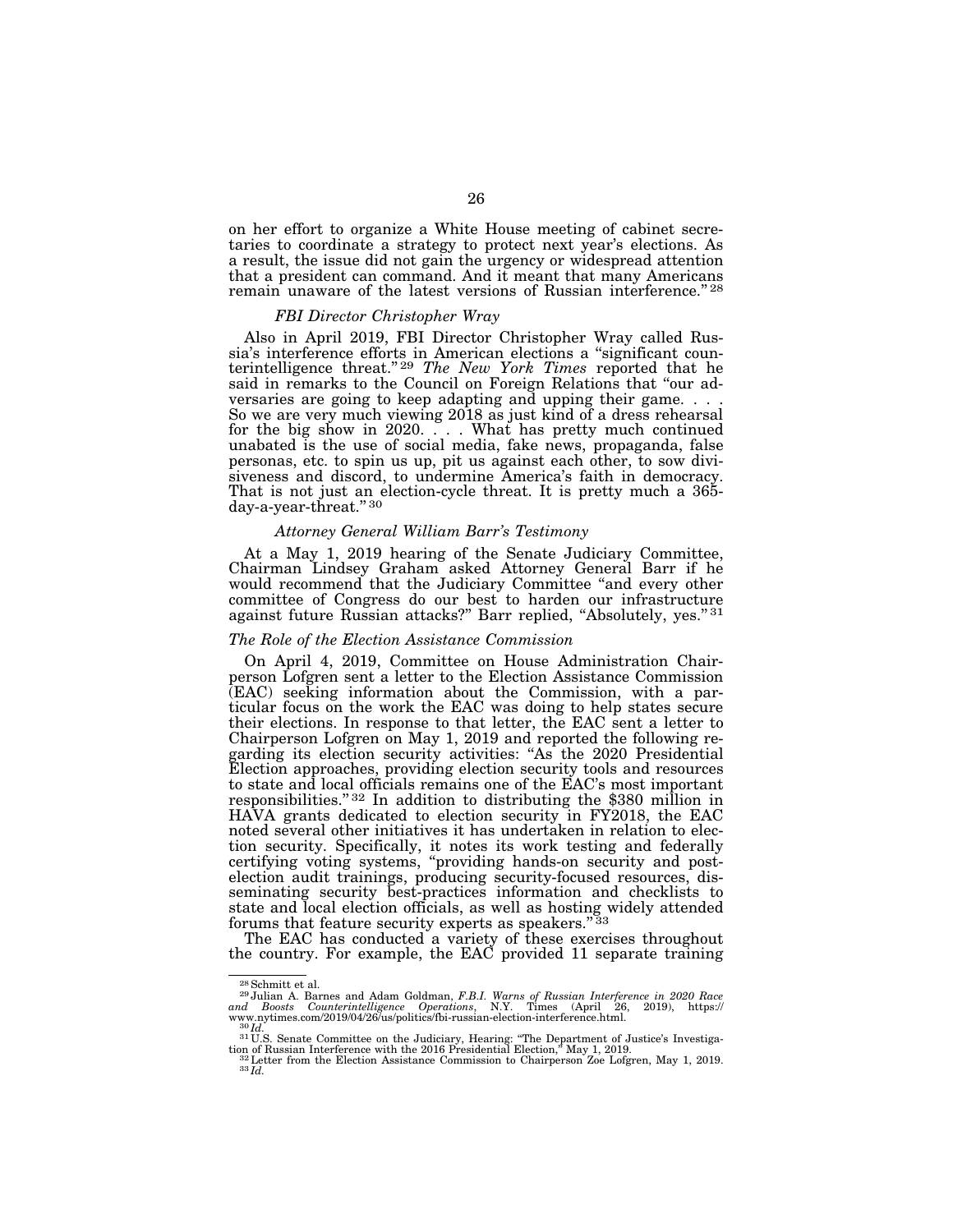sessions on Election Technology and Security for 600 election officials in nine states, provided post-election audit assistance and training across five states, offered white papers and best-practices checklists on securing election infrastructure to all states, and hosted two summits attended by hundreds of attendees to hear first-hand from election security and intelligence experts. In sum, the EAC's role has been to convene local and state elections officials with those experts positioned to aid them with their unique concerns, while also serving as a clearinghouse for best practices, and providing proactive analysis of what information all states might need and benefit from, based on incoming inquiries from some states.

The EAC also noted that staff and Commissioners routinely take part in Critical Infrastructure activities; they also serve as members of the Government Coordinating Council, and work closely with the Sector Coordinating Council. They also consistently coordinate with DHS and other federal partners, such as the Department of Defense's Federal Voting Assistance Program, to create and distribute resources for voters about trusted sources for election information and other security related topics.

### *H.R. 2722—The SAFE Act*

H.R. 2272 provides the necessary resources to states to begin the process of upgrading and maintaining safe, resilient election infrastructure. Many of its provisions reflect the recommendations of the Congressional Task Force on Election Security.

First, H.R. 2260 authorizes \$600 million in grants to assist states in securing election infrastructure and transitioning to required voter-verified paper-based systems. The grants will require jurisdictions to use individual, durable, voter-verified paper ballots that are counted by hand or read by an optical character recognition device or other counting device. The National Academy of Sciences, Engineering, and Medicine concluded last year that systems lacking voter-marked paper ballots ''should be removed from service as soon as possible."<sup>34</sup> The Committee on House Administration heard from various experts during an Election Security hearing that replacing paperless systems with paper-based systems is a critical policy priority.35 The ''bridge between the voter and correctly reported outcomes requires a physical artifact as evidence of the voter's intent, and a process for checking. That artifact is typically the paper ballot," wrote Marian Schneider of Verified Voting.<sup>36</sup> Dr. Joseph Lorenzo Hall of the Center for Democracy and Technology wrote that while "states and local jurisdictions continue to make progress updating their outdated voting technologies with newer systems that keep an auditable voter verifiable paper record, it is important to prioritize the continuing replacement of paperless direct-recording electronic (DRE) systems. DRE systems are not 'software-independent' systems, are unauditable, and as such unsuit-

<sup>&</sup>lt;sup>34</sup> Norden Testimony at pg. 5.<br><sup>35</sup> Written Testimony of Jocelyn Benson, Michigan Secretary of State, Hearing: "Election Secu-<br>rity," May 8, 2019 (hereinafter "Benson Testimony"); Written Testimony of Dr. Joseph Lorenzo<br>H K. Schneider, President, Verified Voting, Hearing: "Election Security," May 8, 2019 (hereinafter "Schneider Testimony").

<sup>36</sup> Schneider Testimony at pg. 4.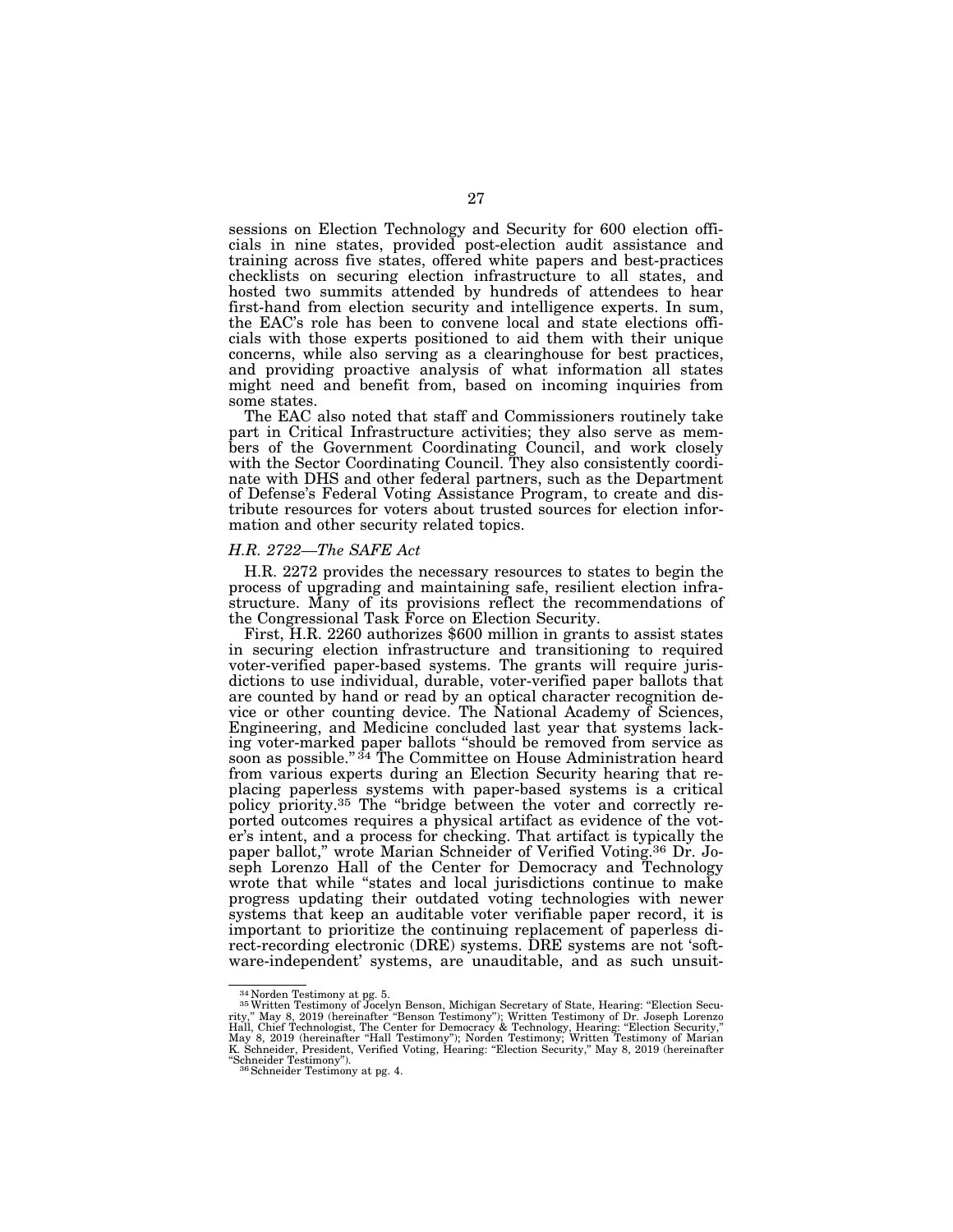able for government elections."<sup>37</sup> Moreover, until there is adequate funding, some jurisdictions that use paperless systems will continue to do so because "1) some jurisdictions have already purchased paperless systems in the recent past and have no available resources to purchase new systems, and/or 2) these kinds of systems are unfortunately still available for sale."<sup>38</sup>

The funding can also be used to carry out cyber and risk mitigation training; security risk and vulnerability assessments of a state's election infrastructure; maintenance of election infrastructure, including addressing identified risks and vulnerabilities; increased technical support for information technology infrastructure; enhanced cybersecurity and operations of information technology systems; and enhancements to the cybersecurity of voter registra-

tion systems, among other things.<br>The SAFE Act also provides states with an ongoing stream of funding (\$175 million biannually for fiscal years 2020, 2022, 2024, and 2026) to assist with maintenance of election infrastructure. This will provide a predictable, stable, and reliable source of funds to better secure our elections. Michigan Secretary of State Jocelyn Benson testified before the Committee on House Administration that ''[m]ost states purchased new voting machines and established statewide voter registration databases using funding made available through HAVA in the years following the law's enactment. As those resources ran out, however, election technology began to age at the same time as technology was advancing at a rapid pace.'

H.R. 2722 also requires states to administer risk-limiting audits, which the EAC shall pay to States the amount of the costs. States "vary widely in the effectiveness of post-election audits processes."<sup>40</sup> Post-election audits are an important corollary to using voter-verified paper ballots—namely, because ''[p]aper records will not prevent programming errors, software bugs, or the insertion of corrupt software into voting systems. Voter-marked paper ballots will only have real security value if they are used to check and confirm electronic tallies."<sup>41</sup> The most robust type of audit are risklimiting audits.42 According to Jerome Lovato of the Election Assistance Commission, "a risk-limiting audit (RLA) provides strong statistical evidence that the election outcome is right and has a high probability of correcting a wrong outcome."<sup>43</sup> One witness at the Committee on House Administration's election security hearing compared the importance of risk-limiting audits to the ''public policy invention'' of the secret ballot at the turn of the 20th century.44

H.R. 2722 fosters accountability for election technology vendors. This is important because "there is almost no federal oversight of private vendors that design and maintain the systems that allow us to determine who can vote, how they vote, what voters see when they cast their vote, how votes are counted and how those vote totals are communicated to the public. In fact, there are more federal regulations for ballpoint pens and magic markers than there are

<sup>&</sup>lt;sup>37</sup> Hall Testimony at pg. 4.<br><sup>38</sup> Ed. at 5.<br><sup>39</sup> Benson Testimony, pg. 6.<br><sup>49</sup> Schneider Testimony, pg. 8.<br><sup>41</sup> Schneider Testimony, pg. 7.<br><sup>42</sup> Schneider Testimony, pg. 4.<br><sup>43</sup> Jerome Lovato, *Defining and Piloting Risk-*(Aug. 9, 2018), https://www.eac.gov/defining-and-piloting-risk-limiting-audits-/. 44 Hall Testimony, pg. 5.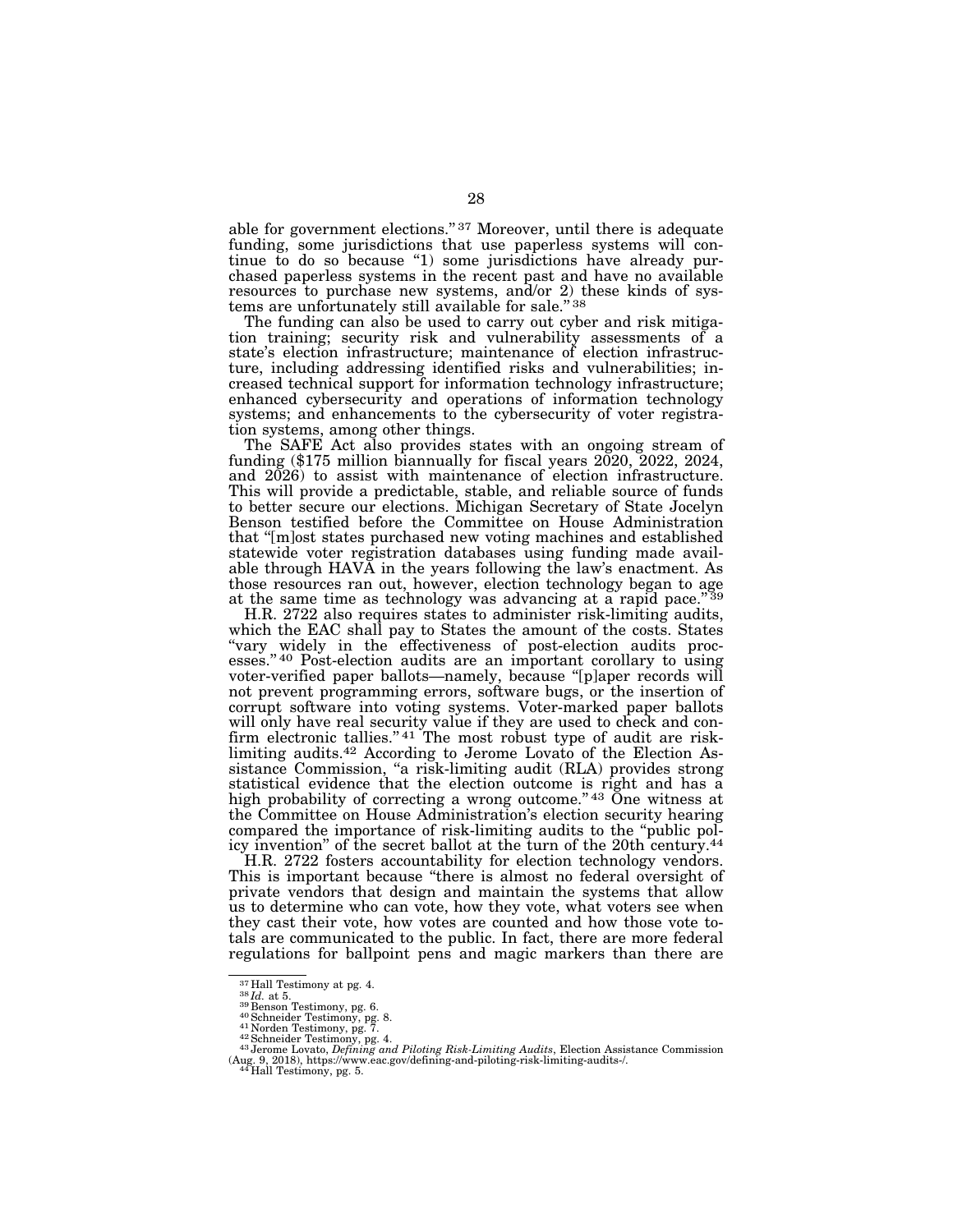for voting systems and other parts of our election infrastructure.'' 45 H.R. 2722 address this by limiting state expenditures on goods and services with grant monies to purchases from "qualified election infrastructure vendors.'' H.R. 2722 tasks the EAC, in coordination with DHS, to establish criteria for "qualified election infrastructure vendor'' status, which must include maintaining IT infrastructure in a manner that is consistent with the best practices provided by the EAC's Technical Guidelines Development Committee. Moreover, vendors must be owned and controlled by a citizen or permanent resident of the United States and disclose any sourcing outside the United States for parts of the election infrastructure. It must also agree to independent security testing by the EAC and DHS. Finally, H.R. 2722 requires vendors to report any known or suspected security incidents involving election infrastructure.

The ongoing threat of interference in Federal elections continues to demand robust guardrails to reinforce other cybersecurity best practices. The legislation establishes cybersecurity requirements that will apply equally to current and future technology to protect the necessity that every vote is counted as cast. For example, H.R. 2722 prohibits the use of wireless communications devices and internet connectivity in certain voting systems or devices involving ballot marking, tabulation, or aggregation, or upon which ballots are marked by voters.

H.R. 2722 also includes open source provisions, requiring use of software and hardware for which information is disclosed by manufacturers. This will allow cybersecurity experts—and the public to thoroughly vet the security of elections systems, regardless of the technology used.

The legislation provides funds to study and report on accessible paper ballot verification mechanisms, including for individuals with disabilities, voters with difficulties in literacy, and voters whose primary language is not English.

Ultimately, H.R. 2722 is an important investment in the integrity of self-government. It reflects an ongoing commitment to the security of the machinery of democracy—the infrastructure and systems to ensure, with necessary confidence, that votes are counted as cast at each Federal election.

# **HEARINGS**

For the purposes of section 103(i) of H. Res. 6 of the 116th Congress the following hearings were used to develop or consider H.R. 2722:

(1) On Wednesday, May 8, 2019 the Committee held a hearing titled ''Election Security.'' The following witnesses testified: Mr. Larry Norden, Brennan Center for Justice; Ms. Marian Schneider, Verified Voting; Mr. Joseph Lorenzo Hall, Center for Democracy and Technology; The Honorable Jocelyn Benson, Secretary of State, State of Michigan; and The Honorable John Merrill, Secretary of State, State of Alabama.

(2) On Tuesday, May 21, 2019, the Committee held a hearing titled ''Oversight of the Election Assistance Commission.'' The following witnesses testified: The Honorable Christy McCormick, Commissioner and Chairwoman, Election Assistance Commission,

<sup>45</sup> Norden Testimony, pg. 12.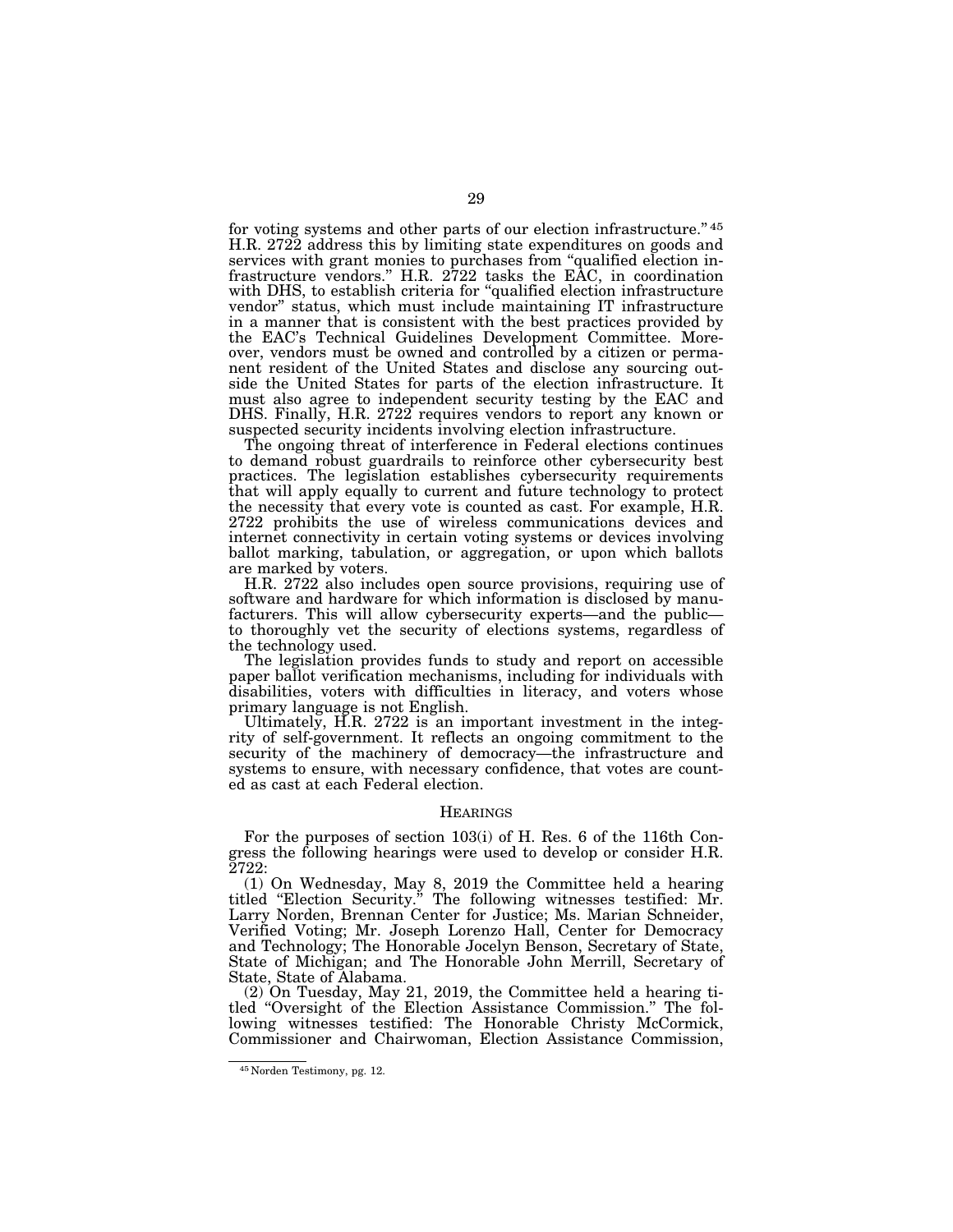accompanied by The Honorable Benjamin Hovland, Commissioner and Vice Chair, Election Assistance Commission; The Honorable Don Palmer, Commissioner, Election Assistance Commission; and The Honorable Thomas Hicks, Commissioner, Election Assistance Commission.

(3) On Thursday, February 14, 2019, the Committee held a hearing titled ''For the People: Our American Democracy.'' The following witnesses testified: Mr. Chiraag Bains, Director of Legal Strategies, Demos; Ms. Wendy Weiser, Director, Democracy Program, Brennan Center for Justice at NYU School of Law; Mr. Fred Wertheimer, President, Democracy 21; The Honorable Kim Wyman, Secretary of State, State of Washington; Mr. Alejandro Rangel-Lopez, Senior at Dodge City High School, Dodge City Kansas, and plaintiff in *LULAC & Rangel-Lopez* v. *Cox*; Mr. Peter Earle, Wisconsin Civil Rights Trial Lawyer; Mr. Brandon A. Jessup, Data Science and Information Systems Professional; Executive Director, Michigan Forward; and David Keating, President, Institute for Free Speech.

### COMMITTEE CONSIDERATION

On Friday, June 21, 2019, the Committee met in open session and ordered the bill, H.R. 2722, as amended, favorably reported to the House by voice vote, a quorum being present.

## COMMITTEE VOTES

In compliance with clause 3(b) of rule XIII of the Rules of the House of Representatives, the Committee advises that the following rollcall votes occurred during the Committee's consideration of H.R. 2722:

1. The Lofgren amendment in the nature of a substitute to H.R. 2722 (H.R. 2722 as amended) agreed to by a rollcall vote of 6 to 3. The vote was as follows:

| Representative | Yea | Nav      | Present  | Representative | Yea | Nav | Present  |
|----------------|-----|----------|----------|----------------|-----|-----|----------|
|                |     | <br><br> | <br><br> |                |     | λ   | <br><br> |

2. A substitute amendment offered by Mr. Davis of Illinois (Amendment 01) was defeated to by a rollcall vote of 5 to 3. The vote was as follows:

| Representative<br>a Maring Maring Maring Navigna Maring Navigna Maring Navigna (1986) and the Navigna Maring Maring M |  | Present <b>Representative</b> Yea Nav |  | Present |
|-----------------------------------------------------------------------------------------------------------------------|--|---------------------------------------|--|---------|
|                                                                                                                       |  | <br><br>                              |  |         |
|                                                                                                                       |  |                                       |  |         |

3. An amendment offered by Mr. Davis of Illinois (Amendment 02) to strike subtitle A of title I was defeated by a rollcall vote of 3 to 6. The vote was as follows: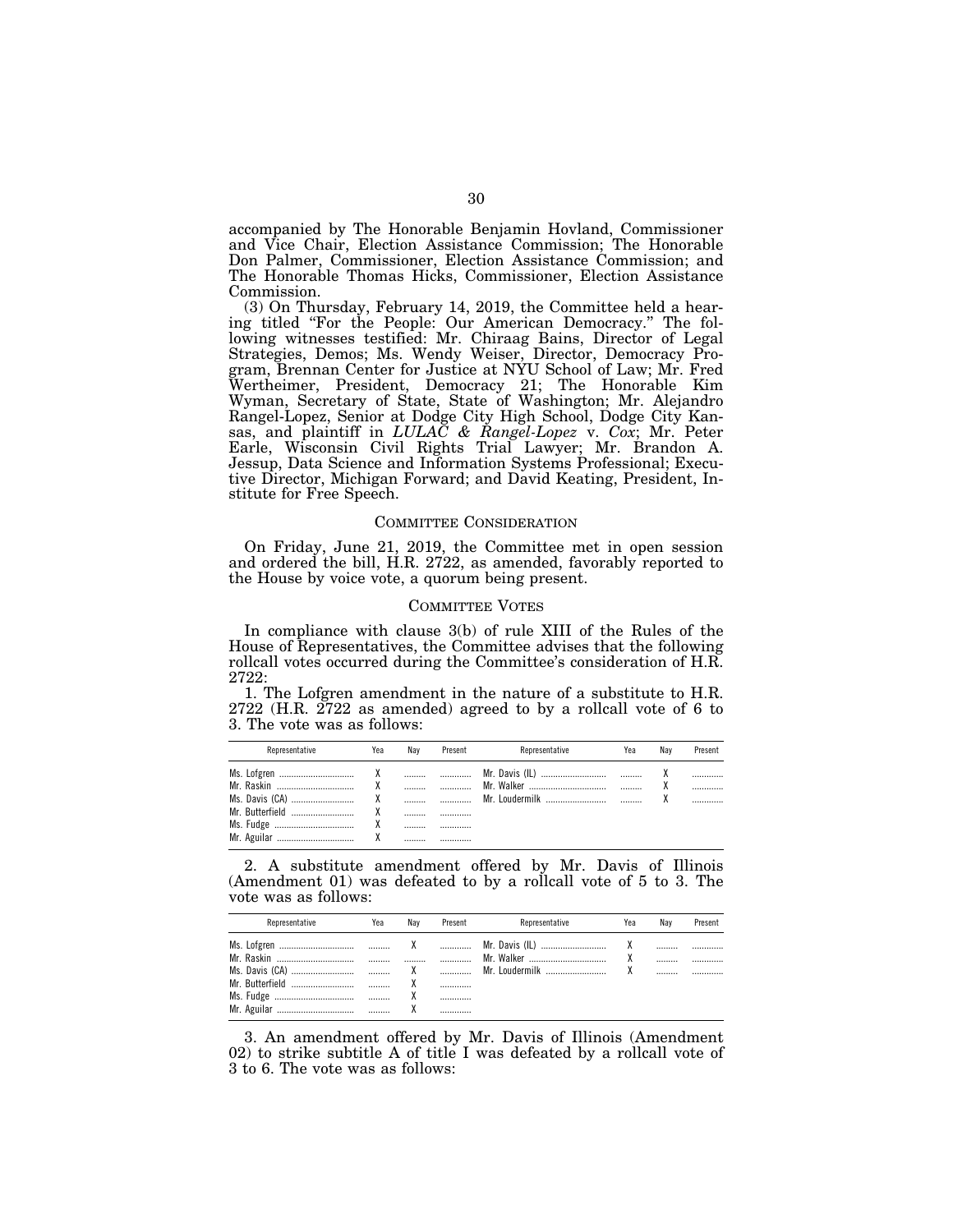| Representative<br>a base of the Year of the Year of the State of the State of the State of the State of the State of the State o | Nav | Present <b>Representative</b> Yea | Nav | Present |
|----------------------------------------------------------------------------------------------------------------------------------|-----|-----------------------------------|-----|---------|
|                                                                                                                                  |     |                                   |     |         |
|                                                                                                                                  |     |                                   |     |         |
|                                                                                                                                  |     |                                   |     |         |
|                                                                                                                                  |     |                                   |     |         |
|                                                                                                                                  |     |                                   |     |         |
|                                                                                                                                  |     |                                   |     |         |

4. An amendment offered by Mr. Loudermilk (Amendment 03) to strike section 105 was defeated to by a rollcall vote of 6 to 2. The vote was as follows:

|  |  |  | Nav | Present |
|--|--|--|-----|---------|
|  |  |  |     |         |
|  |  |  |     |         |
|  |  |  |     |         |
|  |  |  |     |         |
|  |  |  |     |         |
|  |  |  |     |         |

5. An amendment offered by Mr. Loudermilk (Amendment 04) to strike subtitle B of title I and insert new subtitle B with was defeated to by a rollcall vote of 6 to 2. The vote was as follows:

| Representative<br>a Maring Maring Maring Maring Maring Street, Maring Street, 2014, 2015, 2016, 2017, 2017, 2017, 2017, 2017, 20 |  | Present |  | Nav | Present |
|----------------------------------------------------------------------------------------------------------------------------------|--|---------|--|-----|---------|
|                                                                                                                                  |  |         |  |     |         |
|                                                                                                                                  |  |         |  |     |         |
|                                                                                                                                  |  |         |  |     |         |

6. An amendment offered by Mr. Davis of Illinois (Amendment 05) to require a State match of 25 percent of any grant received by a State for obtaining compliant paper ballot voting systems and carrying out voting system security improvements was defeated to by a rollcall vote of 6 to 3. The vote was as follows:

|  | Present <b>Representative</b> Yea Nav |  |  | Present |
|--|---------------------------------------|--|--|---------|
|  |                                       |  |  |         |
|  |                                       |  |  |         |
|  |                                       |  |  |         |
|  |                                       |  |  |         |
|  |                                       |  |  |         |
|  |                                       |  |  |         |

7. An amendment offered by Mr. Walker (Amendment 06) to add new title IV ''Prohibiting Ballot Harvesting'' was defeated to by a rollcall vote of 6 to 3. The vote was as follows:

| Representative | Yea | Nav | Present |  | Nav | Present |
|----------------|-----|-----|---------|--|-----|---------|
|                |     |     |         |  |     |         |
|                |     |     |         |  |     |         |
|                |     |     |         |  |     |         |
|                |     |     |         |  |     |         |
|                |     |     |         |  |     |         |
|                |     |     |         |  |     |         |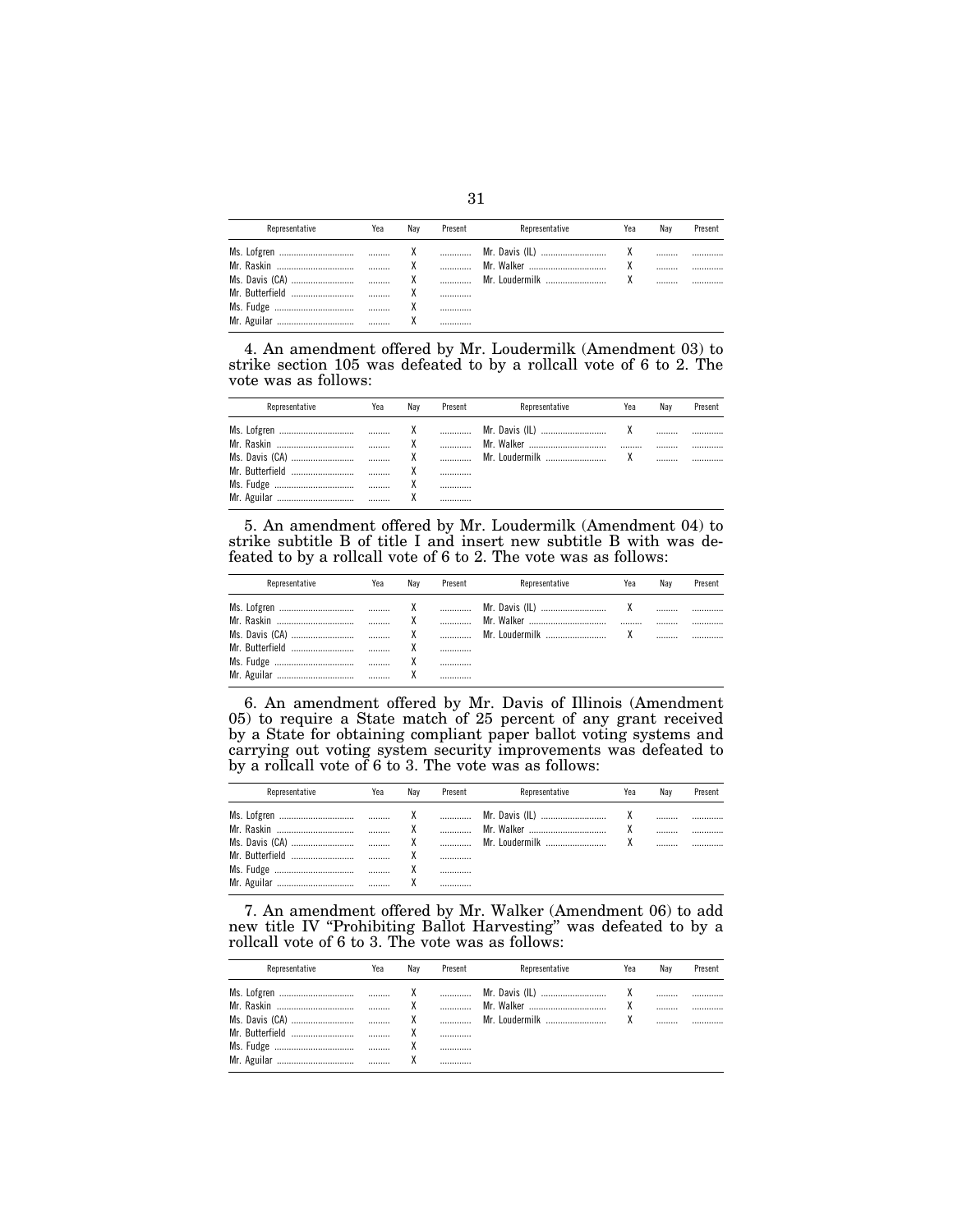### COMMITTEE OVERSIGHT FINDINGS

In compliance with clause  $3(c)(1)$  of rule XIII and clause  $(2)(b)(1)$ of rule X of the Rules of the House of Representatives, the Committee's oversight findings and recommendations are reflected in the descriptive portions of this report

### STATEMENT OF GENERAL PERFORMANCE GOALS AND OBJECTIVES

The objective of H.R. 2722, as amended, is to protect elections for public office by providing financial support and enhanced security for the infrastructure used to carry out such elections.

### NEW BUDGET AUTHORITY, ENTITLEMENT AUTHORITY, AND TAX **EXPENDITURES**

In compliance with clause  $3(c)(2)$  of rule XIII of the Rules of the House of Representatives, the Committee adopts as its own the estimate of new budget authority, entitlement authority, or tax expenditures or revenues contained in the cost estimate prepared by the Director of the Congressional Budget Office pursuant to section 402 of the Congressional Budget Act of 1974.

### EARMARKS AND TAX AND TARIFF BENEFITS

H.R. 2722 contains no congressional earmarks, limited tax benefits, or limited tariff benefits as described in clauses  $9(e)$ ,  $9(f)$ , and 9(g) of House rule XXI.

# COMMITTEE COST ESTIMATE

The Committee adopts as its own the cost estimate on H.R. 2722, as amended, prepared by the Director of the Congressional Budget Office pursuant to section 402 of the Congressional Budget Act of 1974.

### CONGRESSIONAL BUDGET OFFICE ESTIMATE

Pursuant to clause 3(c)(3) of rule XIII of the Rules of the House of Representatives, the following is the cost estimate for H.R. 2722, as amended, provided by the Congressional Budget Office pursuant to section 402 of the Congressional Budget Act of 1974.

### U.S. CONGRESS, CONGRESSIONAL BUDGET OFFICE, *Washington, DC, June 25, 2019.*

Hon. ZOE LOFGREN,

*Chairperson, Committee on House Administration, House of Representatives, Washington, DC.* 

DEAR MADAM CHAIRPERSON: The Congressional Budget Office has prepared the enclosed cost estimate for H.R. 2722, the SAFE Act.

If you wish further details on this estimate, we will be pleased to provide them. The CBO staff contact is Matthew Pickford.

Sincerely,

MARK P. HADLEY (For Phillip L. Swagel, Director).

Enclosure.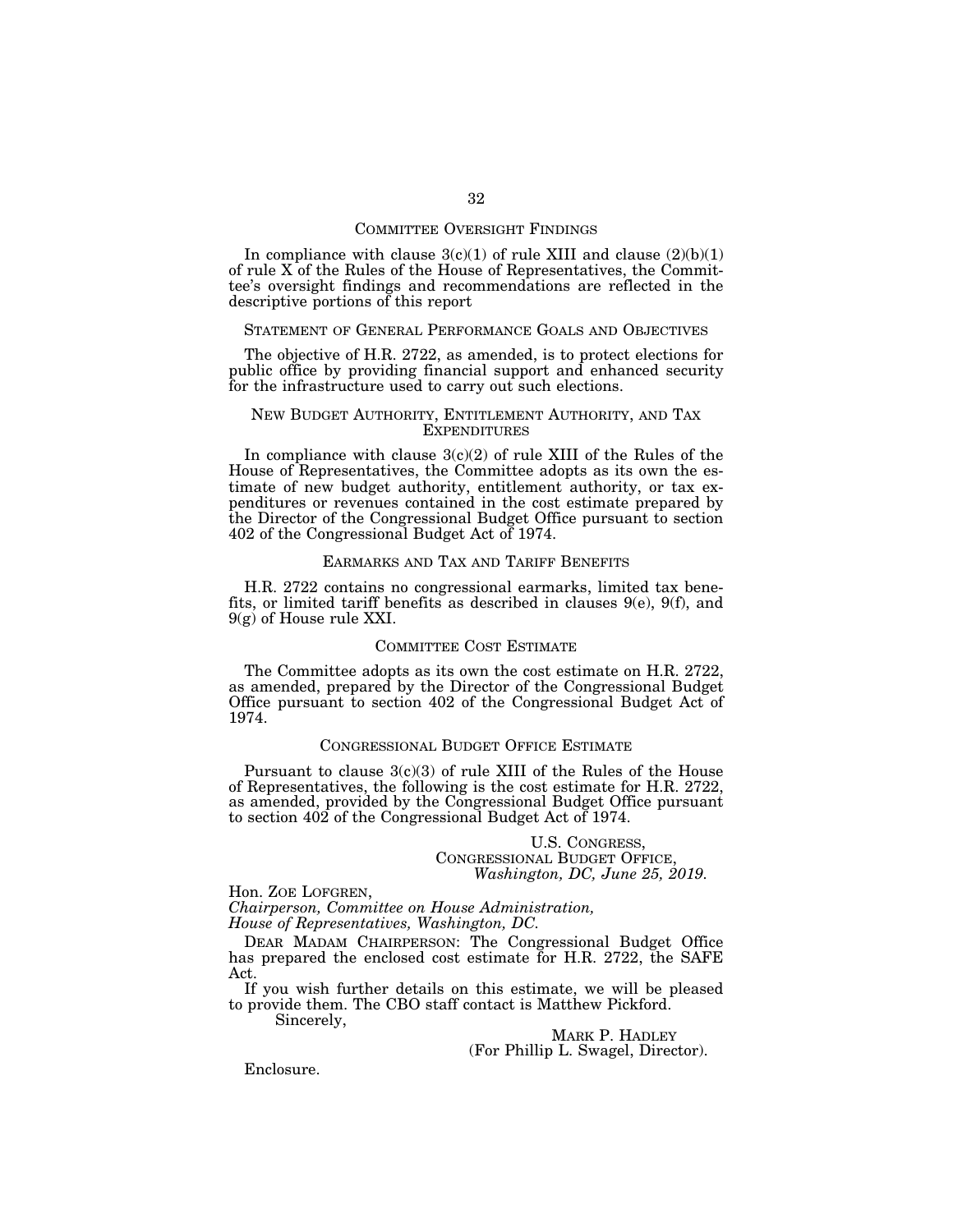|                                                                        |          | At a Glance                                                                         |                                |
|------------------------------------------------------------------------|----------|-------------------------------------------------------------------------------------|--------------------------------|
| <b>H.R. 2722, SAFE Act</b>                                             |          | As ordered reported by the House Committee on House Administration on June 21, 2019 |                                |
| By Fiscal Year, Millions of Dollars                                    | 2019     | 2019-2024                                                                           | 2019-2029                      |
| <b>Direct Spending (Outlays)</b><br>n                                  |          | п                                                                                   | a                              |
| Revenues                                                               | a        | o                                                                                   | 0                              |
| <b>Deficit Effect</b>                                                  | Ω        | n                                                                                   | п                              |
| <b>Spending Subject to</b><br><b>Appropriation (Outlays)</b>           | $\Omega$ | 1.125                                                                               | n.e.                           |
| Statutory pay-as-you-go<br>procedures apply?                           | No       | <b>Mandate Effects</b>                                                              |                                |
| Increases on-budget deficits in any<br>of the four consecutive 10-year | No       | Contains intergovernmental mandate?                                                 | Yes, Under<br><b>Threshold</b> |
| periods beginning in 2030?                                             |          | Contains private-sector mandate?                                                    | No                             |

The bill would

• Authorize appropriations for grants to improve voting systems

• Amend federal statutes regarding the security of elections

• Impose an intergovernmental mandate by requiring states to submit a report on the usage plan for voting systems in each jurisdiction in the state

Estimated budgetary effects would primarily stem from

• Authorizing appropriations for grants to states to enhance the security of voting systems

# *Bill Summary*

H.R. 2722 would authorize the appropriation of more than \$1.1 billion over the 2019–2024 period, primarily for states and localities to improve voting technology. The bill also would set standards for election technology vendors.

# *Estimated Federal Cost*

The estimated budgetary effect of H.R. 2722 is shown in Table 1. The costs of the legislation fall within budget function 800 (general government).

TABLE 1.—ESTIMATED INCREASES IN SPENDING SUBJECT TO APPROPRIATION UNDER H.R. 2722

|                                      | By fiscal year, millions of dollars- |      |          |      |          |              |                 |
|--------------------------------------|--------------------------------------|------|----------|------|----------|--------------|-----------------|
|                                      | 2019                                 | 2020 | 2021     | 2022 | 2023     | 2024         | $2019-$<br>2024 |
| Voting System Grants:                |                                      |      |          |      |          |              |                 |
|                                      | 0                                    | 775  | $\theta$ | 175  | $\left($ | 175          | 1.125           |
|                                      | $\theta$                             | 580  | 195      | 130  | 45       | 130          | 1.080           |
| Other Provisions:                    |                                      |      |          |      |          |              |                 |
|                                      | 0                                    | 5    | 20       | 0    | 20       | $\mathbf{0}$ | 45              |
|                                      | $\theta$                             | 5    | 20       | 0    | 20       | $\theta$     | 45              |
| <b>Total Changes:</b>                |                                      |      |          |      |          |              |                 |
| Estimated Authorization <sup>a</sup> | 0                                    | 780  | 20       | 175  | 20       | 175          | 1.170           |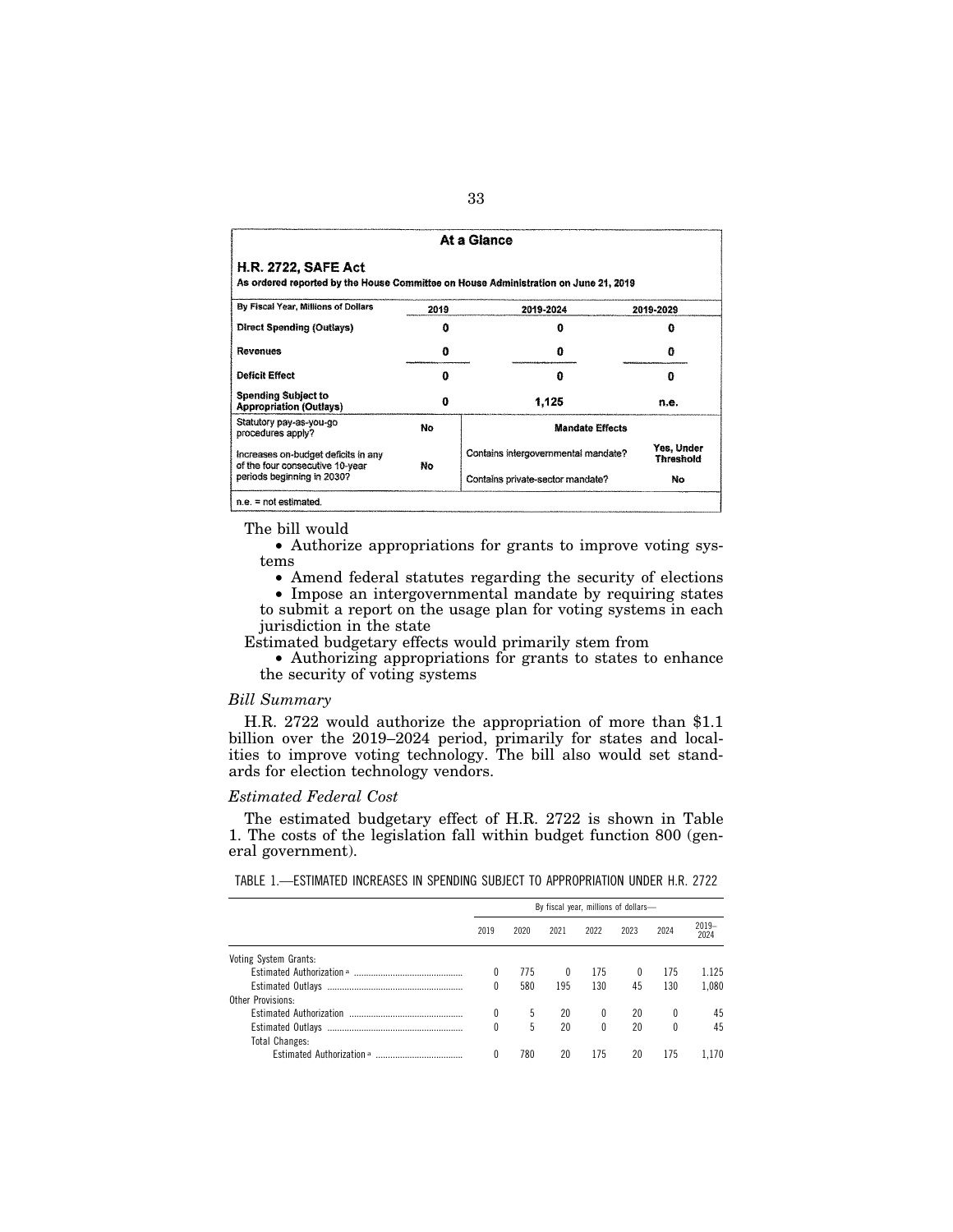### TABLE 1.—ESTIMATED INCREASES IN SPENDING SUBJECT TO APPROPRIATION UNDER H.R. 2722—Continued

| By fiscal year, millions of dollars- |      |         |      |      |      |           |  |
|--------------------------------------|------|---------|------|------|------|-----------|--|
| 2019                                 | 2020 | 2021    | 2022 | 2023 | 2024 | 2019-2024 |  |
|                                      |      | 585 215 | 130  | 65   | 130  | 1.125     |  |

a H.R. 2722 would authorize the appropriation of \$600 million in fiscal year 2019. Because most appropriations acts for 2019 have already<br>been completed, for this cost estimate CBO has shown that authorized amount in 2020

# *Basis of Estimate*

For this estimate, CBO assumes that the bill will be enacted near the end of 2019 and that the specified and estimated amounts will be appropriated for each fiscal year beginning in 2020. H.R. 2722 would authorize the appropriation of \$600 million in fiscal year 2019 for voting system grants. CBO expects that H.R. 2722 will not be enacted until after the appropriations acts for fiscal year 2019 are completed. Therefore, CBO has assumed that the \$600 million authorized to be appropriated in 2019 would apply to fiscal year 2020. Estimated outlays are based on historical patterns for existing and similar activities.<br>Assuming appropriation of the specified and estimated amounts,

CBO estimates that implementing the bill would cost about  $$1.1$ billion over the 2019–2024 period.

Voting System Grants. Section 111 would authorize the appropriation of \$600 million in 2019 and \$175 million in each of fiscal years 2020, 2022, 2024, and 2026 for grants for state and localities to improve voting systems. CBO estimates that those grants would cost \$1.1 billion over the 2020–2024 period, and about \$200 million after 2024.

Other Provisions. H.R. 2722 also would authorize appropriations for several other activities aimed at improving the security of elections. The bill would authorize grants for states to audit elections by using statistical evidence to determine whether election outcomes are accurate. Additionally, the bill would require the National Science Foundation to study paper ballots and the best practices associated with such ballots and would require the Election Assistance Commission to study the use of paper or digital ballots. H.R. 2722 would also authorize the appropriation of \$5 million to prepare the required studies and whatever amounts are necessary for the auditing grants to states. CBO estimates that implementing those provisions would cost \$45 million over the 2020–2024 period.

Pay-As-You-Go considerations: None.

Increase in long-term deficits: None.

### *Mandates*

Section 4 of the Unfunded Mandates Reform Act (UMRA) excludes from the application of that act any legislative provision that enforces constitutional rights of individuals. CBO has determined that title III as well as certain provisions of titles I and II fall within such exclusion because they would enforce constitutionally-protected voting rights.

Section 205 would impose an intergovernmental mandate by requiring states to submit a report on the usage plan for voting systems in each jurisdiction in the state, which would include details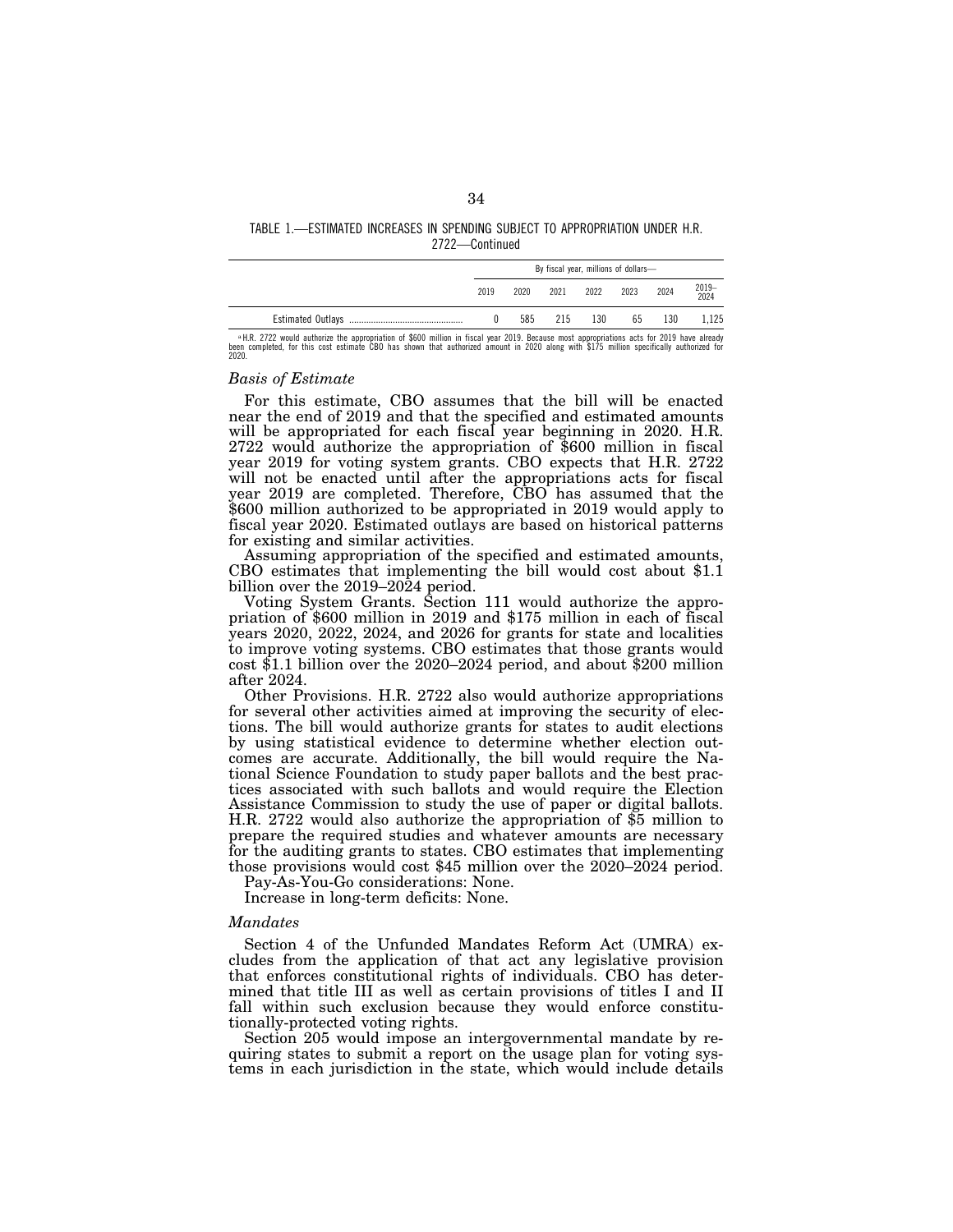on how each jurisdiction would use electronic poll books and other equipment. Because states report extensively on their election activities and have previously reported similar information, CBO estimates the cost of the mandate would be small and fall below the threshold established in UMRA (\$82 million in 2019, adjusted annually for inflation).

H.R. 2722 contain no private-sector mandates as defined in UMRA.

Estimate prepared by: Federal Costs: Matthew Pickford; Mandates: Rachel Austin.

Estimate reviewed by: Kim Cawley, Chief, Natural and Physical Resources; Susan Willie, Chief, Mandates Unit; H. Samuel Papenfuss, Deputy Assistant Director for Budget Analysis; Theresa Gullo, Assistant Director for Budget Analysis.

### FEDERAL MANDATES STATEMENT

The Committee adopts as its own the estimate of Federal mandates regarding H.R. 2722, as amended, prepared by the Director of the Congressional Budget Office pursuant to section 423 of the Unfunded Mandates Reform Act.

### NON-DUPLICATION OF FEDERAL PROGRAMS

Pursuant to clause  $3(c)(5)$  of House rule XIII, the committee states that no provision of this resolution establishes or reauthorizes a program of the Federal Government known to be duplicative of another Federal program, a program that was included in any report from the Government Accountability Office to Congress pursuant to section 21 of Public Law 111–139, or a program related to a program identified in the most recent Catalog of Federal Domestic Assistance.

### ADVISORY COMMITTEE STATEMENT

H.R. 2722 does not establish or authorize any new advisory committees.

### APPLICABILITY TO LEGISLATIVE BRANCH

H.R. 2722 does not apply to terms and conditions of employment or to access to public services or accommodations within the legislative branch.

### SECTION-BY-SECTION ANALYSIS OF THE LEGISLATION

### *Section 1. Short title; table of contents*

Subsection (a) of this section would provide the short title of H.R. 2722, as amended, as the ''Securing America's Federal Elections Act" or the "SAFE Act." Subsection (b) would provide the table of contents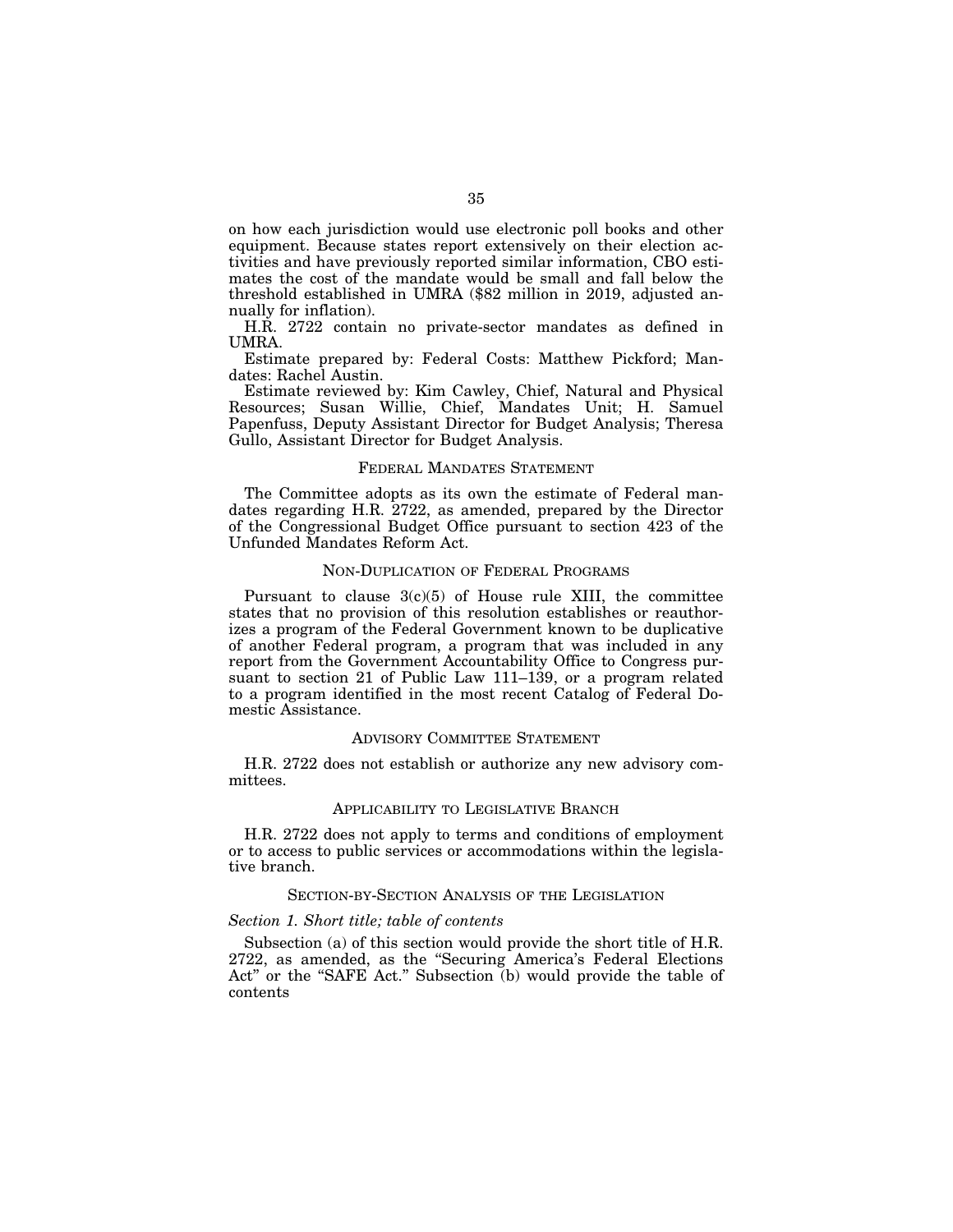# TITLE I—FINANCIAL SUPPORT FOR ELECTION INFRASTRUCTURE

# Subtitle A—Voting System Security Improvement Grants

# Part 1—Promoting Accuracy, Integrity, and Security Through Voter-Verified Permanent Paper Ballot

# *Section 101. Short title*

Would provide the short title for Subsection A as the ''Voter Confidence and Increased Accessibility Act of 2019.''

### *Section 102. Paper ballot and manual counting requirements*

This section would require individual, durable, voter-verified, paper ballots. Votes must be counted by hand or read by an optical character recognition device or other counting device. In addition, this section would define ''individual, durable, voter-verified, paper ballot" as a paper ballot marked by the voter by hand or marked through the use of a nontabulating ballot marking device or system, so long as the option exists to mark by hand. The voting system must provide voters an opportunity to correct his or her ballot before the ballot is preserved. Ballots would not be preserved in any manner that makes it possible to associate a voter to the ballot without the voter's consent. Further, a paper ballot constitutes the official ballot and shall be used for any recount or audit, and shall be counted by hand in the event of a recount or audit for any federal election.

This section would require that paper ballots cast be considered the true and correct record of votes cast in the event of any inconsistency or irregularities between hand-counted ballots and any electronic vote tallies. Applies paper ballot requirement to all ballots cast in elections for federal office, including ballots cast by absent uniformed services voters and overseas voters under the Uniformed and Overseas Citizens Absentee Voting Act.

Finally, this section provides a special rule for treatment of disputes when paper ballots have been shown, by clear and convincing evidence, to be compromised, and where compromised ballots exist in such numbers that the results of the election could be changed by them. Provides that the appropriate remedy shall be made in accordance with applicable state law, except that the electronic tally may not be used as the exclusive basis for determining the official certified result.

# *Section 103. Accessibility and ballot verification for individuals with disabilities*

This section would require the use of at least one voting system at each polling place that is equipped for individuals with disabilities (including nonvisual and enhanced visual accessibility for the blind and visually impaired, and enhanced manual accessibility for the mobility and dexterity impaired). Further, it would require that, for federal elections occurring six years or more after the enactment of the SAFE Act, each polling place to have at least one voting system for voters with disabilities that marks ballots identical in size, ink, and paper stock to ballots used by voters without accessibility needs, that also marks the ballot in a manner such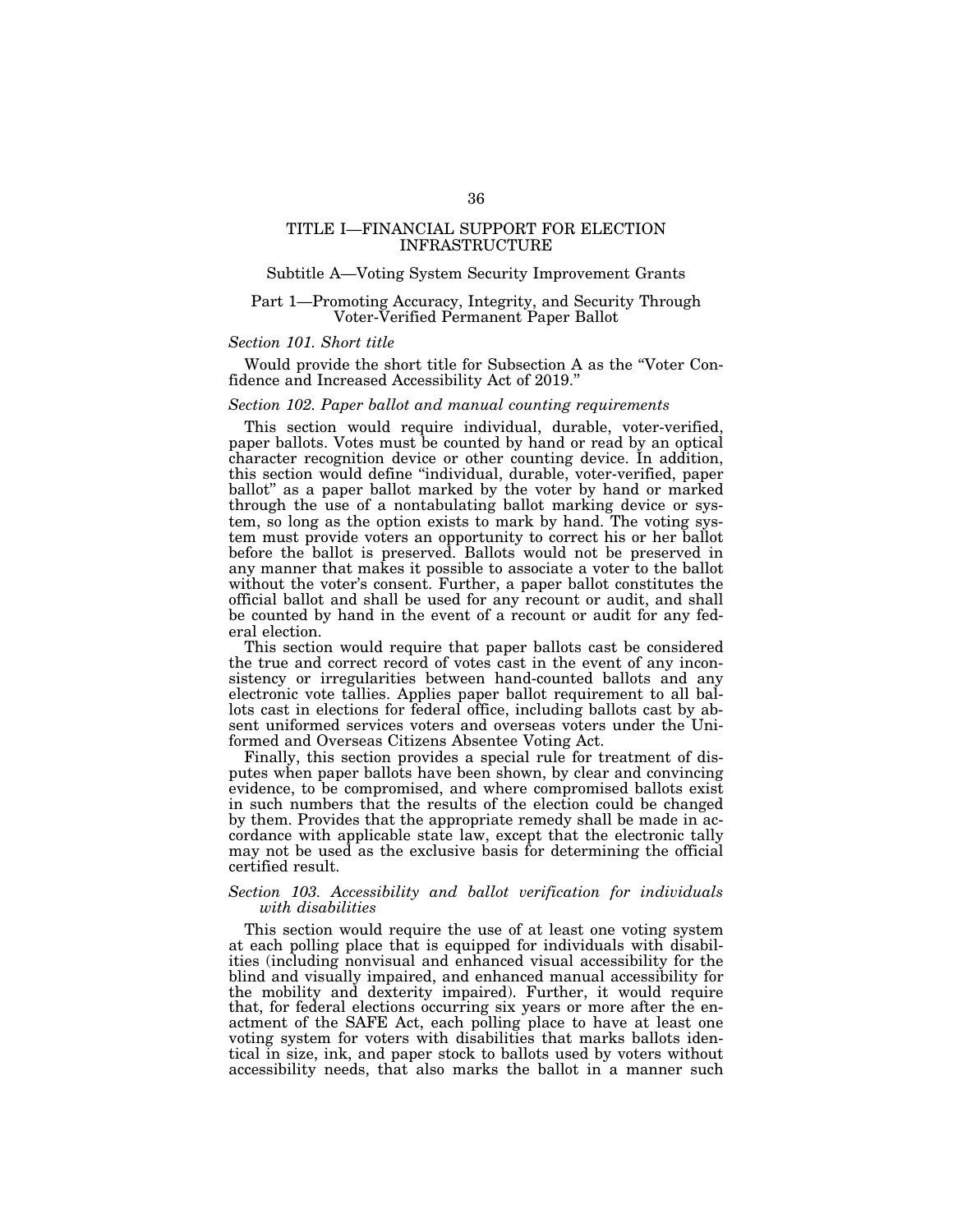that it is not readily discernable whether the ballot was marked by machine or hand, and that combines ballots produced from the accessible voter system with other ballots in a manner that prevents identification of which ballots were cast by which system. It would require that such system be available for use by any voter who requests its use, and, for federal elections occurring six years or more after the enactment of the SAFE Act, must allow the voter to privately and independently verify the accuracy of the paper ballot by presenting, in an accessible form, the vote selections in the same manner they would appear for any vote tabulation or auditing. Clarifies that nothing in this section shall be construed to prohibit the use of an accessible ballot that may be printed or marked by the voter at home.<br>Finally, this section would authorize to be appropriated

\$5,000,000 for the Director of the National Science Foundation to make grants to at least three entities to study, test, and develop accessible paper ballot voting, verification, and casting mechanisms, and best practices to enhance accessibility of paper ballot voting and verification for voters with disabilities, voters whose primary language is not English, and voters who have difficulties with literacy. It would establish grant eligibility requirements and provides that any technology developed under these grants shall be treated as non-proprietary and made available to the public. It would direct the Director to coordinate these activities with grants for technology improvements. It would require that when adopting any voluntary guidance regarding accessibility of the paper ballot verification requirements for individuals with disabilities, the Election Assistance Commission (EAC) shall apply the same accessibility standards applicable under this subtitle. Finally, it would permit use of funds for protection and advocacy systems to support actions to enforce election-related disability access.

### *Section 104. Durability and readability requirements for ballots*

This section would require that all voter-verified ballots are printed on durable paper that is able to maintain the accuracy and integrity of the ballot over repeated handling, including retaining and preserving information printed on the ballot for a period of 22 months. It would require that all voter-verified paper ballots completed through the use of a ballot marking device to be clearly readable by the voter without assistance (other than eyeglasses or other personal vision enhancing devices) and by an optical character recognition device or other device equipped for individuals with disabilities.

### *Section 105. Paper ballot printing requirements*

This section would require that all paper ballots used in an election for federal office shall be printed in the United States on recycled paper manufactured in the United States.

### *Section 106. Study and report on optimal ballot design*

This section would require the EAC to conduct a study of the best ways to design election ballots, including paper ballots and electronic or digital ballots, to minimize confusion and user errors, and to provide a report to Congress on the results of such study not later than January 1, 2020.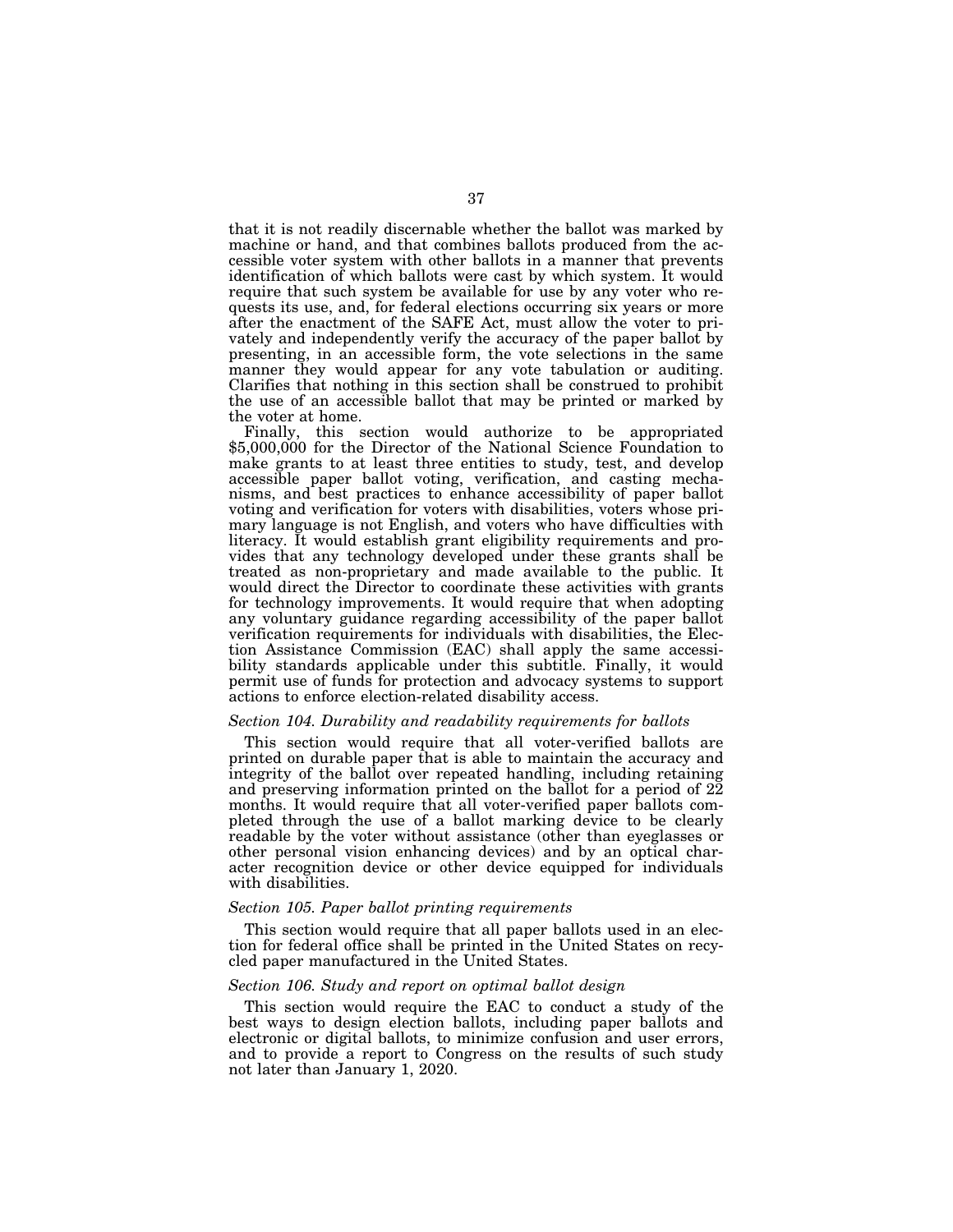### *Section 107. Effective date for new requirements*

This section would add an effective date to the Help America Vote Act of 2002 (HAVA) relating to requirement first imposed on a state or jurisdiction by the provisions of this subtitle. It would also allow jurisdictions using certain systems such as certain paper record printers (including voter-verified paper record printers attached to direct recording electronic voting machines) to delay implementation to 2022 regarding select requirements, so long as certain contingencies are in place during the delay, including the option of having voters cast a vote using a blank pre-printed paper ballot which the voter may mark by hand and which is not produced by the direct recording electronic voting machine or other such system, and requiring that such paper ballot be counted as a regular and not provisional ballot. It would further require each polling place display notice of paper ballot option, and training of poll workers about said option, all in effect so long as delayed compliance is in effect.

### Part 2—Grants to Carry Out Improvements

### *Section 111. Grants for obtaining compliant paper ballot voting systems and carrying out voting system security improvements*

This section would amend subtitle D of title II of HAVA by adding the following new sections under Part 7—Grants for obtaining compliant paper ballot voting systems and carrying out voting system security improvements, adding the following new sections:

### Section 297. Grants for Obtaining Compliant Paper Ballot Voting Systems and Carrying Out Voting System Security Improvements

This new section would directs the EAC to make available grants for eligible states to (1) replace voting systems that are not compliant paper ballot voting systems under the Voter Confidence and Increased Accessibility Act of 2019, or those which are compliant but do not meet the most recent voluntary voting system guidelines promulgated by the EAC prior to the November 2020 federal elections, as well as (2) carry out voting system security improvements, and (3) implement and model best practices for ballot design, ballot instructions, and ballot testing.

In addition, it would establish that grants made to states under this section shall be of an amount the EAC determines to be appropriate, except that a state shall not receive less than the product of \$1 and the average of the number of individuals who cast votes in any of the two most recent regularly scheduled general elections for federal office held in the state. In the event that Congress appropriates insufficient funds to provide States the amount directed per the above, the EAC shall make a pro rata reduction to ensure that the entire appropriated amount is distributed to the states. It would provide factors for the EAC to consider in awarding excess funds to a state in the event of a surplus of appropriated funds. It would also provide that, to the greatest extent practicable, an eligible state which receives a grant to replace a voting system under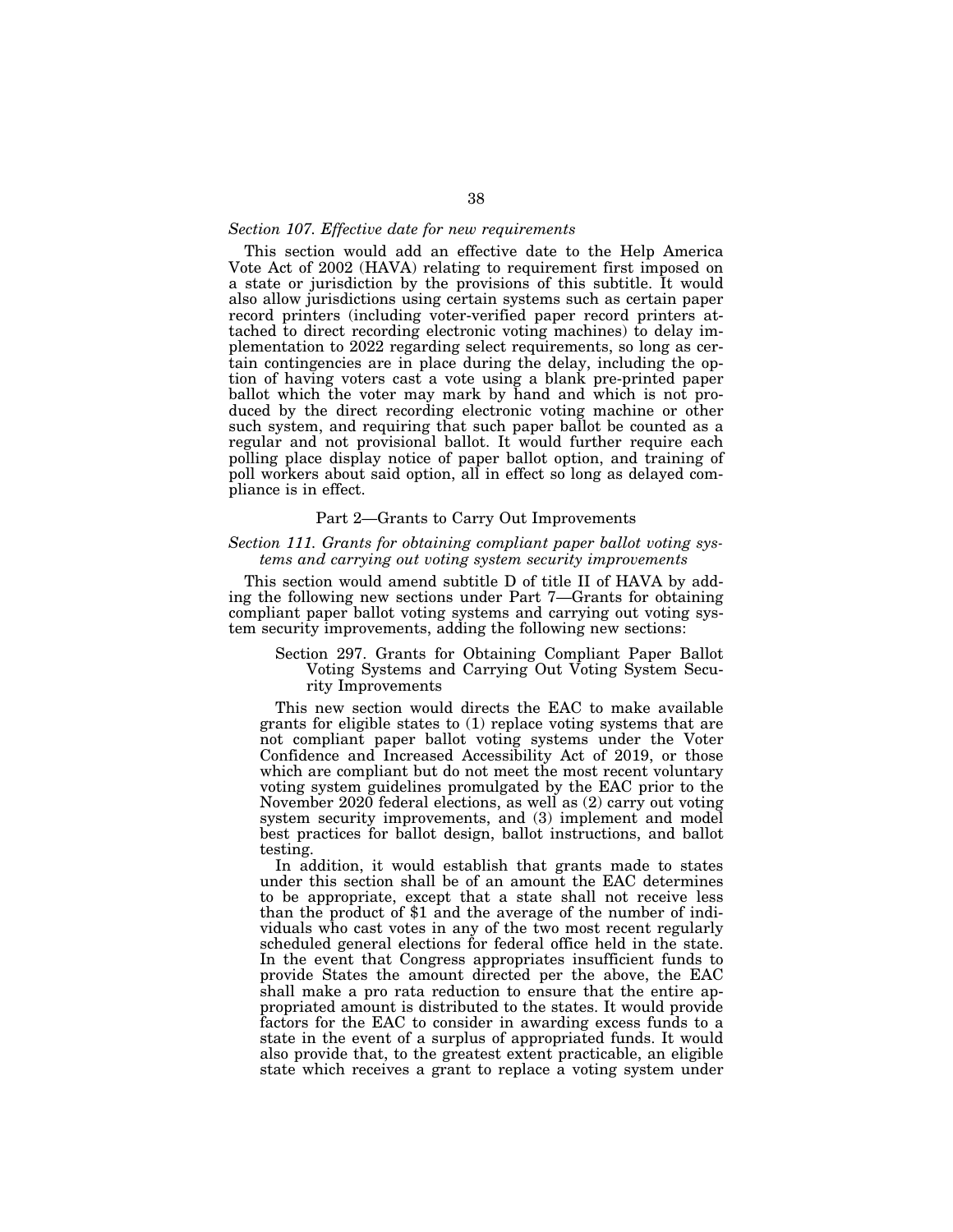this section shall ensure such replacement system is capable of administering a system of ranked choice voting.

### Section 297A. Voting System Security Improvements Described

This new section would define voting system security improvements as: (1) The acquisition of goods and services from qualified election infrastructure vendors by purchase, lease, or such other arrangements as may be appropriate; (2) cyber and risk mitigation training; (3) a security risk and vulnerability assessment of the state's election infrastructure which is carried out by a provider of cybersecurity services under a contract entered into between the chief state election official and the provider; (4) the maintenance of election infrastructure, including addressing risks and vulnerabilities which are identified under either of the security risk and vulnerability assessments described in paragraph (3), except that none of the funds provided under this part may be used to renovate or replace a building or facility which is used primarily for purposes other than the administration of elections for public office; (5) providing increased technical support for any information technology infrastructure that the chief state election official deems to be part of the state's election infrastructure or designates as critical to the operation of the state's election infrastructure; (6) enhancing the cybersecurity and operations of the information technology infrastructure described in paragraph (4); and (7) enhancing the cybersecurity of voter registration systems.

Further, it would define a ''qualified election infrastructure vendor'' as any person who provides, supports, or maintains, or who seeks to provide, support, or maintain, election infrastructure on behalf of a state, unit of local government, or election agency who meets certain criteria established by the Chair of the EAC and the Secretary of Homeland Security.

Additionally, this new section would direct the Chair of the EAC and the Secretary of Homeland Security to include the following in the criteria a person must meet to be considered a ''qualified election infrastructure vendor'': (A) the vendor must be owned and controlled by a citizen or permanent resident of the United States; (B) the vendor must disclose to the Chair and the Secretary, and to the chief state election official of any state to which the vendor provides any goods and services with funds provided under this part, of any sourcing outside the United States for parts of the election infrastructure; (C) the vendor agrees to ensure that the election infrastructure will be developed and maintained in a manner that is consistent with the cybersecurity best practices issued by the Technical Guidelines Development Committee; (D) the vendor agrees to maintain its information technology infrastructure in a manner that is consistent with the cybersecurity best practices issued by the Technical Guidelines Development Committee; (E) the vendor agrees to meet the notification requirement defined herein with respect to any known or suspected cybersecurity incidents involving any of the goods and services provided by the vendor pursuant to a grant under this part; and (F) the vendor agrees to permit independent security test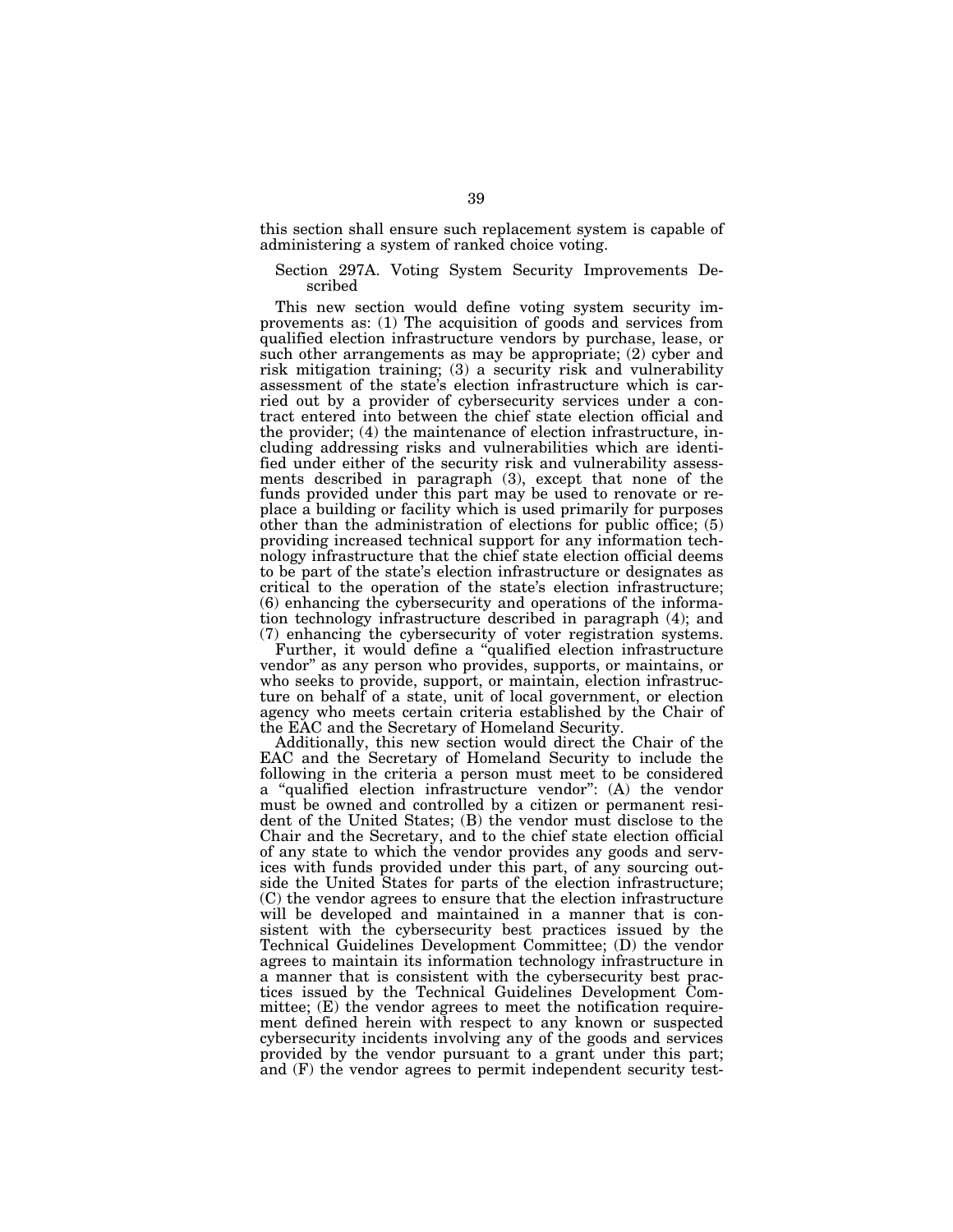ing by the EAC and by the Secretary of the goods and services provided by the vendor pursuant to a grant under this part.

It would also establish cybersecurity incident reporting requirements that a vendor meets if, upon learning of a potential cybersecurity incident involving any of the goods and services provided by the vendor, the vendor promptly assesses whether such incident occurred and notifies the Chair of the EAC and the Secretary of Homeland Security as soon as practicable but not later than three days after becoming aware of the potential incident. The vendor must also inform any potentially impacted election agency within three days and cooperate with the agency in providing any further notifications necessary. The vendor must provide ongoing updates to the Chair of the EAC, the Secretary of Homeland Security, and the impacted election agency.

Finally, this new section would provide that the notification the vendor must provide to the Chair of the EAC, the Secretary of Homeland Security, and the affected election agency must include the following: (1) the date, time, and time zone when the election cybersecurity incident began, if known; (2) the date, time, and time zone when the election cybersecurity incident was detected; (3) the date, time, and duration of the election cybersecurity incident; (4) the circumstances of the election cybersecurity incident, including the specific election infrastructure systems believed to have been accessed and information acquired, if any; (5) any planned and implemented technical measures to respond to and recover from the incident; (6) in the case of any notification which is an update to a prior notification, any additional material information relating to the incident, including technical data, as it becomes available.

### Section 297B. Eligibility of States

This new section would provide that to be eligible for a grant, in its application to the EAC, a state must: (1) describe how it will use the grant to carry out the activities authorized under this part;  $(2)$  certify and assure that, not later than 5 years after receiving the grant, the state will carry out voting system security improvements as described above; and (3) provide other information and assurances as the EAC may require.

### Section 297C. Reports to Congress

This new section would require the EAC to, not later than 90 days after the end of each fiscal year, submit a report to the appropriate congressional committees, including the Committees on Homeland Security, House Administration, and the Judiciary of the House of Representatives and the Committees on Homeland Security and Governmental Affairs, the Judiciary, and Rules and Administration of the Senate, on the activities carried out with the funds provided under this part.

### Section 297D. Authorization of Appropriations

This new section would provide an authorization of appropriations of \$600,000,000 for FY 2019 and further authorize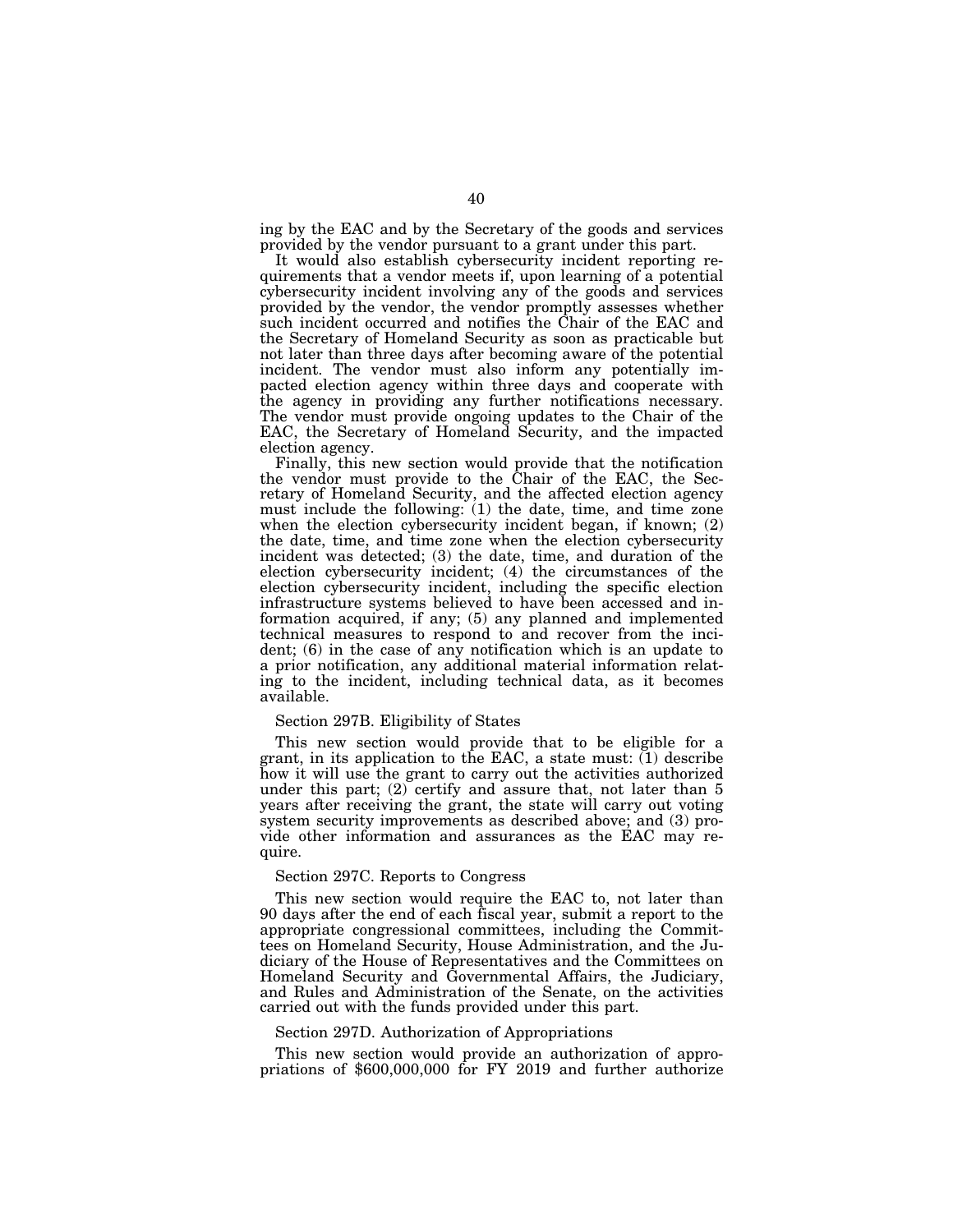\$175 million for each of the fiscal years 2020, 2022, 2024, and 2026. It would also provide that any amounts appropriated shall remain available until expended.

### *Section 112. Coordination of voting system security activities with use of requirements payments and election administration requirements under Help America Vote Act of 2002*

This section would amend HAVA to add the Secretary of Homeland Security or the Secretary's designee to the Board of Advisors of the EAC. It would also add a representative from the Department of Homeland Security to the Technical Guidelines Development Committee.

It would direct the EAC to consult with the Department of Homeland Security in conducting periodic studies on election administration and adds to the objectives of the periodic studies ensuring the integrity of elections against interference through cyber means.

This section would amend the allowable uses of requirements payments under HAVA to include voting system security improvements, including cyber training for election officials, technical support, enhancing cybersecurity of information systems, and enhancing cybersecurity of voter registration databases. Requires states to include protection of election infrastructure into their state plans for use of payments developed pursuant to 52 U.S.C. 21004.

Additionally, it would require that the Committee responsible for composing the state plans developed pursuant to 52 U.S.C. 21004 be composed of a representative group from the state's counties, cities, towns, Indian tribes, and to represent rural as well as urban areas.

Finally, it would require states to undertake measures to prevent and deter cybersecurity incidents, as identified by the EAC, the Secretary of Homeland Security, and the Technical Guidelines Development Committee, of computerized voter registration databases.

### *Section 113. Incorporation of definitions*

This section would amend HAVA to include the definitions of "cybersecurity incident" (6 U.S.C. 148), "election infrastructure," "election agency,", and "State" (States, D.C., Puerto Rico, Guam, American Samoa, U.S. Virgin Islands, Northern Mariana Islands).

### Subtitle B—Risk-Limiting Audits

### *Section 121. Risk-limiting audits*

This section would amends title III of HAVA by adding the following new section:

### Section 303A. Risk-limiting audits

This new section would define, among other terms, "risk-limiting audit'' to mean a post-election process that has at least a 95% probability of correcting the reported outcome of an election if the reported outcome is incorrect; will not change the outcome if the reported outcome is the correct outcome; and involves a manual adjudication of voter intent (meaning a direct inspection and determination, by humans, of ballot choices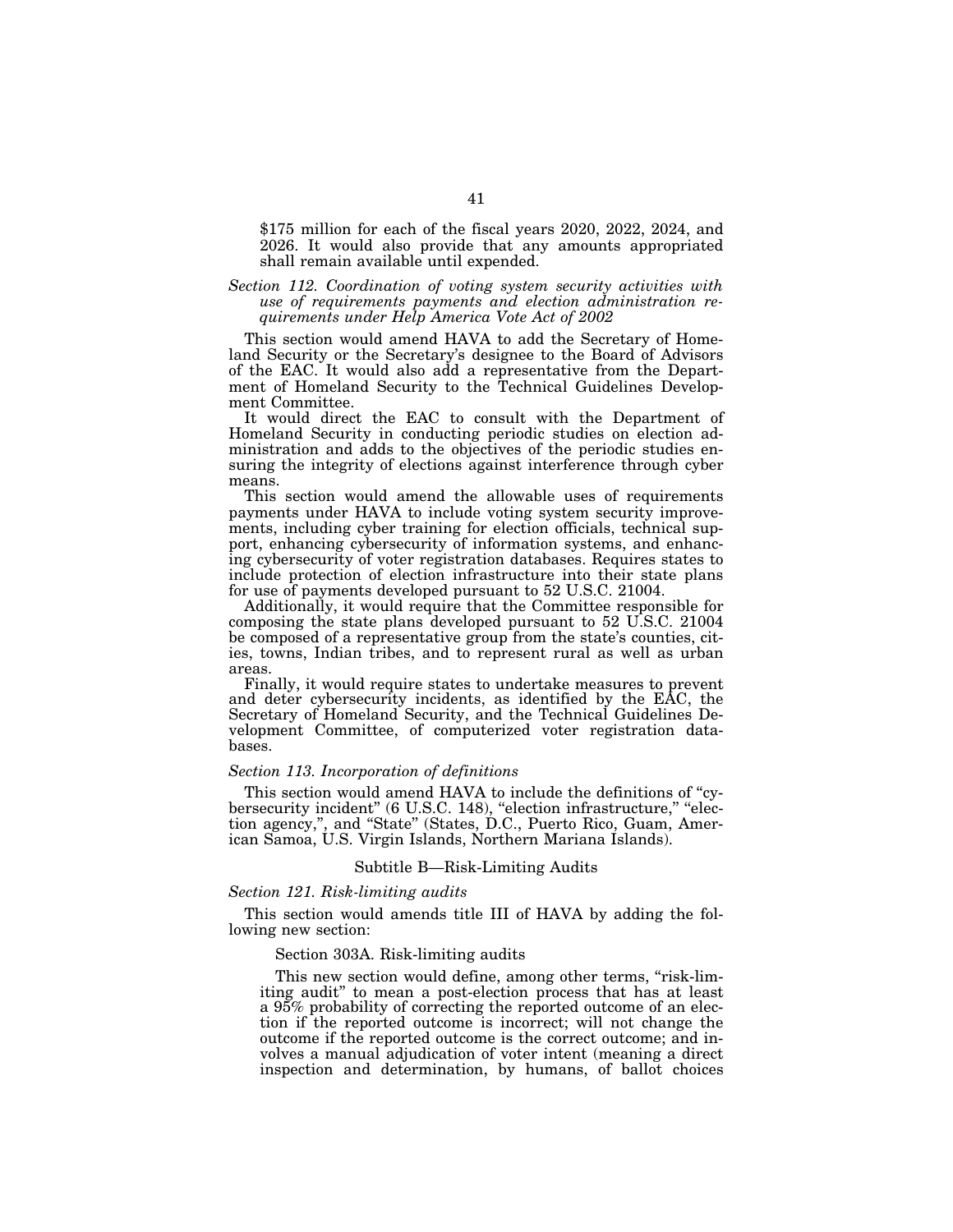marked by voters) from some or all validly-cast ballots in an election.

It would require that, not later than one year after the enactment of this section, each state's chief election official must establish several specific rules and procedures for conducting risk-limiting audits. Establishes effective date by requiring that requirements of this section, including risk-limiting audits, be complied with for the first regularly scheduled federal election held more than one year following the enactment of the SAFE Act and for each subsequent election.

It would require that if a risk-limiting audit corrects the reported outcome of an election contest, the state will use the results of the manual adjudication of voter intent conducted within the risk-limiting audit as the official results of the election.

Additionally, it would exempt from risk-limiting audit requirement those election contests where a state or jurisdiction conducts a full recount through a manual adjudication of voter intent.

Finally, it would require states to publish public report after completion of risk-limiting audit and at least five days before the relevant election contest is certified, demonstrating results of the audit and information necessary to confirm that audit was properly conducted. Notes all data must be published in machine-readable, open data formats, and that data published must not compromise the anonymity of votes.

### *Section 122. Funding for conducting post-election risk-limiting audits*

This section would amend subtitle D of title II of HAVA by adding the following:

Part 8—Funding for Post-Election Risk-Limiting Audits.

Section 298. Payments for post-election risk-limiting audits.

This new section would establish that the EAC will pay to states the amount of eligible post-election audit costs, where such costs are those paid or incurred by the state or local government for the conduct of any risk-limiting audit for a federal election occurring after the date of enactment of this section, and any equipment, software, or services needed to conduct such audit.

It would require the EAC to establish rules and procedures for states to submit eligible costs, and establishes a formula to adjust payments to states if the amounts appropriated are insufficient to pay for all eligible post-election costs submitted by states. Authorizes the appropriation of such sums as are necessary to carry out this part, and establishes that appropriated amounts remain available until expended.

### *Section 123. GAO analysis of effects of audits*

This section would provide that no later than 6 months after the first federal elections held for which states must conduct risk-limiting audits, requires that the Comptroller General of the United States conduct an analysis of the extent to which risk-limiting au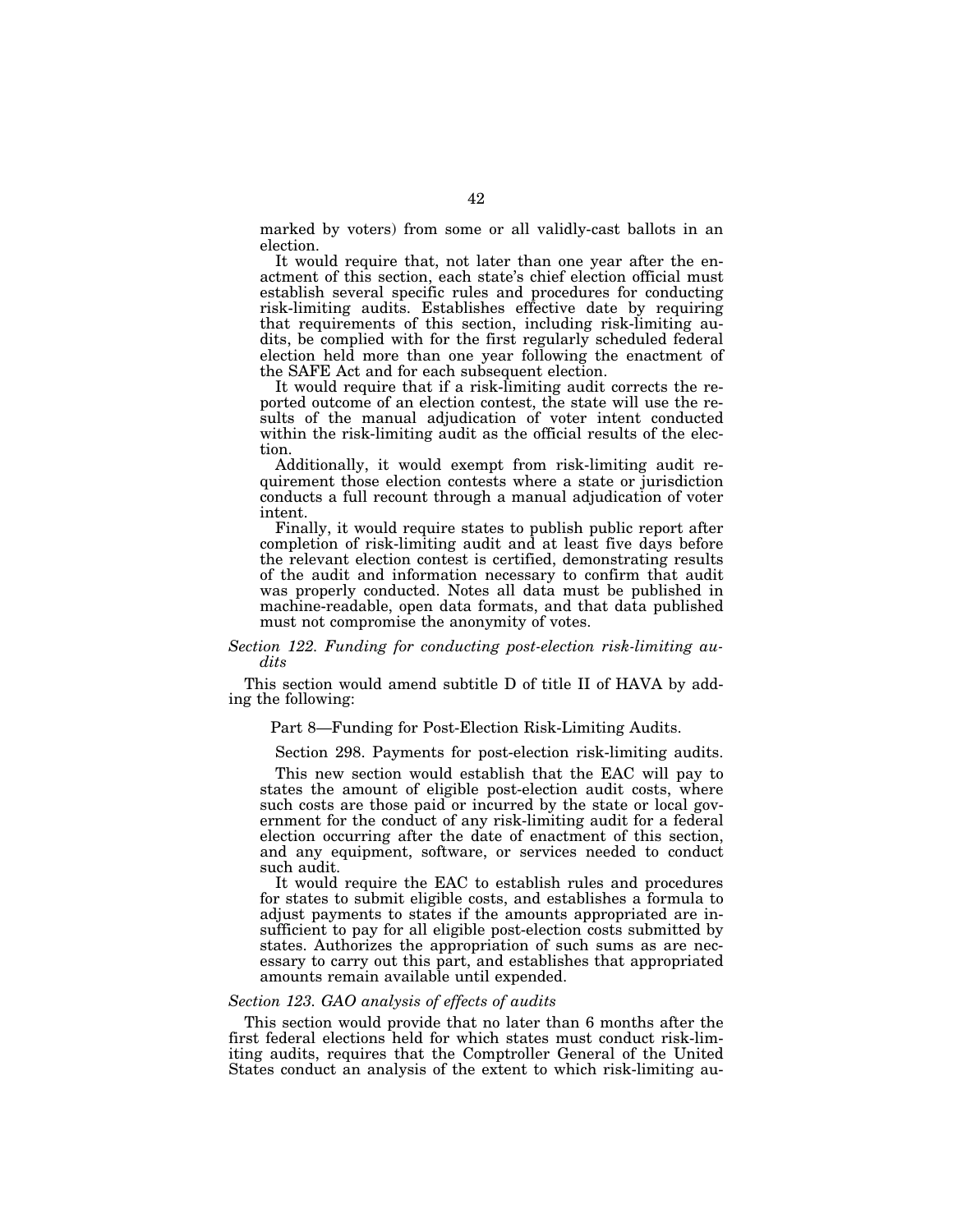dits have improved election administration and the security of election infrastructure in states that received grants. It would direct the Comptroller General to submit a report to relevant congressional committees regarding such analysis.

### TITLE II—Promoting Cybersecurity Through Improvements in Election Administration

### *Section 201. Voting system cybersecurity requirements*

This section would establish ballot tabulating methods where voting systems must tabulate ballots by hand or use optical scanning devices that meet enumerated criteria (except in limited circumstances).

It would require that optical scanning devices must (1) be designed and built in such a manner that it is impossible for the device to add or change a voter's selection on a printed or marked ballot;  $(2)$  be capable of exporting its data in a machine-readable, open data standard format; (3) consist of hardware components certified by section 2216 of the Homeland Security Act that also conform to a hardware component manifest that includes point-of-origin and upstream hardware supply chain information that has been provided to the EAC, Department of Homeland Security, and each state where the device is used, and further may be shared with independent experts for cybersecurity analysis; (4) utilize technology that prevents device operation if any hardware requirements are not met; (5) only operate using software for which the source code, compilation parameters, and build tools have been provided to the EAC, Department of Homeland Security, and the chief state election official of each state where the device is used, and such software may be shared with independent experts for cybersecurity analysis; (5) utilize technology that prevents the software running should requirements of  $(5)$  be unmet; (7) utilizes technology that allows stakeholders to verify that the software running on the device meets certain requirements; and (8) contains such other security requirements as the Director of Cybersecurity and Infrastructure Security require.

It would allow the Director to waive some requirements for a period not to exceed two years, and requires internet publication of information related to any such waiver. Establishes effective date of these requirements for federal elections in 2024 and federal elections thereafter.

This section would prohibit the use of wireless communications devices in systems or devices. Specifically, it would prohibit systems or devices on which ballots are programmed or designed, or ballots are marked (except as necessary for voting by individuals with disabilities), or upon which votes are cast, tabulated, or aggregated, from containing, using, or being accessible by wireless, power-line, or concealed communication device, effective in the federal elections of 2020.

Additionally, it would prohibit connection of voting system to the internet by requiring that no system or device upon which ballot marking devices or optical scanners are configured, or ballots are marked by voters, or votes cast, tabulated, or aggregated, shall be connected to the internet or any other communications network at any time, effective in the federal elections of 2020.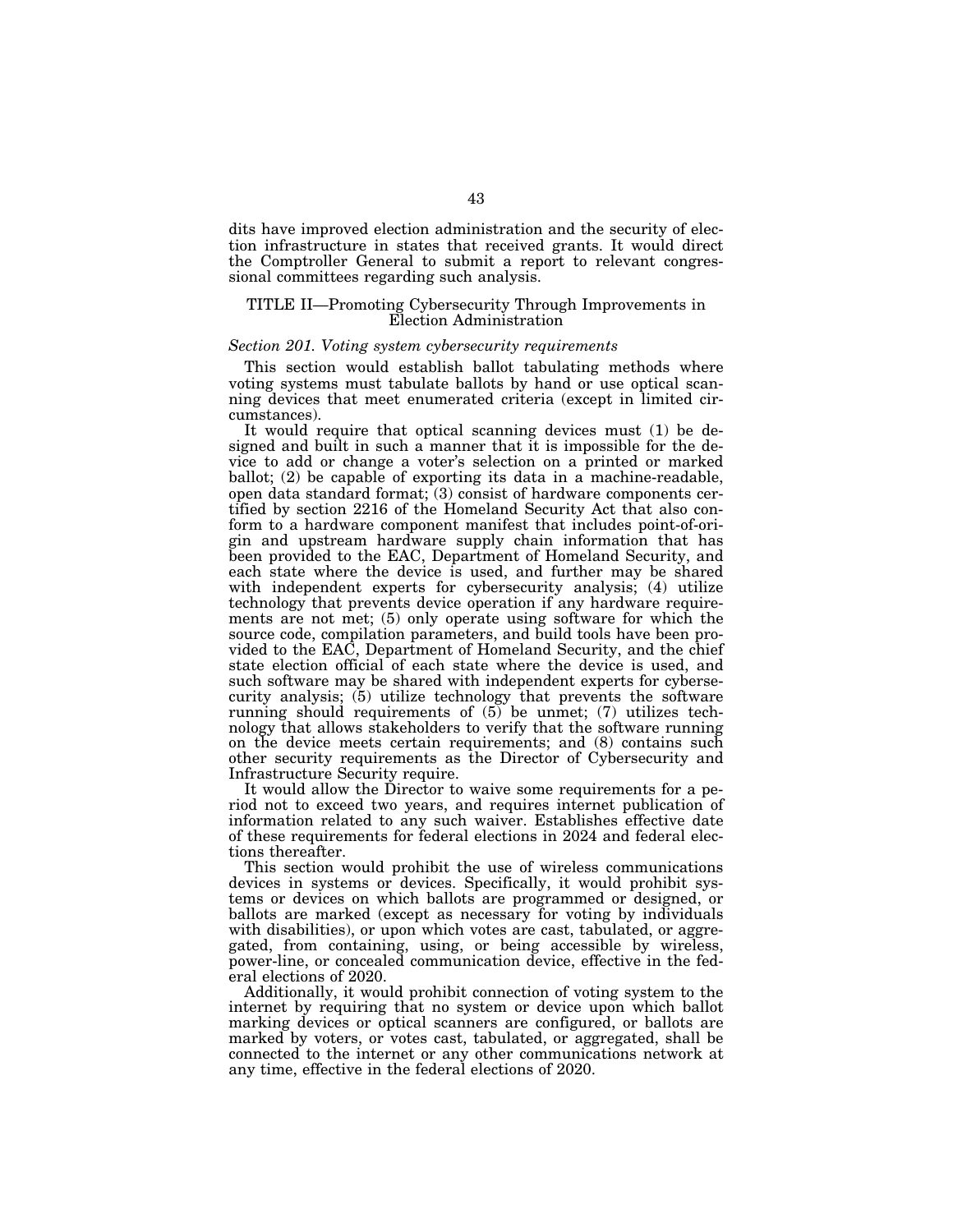Finally, it would establish additional cybersecurity standards for certain ballot marking devices. It would prohibit states from using ballot marking devices unless an independent laboratory in a simulated election scenario finds there is less than a five percent chance that an ordinary voter using the device would not report any difference between her vote selection and the vote selection printed on the ballot by the ballot marking device. It would lay out the requirements for valid simulated election scenario and establishes effective date in the federal elections of November 2022 and each subsequent federal election. It would establish procedures and requirements for testing and certification of ballot marking devices, per an application submitted to the EAC. It would allow for the EAC to submit findings to an independent board for review and prohibits the EAC from charging fees associated with testing and certification to state or jurisdiction, or developer or manufacturer of ballot marking device, or any other relevant party.

### *Section 202. Testing of existing voting systems to ensure compliance with election cybersecurity guidelines and other guidelines*

This section would amend HAVA to require the EAC to provide, not later than nine months before regularly scheduled federal elections, for the testing by accredited laboratories under this section of the voting system hardware and software certified for use in the most recent such election, on the basis of the most recent voting system guidelines applicable to such hardware or software (including election cybersecurity guidelines) issued under this Act. It would require the EAC to decertify any hardware or software the EAC determines does not meet the most recent guidelines. This section applies to the regularly scheduled general election for federal office held in November 2020 and each succeeding regularly scheduled general election for federal office.

Additionally, it would amend HAVA to require the Technical Guidelines Development Committee within the EAC, within six months of enactment of the SAFE Act, to issue election cybersecurity guidelines, including standards and best practices for procuring, maintaining, testing, operating, and updating election systems to prevent and deter cybersecurity incidents.

### *Section 203. Requiring use of software and hardware for which information is disclosed by manufacturer*

This section would amend HAVA to establish that, in operating voting systems relevant to federal elections, states may only use software for which the source code is disclosed by the manufacturer and made publicly available online for use, excepting that the manufacturer may prohibit usage of the software primarily intended for commercial advantage or private compensation, unrelated to carrying out legitimate research or cybersecurity activity. Further, it would except widely-used operating system software and cybersecurity software not specific to voting systems.

It would prohibit use of voting systems in federal elections unless the manufacturer discloses online the hardware used to operate the system. It would add additional restrictions and disclosure requirements for custom-made or altered hardware, including that the design of such hardware must be made publicly available online for use, except that a manufacturer may prohibit use for commercial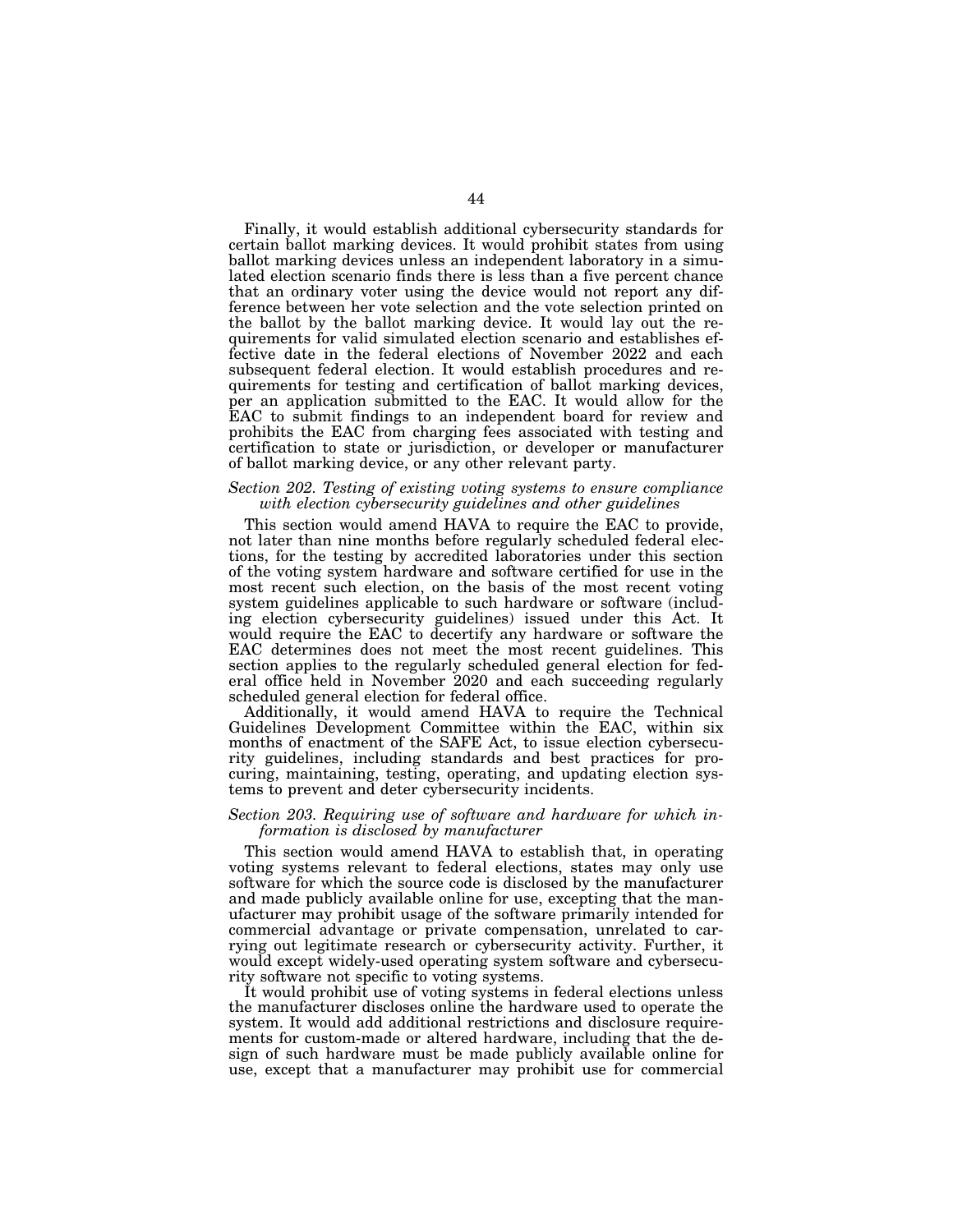advantage or private compensation, unrelated to carrying out legitimate research or cybersecurity activity. It would make this requirement effective for federal elections held in 2020 or any succeeding year.

### *Section 204. Treatment of electronic poll books as part of voting systems*

This section would amend HAVA to include electronic poll books as part of voting systems. It would define electronic poll books as the total combination of mechanical, electromechanical, or electronic equipment (including the software, firmware, and documentation required to program, control, and support the equipment) that is used: (1) to retain the list of registered voters at a polling location, or vote center, or other location at which voters cast votes in an election for federal office; and (2) to identify registered voters who are eligible to vote in an election. It would make this requirement effective January 1, 2020.

### *Section 205. Pre-election reports on voting system usage*

This section would require the chief state election official of each state to submit a report to the EAC containing a detailed voting system usage plan for each jurisdiction which will administer an election, including a plan for usage of electronic poll books and other system components, no later than 120 days prior to any regularly scheduled election for federal office, and would make this effective for November 2020 federal elections and subsequent elections.

### *Section 206. Streamlining collection of election information*

This section would waive certain federal information policy requirements of subchapter I of chapter 35 of title 44, United States Code for purposes of maintaining the clearinghouse described in this section.

### TITLE III—Use of Voting Machines Manufactured in the United **States**

### *Section 301. Use of voting machines manufactured in the United States*

This section would amend HAVA by establishing that, not later than the regularly scheduled general election for federal office of 2022, each state shall seek to ensure that any voting machine used in that election and any election thereafter is manufactured in the United States.

### TITLE IV—Severability

### *Section 401. Severability*

This section would establish severability such that the application of the provisions of this Act and amendments made by this Act shall not be affected by a holding finding any provision of the Act or amendment made by the Act unconstitutional.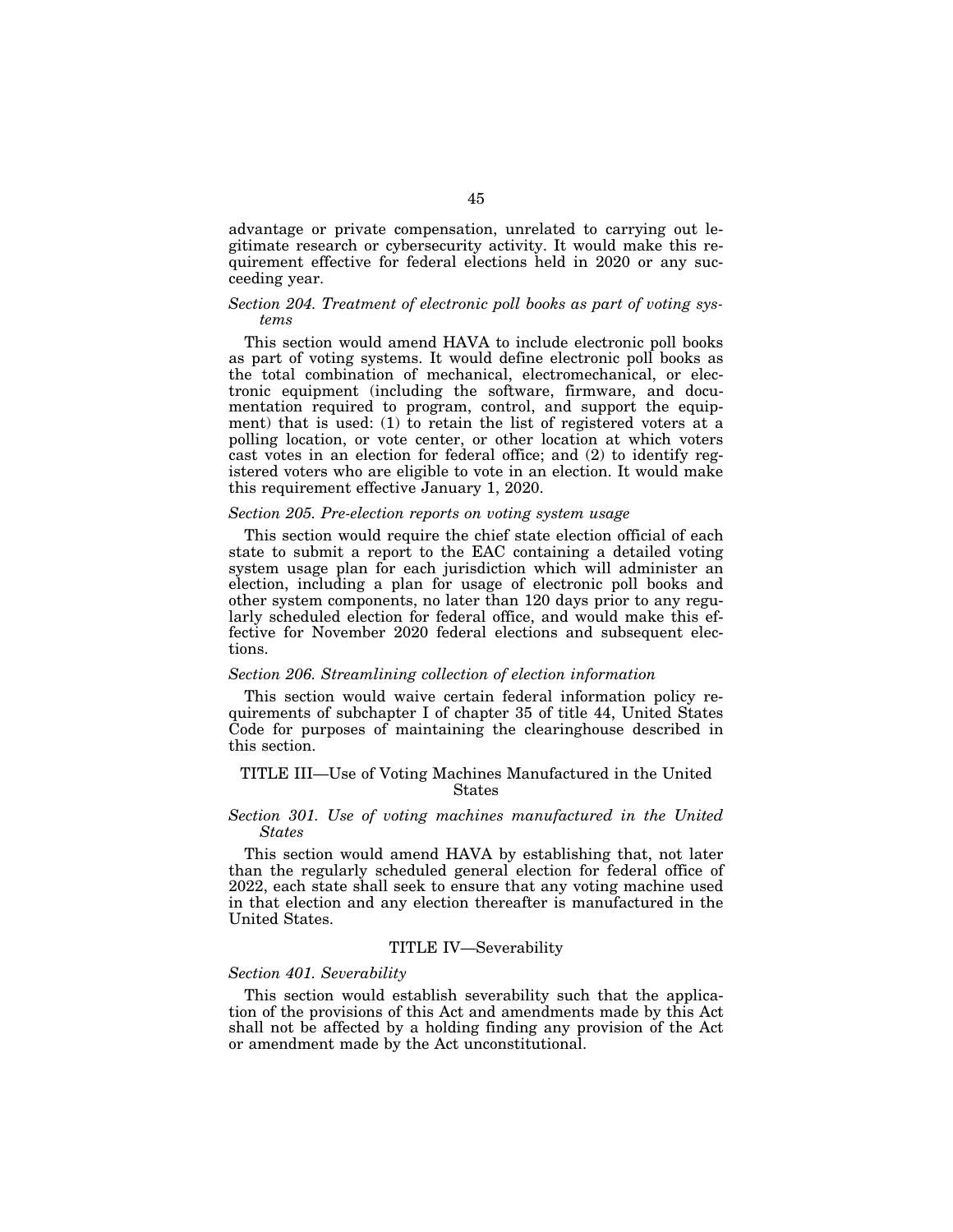CHANGES IN EXISTING LAW MADE BY THE BILL, AS REPORTED

In compliance with clause 3(e) of rule XIII of the Rules of the House of Representatives, changes in existing law made by the bill, as reported, are shown as follows (existing law proposed to be omitted is enclosed in black brackets, new matter is printed in italic, and existing law in which no change is proposed is shown in roman):

### **HELP AMERICA VOTE ACT OF 2002**

### **SECTION 1. SHORT TITLE; TABLE OF CONTENTS.**

(a) SHORT TITLE.—This Act may be cited as the ''Help America Vote Act of 2002''.

(b) TABLE OF CONTENTS.—The table of contents of this Act is as follows:

Sec. 1. Short title; table of contents.

\* \* \* \* \* \* \* TITLE II—COMMISSION

\* \* \* \* \* \* \* \* Subtitle B—Testing, Certification, Decertification, and Recertification of Voting System Hardware and Software*; Ballot Marking Devices* 

Sec. 231. Certification and testing of voting systems.

*Sec. 232. Testing and certification of ballot marking devices.* 

Subtitle C—Studies and Other Activities To Promote Effective Administration of Federal Elections

\* \* \* \* \* \* \* Sec. 247. Study and report on accessible paper ballot verification mechanisms.<br>[Sec. 247.] *Sec. 248. Consultation with Standards Board and Board of Advisors.* 

Subtitle D—Election Assistance

\* \* \* \* \* \* \*

*PART 7—GRANTS FOR OBTAINING COMPLIANT PAPER BALLOT VOTING SYSTEMS AND CARRYING OUT VOTING SYSTEM SECURITY IMPROVEMENTS*

*Sec. 297. Grants for obtaining compliant paper ballot voting systems and carrying out voting system security improvements.* 

- *Sec. 297A. Voting system security improvements described.*
- *Sec. 297B. Eligibility of States.*
- *Sec. 297C. Reports to Congress.*

*Sec. 297D. Authorization of appropriations.* 

*PART 8—FUNDING FOR POST-ELECTION RISK-LIMITING AUDITS*

*Sec. 298. Payments for post-election risk-limiting audits.* 

### TITLE III—UNIFORM AND NONDISCRIMINATORY ELECTION TECHNOLOGY AND ADMINISTRATION REQUIREMENTS

#### Subtitle A—Requirements

- Sec. 301. Voting systems standards.
- *Sec. 301A. Pre-election reports on voting system usage.*
- Sec. 302. Provisional voting and voting information requirements.
- Sec. 303. Computerized statewide voter registration list requirements and requirements for voters who register by mail.
- *Sec. 303A. Risk-limiting audits.*

Subtitle B—Coverage of Commission Under Certain Laws and Programs

\* \* \* \* \* \* \*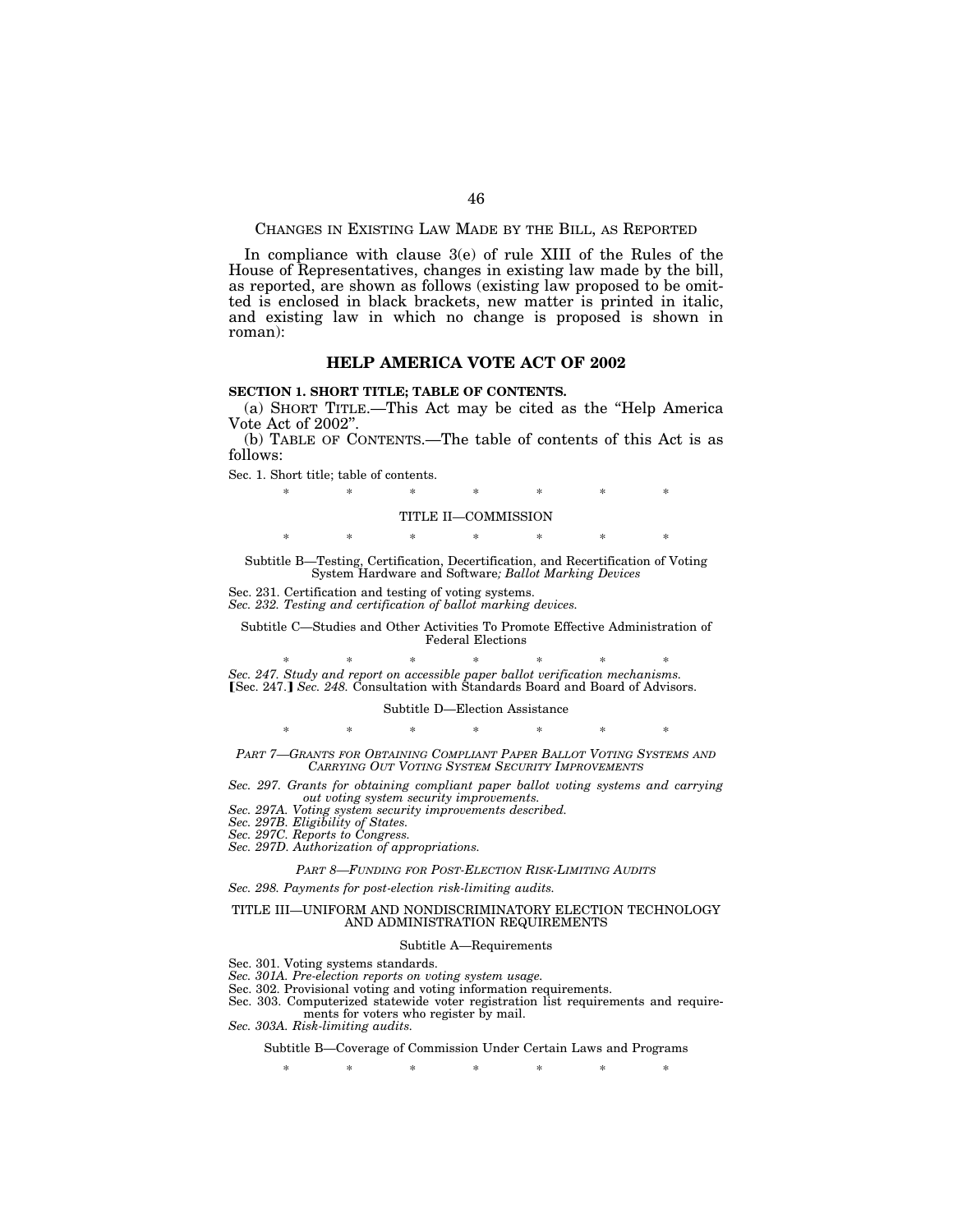### TITLE IX—MISCELLANEOUS PROVISIONS

[Sec. 901. State defined.] *Sec. 901. Definitions.* 

\* \* \* \* \* \* \*

# **TITLE II—COMMISSION**

# **Subtitle A—Establishment and General Organization**

### **PART 1—ELECTION ASSISTANCE COMMISSION**

\* \* \* \* \* \* \*

### **SEC. 202. DUTIES.**

øThe Commission¿ *(a) IN GENERAL.—The Commission* shall serve as a national clearinghouse and resource for the compilation of information and review of procedures with respect to the admin-<br>istration of Federal elections *[by] and the security of election infrastructure by*— (1) carrying out the duties described in part 3 (relating to the

adoption of voluntary voting system guidelines), including the maintenance of a clearinghouse of information on the experiences of State and local governments in implementing the guidelines and in operating voting systems in general;

(2) carrying out the duties described in subtitle B (relating to the testing, certification, decertification, and recertification of voting system hardware and software *and ballot marking devices*);

(3) carrying out the duties described in subtitle C (relating to conducting studies and carrying out other activities to promote the effective administration of Federal elections);

(4) carrying out the duties described in subtitle D (relating to election assistance), and providing information and training on the management of the payments and grants provided under such subtitle;

(5) carrying out the duties described in subtitle B of title III (relating to the adoption of voluntary guidance); and

(6) developing and carrying out the Help America Vote College Program under title V.

*(b) WAIVER OF CERTAIN REQUIREMENTS.—Subchapter I of chapter 35 of title 44, United States Code, shall not apply to the collection of information for purposes of maintaining the clearinghouse described in paragraph (1) of subsection (a).* 

\* \* \* \* \* \* \*

## **PART 2—ELECTION ASSISTANCE COMMISSION STANDARDS BOARD AND BOARD OF ADVISORS**

**SEC. 214. MEMBERSHIP OF BOARD OF ADVISORS.** 

(a) IN GENERAL.—The Board of Advisors shall be composed of [37 members] 38 members appointed as follows:

\* \* \* \* \* \* \*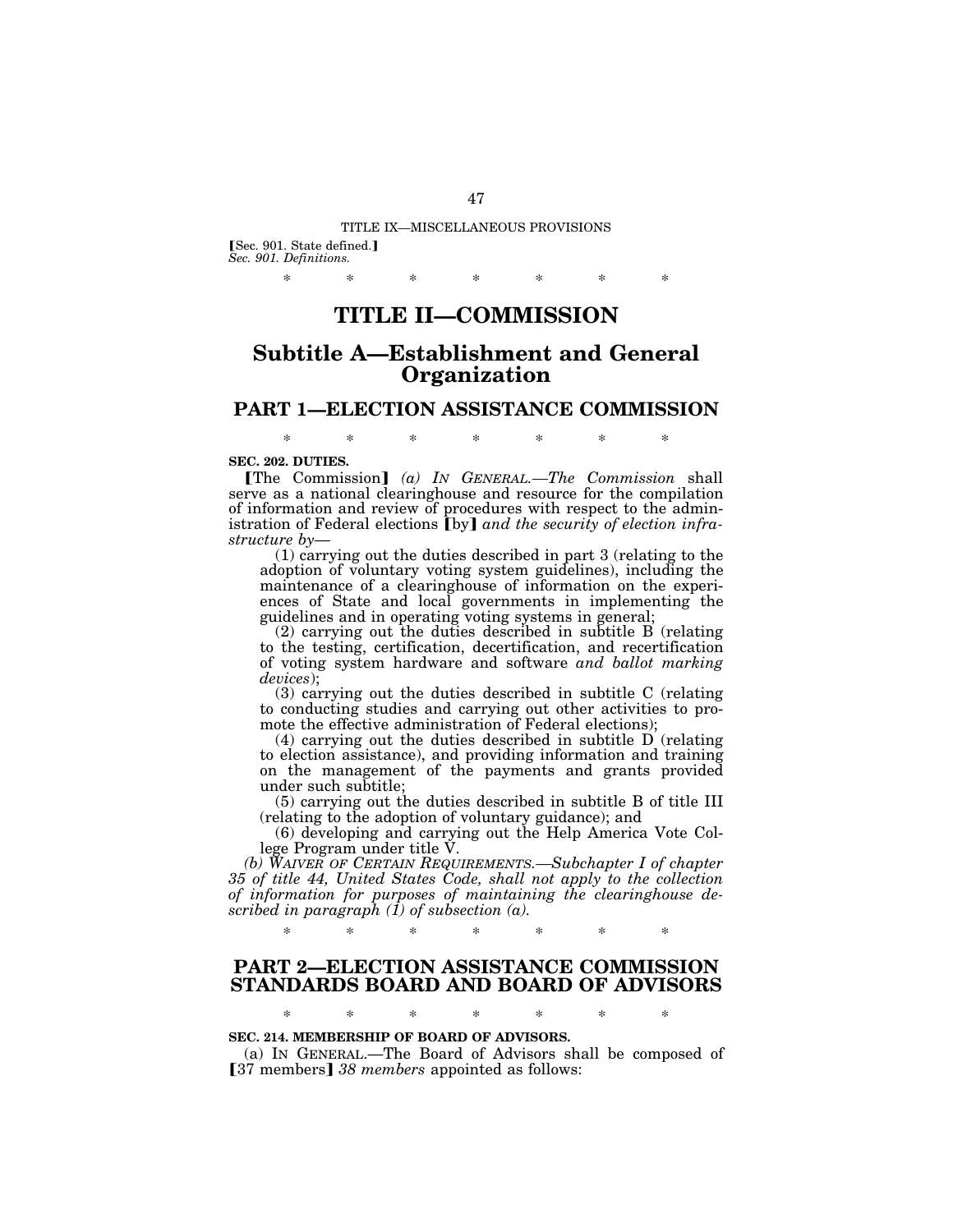(1) Two members appointed by the National Governors Association.

(2) Two members appointed by the National Conference of State Legislatures.

(3) Two members appointed by the National Association of Secretaries of State.

(4) Two members appointed by the National Association of State Election Directors.

(5) Two members appointed by the National Association of Counties.

(6) Two members appointed by the National Association of County Recorders, Election Administrators, and Clerks.

(7) Two members appointed by the United States Conference of Mayors.

(8) Two members appointed by the Election Center.

(9) Two members appointed by the International Association of County Recorders, Election Officials, and Treasurers.

(10) Two members appointed by the United States Commission on Civil Rights.

(11) Two members appointed by the Architectural and Transportation Barrier Compliance Board under section 502 of the Rehabilitation Act of 1973 (29 U.S.C. 792).

(12) The chief of the Office of Public Integrity of the Department of Justice, or the chief's designee.

(13) The chief of the Voting Section of the Civil Rights Division of the Department of Justice or the chief's designee.

(14) The director of the Federal Voting Assistance Program of the Department of Defense.

(15) Four members representing professionals in the field of science and technology, of whom—

(A) one each shall be appointed by the Speaker and the Minority Leader of the House of Representatives; and

(B) one each shall be appointed by the Majority Leader and the Minority Leader of the Senate.

(16) Eight members representing voter interests, of whom—

(A) four members shall be appointed by the Committee on House Administration of the House of Representatives, of whom two shall be appointed by the chair and two shall be appointed by the ranking minority member; and

(B) four members shall be appointed by the Committee on Rules and Administration of the Senate, of whom two shall be appointed by the chair and two shall be appointed by the ranking minority member.

*(17) The Secretary of Homeland Security or the Secretary's designee.* 

(b) MANNER OF APPOINTMENTS.—Appointments shall be made to the Board of Advisors under subsection (a) in a manner which ensures that the Board of Advisors will be bipartisan in nature and will reflect the various geographic regions of the United States.

(c) TERM OF SERVICE; VACANCY.—Members of the Board of Advisors shall serve for a term of 2 years, and may be reappointed. Any vacancy in the Board of Advisors shall be filled in the manner in which the original appointment was made.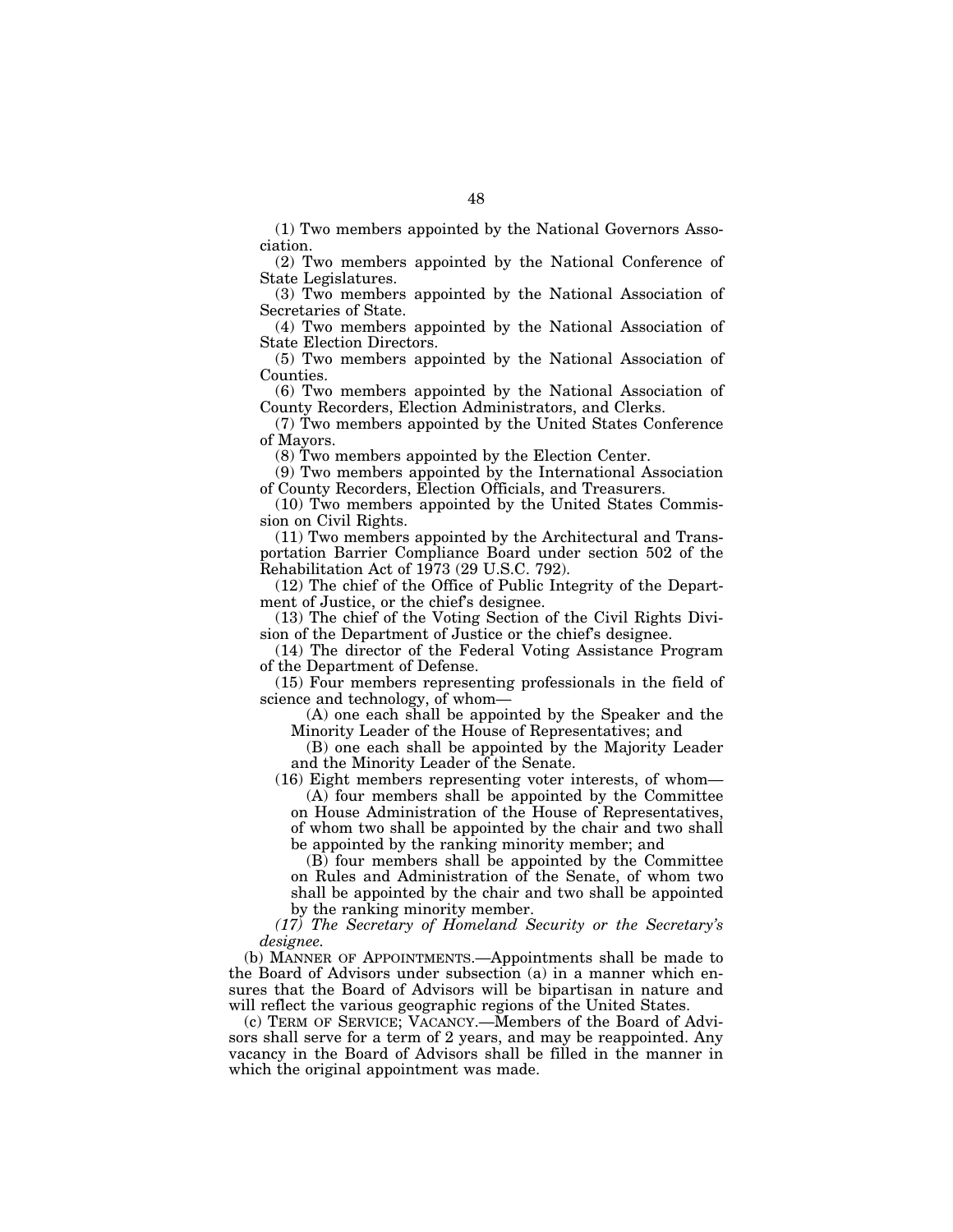(d) CHAIR.—The Board of Advisors shall elect a Chair from among its members.

\* \* \* \* \* \* \*

# **PART 3—TECHNICAL GUIDELINES DEVELOPMENT COMMITTEE**

### **SEC. 221. TECHNICAL GUIDELINES DEVELOPMENT COMMITTEE.**

(a) ESTABLISHMENT.—There is hereby established the Technical Guidelines Development Committee (hereafter in this part referred to as the "Development Committee").<br>
(b) DUTIES.—

 $(1)$  In GENERAL.—The Development Committee shall assist the Executive Director of the Commission in the development of the voluntary voting system guidelines.

(2) DEADLINE FOR INITIAL SET OF RECOMMENDATIONS.—The Development Committee shall provide its first set of recommendations under this section to the Executive Director of the Commission not later than 9 months after all of its members have been appointed.

*(3) ELECTION CYBERSECURITY GUIDELINES.—Not later than 6 months after the date of the enactment of the Securing America's Federal Elections Act, the Development Committee shall issue election cybersecurity guidelines, including standards and best practices for procuring, maintaining, testing, operating, and updating election systems to prevent and deter cybersecurity incidents.* 

 $(1)$  In GENERAL.—The Development Committee shall be composed of the Director of the National Institute of Standards and Technology (who shall serve as its chair), together with a group of 14 other individuals appointed jointly by the Commission and the Director of the National Institute of Standards and Technology, consisting of the following:

(A) An equal number of each of the following:

(i) Members of the Standards Board.

(ii) Members of the Board of Advisors.

(iii) Members of the Architectural and Transportation Barrier Compliance Board under section 502 of the Rehabilitation Act of 1973 (29 U.S.C. 792).

(B) A representative of the American National Standards Institute.

(C) A representative of the Institute of Electrical and Electronics Engineers.

(D) Two representatives of the National Association of State Election Directors selected by such Association who are not members of the Standards Board or Board of Advisors, and who are not of the same political party.

*(E) A representative of the Department of Homeland Security.* 

 $\lceil (E) \rceil$  *(F)* Other individuals with technical and scientific expertise relating to voting systems and voting equipment.

(2) QUORUM.—A majority of the members of the Development Committee shall constitute a quorum, except that the De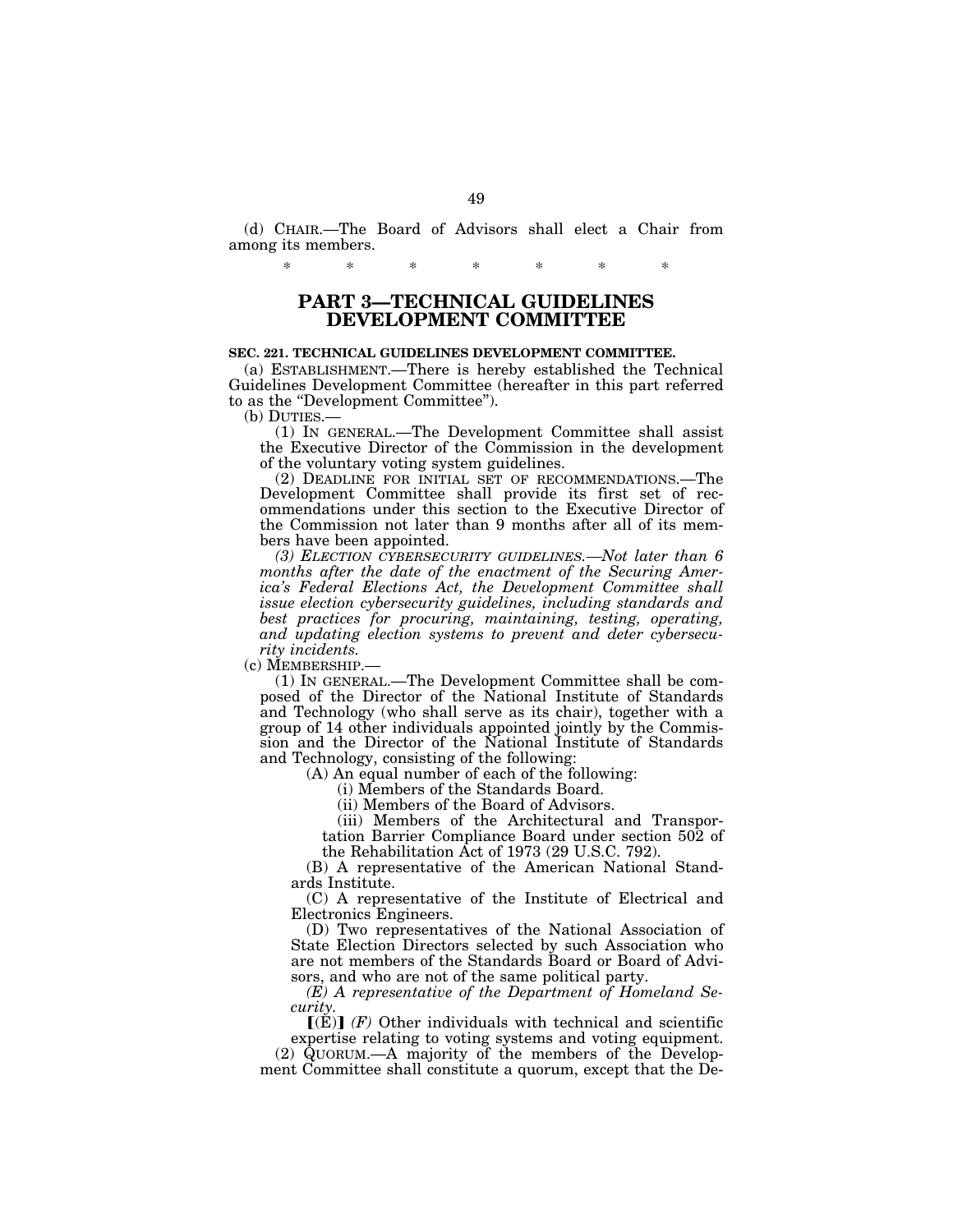velopment Committee may not conduct any business prior to the appointment of all of its members.

(d) NO COMPENSATION FOR SERVICE.—Members of the Development Committee shall not receive any compensation for their service, but shall be paid travel expenses, including per diem in lieu of subsistence, at rates authorized for employees of agencies under subchapter I of chapter 57 of title 5, United States Code, while away from their homes or regular places of business in the performance of services for the Development Committee.

(e) TECHNICAL SUPPORT FROM NATIONAL INSTITUTE OF STAND-ARDS AND TECHNOLOGY.—

(1) IN GENERAL.—At the request of the Development Committee, the Director of the National Institute of Standards and Technology shall provide the Development Committee with technical support necessary for the Development Committee to carry out its duties under this subtitle.

(2) TECHNICAL SUPPORT.—The technical support provided under paragraph (1) shall include intramural research and development in areas to support the development of the voluntary voting system guidelines under this part, including—

(A) the security of computers, computer networks, and computer data storage used in voting systems, including the computerized list required under section 303(a);

(B) methods to detect and prevent fraud;

(C) the protection of voter privacy;

(D) the role of human factors in the design and application of voting systems, including assistive technologies for individuals with disabilities (including blindness) and varying levels of literacy; and

(E) remote access voting, including voting through the Internet.

(3) NO PRIVATE SECTOR INTELLECTUAL PROPERTY RIGHTS IN GUIDELINES.—No private sector individual or entity shall obtain any intellectual property rights to any guideline or the contents of any guideline (or any modification to any guideline) adopted by the Commission under this Act.

(f) PUBLICATION OF RECOMMENDATIONS IN FEDERAL REGISTER.— At the time the Commission adopts any voluntary voting system guideline pursuant to section 222, the Development Committee shall cause to have published in the Federal Register the recommendations it provided under this section to the Executive Director of the Commission concerning the guideline adopted.

\* \* \* \* \* \* \*

# **Subtitle B—Testing, Certification, Decertification, and Recertification of Voting System Hardware and Software***; Ballot Marking Devices*

**SEC. 231. CERTIFICATION AND TESTING OF VOTING SYSTEMS.**  (a) CERTIFICATION AND TESTING.—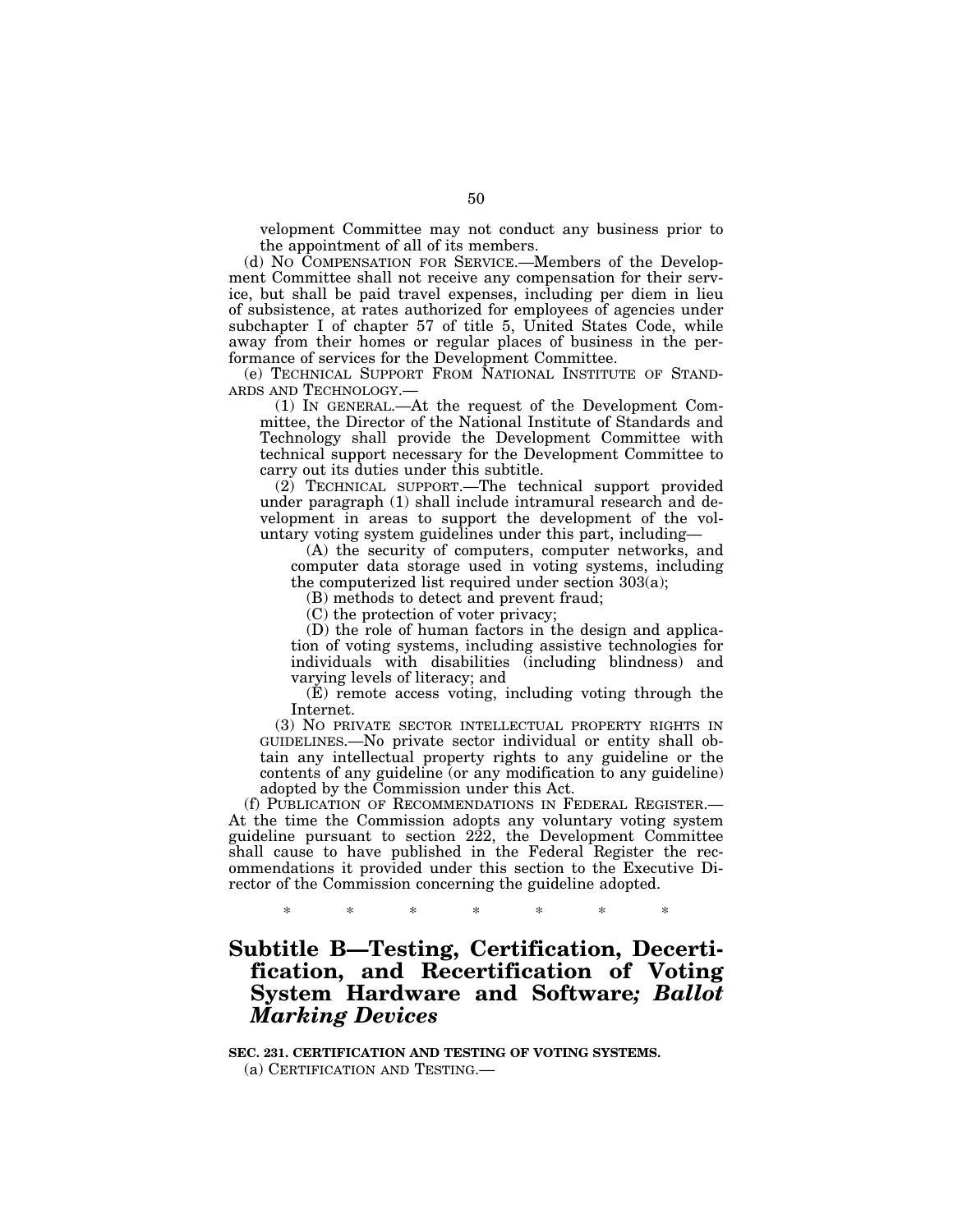(1) IN GENERAL.—The Commission shall provide for the testing, certification, decertification, and recertification of voting system hardware and software by accredited laboratories.

(2) OPTIONAL USE BY STATES.—At the option of a State, the State may provide for the testing, certification, decertification, or recertification of its voting system hardware and software by the laboratories accredited by the Commission under this section.

*(3) TESTING TO ENSURE COMPLIANCE WITH GUIDELINES.— (A) TESTING.—Not later than 9 months before the date of* 

*each regularly scheduled general election for Federal office, the Commission shall provide for the testing by accredited laboratories under this section of the voting system hardware and software which was certified for use in the most recent such election, on the basis of the most recent voting system guidelines applicable to such hardware or software (including election cybersecurity guidelines) issued under this Act.* 

*(B) DECERTIFICATION OF HARDWARE OR SOFTWARE FAIL-ING TO MEET GUIDELINES.—If, on the basis of the testing described in subparagraph (A), the Commission determines that any voting system hardware or software does not meet the most recent guidelines applicable to such hardware or software issued under this Act, the Commission shall decertify such hardware or software.* 

(b) LABORATORY ACCREDITATION.— (1) RECOMMENDATIONS BY NATIONAL INSTITUTE OF STAND- ARDS AND TECHNOLOGY.—Not later than 6 months after the Commission first adopts voluntary voting system guidelines under part 3 of subtitle A, the Director of the National Institute of Standards and Technology shall conduct an evaluation of independent, non-Federal laboratories and shall submit to the Commission a list of those laboratories the Director proposes to be accredited to carry out the testing, certification, decertification, and recertification provided for under this section.

(2) APPROVAL BY COMMISSION.— (A) IN GENERAL.—The Commission shall vote on the accreditation of any laboratory under this section, taking into consideration the list submitted under paragraph (1), and no laboratory may be accredited for purposes of this section unless its accreditation is approved by a vote of the

Commission. (B) ACCREDITATION LABORATORIES NOT ON DIRECTOR LIST.—The Commission shall publish an explanation for the accreditation of any laboratory not included on the list submitted by the Director of the National Institute of Standards and Technology under paragraph (1).

(c) CONTINUING REVIEW BY NATIONAL INSTITUTE OF STANDARDS

AND TECHNOLOGY.—<br>(1) IN GENERAL.—In cooperation with the Commission and in consultation with the Standards Board and the Board of Advisors, the Director of the National Institute of Standards and Technology shall monitor and review, on an ongoing basis, the performance of the laboratories accredited by the Commission under this section, and shall make such recommendations to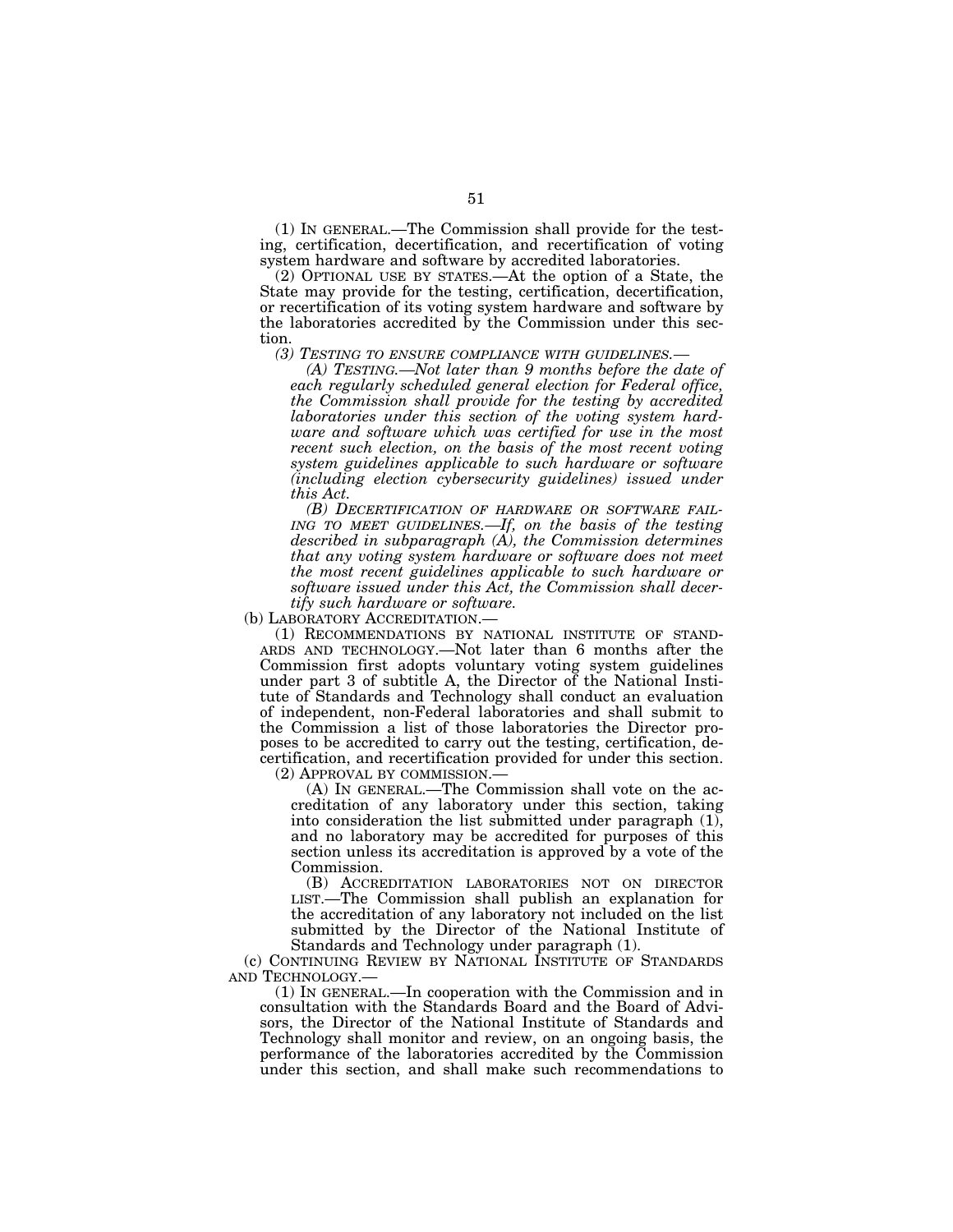the Commission as it considers appropriate with respect to the continuing accreditation of such laboratories, including recommendations to revoke the accreditation of any such laboratory.

(2) APPROVAL BY COMMISSION REQUIRED FOR REVOCATION.— The accreditation of a laboratory for purposes of this section may not be revoked unless the revocation is approved by a vote of the Commission.

(d) TRANSITION.—Until such time as the Commission provides for the testing, certification, decertification, and recertification of voting system hardware and software by accredited laboratories under this section, the accreditation of laboratories and the procedure for the testing, certification, decertification, and recertification of voting system hardware and software used as of the date of the enactment of this Act shall remain in effect.

### *SEC. 232. TESTING AND CERTIFICATION OF BALLOT MARKING DE-VICES.*

*(a) IN GENERAL.—Any State or jurisdiction which intends to use a ballot marking device (other than a ballot marking device used*  exclusively to comply with the requirements of section  $301(a)(3)$  in *an election for Federal office may submit an application to the Commission for testing and certification under this section.* 

*(b) APPLICATION, ASSIGNMENT, AND TESTING.—* 

*(1) IN GENERAL.—An application under subsection (a) shall be submitted not later than 18 months before the date of the election for Federal office in which the ballot marking device is intended to be used and shall contain such information as the Commission requires.* 

*(2) ASSIGNMENT.—Upon receipt of an application for testing under this section, the Commission shall contract with a qualified independent user experience research laboratory for the testing of whether the ballot marking device intended to be used by the State or jurisdiction meets the requirements of section 301(a)(10)(B).* 

*(3) REQUIREMENTS FOR TESTING.—Any contract described in paragraph (2) shall require the qualified independent user experience research laboratory to—* 

*(A) not later than 30 days before testing begins, submit to the Commission for approval the protocol for the simulated election scenario used for testing the ballot marking device;* 

*(B) use only protocols approved by the Commission in conducting such testing; and* 

*(C) submit to the Commission a report on the results of the testing.* 

*(4) QUALIFIED INDEPENDENT USER EXPERIENCE RESEARCH LABORATORY.—For purposes of this section:* 

*(A) IN GENERAL.—The term ''qualified independent user experience research laboratory'' means a laboratory accredited under this subsection by the Election Assistance Commission in accordance with standards determined by the Commission, in consultation with the Director of the National Institute of Standards and Technology and the Secretary of Homeland Security.*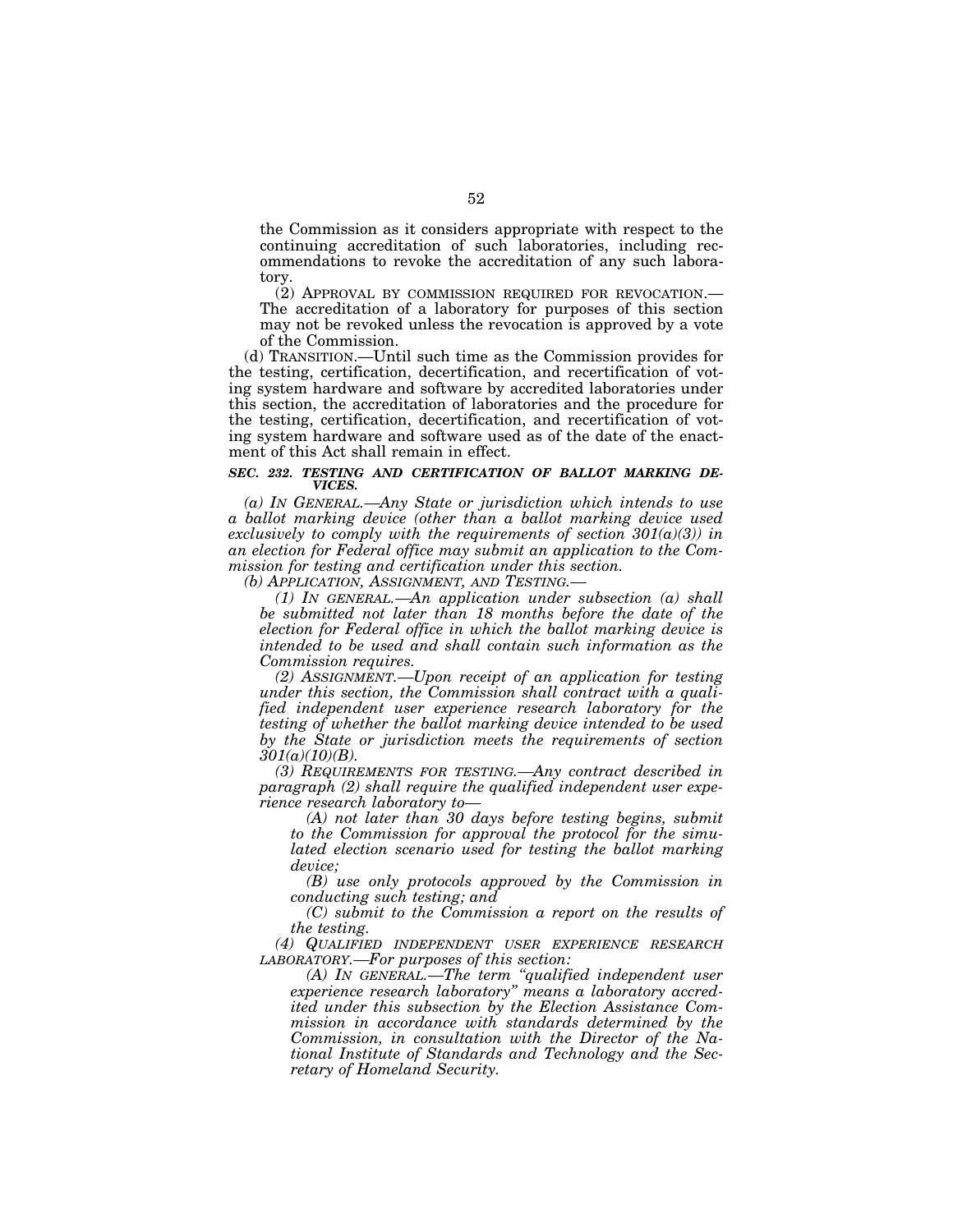*(B) CRITERIA.—A laboratory shall not be accredited under this subsection unless such laboratory demonstrates that—* 

*(i) no employee of, or individual with an ownership in, such laboratory has, or has had during the 5 preceding years, any financial relationship with a manufacturer of voting systems; and* 

*(ii) any group of individuals conducting tests under this section collectively meet the following qualifications:* 

*(I) Experience designing and running user research studies and experiments using both qualitative and quantitative methodologies.* 

*(II) Experience with voting systems.* 

*(c) REVIEW BY INDEPENDENT BOARD.—* 

*(1) IN GENERAL.—The Commission shall submit for approval to an independent review board established under paragraph (3) the following:* 

*(A) Any protocol submitted to the Commission under subsection (b)(3)(A).* 

*(B) Any report submitted to the Commission under subsection (b)(3)(C).* 

*(2) FINAL APPROVAL.—Not later than the date that is 12 months before the date of the election for Federal office in which a State or jurisdiction intends to use the ballot marking device, the independent review board shall report to the Commission on whether it has approved a report submitted under paragraph*   $(1)(B)$ .

*(3) INDEPENDENT REVIEW BOARD.—* 

*(A) IN GENERAL.—An independent review board established under this paragraph shall be composed of 5 independent scientists appointed by the Commission, in consultation with the Director of the National Institute of Standards and Technology.* 

*(B) QUALIFICATIONS.—The members of the independent review board—* 

*(i) shall have expertise and relevant peer-reviewed publications in the following fields: cognitive psychology, experimental design, statistics, and user experience research and testing; and* 

*(ii) may not have, or have had during the 5 preceding years, any financial relationship with a manufacturer of voting systems.* 

*(4) PUBLICATION.—The Commission shall make public—* 

*(A) any protocol approved under this subsection;* 

*(B) any report submitted under subsection (b)(3)(C); and* 

*(C) any determination made by an independent review board under paragraph (2).* 

*(d) CERTIFICATION.—If—* 

*(1) a ballot marking device is determined by the qualified independent user experience research laboratory to meet the requirements of section 301(a)(7); and* 

*(2) the report submitted under subsection (b)(3)(C) is approved by a majority of the members of the independent review board under subsection (d)(2),*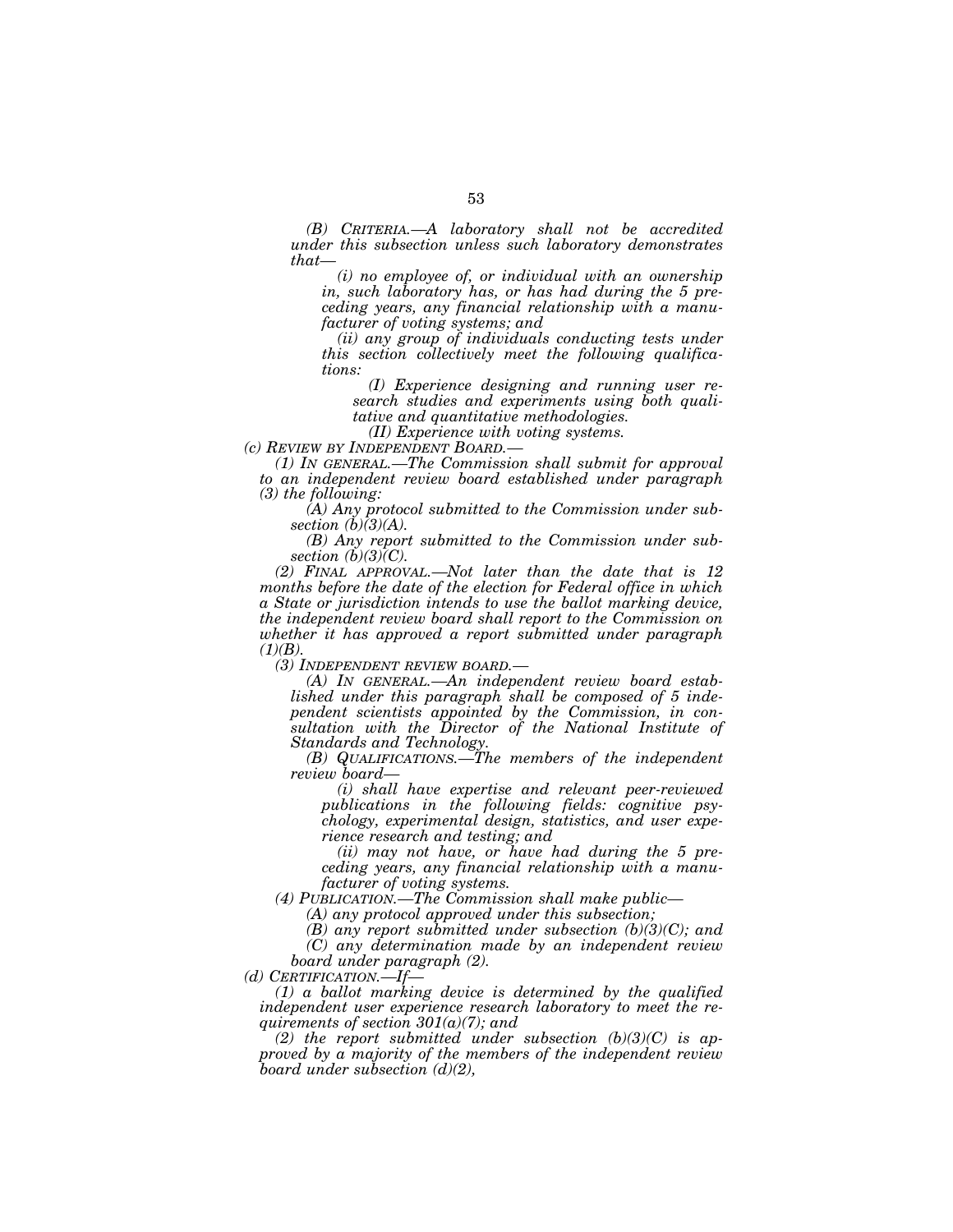*then the Commission shall certify the ballot marking device.* 

*(e) PROHIBITION ON FEES.—The Commission may not charge any fee to a State or jurisdiction, a developer or manufacturer of a ballot marking device, or any other person in connection with testing and certification under this section.* 

# **Subtitle C—Studies and Other Activities To Promote Effective Administration of Federal Elections**

### **SEC. 241. PERIODIC STUDIES OF ELECTION ADMINISTRATION ISSUES.**

(a) IN GENERAL.—On such periodic basis as the Commission may determine, **[the Commission shall]** the Commission, in consultation *with the Secretary of Homeland Security (as appropriate), shall* conduct and make available to the public studies regarding the election administration issues described in subsection (b), with the goal of promoting methods of voting and administering elections which—

(1) will be the most convenient, accessible, and easy to use for voters, including members of the uniformed services and overseas voters, individuals with disabilities, including the blind and visually impaired, and voters with limited proficiency in the English language;

(2) will yield the most accurate, secure, and expeditious system for voting and tabulating election results;

(3) will be nondiscriminatory and afford each registered and eligible voter an equal opportunity to vote and to have that vote counted; [and]

*(4) will be secure against attempts to undermine the integrity of election systems by cyber or other means; and* 

 $(4)$  (5) will be efficient and cost-effective for use.

(b) ELECTION ADMINISTRATION ISSUES DESCRIBED.—For purposes of subsection (a), the election administration issues described in this subsection are as follows:

(1) Methods and mechanisms of election technology and voting systems used in voting and counting votes in elections for Federal office, including the over-vote and under-vote notification capabilities of such technology and systems.

(2) Ballot designs for elections for Federal office.

 $(3)$  Methods of voter registration, maintaining secure and accurate lists of registered voters (including the establishment of a centralized, interactive, statewide voter registration list linked to relevant agencies and all polling sites), and ensuring that registered voters appear on the voter registration list at the appropriate polling site.

(4) Methods of conducting provisional voting.

(5) Methods of ensuring the accessibility of voting, registration, polling places, and voting equipment to all voters, including individuals with disabilities (including the blind and visually impaired), Native American or Alaska Native citizens, and voters with limited proficiency in the English language.

(6) Nationwide statistics and methods of identifying, deterring, and investigating voting fraud in elections for Federal office.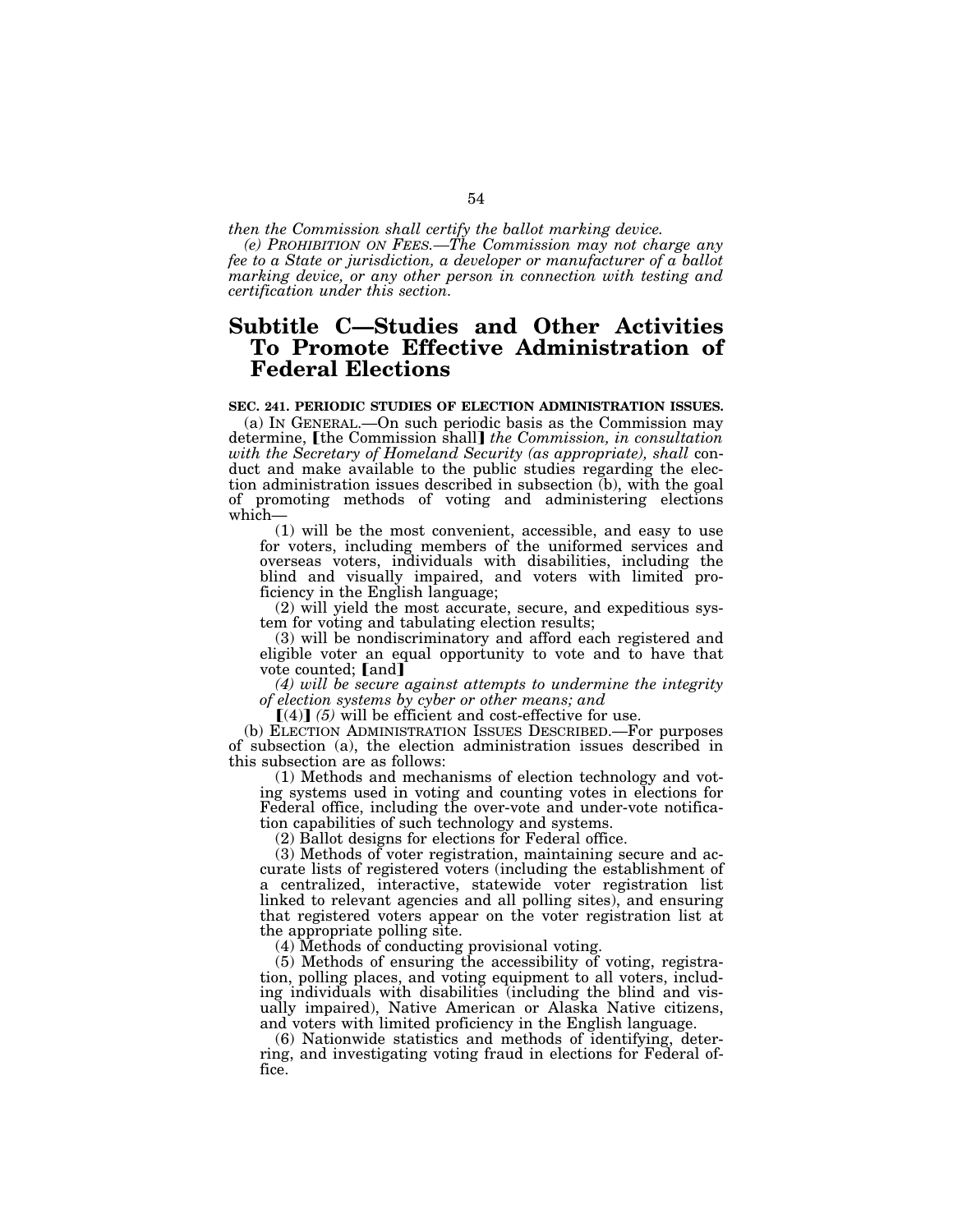(7) Identifying, deterring, and investigating methods of voter intimidation.

(8) Methods of recruiting, training, and improving the performance of poll workers.

(9) Methods of educating voters about the process of registering to vote and voting, the operation of voting mechanisms, the location of polling places, and all other aspects of participating in elections.

(10) The feasibility and advisability of conducting elections for Federal office on different days, at different places, and during different hours, including the advisability of establishing a uniform poll closing time and establishing—

(A) a legal public holiday under section 6103 of title 5, United States Code, as the date on which general elections for Federal office are held;

(B) the Tuesday next after the 1st Monday in November, in every even numbered year, as a legal public holiday under such section;

(C) a date other than the Tuesday next after the 1st Monday in November, in every even numbered year as the date on which general elections for Federal office are held; and

(D) any date described in subparagraph (C) as a legal public holiday under such section.

(11) Federal and State laws governing the eligibility of persons to vote.

(12) Ways that the Federal Government can best assist State and local authorities to improve the administration of elections for Federal office and what levels of funding would be necessary to provide such assistance.

 $(13)(A)$  The laws and procedures used by each State that govern—

(i) recounts of ballots cast in elections for Federal office;

(ii) contests of determinations regarding whether votes are counted in such elections; and

(iii) standards that define what will constitute a vote on each type of voting equipment used in the State to conduct elections for Federal office.

(B) The best practices (as identified by the Commission) that are used by States with respect to the recounts and contests described in clause (i).

(C) Whether or not there is a need for more consistency among State recount and contest procedures used with respect to elections for Federal office.

(14) The technical feasibility of providing voting materials in eight or more languages for voters who speak those languages and who have limited English proficiency.

(15) Matters particularly relevant to voting and administering elections in rural and urban areas.

(16) Methods of voter registration for members of the uniformed services and overseas voters, and methods of ensuring that such voters receive timely ballots that will be properly and expeditiously handled and counted.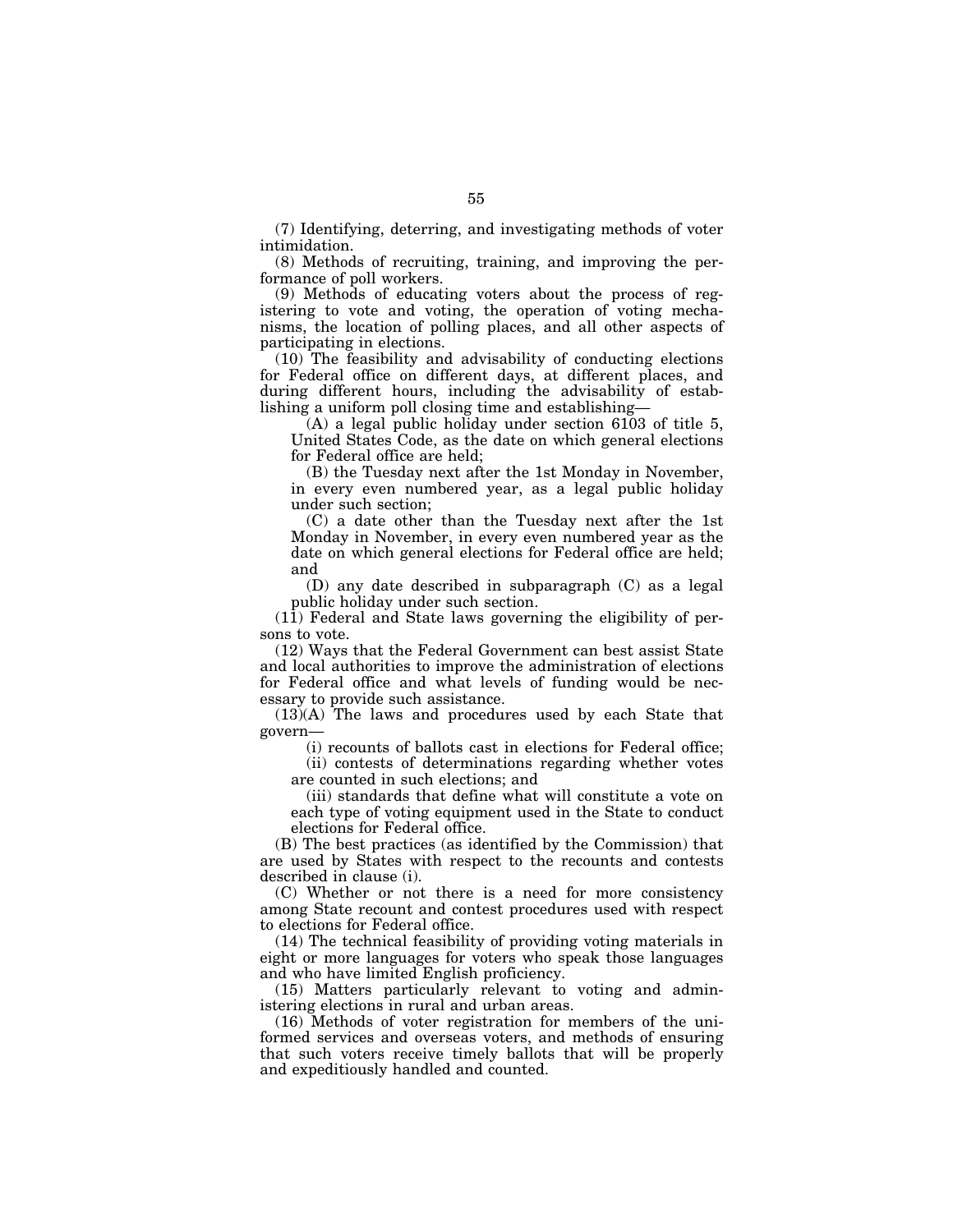(17) The best methods for establishing voting system performance benchmarks, expressed as a percentage of residual vote in the Federal contest at the top of the ballot.

(18) Broadcasting practices that may result in the broadcast of false information concerning the location or time of operation of a polling place.

(19) Such other matters as the Commission determines are appropriate.

(c) REPORTS.—The Commission shall submit to the President and to the Committee on House Administration of the House of Representatives and the Committee on Rules and Administration of the Senate a report on each study conducted under subsection (a) together with such recommendations for administrative and legislative action as the Commission determines is appropriate.

### \* \* \* \* \* \* \* *SEC. 247. STUDY AND REPORT ON ACCESSIBLE PAPER BALLOT VERIFICATION MECHANISMS.*

*(a) STUDY AND REPORT.—The Director of the National Science Foundation shall make grants to not fewer than 3 eligible entities to study, test, and develop accessible paper ballot voting, verification, and casting mechanisms and devices and best practices to enhance the accessibility of paper ballot voting and verification mechanisms for individuals with disabilities, for voters whose primary language is not English, and for voters with difficulties in literacy, including best practices for the mechanisms themselves and the processes through which the mechanisms are used.* 

*(b) ELIGIBILITY.—An entity is eligible to receive a grant under this part if it submits to the Director (at such time and in such form as the Director may require) an application containing—* 

*(1) certifications that the entity shall specifically investigate enhanced methods or devices, including non-electronic devices, that will assist such individuals and voters in marking voterverified paper ballots and presenting or transmitting the information printed or marked on such ballots back to such individuals and voters, and casting such ballots;* 

*(2) a certification that the entity shall complete the activities carried out with the grant not later than December 31, 2020; and* 

*(3) such other information and certifications as the Director may require.* 

*(c) AVAILABILITY OF TECHNOLOGY.—Any technology developed with the grants made under this section shall be treated as non-proprietary and shall be made available to the public, including to manufacturers of voting systems.* 

*(d) COORDINATION WITH GRANTS FOR TECHNOLOGY IMPROVE-MENTS.—The Director shall carry out this section so that the activities carried out with the grants made under subsection (a) are coordinated with the research conducted under the grant program carried out by the Commission under section 271, to the extent that the Director and Commission determine necessary to provide for the advancement of accessible voting technology.* 

*(e) AUTHORIZATION OF APPROPRIATIONS.—There is authorized to be appropriated to carry out subsection (a) \$5,000,000, to remain available until expended.*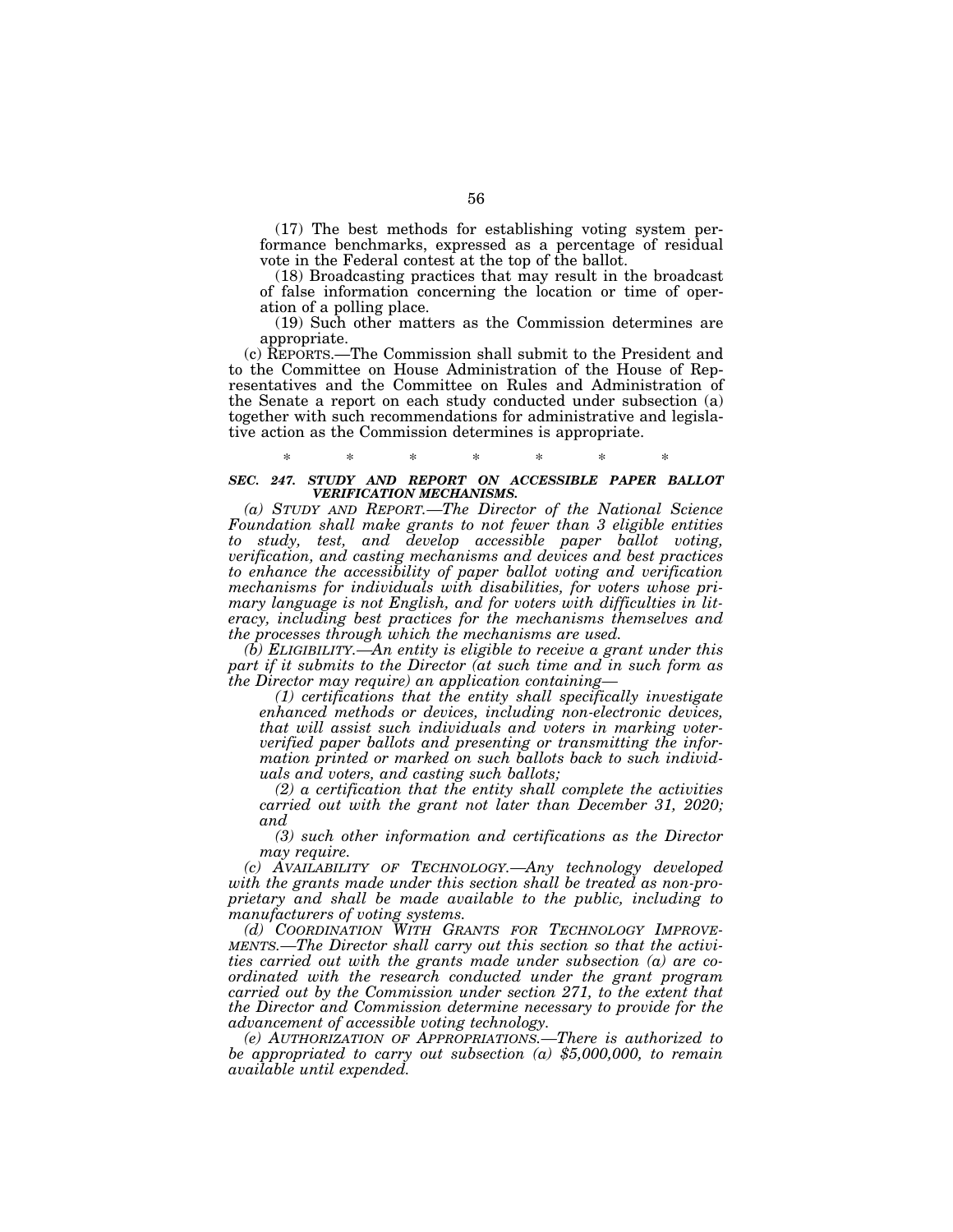# **SEC. [247.] 248. CONSULTATION WITH STANDARDS BOARD AND BOARD OF ADVISORS.**

The Commission shall carry out its duties under this subtitle in consultation with the Standards Board and the Board of Advisors.

# **Subtitle D—Election Assistance**

# **PART 1—REQUIREMENTS PAYMENTS**

### **SEC. 251. REQUIREMENTS PAYMENTS.**

(a) IN GENERAL.—The Commission shall make a requirements payment each year in an amount determined under section 252 to each State which meets the conditions described in section 253 for the year.<br>(b) USE OF FUNDS.—

(1) IN GENERAL.—Except as provided in paragraphs  $(2)$  and (3), a State receiving a requirements payment shall use the payment only to meet the requirements of title III.

(2) OTHER ACTIVITIES.—A State may use a requirements payment to carry out other activities to improve the administration of elections for Federal office if the State certifies to the Commission that—

(A) the State has implemented the requirements of title III; or

(B) the amount expended with respect to such other activities does not exceed an amount equal to the minimum payment amount applicable to the State under section  $252(c)$ .

(3) ACTIVITIES UNDER UNIFORMED AND OVERSEAS CITIZENS AB- SENTEE VOTING ACT.—A State shall use a requirements payment made using funds appropriated pursuant to the authorization under section  $257(a)(4)$  only to meet the requirements under the Uniformed and Overseas Citizens Absentee Voting Act imposed as a result of the provisions of and amendments made by the Military and Overseas Voter Empowerment Act. (4) PERMITTING USE OF PAYMENTS FOR VOTING SYSTEM SECU-

*(4) PERMITTING USE OF PAYMENTS FOR VOTING SYSTEM SECU- RITY IMPROVEMENTS.—A State may use a requirements payment to carry out any of the following activities:* 

*(A) Cyber and risk mitigation training.* 

*(B) Providing increased technical support for any information technology infrastructure that the chief State election official deems to be part of the State's election infrastructure or designates as critical to the operation of the State's election infrastructure.* 

*(C) Enhancing the cybersecurity and operations of the information technology infrastructure described in subparagraph (B).* 

*(D) Enhancing the security of voter registration databases.* 

(c) RETROACTIVE PAYMENTS.—

(1) IN GENERAL.—Notwithstanding any other provision of this subtitle, including the maintenance of effort requirements of section  $254(a)(7)$ , a State may use a requirements payment as a reimbursement for costs incurred in obtaining voting equipment which meets the requirements of section 301 if the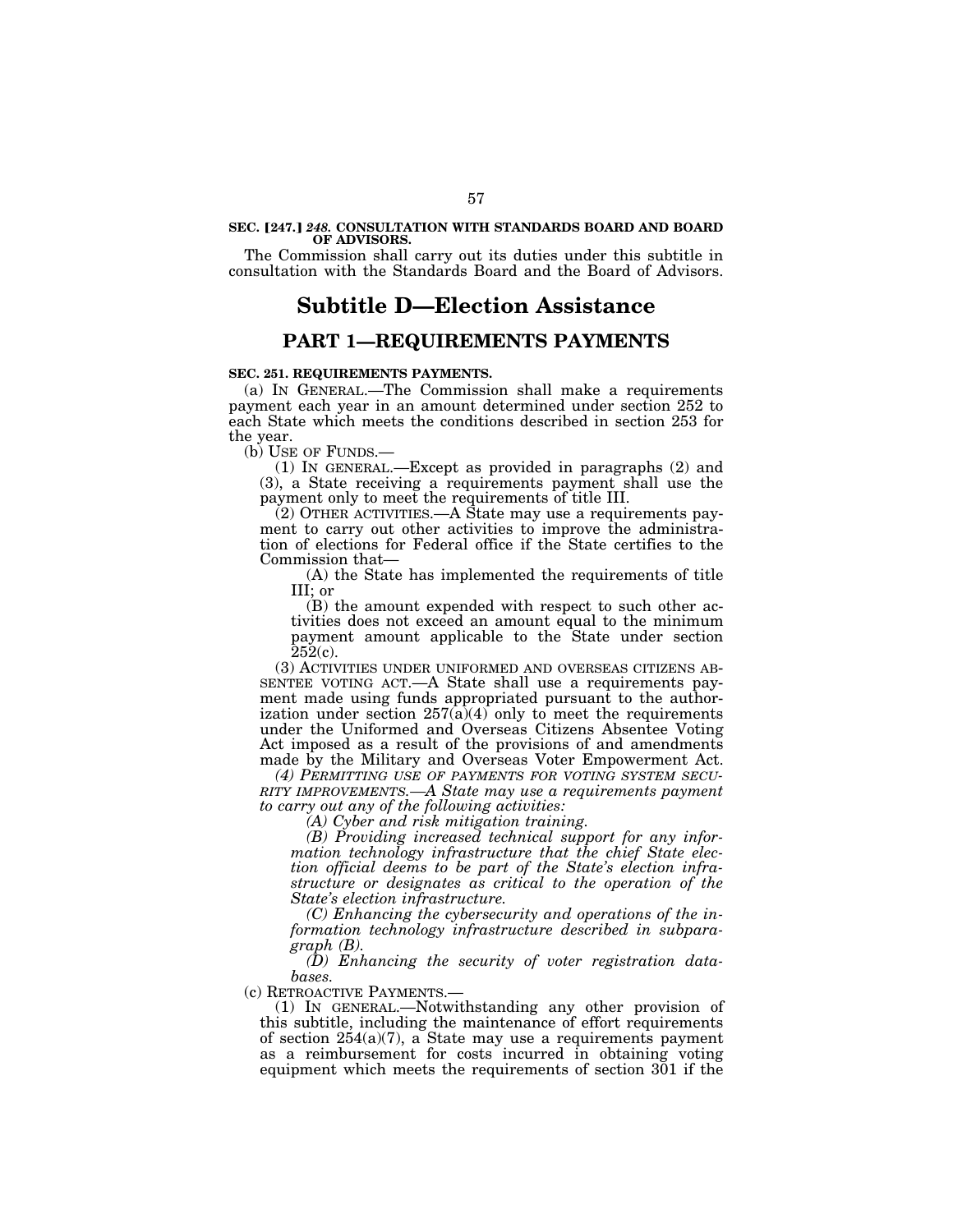State obtains the equipment after the regularly scheduled general election for Federal office held in November 2000.

(2) SPECIAL RULE REGARDING MULTIYEAR CONTRACTS.—A State may use a requirements payment for any costs for voting equipment which meets the requirements of section 301 that, pursuant to a multiyear contract, were incurred on or after January 1, 2001, except that the amount that the State is otherwise required to contribute under the maintenance of effort requirements of section  $254(a)(7)$  shall be increased by the amount of the payment made with respect to such multiyear contract.

(d) ADOPTION OF COMMISSION GUIDELINES AND GUIDANCE NOT REQUIRED TO RECEIVE PAYMENT.—Nothing in this part may be construed to require a State to implement any of the voluntary voting system guidelines or any of the voluntary guidance adopted by the Commission with respect to any matter as a condition for receiving a requirements payment.

(e) SCHEDULE OF PAYMENTS.—As soon as practicable after the initial appointment of all members of the Commission (but in no event later than 6 months thereafter), and not less frequently than once each calendar year thereafter, the Commission shall make requirements payments to States under this part.

(f) LIMITATION.—A State may not use any portion of a requirements payment—

(1) to pay costs associated with any litigation, except to the extent that such costs otherwise constitute permitted uses of a requirements payment under this part; or

(2) for the payment of any judgment.

\* \* \* \* \* \* \*

### **SEC. 254. STATE PLAN.**

(a) IN GENERAL.—The State plan shall contain a description of each of the following:

(1) How the State will use the requirements payment to meet the requirements of title III, and, if applicable under section 251(a)(2), to carry out other activities to improve the administration of elections [.], *including the protection of election infrastructure.* 

(2) How the State will distribute and monitor the distribution of the requirements payment to units of local government or other entities in the State for carrying out the activities described in paragraph (1), including a description of—

(A) the criteria to be used to determine the eligibility of such units or entities for receiving the payment; and

(B) the methods to be used by the State to monitor the performance of the units or entities to whom the payment is distributed, consistent with the performance goals and measures adopted under paragraph (8).

(3) How the State will provide for programs for voter education, election official education and training, and poll worker training which will assist the State in meeting the requirements of title III.

(4) How the State will adopt voting system guidelines and processes which are consistent with the requirements of section 301.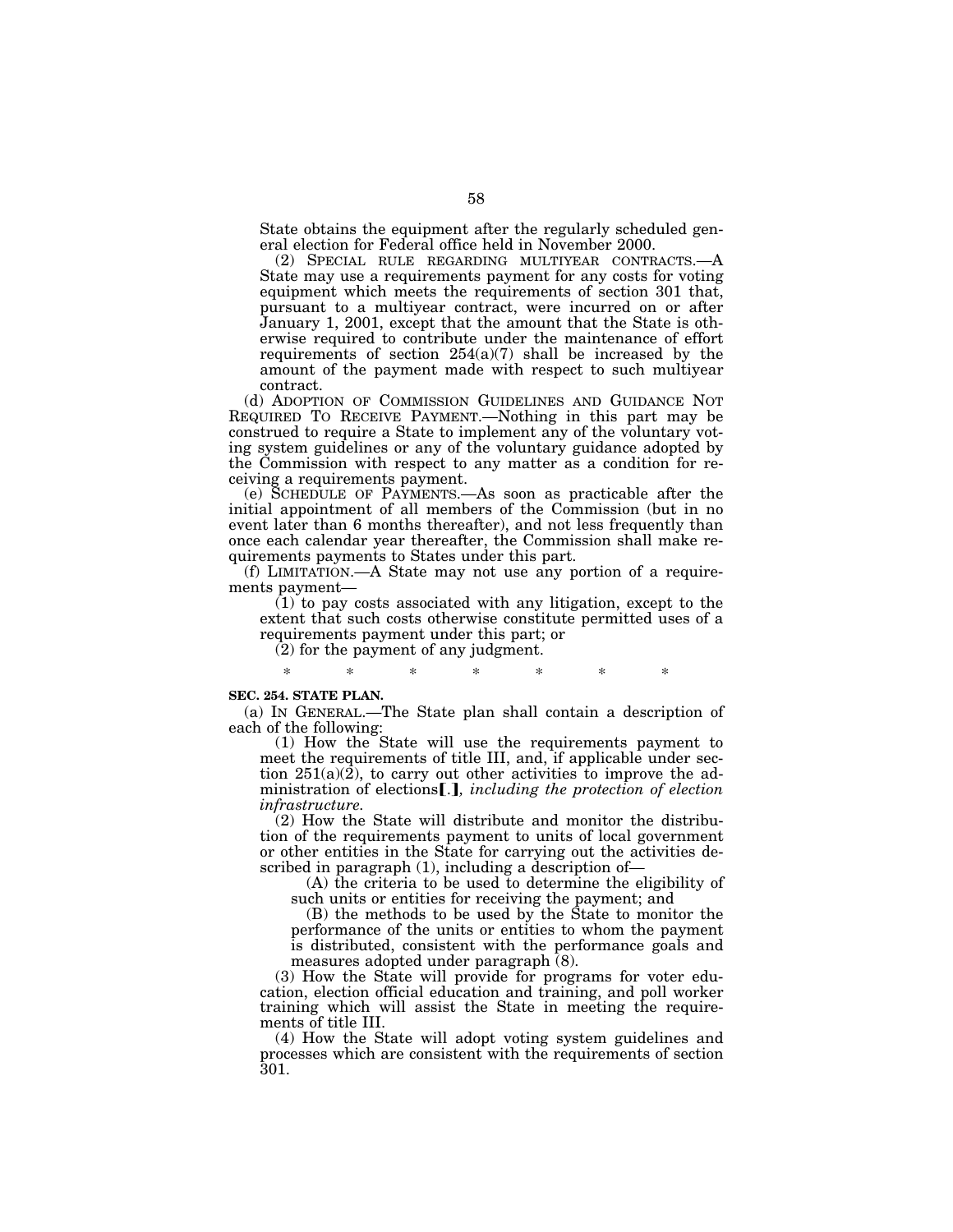(5) How the State will establish a fund described in subsection (b) for purposes of administering the State's activities under this part, including information on fund management.

(6) The State's proposed budget for activities under this part, based on the State's best estimates of the costs of such activities and the amount of funds to be made available, including specific information on—

(A) the costs of the activities required to be carried out to meet the requirements of title III;

(B) the portion of the requirements payment which will be used to carry out activities to meet such requirements; and

(C) the portion of the requirements payment which will be used to carry out other activities.

(7) How the State, in using the requirements payment, will maintain the expenditures of the State for activities funded by the payment at a level that is not less than the level of such expenditures maintained by the State for the fiscal year ending prior to November 2000.

(8) How the State will adopt performance goals and measures that will be used by the State to determine its success and the success of units of local government in the State in carrying out the plan, including timetables for meeting each of the elements of the plan, descriptions of the criteria the State will use to measure performance and the process used to develop such criteria, and a description of which official is to be held responsible for ensuring that each performance goal is met.

(9) A description of the uniform, nondiscriminatory Statebased administrative complaint procedures in effect under section 402.

(10) If the State received any payment under title I, a description of how such payment will affect the activities proposed to be carried out under the plan, including the amount of funds available for such activities.

(11) How the State will conduct ongoing management of the plan, except that the State may not make any material change in the administration of the plan unless notice of the change—

(A) is developed and published in the Federal Register in accordance with section 255 in the same manner as the State plan;

(B) is subject to public notice and comment in accordance with section 256 in the same manner as the State plan; and

(C) takes effect only after the expiration of the 30-day period which begins on the date notice of the change is published in the Federal Register in accordance with subparagraph (A).

(12) In the case of a State with a State plan in effect under this subtitle during the previous fiscal year, a description of how the plan reflects changes from the State plan for the previous fiscal year and of how the State succeeded in carrying out the State plan for such previous fiscal year.

(13) A description of the committee which participated in the development of the State plan in accordance with section 255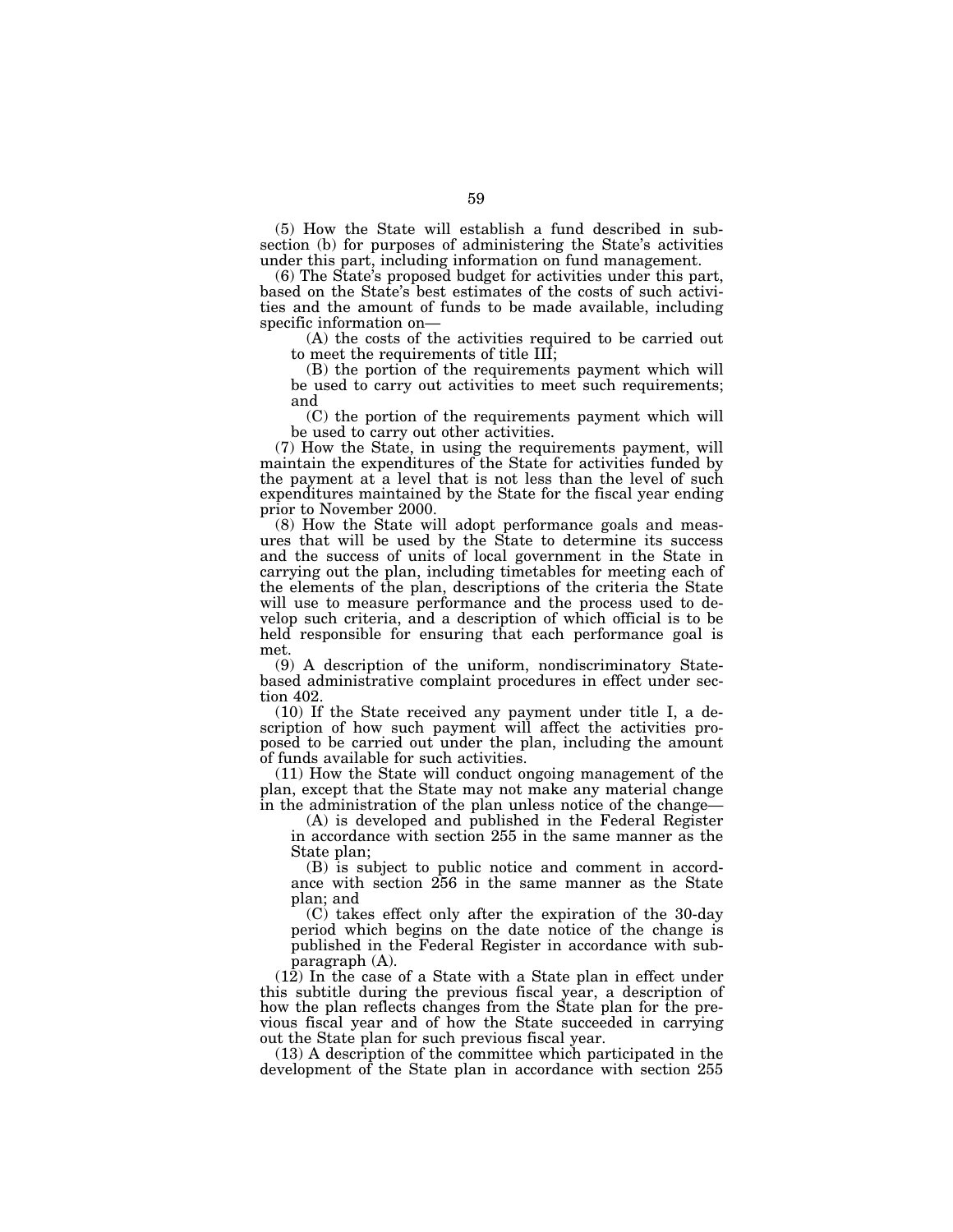and the procedures followed by the committee under such section and section 256.

(14) How the State will comply with the provisions and requirements of and amendments made by the Military and Overseas Voter Empowerment Act.

(b) REQUIREMENTS FOR ELECTION FUND.—

(1) ELECTION FUND DESCRIBED.—For purposes of subsection  $(a)(5)$ , a fund described in this subsection with respect to a State is a fund which is established in the treasury of the State government, which is used in accordance with paragraph (2), and which consists of the following amounts:

(A) Amounts appropriated or otherwise made available by the State for carrying out the activities for which the requirements payment is made to the State under this part.

(B) The requirements payment made to the State under this part.

(C) Such other amounts as may be appropriated under law.

(D) Interest earned on deposits of the fund.

(2) USE OF FUND.—Amounts in the fund shall be used by the State exclusively to carry out the activities for which the requirements payment is made to the State under this part.

(3) TREATMENT OF STATES THAT REQUIRE CHANGES TO STATE LAW.—In the case of a State that requires State legislation to establish the fund described in this subsection, the Commission shall defer disbursement of the requirements payment to such State until such time as legislation establishing the fund is enacted.

(c) PROTECTION AGAINST ACTIONS BASED ON INFORMATION IN PLAN.—

(1) IN GENERAL.—No action may be brought under this Act against a State or other jurisdiction on the basis of any information contained in the State plan filed under this part.

(2) EXCEPTION FOR CRIMINAL ACTS.—Paragraph (1) may not be construed to limit the liability of a State or other jurisdiction for criminal acts or omissions.

### **SEC. 255. PROCESS FOR DEVELOPMENT AND FILING OF PLAN; PUBLI-CATION BY COMMISSION.**

(a) IN GENERAL.—The chief State election official shall develop the State plan under this subtitle through a committee of appropriate individuals, including the chief election officials of the two most populous jurisdictions within the States, other local election officials, stake holders (including representatives of groups of individuals with disabilities), and other citizens, appointed for such purpose by the chief State election official.

*(b) GEOGRAPHIC REPRESENTATION.—The members of the committee shall be a representative group of individuals from the State's counties, cities, towns, and Indian tribes, and shall represent the needs of rural as well as urban areas of the State, as the case may be.* 

[(b)] (c) PUBLICATION OF PLAN BY COMMISSION.—After receiving the State plan of a State under this subtitle, the Commission shall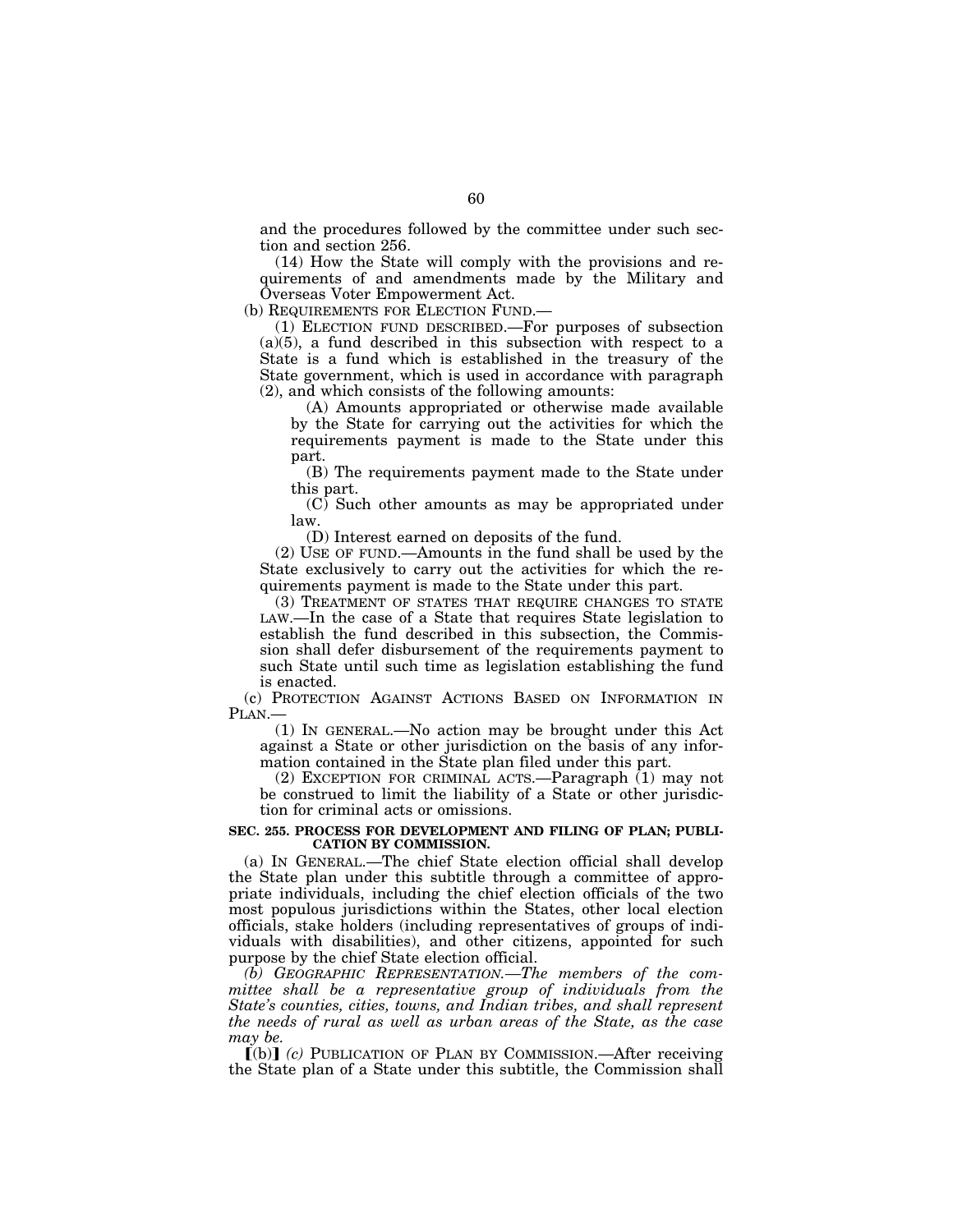cause to have the plan posted on the Commissions's website with a notice published in the Federal Register.

\* \* \* \* \* \* \*

# **PART 5—PROTECTION AND ADVOCACY SYSTEMS**

\* \* \* \* \* \* \*

#### **SEC. 292. AUTHORIZATION OF APPROPRIATIONS.**

(a) IN GENERAL.—In addition to any other amounts authorized to be appropriated under this subtitle, there are authorized to be appropriated \$10,000,000 for each of the fiscal years 2003, 2004, 2005, and 2006, and for each subsequent fiscal year such sums as may be necessary, for the purpose of making payments under section 291(a)[; except that none of the funds provided by this subsection shall be used to initiate or otherwise participate in any litigation related to election-related disability access, notwithstanding the general authorities that the protection and advocacy systems are otherwise afforded under subtitle C of title I of the Developmental Disabilities Assistance and Bill of Rights Act of 2000 (42 U.S.C. 15041 et seq.).*J.* 

(b) AVAILABILITY.—Any amounts appropriated pursuant to the authority of this section shall remain available until expended.

\* \* \* \* \* \* \*

# *PART 7—GRANTS FOR OBTAINING COMPLIANT PAPER BALLOT VOTING SYSTEMS AND CAR-RYING OUT VOTING SYSTEM SECURITY IM-PROVEMENTS*

#### *SEC. 297. GRANTS FOR OBTAINING COMPLIANT PAPER BALLOT VOT-ING SYSTEMS AND CARRYING OUT VOTING SYSTEM SECU-RITY IMPROVEMENTS.*

*(a) AVAILABILITY AND USE OF GRANT.—The Commission shall make a grant to each eligible State—* 

*(1) to replace a voting system—* 

*(A) which does not meet the requirements which are first imposed on the State pursuant to the amendments made by the Voter Confidence and Increased Accessibility Act of 2019 with a voting system which does meet such requirements, for use in the regularly scheduled general elections for Federal office held in November 2020, or* 

*(B) which does meet such requirements but which is not in compliance with the most recent voluntary voting system guidelines issued by the Commission prior to the regularly scheduled general election for Federal office held in November 2020 with another system which does meet such requirements and is in compliance with such guidelines;* 

*(2) to carry out voting system security improvements described in section 297A with respect to the regularly scheduled general elections for Federal office held in November 2020 and each succeeding election for Federal office; and*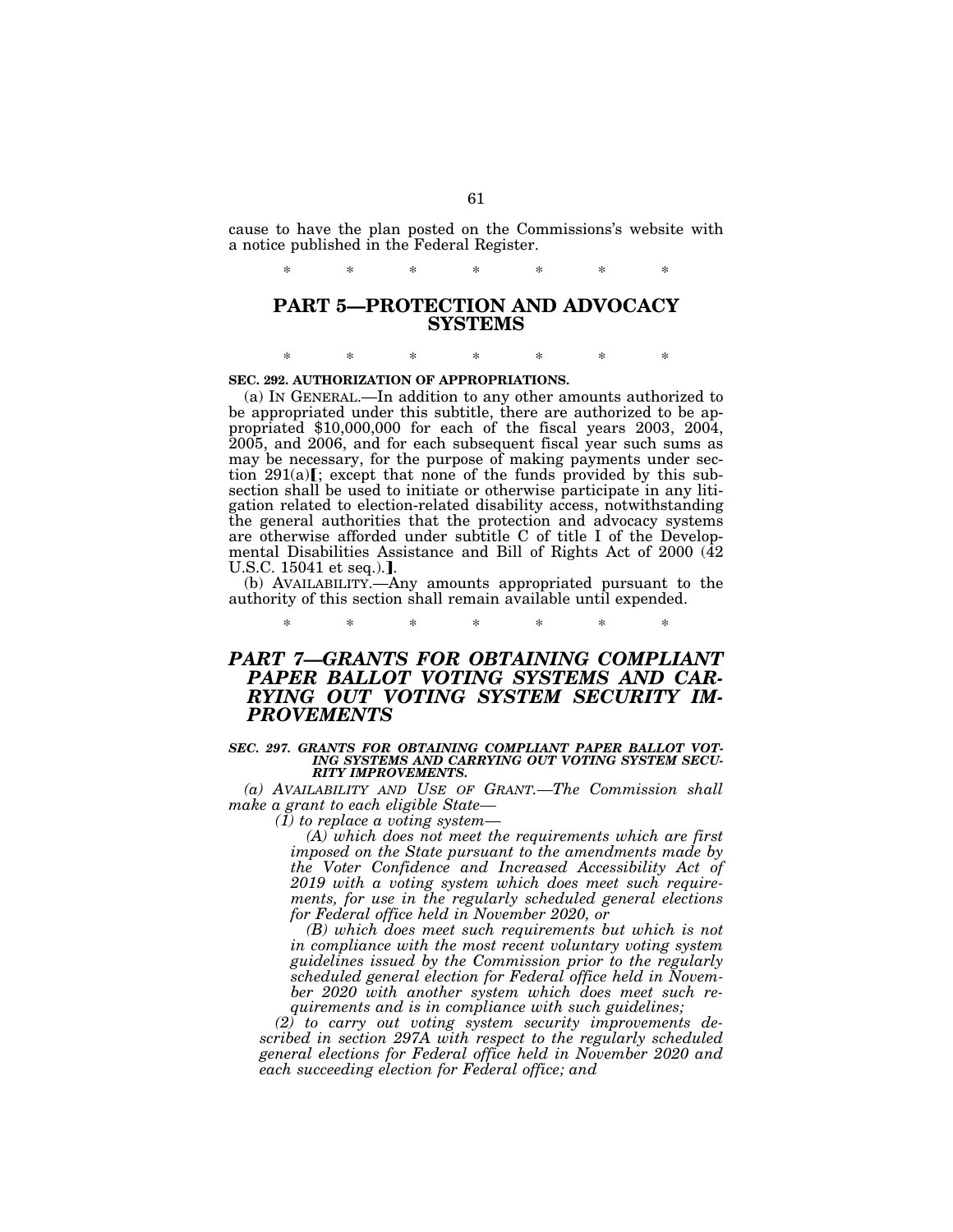*(3) to implement and model best practices for ballot design, ballot instructions, and the testing of ballots.* 

*(b) AMOUNT OF GRANT.—The amount of a grant made to a State under this section shall be such amount as the Commission determines to be appropriate, except that such amount may not be less than the product of \$1 and the average of the number of individuals who cast votes in any of the two most recent regularly scheduled general elections for Federal office held in the State.* 

*(c) PRO RATA REDUCTIONS.—If the amount of funds appropriated for grants under this part is insufficient to ensure that each State receives the amount of the grant calculated under subsection (b), the Commission shall make such pro rata reductions in such amounts as may be necessary to ensure that the entire amount appropriated under this part is distributed to the States.* 

*(d) SURPLUS APPROPRIATIONS.—If the amount of funds appropriated for grants authorized under section 297D(a)(2) exceed the amount necessary to meet the requirements of subsection (b), the Commission shall consider the following in making a determination to award remaining funds to a State:* 

*(1) The record of the State in carrying out the following with respect to the administration of elections for Federal office:* 

*(A) Providing voting machines that are less than 10 years old.* 

*(B) Implementing strong chain of custody procedures for the physical security of voting equipment and paper records at all stages of the process.* 

*(C) Conducting pre-election testing on every voting machine and ensuring that paper ballots are available wherever electronic machines are used.* 

*(D) Maintaining offline backups of voter registration lists.* 

*(E) Providing a secure voter registration database that logs requests submitted to the database.* 

*(F) Publishing and enforcing a policy detailing use limitations and security safeguards to protect the personal information of voters in the voter registration process.* 

*(G) Providing secure processes and procedures for reporting vote tallies.* 

*(H) Providing a secure platform for disseminating vote totals.* 

*(2) Evidence of established conditions of innovation and reform in providing voting system security and the proposed plan of the State for implementing additional conditions.* 

*(3) Evidence of collaboration between relevant stakeholders, including local election officials, in developing the grant implementation plan described in section 297B.* 

*(4) The plan of the State to conduct a rigorous evaluation of the effectiveness of the activities carried out with the grant.* 

*(e) ABILITY OF REPLACEMENT SYSTEMS TO ADMINISTER RANKED CHOICE ELECTIONS.—To the greatest extent practicable, an eligible State which receives a grant to replace a voting system under this section shall ensure that the replacement system is capable of administering a system of ranked choice voting under which each voter shall rank the candidates for the office in the order of the voter's preference.*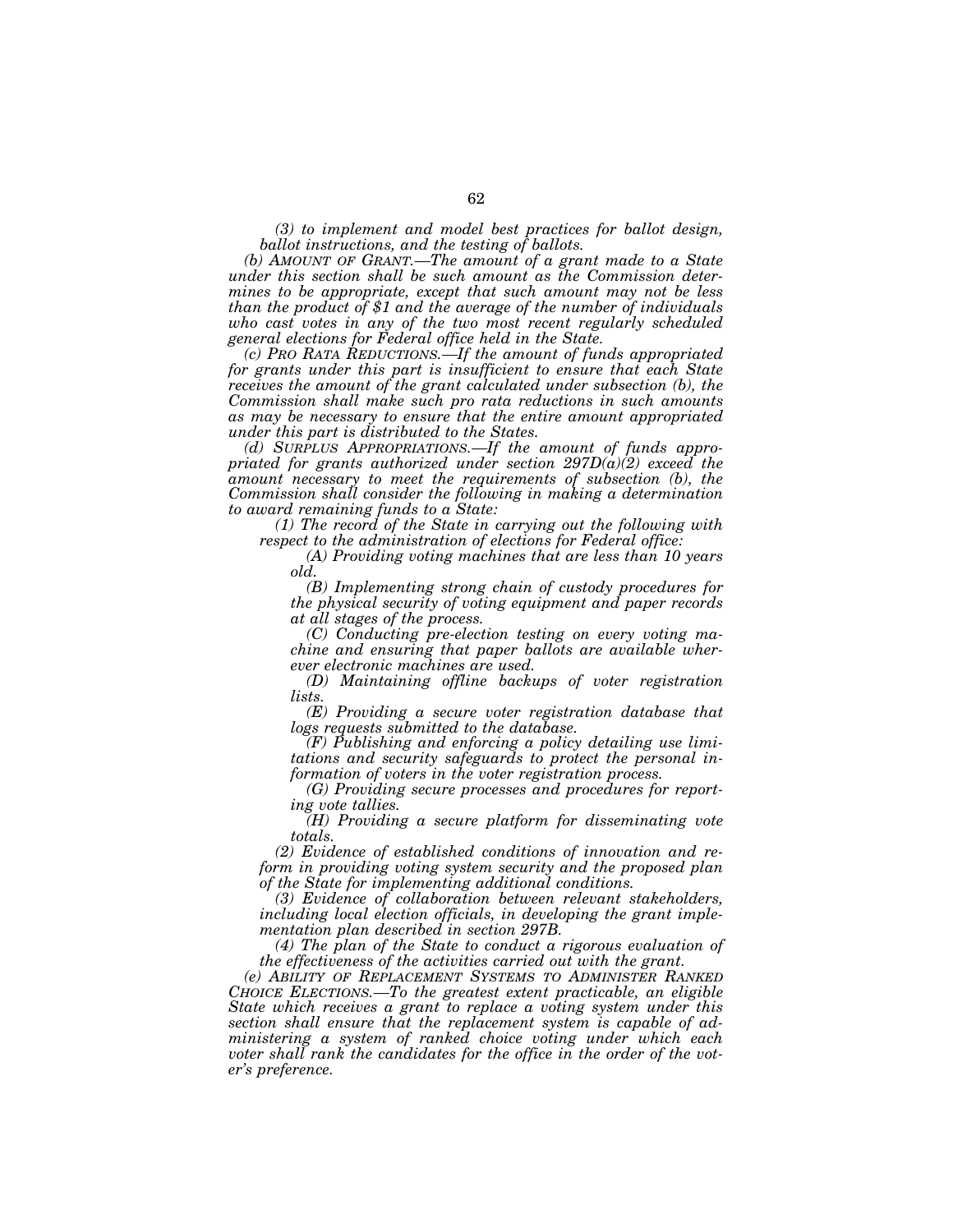### *SEC. 297A. VOTING SYSTEM SECURITY IMPROVEMENTS DESCRIBED.*

*(a) PERMITTED USES.—A voting system security improvement described in this section is any of the following:* 

*(1) The acquisition of goods and services from qualified election infrastructure vendors by purchase, lease, or such other arrangements as may be appropriate.* 

*(2) Cyber and risk mitigation training.* 

*(3) A security risk and vulnerability assessment of the State's election infrastructure which is carried out by a provider of cybersecurity services under a contract entered into between the chief State election official and the provider.* 

*(4) The maintenance of election infrastructure, including addressing risks and vulnerabilities which are identified under either of the security risk and vulnerability assessments described*  in paragraph (3), except that none of the funds provided under *this part may be used to renovate or replace a building or facility which is used primarily for purposes other than the administration of elections for public office.* 

*(5) Providing increased technical support for any information technology infrastructure that the chief State election official deems to be part of the State's election infrastructure or designates as critical to the operation of the State's election infrastructure.* 

*(6) Enhancing the cybersecurity and operations of the information technology infrastructure described in paragraph (4).* 

*(7) Enhancing the cybersecurity of voter registration systems. (b) QUALIFIED ELECTION INFRASTRUCTURE VENDORS DE-SCRIBED.—* 

*(1) IN GENERAL.—For purposes of this part, a ''qualified election infrastructure vendor'' is any person who provides, supports, or maintains, or who seeks to provide, support, or maintain, election infrastructure on behalf of a State, unit of local government, or election agency, who meets the criteria described in paragraph (2).* 

*(2) CRITERIA.—The criteria described in this paragraph are such criteria as the Chairman, in coordination with the Secretary of Homeland Security, shall establish and publish, and shall include each of the following requirements:* 

*(A) The vendor must be owned and controlled by a citizen or permanent resident of the United States.* 

*(B) The vendor must disclose to the Chairman and the Secretary, and to the chief State election official of any State to which the vendor provides any goods and services with funds provided under this part, of any sourcing outside the United States for parts of the election infrastructure.* 

*(C) The vendor agrees to ensure that the election infrastructure will be developed and maintained in a manner that is consistent with the cybersecurity best practices issued by the Technical Guidelines Development Committee.* 

*(D) The vendor agrees to maintain its information technology infrastructure in a manner that is consistent with the cybersecurity best practices issued by the Technical Guidelines Development Committee.*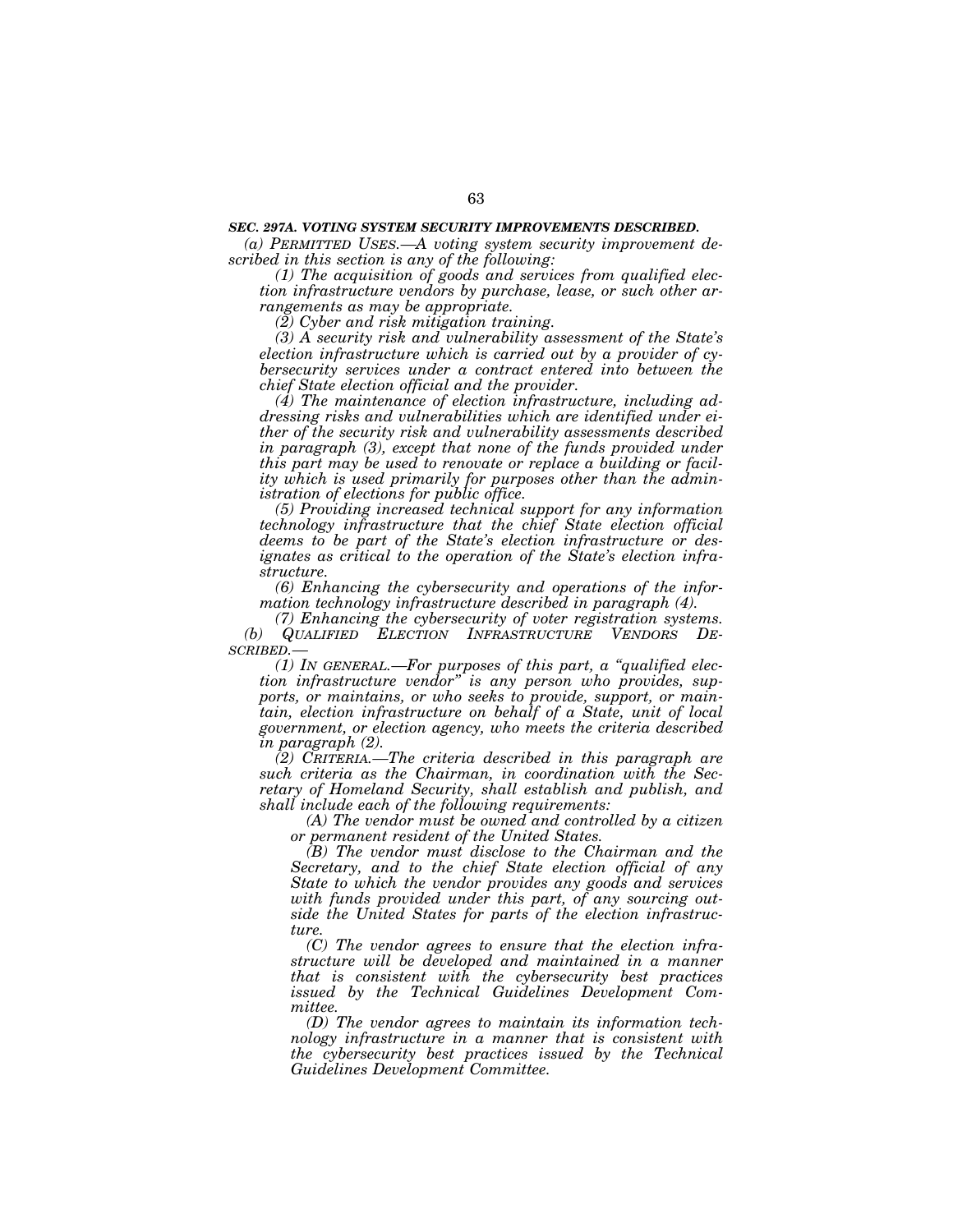*(E) The vendor agrees to meet the requirements of paragraph (3) with respect to any known or suspected cybersecurity incidents involving any of the goods and services provided by the vendor pursuant to a grant under this part.* 

*(F) The vendor agrees to permit independent security testing by the Commission (in accordance with section 231(a)) and by the Secretary of the goods and services provided by the vendor pursuant to a grant under this part.* 

*(3) CYBERSECURITY INCIDENT REPORTING REQUIREMENTS.— (A) IN GENERAL.—A vendor meets the requirements of* 

*this paragraph if, upon becoming aware of the possibility that an election cybersecurity incident has occurred involving any of the goods and services provided by the vendor pursuant to a grant under this part—* 

*(i) the vendor promptly assesses whether or not such an incident occurred, and submits a notification meeting the requirements of subparagraph (B) to the Secretary and the Chairman of the assessment as soon as practicable (but in no case later than 3 days after the vendor first becomes aware of the possibility that the incident occurred);* 

*(ii) if the incident involves goods or services provided to an election agency, the vendor submits a notification meeting the requirements of subparagraph (B) to the agency as soon as practicable (but in no case later than 3 days after the vendor first becomes aware of the possibility that the incident occurred), and cooperates with the agency in providing any other necessary notifications relating to the incident; and* 

*(iii) the vendor provides all necessary updates to any notification submitted under clause (i) or clause (ii).* 

*(B) CONTENTS OF NOTIFICATIONS.—Each notification submitted under clause (i) or clause (ii) of subparagraph (A) shall contain the following information with respect to any election cybersecurity incident covered by the notification:* 

*(i) The date, time, and time zone when the election cybersecurity incident began, if known.* 

*(ii) The date, time, and time zone when the election cybersecurity incident was detected.* 

*(iii) The date, time, and duration of the election cybersecurity incident.* 

*(iv) The circumstances of the election cybersecurity incident, including the specific election infrastructure systems believed to have been accessed and information acquired, if any.* 

*(v) Any planned and implemented technical measures to respond to and recover from the incident.* 

*(vi) In the case of any notification which is an update to a prior notification, any additional material information relating to the incident, including technical data, as it becomes available.* 

### *SEC. 297B. ELIGIBILITY OF STATES.*

*A State is eligible to receive a grant under this part if the State submits to the Commission, at such time and in such form as the Commission may require, an application containing—*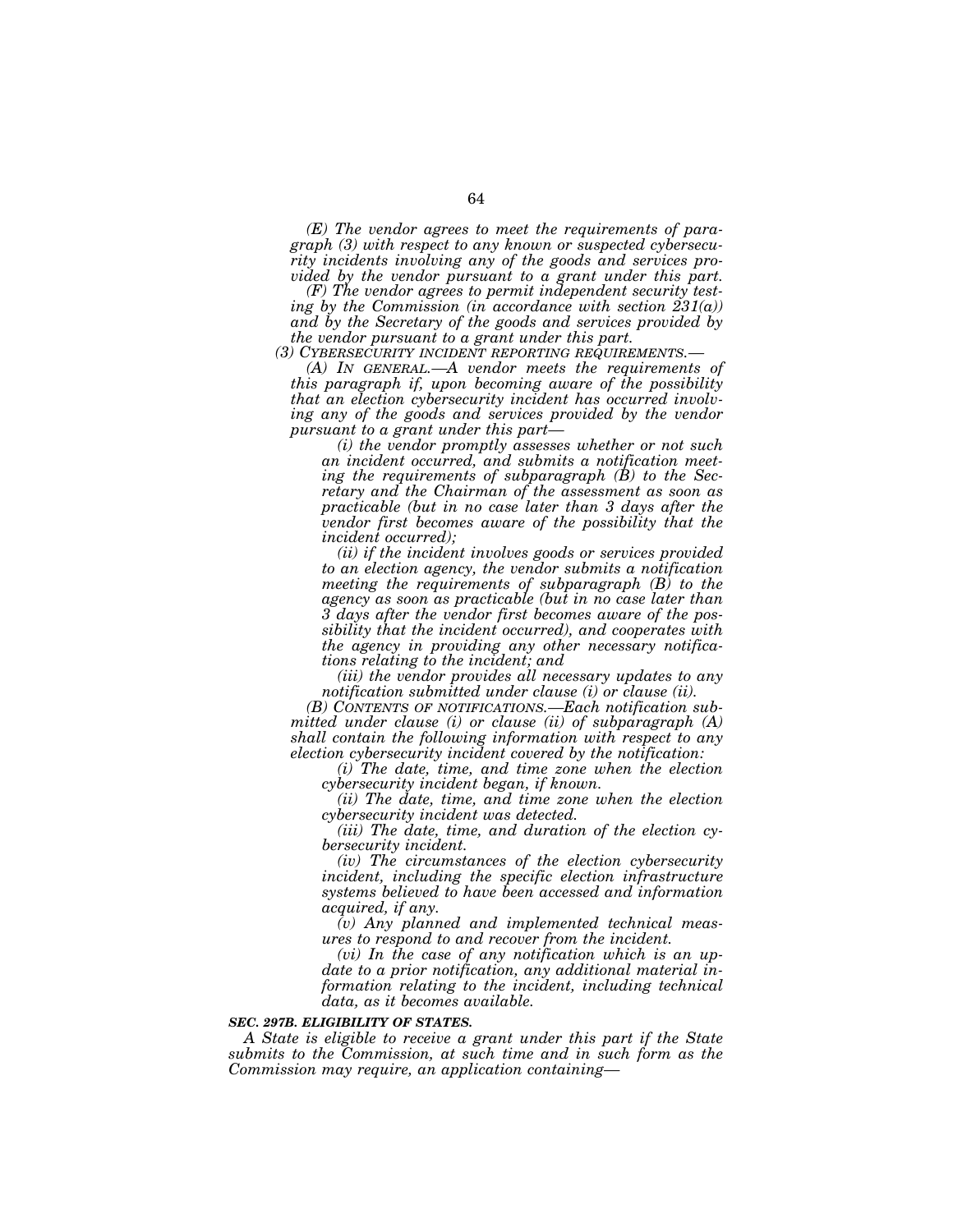*(1) a description of how the State will use the grant to carry out the activities authorized under this part;* 

*(2) a certification and assurance that, not later than 5 years after receiving the grant, the State will carry out voting system security improvements, as described in section 297A; and* 

*(3) such other information and assurances as the Commission may require.* 

### *SEC. 297C. REPORTS TO CONGRESS.*

*Not later than 90 days after the end of each fiscal year, the Commission shall submit a report to the appropriate congressional committees, including the Committees on Homeland Security, House Administration, and the Judiciary of the House of Representatives and the Committees on Homeland Security and Governmental Affairs, the Judiciary, and Rules and Administration of the Senate, on the activities carried out with the funds provided under this part.* 

### *SEC. 297D. AUTHORIZATION OF APPROPRIATIONS.*

*(a) AUTHORIZATION.—There are authorized to be appropriated for* 

*grants under this part— (1) \$600,000,000 for fiscal year 2019; and* 

*(2) \$175,000,000 for each of the fiscal years 2020, 2022, 2024, and 2026.* 

*(b) CONTINUING AVAILABILITY OF AMOUNTS.—Any amounts appropriated pursuant to the authorization of this section shall remain available until expended.* 

# *PART 8—FUNDING FOR POST-ELECTION RISK-LIMITING AUDITS*

### *SEC. 298. PAYMENTS FOR POST-ELECTION RISK-LIMITING AUDITS.*

*(a) IN GENERAL.—The Commission shall pay to States the amount of eligible post-election audit costs.* 

*(b) ELIGIBLE POST-ELECTION AUDIT COSTS.—For purposes of this section, the term ''eligible post-election audit costs'' means, with respect to any State, costs paid or incurred by the State or local government within the State for—* 

*(1) the conduct of any risk-limiting audit (as defined in section 303A) with respect to an election for Federal office occurring after the date of the enactment of this part; and* 

*(2) any equipment, software, or services necessary for the conduct of any such risk-limiting audit.* 

*(c) SPECIAL RULES.—* 

*(1) RULES AND PROCEDURES.—The Commission shall establish rules and procedures for submission of eligible post-election audit costs for payments under this section.* 

*(2) INSUFFICIENT FUNDS.—In any case in which the amounts appropriated under subsection (d) are insufficient to pay all eligible post-election audit costs submitted by States with respect*  to any Federal election, the amount of such costs paid under *subsection (a) to any State shall be equal to the amount that bears the same ratio to the amount which would be paid to such State (determined without regard to this paragraph) as—* 

*(A) the number of individuals who voted in such Federal election in such State; bears to*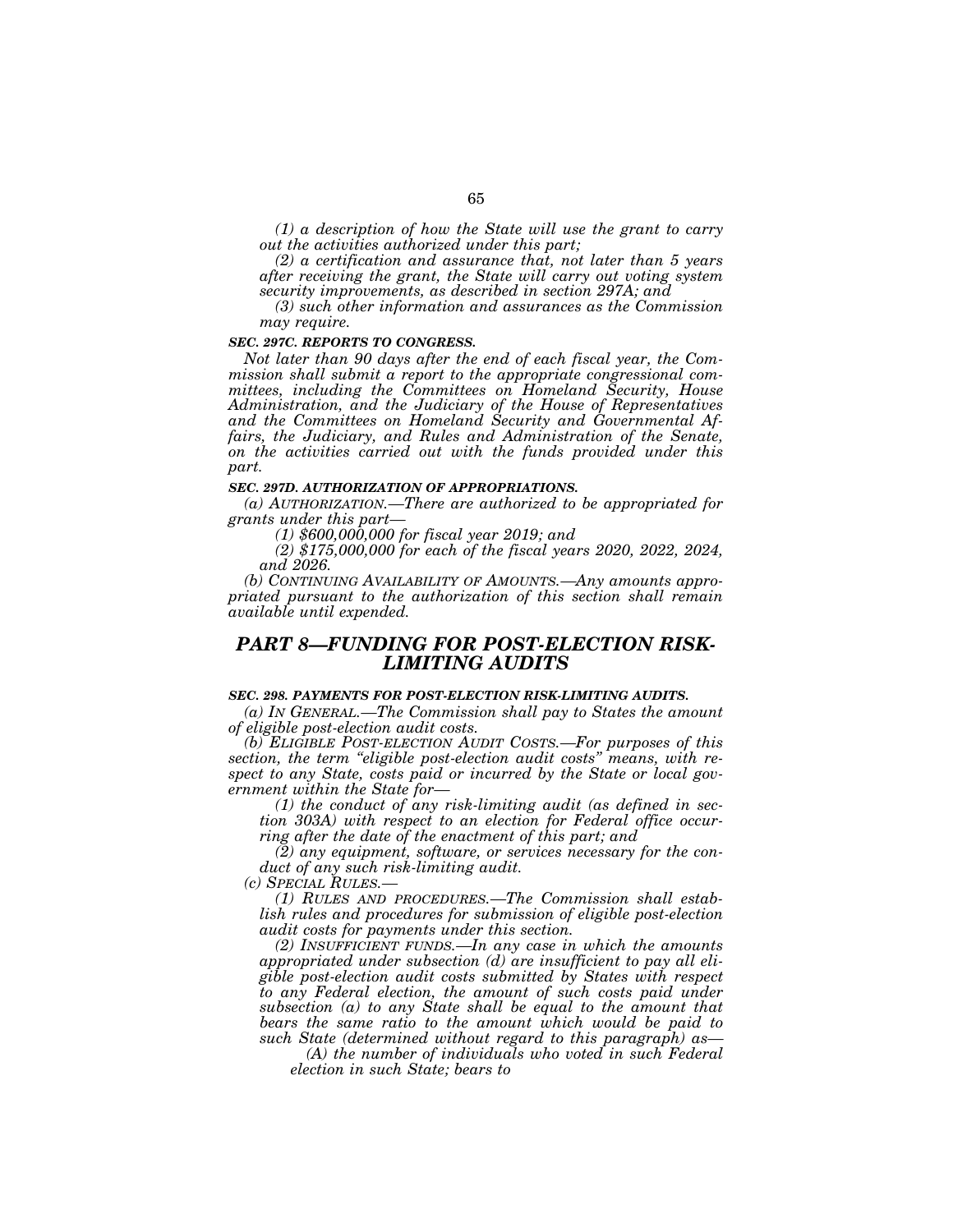*(B) the total number of individuals who voted in such Federal election in all States submitting a claim for eligible post-election audit costs.* 

*(1) IN GENERAL.—There is hereby authorized to be appropriated to the Commission such sums as are necessary to carry out this part.* 

*(2) AVAILABILITY.—Any amounts appropriated pursuant to paragraph (1) shall remain available without fiscal year limitation until expended.* 

# **TITLE III—UNIFORM AND NONDISCRIM-INATORY ELECTION TECHNOLOGY AND ADMINISTRATION REQUIRE-MENTS**

# **Subtitle A—Requirements**

### **SEC. 301. VOTING SYSTEMS STANDARDS.**

(a) REQUIREMENTS.—Each voting system used in an election for Federal office shall meet the following requirements:

(1) IN GENERAL.— (A) Except as provided in subparagraph (B), the voting system (including any lever voting system, optical scanning voting system, or direct recording electronic system) shall—

> (i) permit the voter to verify (in a private and independent manner) the votes selected by the voter on the ballot before the ballot is cast and [counted] *counted, in accordance with paragraphs (2) and (3)*;

> (ii) provide the voter with the opportunity (in a private and independent manner) to change the ballot or correct any error before the ballot is cast and **[**counted] *counted, in accordance with paragraphs (2) and (3)* (including the opportunity to correct the error through the issuance of a replacement ballot if the voter was otherwise unable to change the ballot or correct any error); and

> (iii) if the voter selects votes for more than one candidate for a single office—

(I) notify the voter that the voter has selected more than one candidate for a single office on the ballot;

(II) notify the voter before the ballot is cast and øcounted¿ *counted, in accordance with paragraphs (2) and (3)* of the effect of casting multiple votes for the office; and

(III) provide the voter with the opportunity to correct the ballot before the ballot is cast and øcounted¿ *counted, in accordance with paragraphs (2) and (3)*.

(B) A State or jurisdiction that uses a paper ballot voting system, a punch card voting system, or a central count vot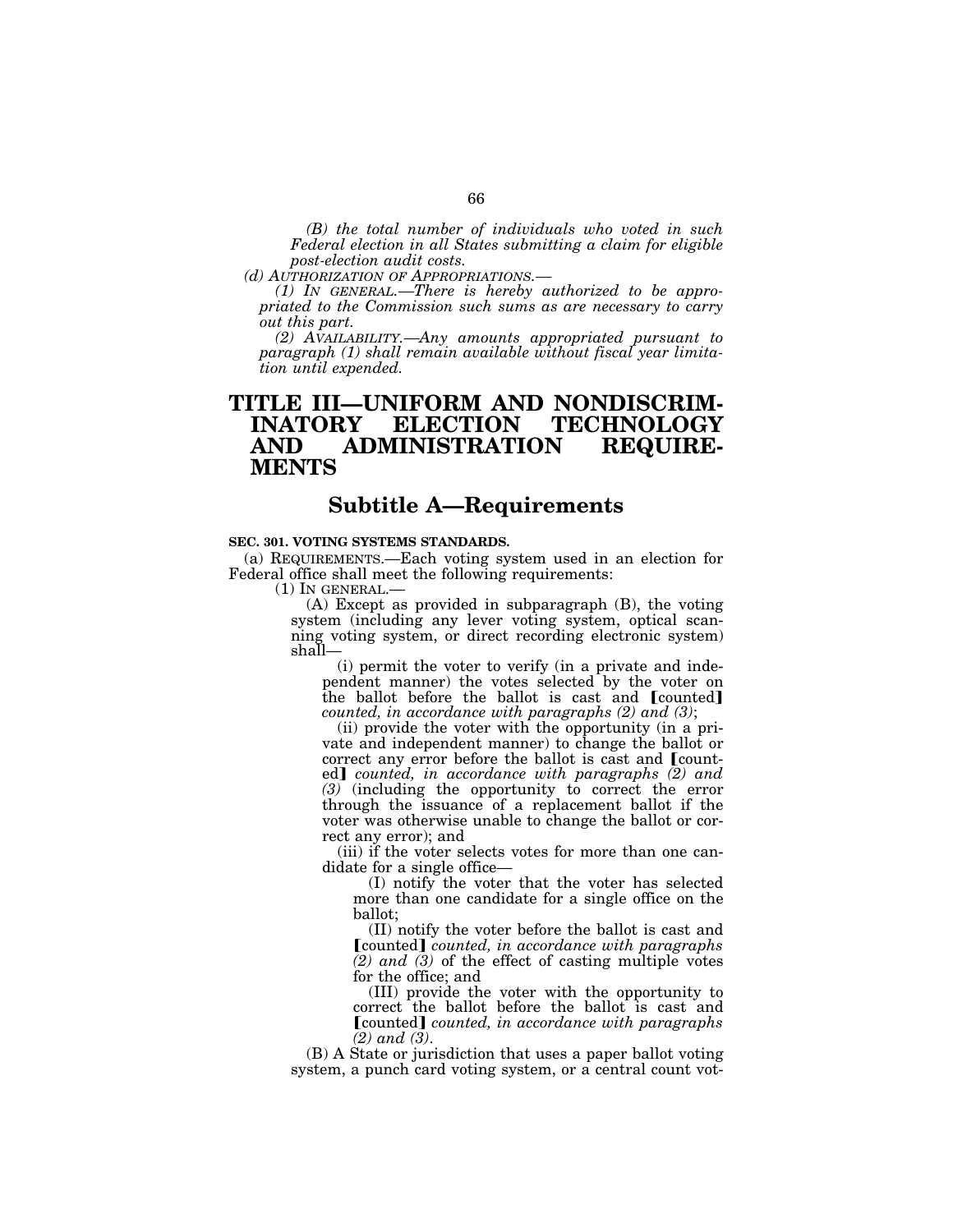ing system (including mail-in absentee ballots and mail-in ballots), may meet the requirements of subparagraph  $(A)(iii)$  by

(i) establishing a voter education program specific to that voting system that notifies each voter of the effect of casting multiple votes for an office; and

(ii) providing the voter with instructions on how to correct the ballot before it is cast and **[counted]** *counted, in accordance with paragraphs (2) and (3)* (including instructions on how to correct the error through the issuance of a replacement ballot if the voter was otherwise unable to change the ballot or correct any error).

(C) The voting system shall ensure that any notification required under this paragraph preserves the privacy of the voter and the confidentiality of the ballot.

 $(2)$  AUDIT CAPACITY.—

ø(A) IN GENERAL.—The voting system shall produce a record with an audit capacity for such system.

ø(B) MANUAL AUDIT CAPACITY.—

ø(i) The voting system shall produce a permanent paper record with a manual audit capacity for such system.

ø(ii) The voting system shall provide the voter with an opportunity to change the ballot or correct any error before the permanent paper record is produced.

ø(iii) The paper record produced under subparagraph (A) shall be available as an official record for any recount conducted with respect to any election in

which the system is used.]<br>(2) PAPER BALLOT REQUIREMENT.

*(A) VOTER-VERIFIED PAPER BALLOTS.* 

*(i) PAPER BALLOT REQUIREMENT.—(I) The voting system shall require the use of an individual, durable, voter-verified paper ballot of the voter's vote that shall be marked and made available for inspection and verification by the voter before the voter's vote is cast and counted, and which shall be counted by hand or read by an optical character recognition device or other counting device. For purposes of this subclause, the term ''individual, durable, voter-verified paper ballot'' means a paper ballot marked by the voter by hand or a paper ballot marked through the use of a nontabulating ballot marking device or system, so long as the voter shall have the option to mark his or her ballot by hand.* 

*(II) The voting system shall provide the voter with an opportunity to correct any error on the paper ballot before the permanent voter-verified paper ballot is preserved in accordance with clause (ii).* 

*(III) The voting system shall not preserve the voterverified paper ballots in any manner that makes it possible, at any time after the ballot has been cast, to associate a voter with the record of the voter's vote without the voter's consent.*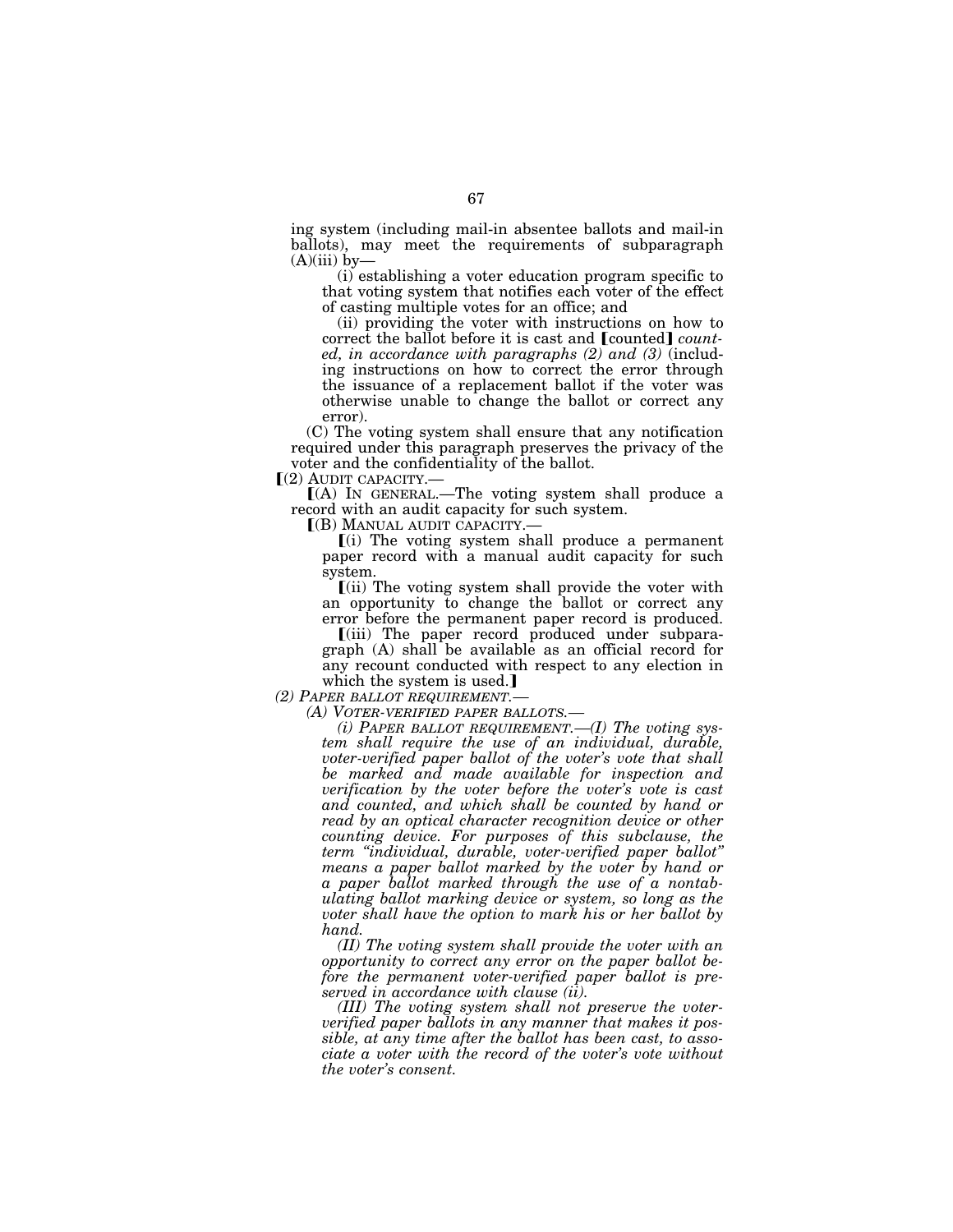*(ii) PRESERVATION AS OFFICIAL RECORD.—The individual, durable, voter-verified paper ballot used in accordance with clause (i) shall constitute the official ballot and shall be preserved and used as the official ballot for purposes of any recount or audit conducted with respect to any election for Federal office in which the voting system is used.* 

*(iii) MANUAL COUNTING REQUIREMENTS FOR RE- COUNTS AND AUDITS.—(I) Each paper ballot used pursuant to clause (i) shall be suitable for a manual audit, and shall be counted by hand in any recount or audit conducted with respect to any election for Federal office.* 

*(II) In the event of any inconsistencies or irregularities between any electronic vote tallies and the vote tallies determined by counting by hand the individual, durable, voter-verified paper ballots used pursuant to clause (i), and subject to subparagraph (B), the individual, durable, voter-verified paper ballots shall be the true and correct record of the votes cast.* 

*(iv) APPLICATION TO ALL BALLOTS.—The requirements of this subparagraph shall apply to all ballots cast in elections for Federal office, including ballots cast by absent uniformed services voters and overseas voters under the Uniformed and Overseas Citizens Absentee Voting Act and other absentee voters.* 

*(B) SPECIAL RULE FOR TREATMENT OF DISPUTES WHEN PAPER BALLOTS HAVE BEEN SHOWN TO BE COMPROMISED.— (i) IN GENERAL.—In the event that—* 

*(I) there is any inconsistency between any electronic vote tallies and the vote tallies determined by counting by hand the individual, durable, voter-verified paper ballots used pursuant to subparagraph (A)(i) with respect to any election for Federal office; and* 

*(II) it is demonstrated by clear and convincing evidence (as determined in accordance with the applicable standards in the jurisdiction involved) in any recount, audit, or contest of the result of the election that the paper ballots have been compromised (by damage or mischief or otherwise) and that a sufficient number of the ballots have been so compromised that the result of the election could be changed,* 

*the determination of the appropriate remedy with respect to the election shall be made in accordance with applicable State law, except that the electronic tally shall not be used as the exclusive basis for determining the official certified result.* 

*(ii) RULE FOR CONSIDERATION OF BALLOTS ASSOCI- ATED WITH EACH VOTING MACHINE.—For purposes of clause (i), only the paper ballots deemed compromised, if any, shall be considered in the calculation of whether or not the result of the election could be changed due to the compromised paper ballots.*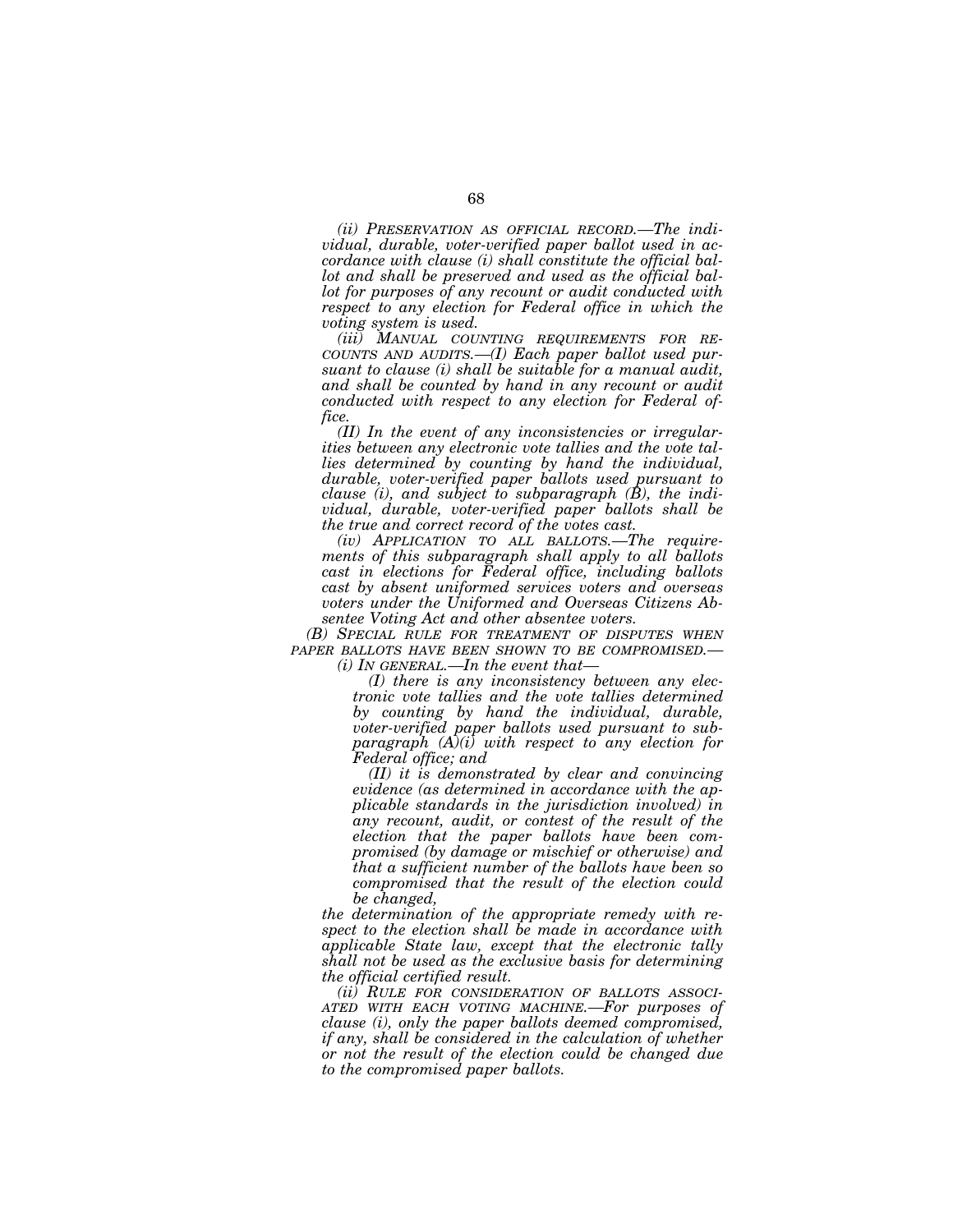(3) ACCESSIBILITY FOR INDIVIDUALS WITH DISABILITIES.—The voting system shall—

(A) be accessible for individuals with disabilities, including nonvisual accessibility for the blind and visually impaired, in a manner that provides the same opportunity for access and participation (including privacy and independence) as for other voters;

 $(R)$  satisfy the requirement of subparagraph  $(A)$ through the use of at least one direct recording electronic voting system or other voting system equipped for individuals with disabilities at each polling place; and

*(B)(i) satisfy the requirement of subparagraph (A) through the use of at least 1 voting system at each polling place that—* 

*(I) is equipped for individuals with disabilities, including nonvisual and enhanced visual accessibility for the blind and visually impaired, and contains features to support enhanced manual accessibility for the mobility and dexterity impaired;* 

*(II) in the case of any election for Federal office occurring after the date that is 6 years after the date of the enactment of the Securing America's Federal Elections Act—* 

*(aa) marks ballots that are identical in size, ink, and paper stock to those ballots that would be marked by hand or a ballot marking device used by voters who do not have accessibility needs;* 

*(bb) marks the ballot in such a way that someone examining the ballot will not be able to readily determine whether the ballot was marked by hand or machine; and* 

*(cc) combines ballots produced by the voting system with ballots marked by voters using other types of voting systems used by the State or jurisdiction in a way that prevents identification of which ballots were cast using each voting system; and* 

*(III) is made available for use by any voter who requests to use it; and* 

*(ii) in the case of any election for Federal office occurring after the date that is 6 years after the date of the enactment of the Securing America's Federal Elections Act, meet the requirements of subparagraph (A) and paragraph (2)(A) by using a system that allows the voter to privately and independently verify the accuracy of the permanent paper ballot through the presentation, in accessible form, of the printed or marked vote selections from the same printed or marked information that would be used for any vote tabulation or auditing; and* 

(C) if purchased with funds made available under title II on or after January 1, 2007, meet the voting system standards for disability access (as outlined in this paragraph).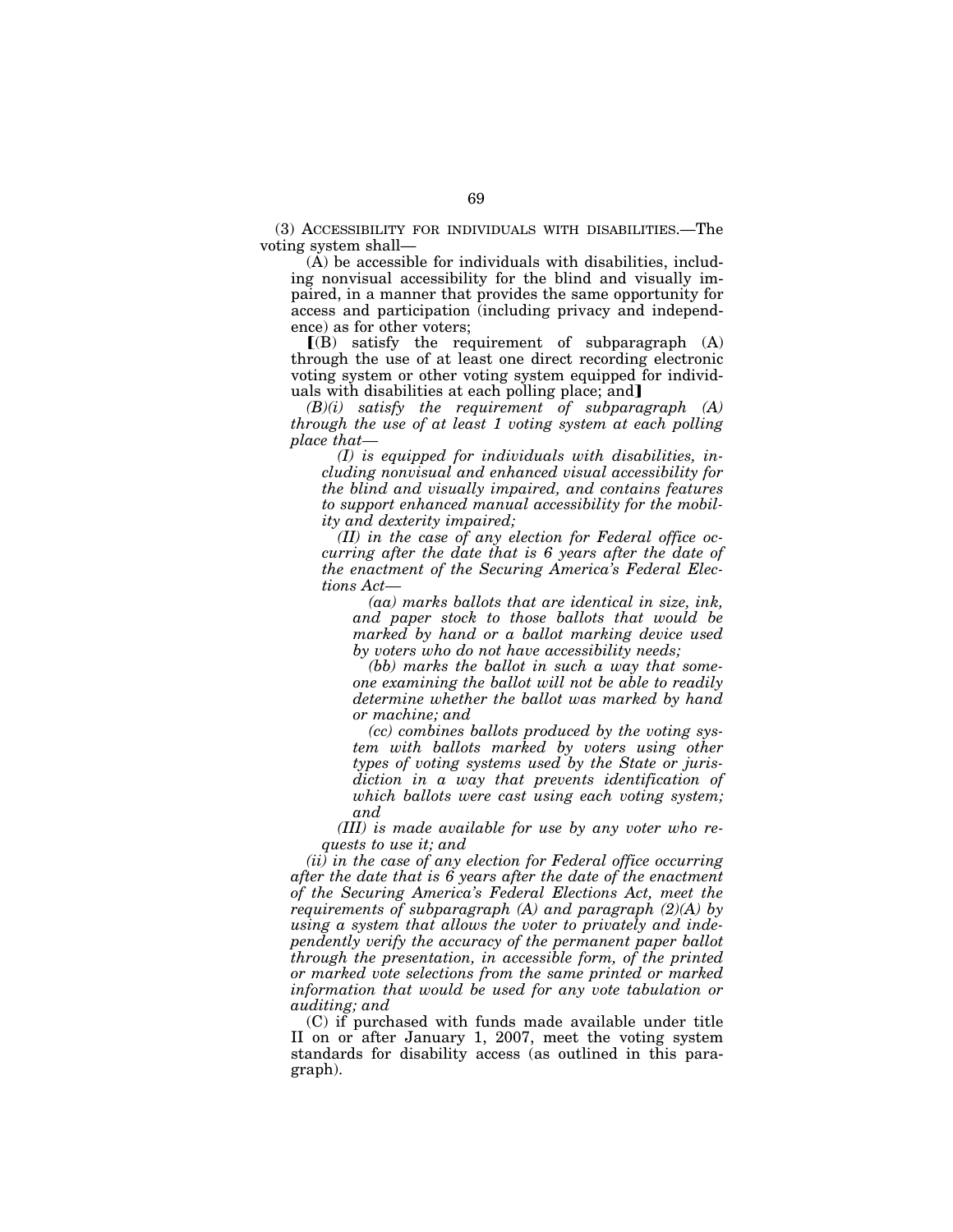*Nothing in subparagraph (B) shall be construed to prohibit the use of an accessible ballot that may be printed or marked by the voter at home.* 

(4) ALTERNATIVE LANGUAGE ACCESSIBILITY.—The voting system *(including the paper ballots required to be used under paragraph*  $(2)$  shall provide alternative language accessibility pursuant to the requirements of section 203 of the Voting Rights Act of 1965 (42 U.S.C. 1973aa-1a).

(5) ERROR RATES.—The error rate of the voting system in counting ballots (determined by taking into account only those errors which are attributable to the voting system and not attributable to an act of the voter) shall comply with the error rate standards established under section 3.2.1 of the voting systems standards issued by the Federal Election Commission which are in effect on the date of the enactment of this Act.

(6) UNIFORM DEFINITION OF WHAT CONSTITUTES A VOTE.— Each State shall adopt uniform and nondiscriminatory standards that define what constitutes a vote and what will be counted as a vote for each category of voting system used in the State.

*(7) DURABILITY AND READABILITY REQUIREMENTS FOR BAL-LOTS.—* 

*(A) DURABILITY REQUIREMENTS FOR PAPER BALLOTS.—* 

*(i) IN GENERAL.—All voter-verified paper ballots required to be used under this Act shall be marked or printed on durable paper.* 

*(ii) DEFINITION.—For purposes of this Act, paper is ''durable'' if it is capable of withstanding multiple counts and recounts by hand without compromising the fundamental integrity of the ballots, and capable of retaining the information marked or printed on them for the full duration of a retention and preservation period of 22 months.* 

*(B) READABILITY REQUIREMENTS FOR PAPER BALLOTS MARKED BY BALLOT MARKING DEVICE.—All voter-verified paper ballots completed by the voter through the use of a*  ballot marking device shall be clearly readable by the voter *without assistance (other than eyeglasses or other personal vision enhancing devices) and by an optical character recognition device or other device equipped for individuals with disabilities.* 

*(8) PRINTING REQUIREMENTS FOR BALLOTS.—All paper ballots used in an election for Federal office shall be printed in the United States on recycled paper manufactured in the United States.* 

*(9) BALLOT TABULATING METHODS.—* 

*(A) IN GENERAL.—The voting system tabulates ballots by hand or through the use of an optical scanning device that meets the requirements of subparagraph (B).* 

*(B) REQUIREMENTS FOR OPTICAL SCANNING DEVICES.— Except as provided in subparagraph (C), the requirements of this subparagraph are as follows:* 

*(i) The device is designed and built in a manner in which it is mechanically impossible for the device to*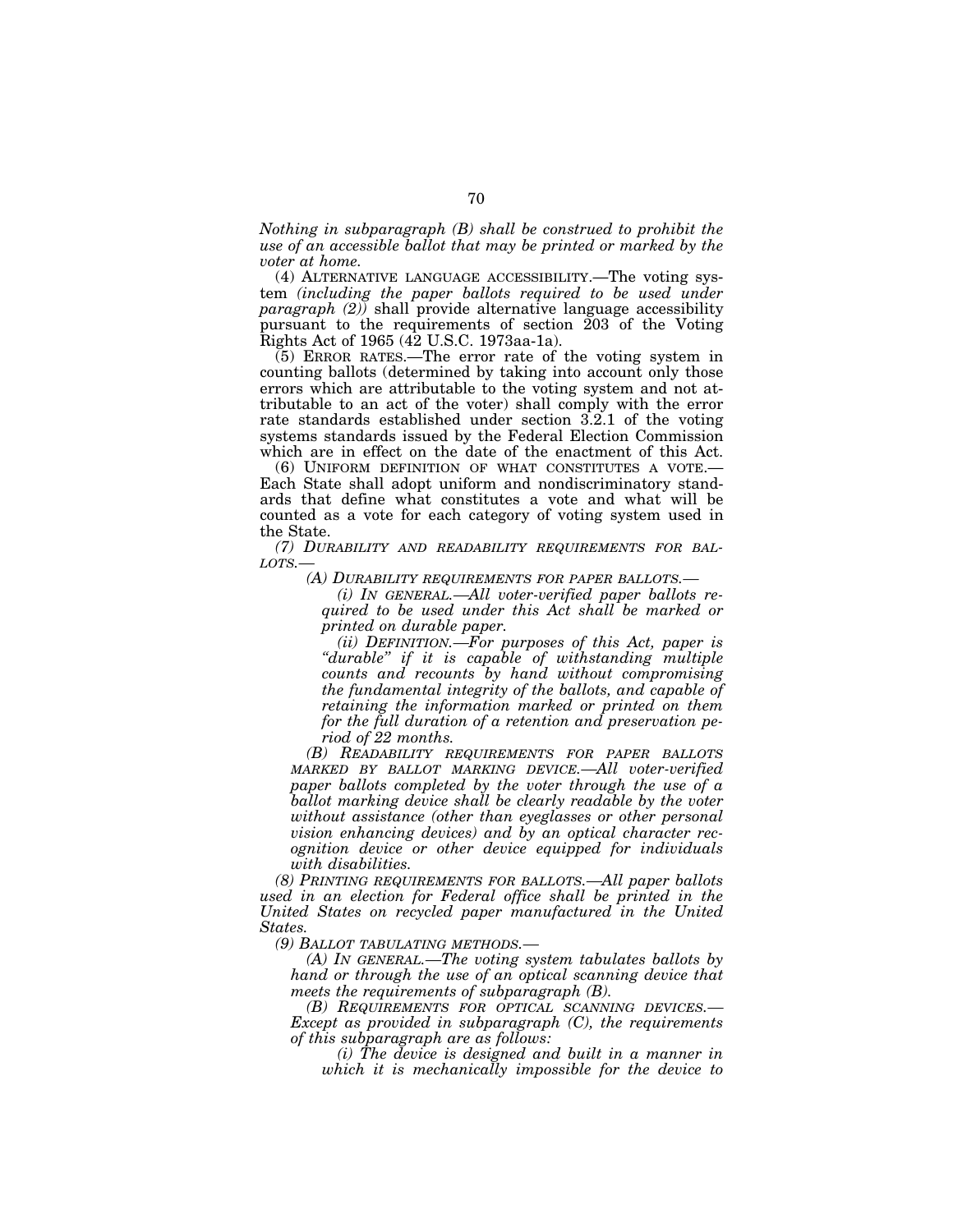*add or change the vote selections on a printed or marked ballot.* 

*(ii) The device is capable of exporting its data (including vote tally data sets and cast vote records) in a machine-readable, open data standard format required by the Commission, in consultation with the Director of the National Institute of Standards and Technology.* 

*(iii) The device consists of hardware that—* 

*(I) is certified under section 2216 of the Homeland Security Act; and* 

*(II) demonstrably conforms to a hardware component manifest describing point-of-origin information (including upstream hardware supply chain information for each component) that—* 

*(aa) has been provided to the Commission, the Director of Cybersecurity and Infrastructure Security under section 2215 of the Homeland Security Act, and the chief State election official for each State in which the device is used; and* 

*(bb) may be shared by any entity to whom it has been provided under item (aa) with independent experts for cybersecurity analysis.* 

*(iv) The device utilizes technology that prevents the operation of the device if any hardware components do not meet the requirements of clause (iii).* 

*(v) The device operates using software—* 

*(I) for which the source code, system build tools, and compilation parameters—* 

*(aa) have been provided to the Commission, the Director of Cybersecurity and Infrastructure Security under section 2215 of the Homeland Security Act, and the chief State election official for each State in which the device is used; and* 

*(bb) may be shared by any entity to whom it has been provided under item (aa) with independent experts for cybersecurity analysis; and (II) that is certified under section 2216 of the* 

*Homeland Security Act.* 

*(vi) The device utilizes technology that prevents the running of software on the device that does not meet the requirements of clause (v).* 

*(vii) The device utilizes technology that enables election officials, cybersecurity researchers, and voters to verify that the software running on the device—* 

*(I) was built from a specific, untampered version of the code that is described in clause (v); and* 

*(II) uses the system build tools and compilation parameters that are described in clause (v).* 

*(viii) The device contains such other security requirements as the Director of Cybersecurity and Infrastructure Security requires.* 

*(C) WAIVER.—*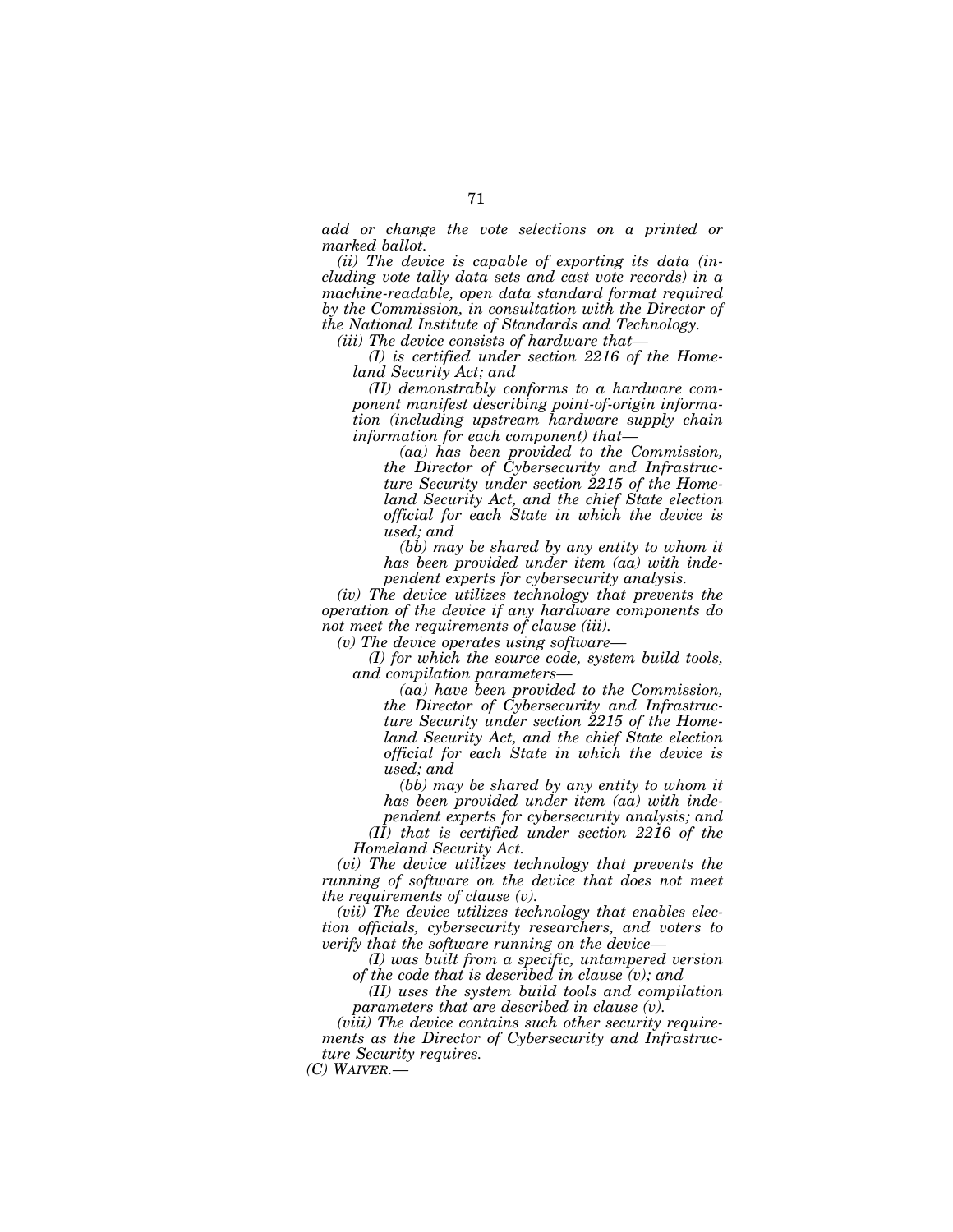*(i) IN GENERAL.—The Director of Cybersecurity and Infrastructure Security, in consultation with the Director of the National Institute of Standards and Technology, may waive one or more of the requirements of subparagraph (B) (other than the requirement of clause (i) thereof) with respect to any device for a period of not to exceed 2 years.* 

*(ii) PUBLICATION.—Information relating to any waiver granted under clause (i) shall be made publicly available on the Internet.* 

*(D) EFFECTIVE DATE.—Each State and jurisdiction shall be required to comply with the requirements of this paragraph for the regularly scheduled election for Federal office in November 2024, and for each subsequent election for Federal office.* 

*(9) REQUIRING USE OF SOFTWARE AND HARDWARE FOR WHICH INFORMATION IS DISCLOSED BY MANUFACTURER.—* 

*(A) REQUIRING USE OF SOFTWARE FOR WHICH SOURCE CODE IS DISCLOSED BY MANUFACTURER.—* 

*(i) IN GENERAL.—In the operation of voting systems in an election for Federal office, a State may only use software for which the manufacturer makes the source code (in the form in which will be used at the time of the election) publicly available online under a license that grants a worldwide, royalty-free, non-exclusive, perpetual, sub-licensable license to all intellectual property rights in such source code, except that the manufacturer may prohibit a person who obtains the software from using the software in a manner that is primarily intended for or directed toward commercial advantage or private monetary compensation that is unrelated to carrying out legitimate research or cybersecurity activity.* 

*(ii) EXCEPTIONS.—Clause (i) does not apply with respect to—* 

*(I) widely-used operating system software which is not specific to voting systems and for which the source code or baseline functionality is not altered; or* 

*(II) widely-used cybersecurity software which is not specific to voting systems and for which the source code or baseline functionality is not altered.* 

*(B) REQUIRING USE OF HARDWARE FOR WHICH INFORMA-TION IS DISCLOSED BY MANUFACTURER.—* 

*(i) REQUIRING DISCLOSURE OF HARDWARE.—A State may not use a voting system in an election for Federal office unless the manufacturer of the system publicly discloses online the identification of the hardware used to operate the system.* 

*(ii) ADDITIONAL DISCLOSURE REQUIREMENTS FOR CUSTOM OR ALTERED HARDWARE.—To the extent that the hardware used to operate a voting system or any component thereof is not widely-used, or is widely-used but is altered, the State may not use the system in an election for Federal office unless—*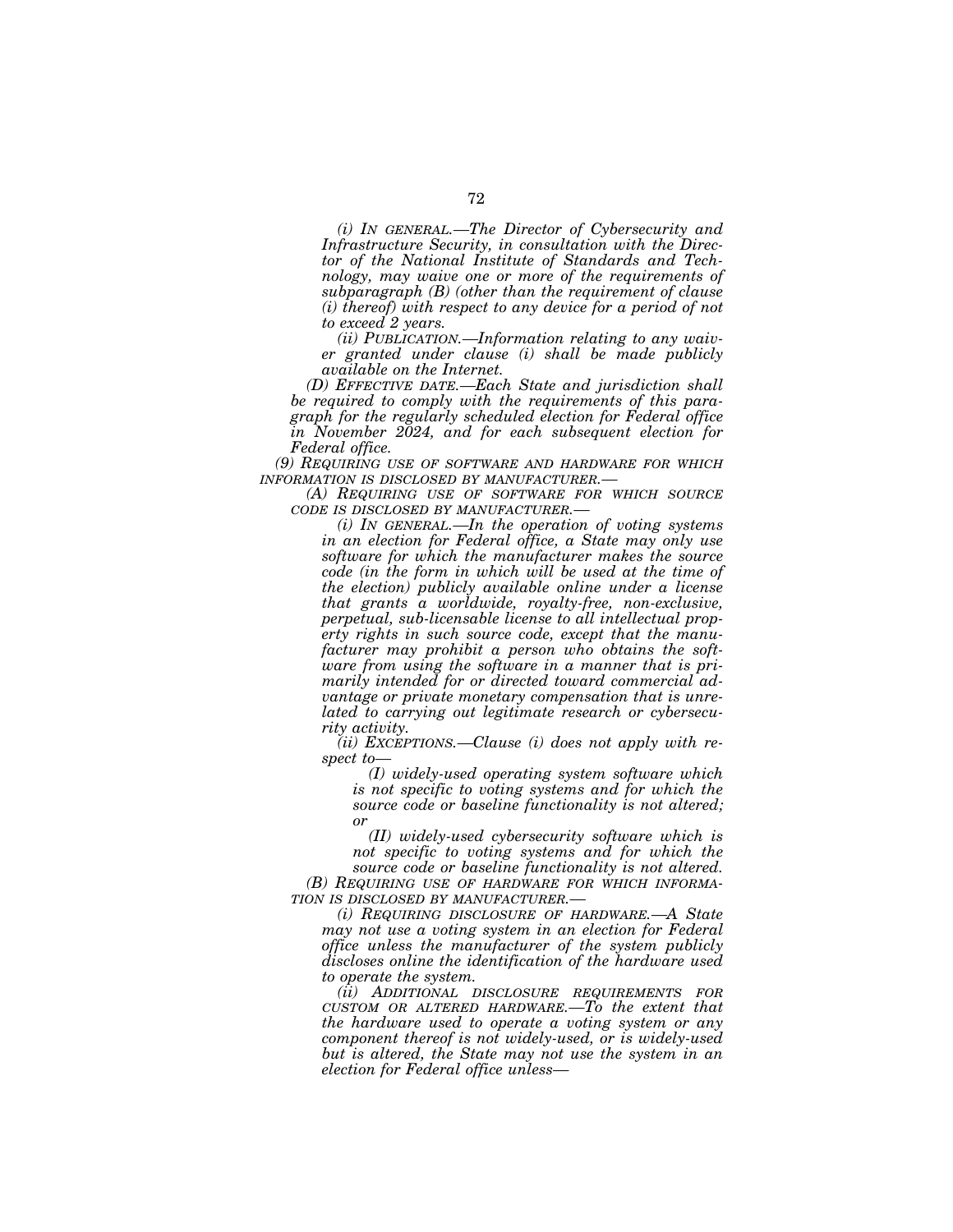*(I) the manufacturer of the system publicly discloses online the components of the hardware, the design of such components, and how such components are connected in the operation of the system; and* 

*(II) the manufacturer makes the design (in the form which will be used at the time of the election) publicly available online under a license that grants a worldwide, royalty-free, non-exclusive, perpetual, sub-licensable license to all intellectual property rights in the design of the hardware or the component, except that the manufacturer may prohibit a person who obtains the design from using the design in a manner that is primarily intended for or directed toward commercial advantage or private monetary compensation that is unrelated to carrying out legitimate research or cybersecurity activity.* 

*(10) PROHIBITION OF USE OF WIRELESS COMMUNICATIONS DE-VICES IN SYSTEMS OR DEVICES.—* 

*(A) IN GENERAL.—No system or device upon which ballot marking devices or optical scanners are configured, upon which ballots are marked by voters (except as necessary for individuals with disabilities to use ballot marking devices that meet the accessibility requirements of paragraph (3)), or upon which votes are cast, tabulated, or aggregated shall contain, use, or be accessible by any wireless, power-line, or concealed communication device.* 

*(B) EFFECTIVE DATE.—Each State and jurisdiction shall be required to comply with the requirements of this paragraph for the regularly scheduled election for Federal office in November 2020, and for each subsequent election for Federal office.* 

*(11) PROHIBITING CONNECTION OF SYSTEM TO THE INTER-NET.—* 

*(A) IN GENERAL.—No system or device upon which ballot marking devices or optical scanners are configured, upon which ballots are marked by voters, or upon which votes are cast, tabulated, or aggregated shall be connected to the Internet or any non-local computer system via telephone or other communication network at any time.* 

*(B) EFFECTIVE DATE.—Each State and jurisdiction shall be required to comply with the requirements of this paragraph for the regularly scheduled election for Federal office in November 2020, and for each subsequent election for Federal office.* 

*(10) VOTING MACHINE REQUIREMENTS.—By not later than the date of the regularly scheduled general election for Federal office occurring in November 2022, each State shall seek to ensure that any voting machine used in such election and in any subsequent election for Federal office is manufactured in the United States.* 

*(13) BALLOT MARKING DEVICES.—*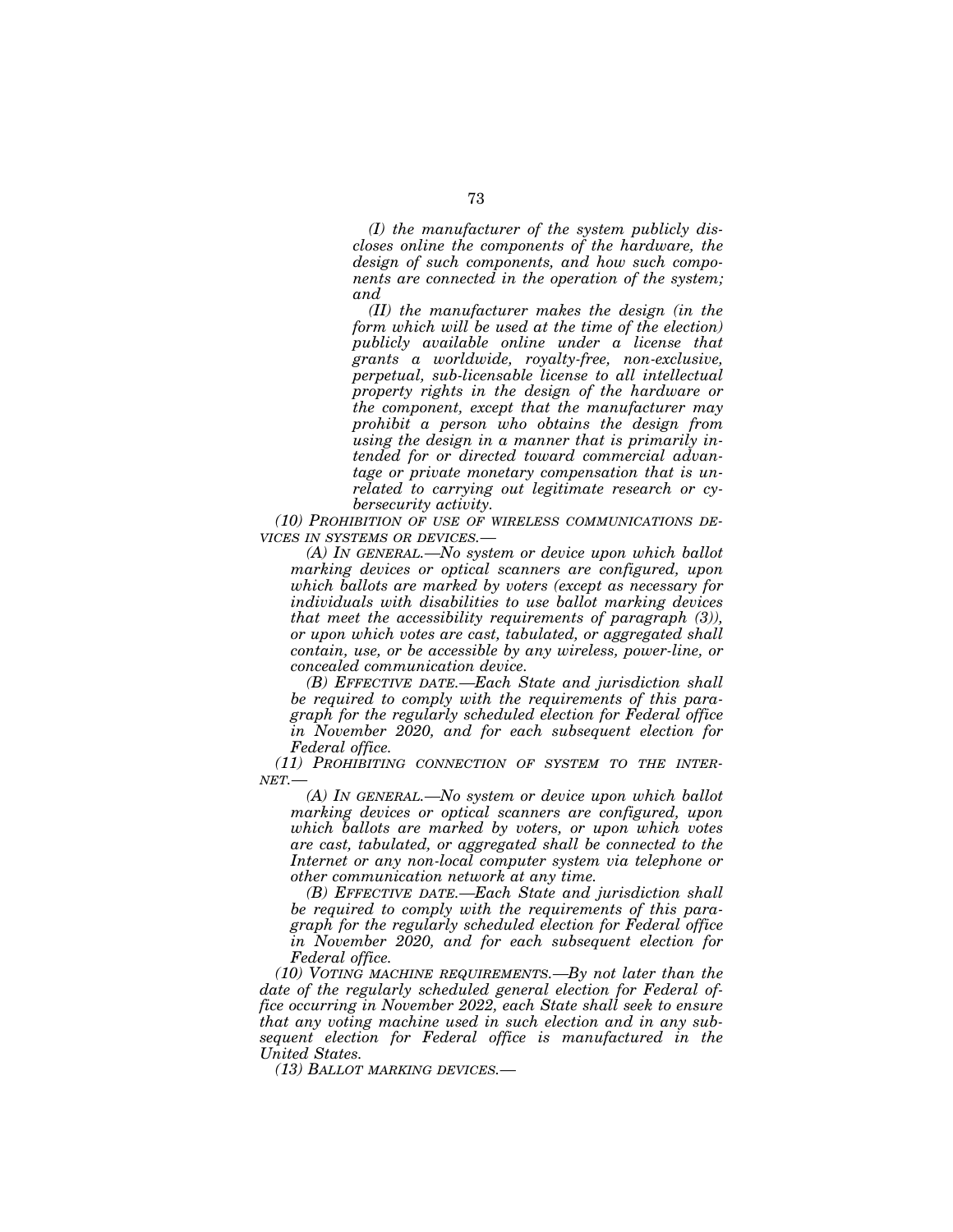*(A) IN GENERAL.—In the case of a voting system that uses a ballot marking device, the ballot marking device shall be a device that—* 

*(i) is not capable of tabulating votes;* 

*(ii) except in the case of a ballot marking device used exclusively to comply with the requirements of paragraph (3), is certified in accordance with section 232 as meeting the requirements of subparagraph (B); and* 

*(iii) is certified under section 2216 of the Homeland Security Act as meeting the requirements of clauses (iii) through (viii) of section 301(a)(9)(B).* 

*(B) REQUIREMENTS.—* 

*(i) IN GENERAL.—A ballot marking device meets the requirements of this subparagraph if, during a doublemasked test conducted by a qualified independent user experience research laboratory (as defined in section 232(b)(4)) of a simulated election scenario which meets the requirements of clause (ii), there is less than a 5 percent chance that an ordinary voter using the device would not detect and report any difference between the*  vote selection printed on the ballot by the ballot mark*ing device and the vote selection indicated by the voter.* 

*(ii) SIMULATED ELECTION SCENARIO.—A simulated election scenario meets the requirements of this clause if it is conducted with—* 

*(I) a pool of subjects that are—* 

*(aa) diverse in age, gender, education, and physical limitations; and* 

*(bb) representative of the communities in which the voting system will be used; and* 

*(II) ballots that are representative of ballots ordinarily used in the communities in which the voting system will be used.* 

*(C) EFFECTIVE DATE.—Each State and jurisdiction shall be required to comply with the requirements of this paragraph for the regularly scheduled election for Federal office in November 2022, and for each subsequent election for Federal office.* 

(b) VOTING SYSTEM DEFINED.—In [this section] *this Act*, the term "voting system" means—

(1) the total combination of mechanical, electromechanical, or electronic equipment (including the software, firmware, and documentation required to program, control, and support the equipment) that is used—

(A) to define ballots;

(B) to cast and count votes;

(C) to report or display election results; and

(D) to maintain and produce any audit trail information; [and]

*(2) any electronic poll book used with respect to the election; and* 

 $\lceil (2) \rceil$  (3) the practices and associated documentation used—

(A) to identify system components and versions of such components;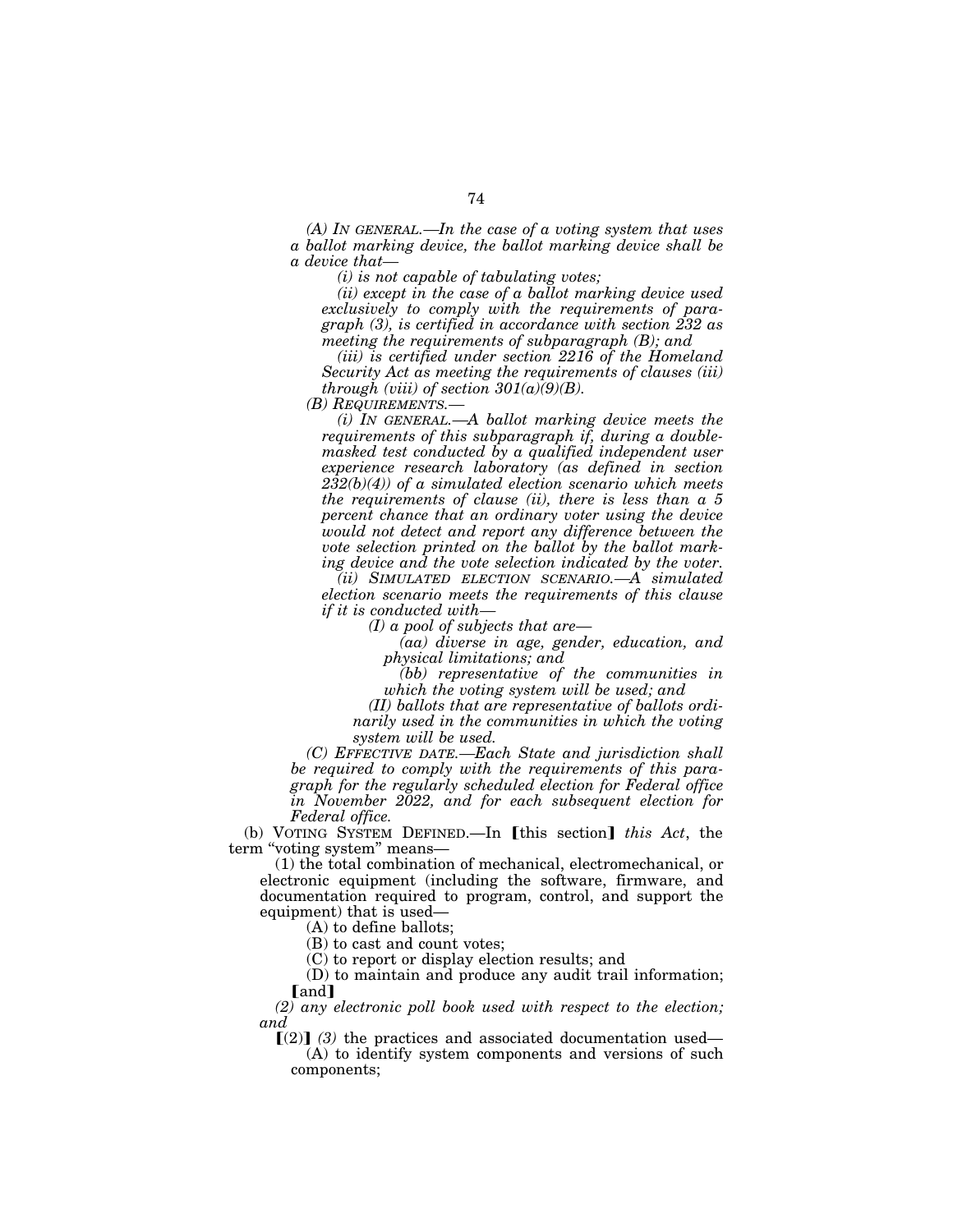(B) to test the system during its development and maintenance;

(C) to maintain records of system errors and defects;

(D) to determine specific system changes to be made to a system after the initial qualification of the system; and

(E) to make available any materials to the voter (such as notices, instructions, forms, or paper ballots).

*(c) ELECTRONIC POLL BOOK DEFINED.—In this Act, the term ''electronic poll book'' means the total combination of mechanical, electromechanical, or electronic equipment (including the software, firmware, and documentation required to program, control, and support the equipment) that is used—* 

*(1) to retain the list of registered voters at a polling location, or vote center, or other location at which voters cast votes in an election for Federal office; and* 

*(2) to identify registered voters who are eligible to vote in an election.* 

 $[(c)]$   $(d)$  CONSTRUCTION.

(1) IN GENERAL.—Nothing in this section shall be construed to prohibit a State or jurisdiction which used a particular type of voting system in the elections for Federal office held in November 2000 from using the same type of system after the effective date of this section, so long as the system meets or is modified to meet the requirements of this section.

(2) PROTECTION OF PAPER BALLOT VOTING SYSTEMS.—For purposes of subsection  $(a)(1)(A)(i)$ , the term "verify" may not be defined in a manner that makes it impossible for a paper ballot voting system to meet the requirements of such subsection or to be modified to meet such requirements.

ø(d) EFFECTIVE DATE.—Each State and jurisdiction shall be required to comply with the requirements of this section on and after January 1, 2006.

*(e) EFFECTIVE DATE.—* 

*(1) IN GENERAL.—Except as provided in paragraph (2), each State and jurisdiction shall be required to comply with the requirements of this section on and after January 1, 2006.* 

*(2) SPECIAL RULE FOR CERTAIN REQUIREMENTS.—* 

*(A) IN GENERAL.—Except as provided in section 105(b) of the Securing America's Federal Elections Act and subparagraphs (B) and (C), the requirements of this section which are first imposed on a State and jurisdiction pursuant to the amendments made by the Voter Confidence and Increased Accessibility Act of 2019 shall apply with respect to voting systems used for any election for Federal office held in 2020 or any succeeding year.* 

*(B) DELAY FOR JURISDICTIONS USING CERTAIN PAPER RECORD PRINTERS OR CERTAIN SYSTEMS USING OR PRO-DUCING VOTER-VERIFIED PAPER RECORDS IN 2018.—* 

*(i) DELAY.—In the case of a jurisdiction described in clause (ii), subparagraph (A) shall apply to a voting system in the jurisdiction as if the reference in such subparagraph to ''2020'' were a reference to ''2022'', but only with respect to the following requirements of this section:*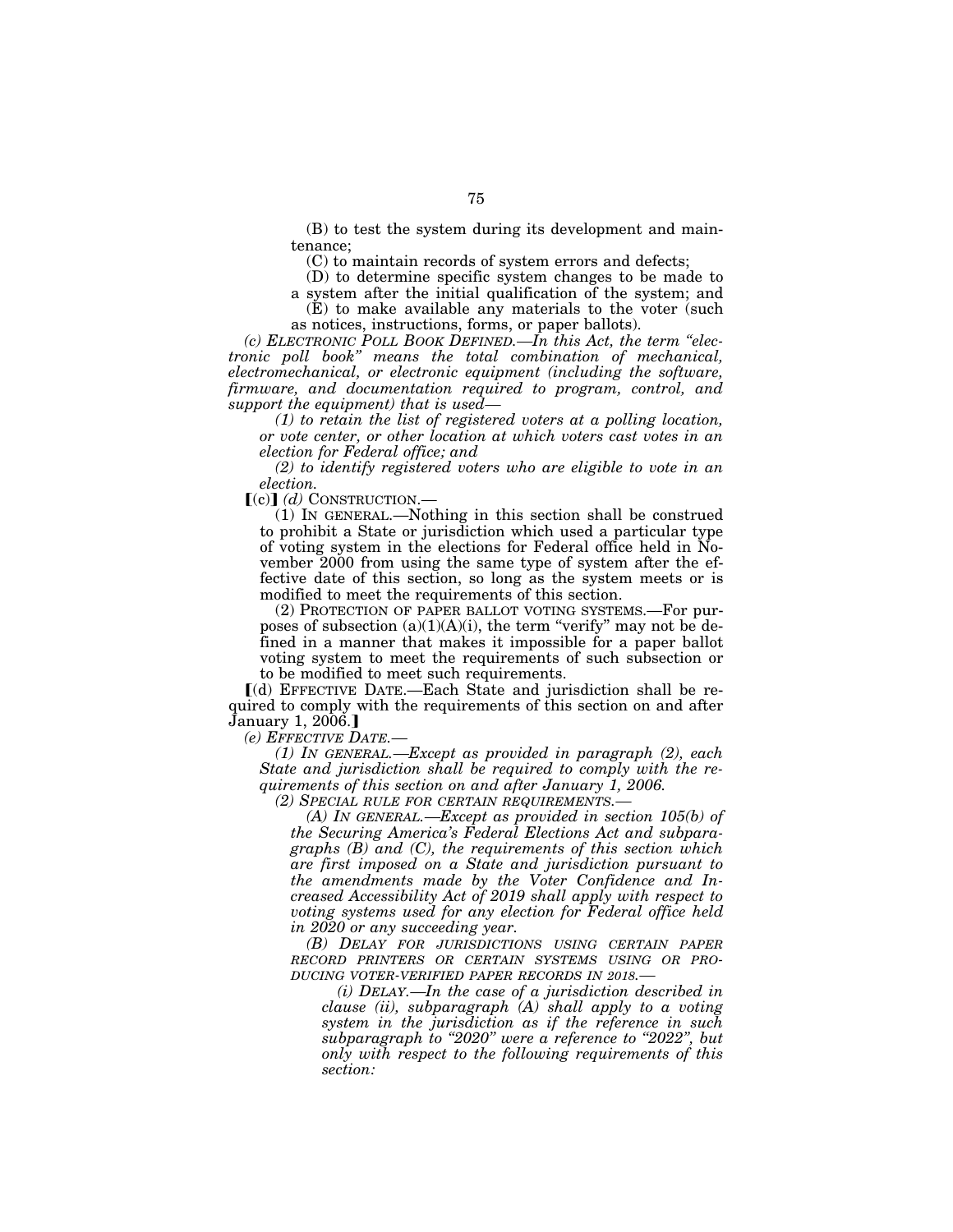*(I) Paragraph (2)(A)(i)(I) of subsection (a) (relating to the use of voter-verified paper ballots).* 

*(II) Paragraph (3)(B)(ii)(I) and (II) of subsection (a) (relating to access to verification from and casting of the durable paper ballot).* 

*(III) Paragraph (7) of subsection (a) (relating to durability and readability requirements for ballots).* 

*(ii) JURISDICTIONS DESCRIBED.—A jurisdiction described in this clause is a jurisdiction—* 

*(I) which used voter-verified paper record printers attached to direct recording electronic voting machines, or which used other voting systems that used or produced paper records of the vote verifiable by voters but that are not in compliance*  with paragraphs  $(2)(A)(i)(I)$ ,  $(3)(B)(iii)(I)$  and  $(II)$ , *and (7) of subsection (a) (as amended or added by the Voter Confidence and Increased Accessibility Act of 2019), for the administration of the regularly scheduled general election for Federal office held in November 2018; and* 

*(II) which will continue to use such printers or systems for the administration of elections for Federal office held in years before 2022.* 

*(iii) MANDATORY AVAILABILITY OF PAPER BALLOTS AT POLLING PLACES USING GRANDFATHERED PRINTERS AND SYSTEMS.— (I) REQUIRING BALLOTS TO BE OFFERED AND PRO-*

*VIDED.—The appropriate election official at each polling place that uses a printer or system described in clause (ii)(I) for the administration of elections for Federal office shall offer each individual who is eligible to cast a vote in the election at the polling place the opportunity to cast the vote using a blank pre-printed paper ballot which the individual may mark by hand and which is not produced by the direct recording electronic voting machine or other such system. The official shall provide the individual with the ballot and the supplies necessary to mark the ballot, and shall ensure (to the greatest extent practicable) that the waiting period for the individual to cast a vote is the lesser of 30 minutes or the average waiting period for an individual who does not agree to cast the vote using such a paper ballot under this clause.* 

*(II) TREATMENT OF BALLOT.—Any paper ballot which is cast by an individual under this clause shall be counted and otherwise treated as a regular ballot for all purposes (including by incorporating it into the final unofficial vote count (as defined by the State) for the precinct) and not as a provisional ballot, unless the individual casting the ballot would have otherwise been required to cast a provisional ballot.*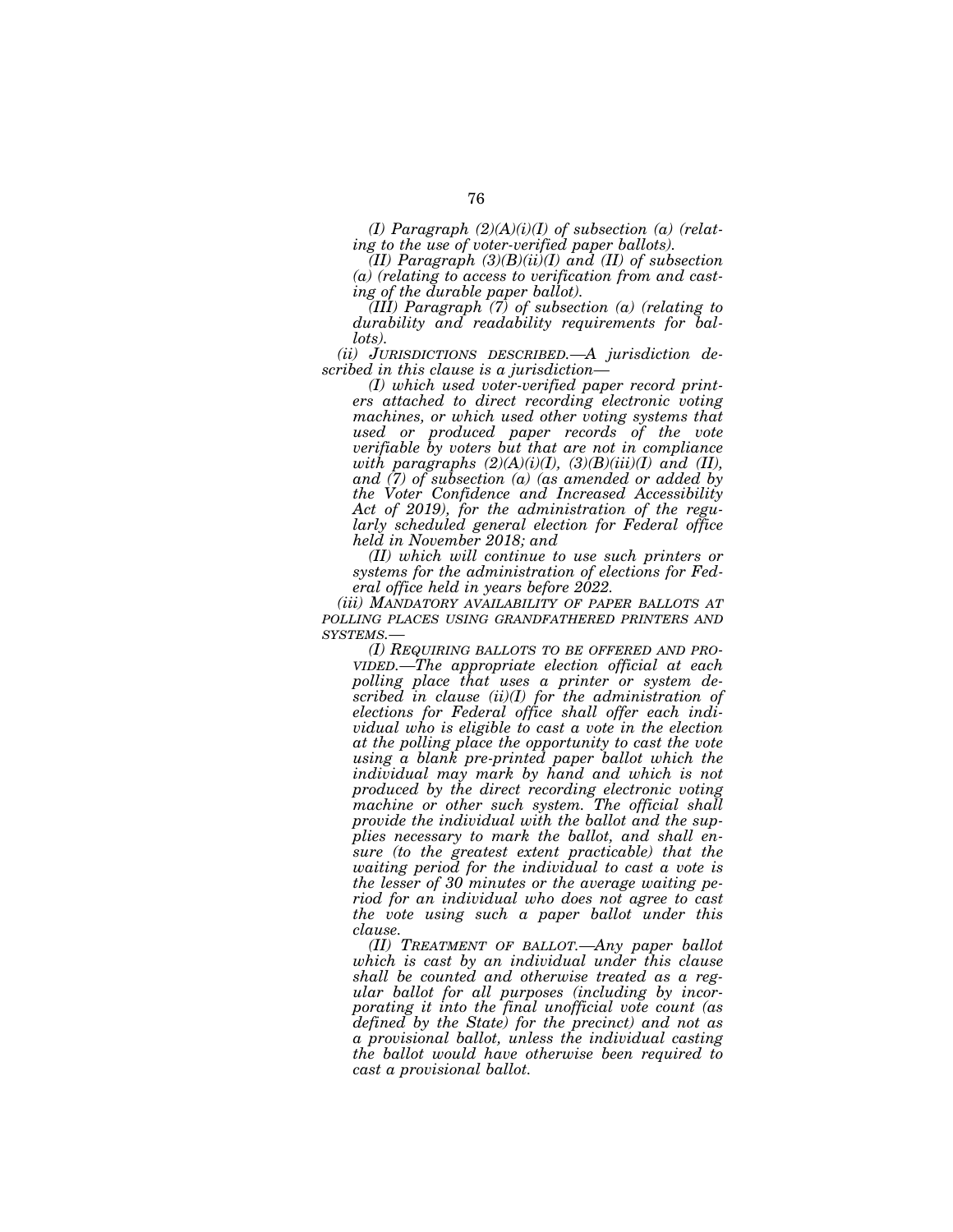*(III) POSTING OF NOTICE.—The appropriate election official shall ensure there is prominently displayed at each polling place a notice that describes the obligation of the official to offer individuals the opportunity to cast votes using a pre-printed blank paper ballot.* 

*(IV) TRAINING OF ELECTION OFFICIALS.—The chief State election official shall ensure that election officials at polling places in the State are aware of the requirements of this clause, including the requirement to display a notice under subclause (III), and are aware that it is a violation of the requirements of this title for an election official to fail to offer an individual the opportunity to cast a vote using a blank pre-printed paper ballot.* 

*(V) PERIOD OF APPLICABILITY.—The requirements of this clause apply only during the period in which the delay is in effect under clause (i).* 

*(C) SPECIAL RULE FOR JURISDICTIONS USING CERTAIN NONTABULATING BALLOT MARKING DEVICES.—In the case of a jurisdiction which uses a nontabulating ballot marking device which automatically deposits the ballot into a privacy sleeve, subparagraph (A) shall apply to a voting system in the jurisdiction as if the reference in such subparagraph to ''any election for Federal office held in 2020 or any succeeding year'' were a reference to ''elections for Federal office occurring held in 2022 or each succeeding year'', but only with respect to paragraph (3)(B)(iii)(II) of subsection (a) (relating to nonmanual casting of the durable paper ballot).* 

#### *SEC. 301A. PRE-ELECTION REPORTS ON VOTING SYSTEM USAGE.*

*(a) REQUIRING STATES TO SUBMIT REPORTS.—Not later than 120 days before the date of each regularly scheduled general election for Federal office, the chief State election official of a State shall submit a report to the Commission containing a detailed voting system usage plan for each jurisdiction in the State which will administer the election, including a detailed plan for the usage of electronic poll books and other equipment and components of such system.* 

*(b) EFFECTIVE DATE.—Subsection (a) shall apply with respect to the regularly scheduled general election for Federal office held in November 2020 and each succeeding regularly scheduled general election for Federal office.* 

#### \* \* \* \* \* \* \* **SEC. 303. COMPUTERIZED STATEWIDE VOTER REGISTRATION LIST RE-QUIREMENTS AND REQUIREMENTS FOR VOTERS WHO REGISTER BY MAIL.**

(a) COMPUTERIZED STATEWIDE VOTER REGISTRATION LIST RE-

QUIREMENTS.— (1) IMPLEMENTATION.— (A) IN GENERAL.—Except as provided in subparagraph (B), each State, acting through the chief State election official, shall implement, in a uniform and nondiscriminatory manner, a single, uniform, official, centralized, interactive computerized statewide voter registration list defined,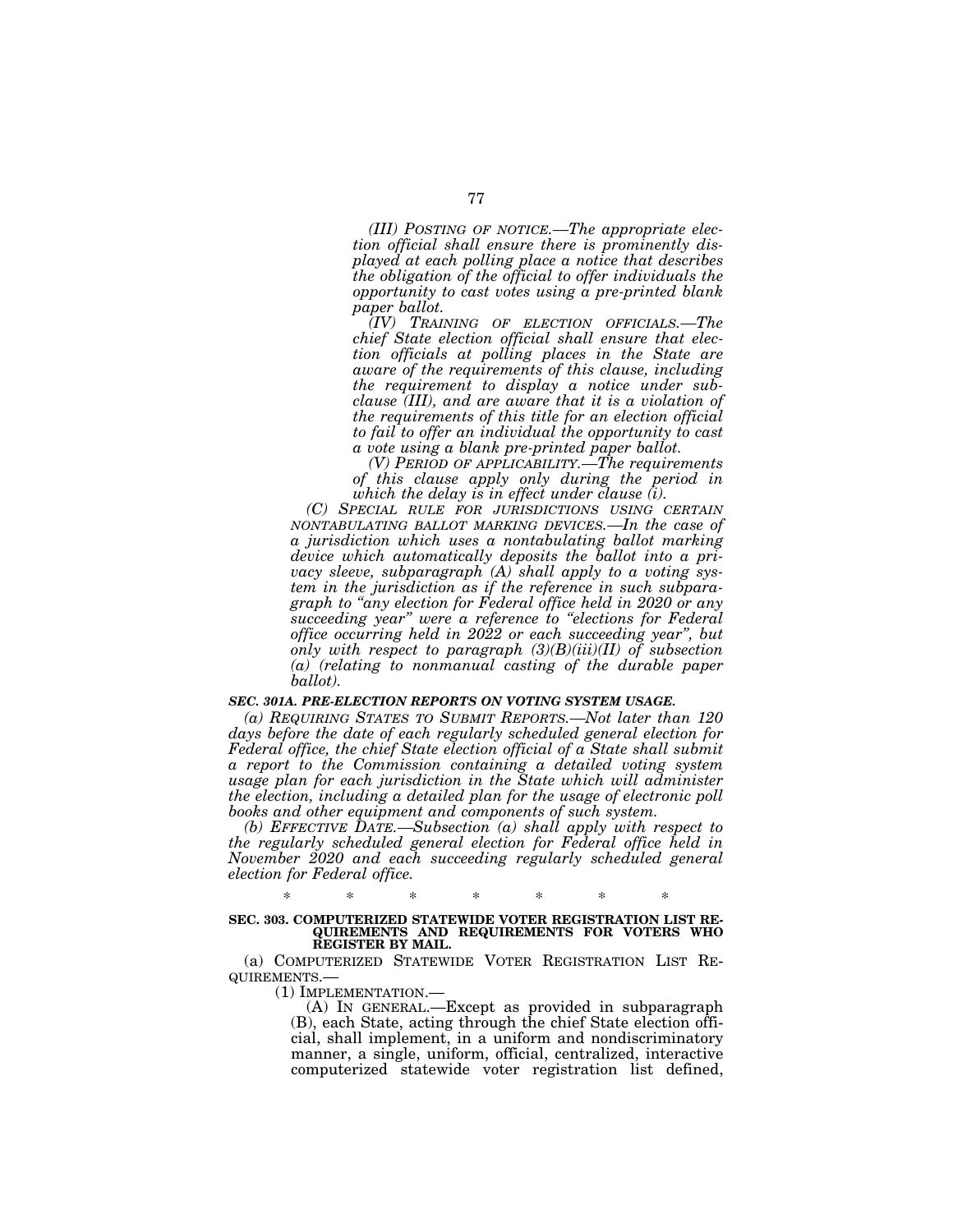maintained, and administered at the State level that contains the name and registration information of every legally registered voter in the State and assigns a unique identifier to each legally registered voter in the State (in this subsection referred to as the ''computerized list''), and includes the following:

(i) The computerized list shall serve as the single system for storing and managing the official list of registered voters throughout the State.

(ii) The computerized list contains the name and registration information of every legally registered voter in the State.

(iii) Under the computerized list, a unique identifier is assigned to each legally registered voter in the State.

(iv) The computerized list shall be coordinated with other agency databases within the State.

(v) Any election official in the State, including any local election official, may obtain immediate electronic access to the information contained in the computerized list.

(vi) All voter registration information obtained by any local election official in the State shall be electronically entered into the computerized list on an expedited basis at the time the information is provided to the local official.

(vii) The chief State election official shall provide such support as may be required so that local election officials are able to enter information as described in clause (vi).

(viii) The computerized list shall serve as the official voter registration list for the conduct of all elections for Federal office in the State.

(B) EXCEPTION.—The requirement under subparagraph (A) shall not apply to a State in which, under a State law in effect continuously on and after the date of the enactment of this Act, there is no voter registration requirement for individuals in the State with respect to elections for Federal office.

(2) COMPUTERIZED LIST MAINTENANCE.—

(A) IN GENERAL.—The appropriate State or local election official shall perform list maintenance with respect to the computerized list on a regular basis as follows:

(i) If an individual is to be removed from the computerized list, such individual shall be removed in accordance with the provisions of the National Voter Registration Act of 1993 (42 U.S.C. 1973gg et seq.), including subsections  $(a)(4)$ ,  $(c)(2)$ ,  $(d)$ , and  $(e)$  of section 8 of such Act (42 U.S.C. 1973gg-6).

(ii) For purposes of removing names of ineligible voters from the official list of eligible voters—

(I) under section  $8(a)(3)(B)$  of such Act (42) U.S.C.  $1973gg-6(a)(3)(B)$ , the State shall coordinate the computerized list with State agency records on felony status; and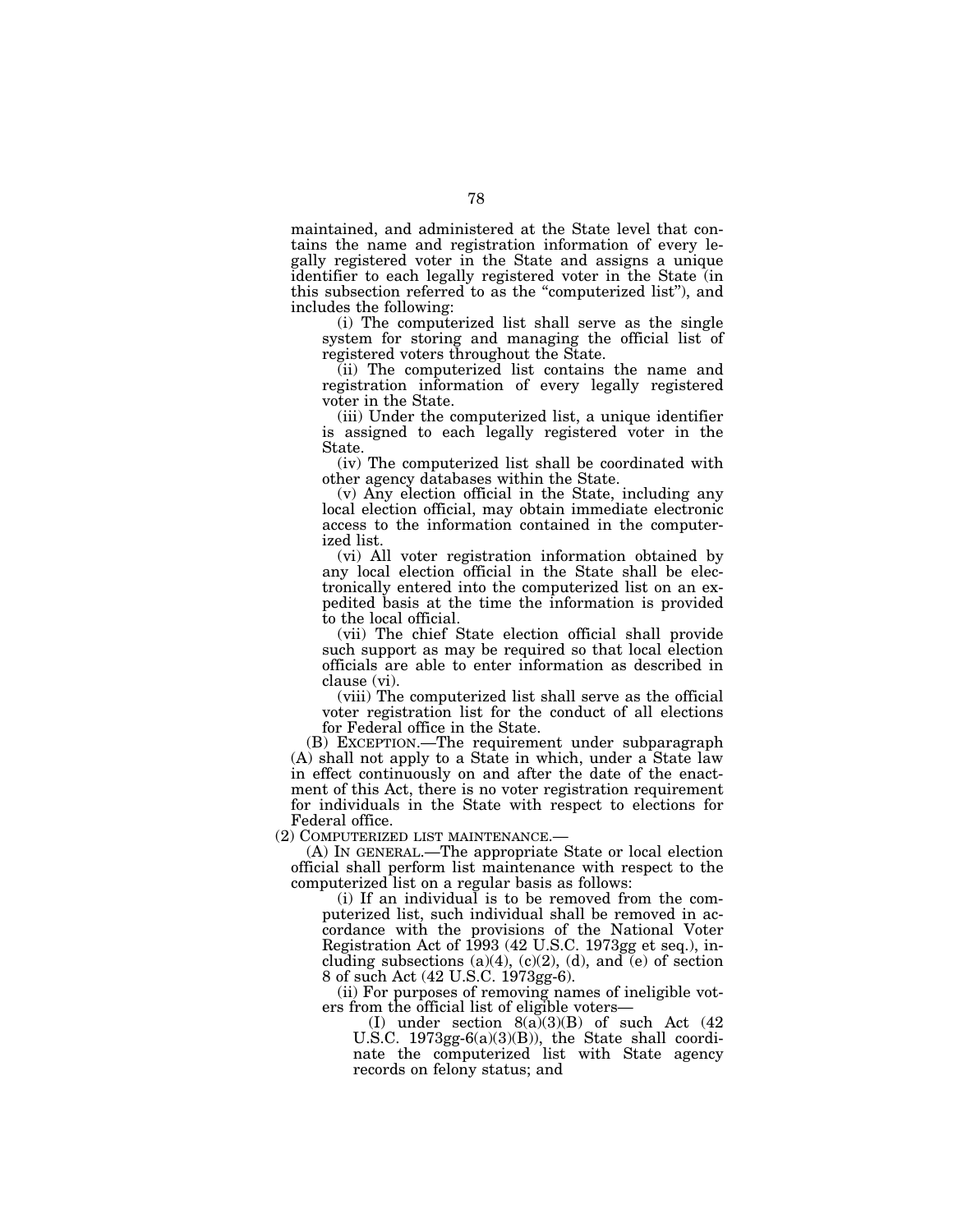(II) by reason of the death of the registrant under section  $8(a)(4)(A)$  of such Act  $(42 \text{ U.S.C.})$  $1973gg-6(a)(4)(A)$ , the State shall coordinate the computerized list with State agency records on death.

(iii) Notwithstanding the preceding provisions of this subparagraph, if a State is described in section 4(b) of the National Voter Registration Act of 1993 (42 U.S.C. 1973gg-2(b)), that State shall remove the names of ineligible voters from the computerized list in accordance with State law.

(B) CONDUCT.—The list maintenance performed under subparagraph (A) shall be conducted in a manner that ensures that—

(i) the name of each registered voter appears in the computerized list;

(ii) only voters who are not registered or who are not eligible to vote are removed from the computerized list; and

(iii) duplicate names are eliminated from the computerized list.

(3) TECHNOLOGICAL SECURITY OF COMPUTERIZED LIST.—The appropriate State or local official shall provide adequate technological security measures to prevent the unauthorized access to the computerized list established under this section..., as *well as other measures to prevent and deter cybersecurity incidents, as identified by the Commission, the Secretary of Homeland Security, and the Technical Guidelines Development Committee.* 

(4) MINIMUM STANDARD FOR ACCURACY OF STATE VOTER REG-ISTRATION RECORDS.—The State election system shall include provisions to ensure that voter registration records in the State are accurate and are updated regularly, including the following:

(A) A system of file maintenance that makes a reasonable effort to remove registrants who are ineligible to vote from the official list of eligible voters. Under such system, consistent with the National Voter Registration Act of 1993 (42 U.S.C. 1973gg et seq.), registrants who have not responded to a notice and who have not voted in 2 consecutive general elections for Federal office shall be removed from the official list of eligible voters, except that no registrant may be removed solely by reason of a failure to vote.

(B) Safeguards to ensure that eligible voters are not removed in error from the official list of eligible voters.

(5) VERIFICATION OF VOTER REGISTRATION INFORMATION.—

(A) REQUIRING PROVISION OF CERTAIN INFORMATION BY APPLICANTS.—

(i) IN GENERAL.—Except as provided in clause (ii), notwithstanding any other provision of law, an application for voter registration for an election for Federal office may not be accepted or processed by a State unless the application includes—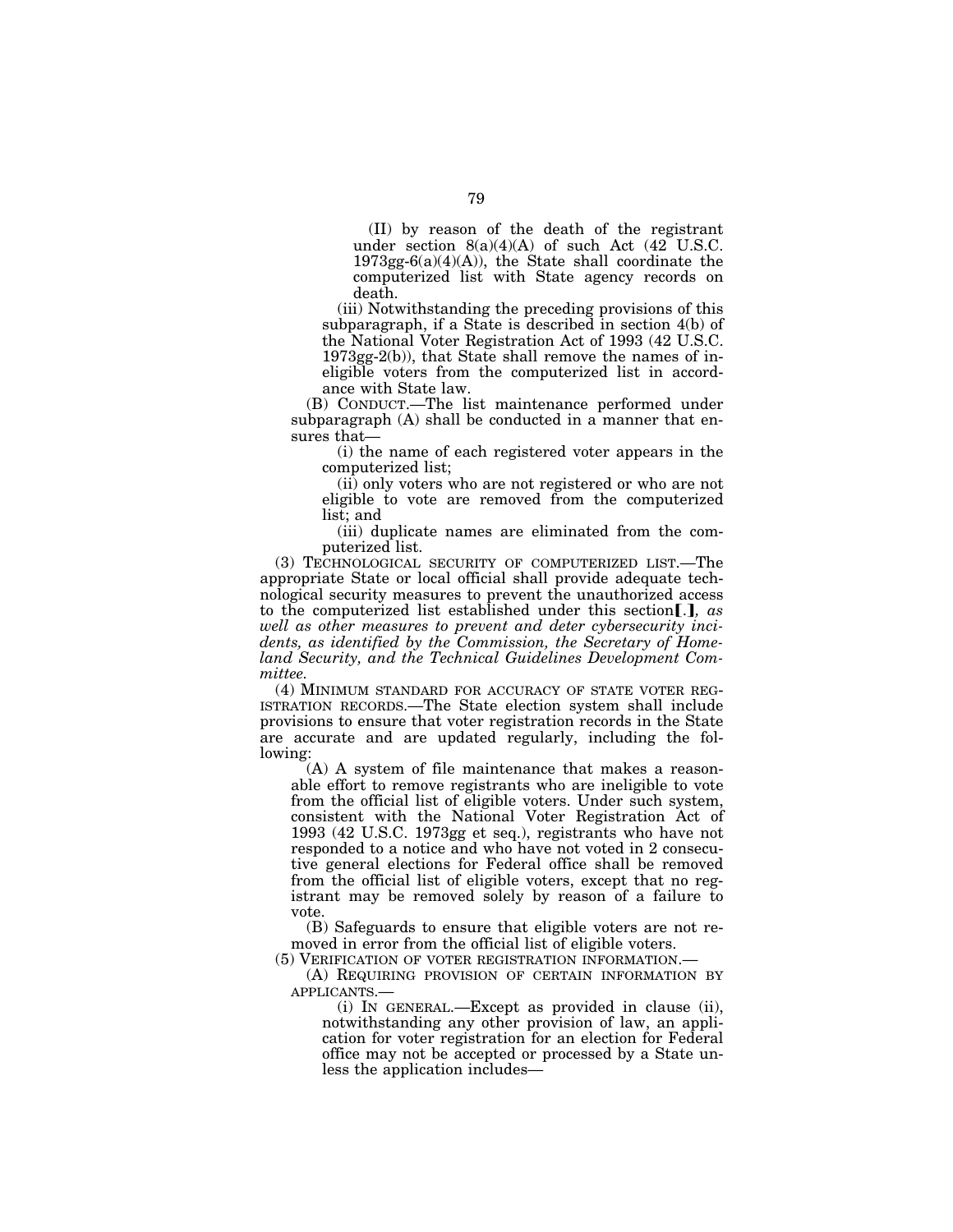(I) in the case of an applicant who has been issued a current and valid driver's license, the applicant's driver's license number; or

(II) in the case of any other applicant (other than an applicant to whom clause (ii) applies), the last 4 digits of the applicant's social security number.

(ii) SPECIAL RULE FOR APPLICANTS WITHOUT DRIVER'S LICENSE OR SOCIAL SECURITY NUMBER.—If an applicant for voter registration for an election for Federal office has not been issued a current and valid driver's license or a social security number, the State shall assign the applicant a number which will serve to identify the applicant for voter registration purposes. To the extent that the State has a computerized list in effect under this subsection and the list assigns unique identifying numbers to registrants, the number assigned under this clause shall be the unique identifying number assigned under the list.<br>(iii) DETERMINATION OF VALIDITY OF NUMBERS PRO-

VIDED.—The State shall determine whether the information provided by an individual is sufficient to meet the requirements of this subparagraph, in accordance with State law.

(B) REQUIREMENTS FOR STATE OFFICIALS.— (i) SHARING INFORMATION IN DATABASES.—The chief State election official and the official responsible for the State motor vehicle authority of a State shall enter into an agreement to match information in the database of the statewide voter registration system with information in the database of the motor vehicle authority to the extent required to enable each such official to verify the accuracy of the information provided on applications for voter registration.<br>(ii) AGREEMENTS WITH COMMISSIONER OF SOCIAL SE-

(ii) AGREEMENTS WITH COMMISSIONER OF SOCIAL SE- CURITY.—The official responsible for the State motor vehicle authority shall enter into an agreement with the Commissioner of Social Security under section 205(r)(8) of the Social Security Act (as added by subparagraph (C)).

(C) ACCESS TO FEDERAL INFORMATION.—Section 205(r) of the Social Security Act (42 U.S.C. 405(r)) is amended by adding at the end the following new paragraph:

" $(8)(A)$  The Commissioner of Social Security shall, upon the request of the official responsible for a State driver's license agency pursuant to the Help America Vote Act of 2002—

> "(i) enter into an agreement with such official for the purpose of verifying applicable information, so long as the requirements of subparagraphs (A) and (B) of paragraph (3) are met; and

> ''(ii) include in such agreement safeguards to assure the maintenance of the confidentiality of any applicable information disclosed and procedures to permit such agency to use the applicable information for the purpose of maintaining its records.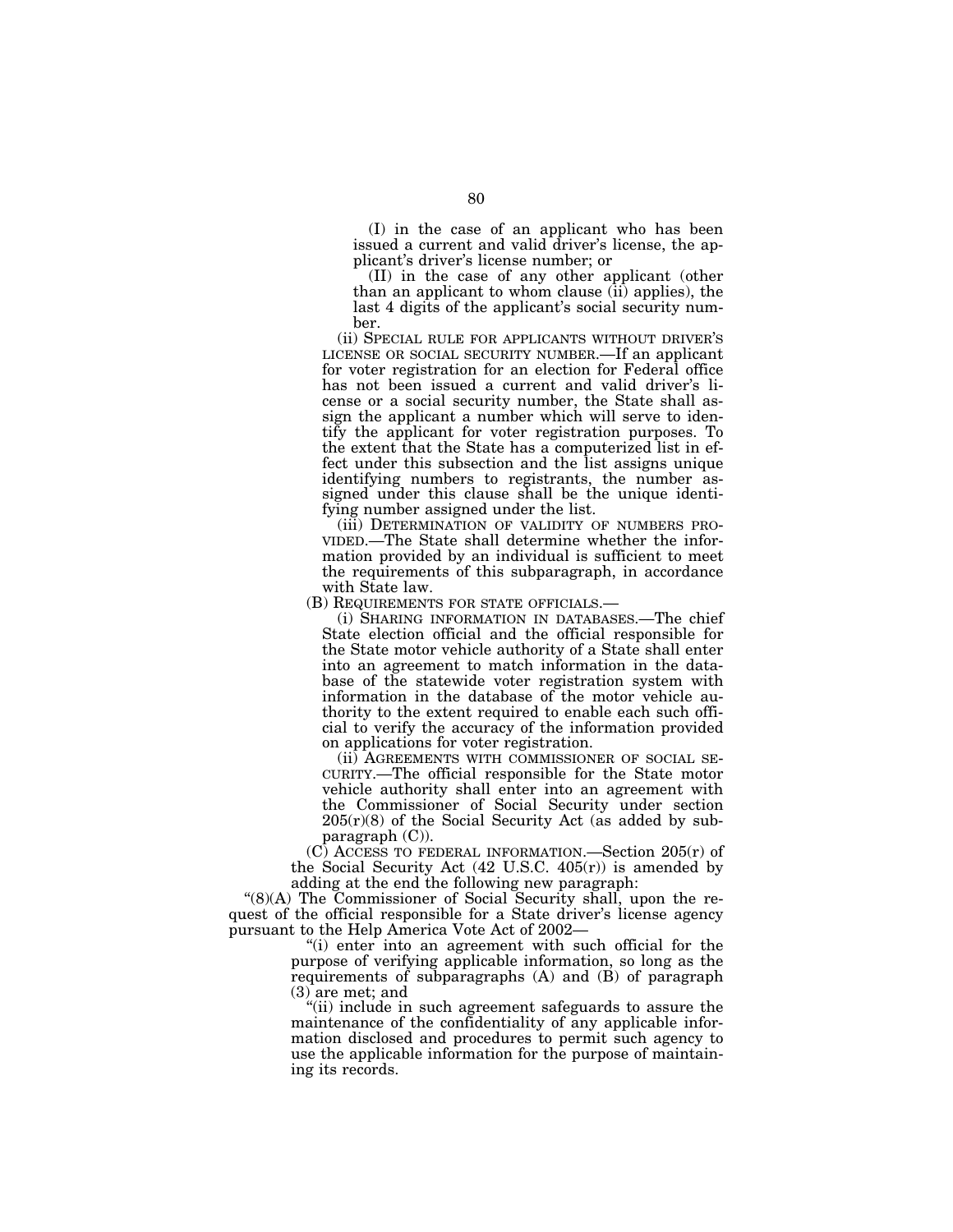''(B) Information provided pursuant to an agreement under this paragraph shall be provided at such time, in such place, and in such manner as the Commissioner determines appropriate.

''(C) The Commissioner shall develop methods to verify the accuracy of information provided by the agency with respect to applications for voter registration, for whom the last  $4$  digits of a social security number are provided instead of a driver's license number.

''(D) For purposes of this paragraph—

''(i) the term 'applicable information' means information regarding whether—

" $(I)$  the name (including the first name and any family forename or surname), the date of birth (including the month, day, and year), and social security number of an individual provided to the Commissioner match the information contained in the Commissioner's records, and

''(II) such individual is shown on the records of the Commissioner as being deceased; and

"(ii) the term 'State driver's license agency' means the State agency which issues driver's licenses to individuals within the State and maintains records relating to such licensure.

" $(E)$  Nothing in this paragraph may be construed to require the provision of applicable information with regard to a request for a record of an individual if the Commissioner determines there are exceptional circumstances warranting an exception (such as safety of the individual or interference with an investigation).

''(F) Applicable information provided by the Commission pursuant to an agreement under this paragraph or by an individual to any agency that has entered into an agreement under this paragraph shall be considered as strictly confidential and shall be used only for the purposes described in this paragraph and for carrying out an agreement under this paragraph. Any officer or employee or former officer or employee of a State, or any officer or employee or former officer or employee of a contractor of a State who, without the written authority of the Commissioner, publishes or communicates any applicable information in such individual's possession by reason of such employment or position as such an officer, shall be guilty of a felony and upon conviction thereof shall be fined or imprisoned, or both, as described in section 208.''.

(D) SPECIAL RULE FOR CERTAIN STATES.—In the case of a State which is permitted to use social security numbers, and provides for the use of social security numbers, on applications for voter registration, in accordance with section 7 of the Privacy Act of 1974 (5 U.S.C. 552a note), the provisions of this paragraph shall be optional.

(b) REQUIREMENTS FOR VOTERS WHO REGISTER BY MAIL.—

(1) IN GENERAL.—Notwithstanding section 6(c) of the National Voter Registration Act of 1993 (42 U.S.C. 1973gg-4(c)) and subject to paragraph (3), a State shall, in a uniform and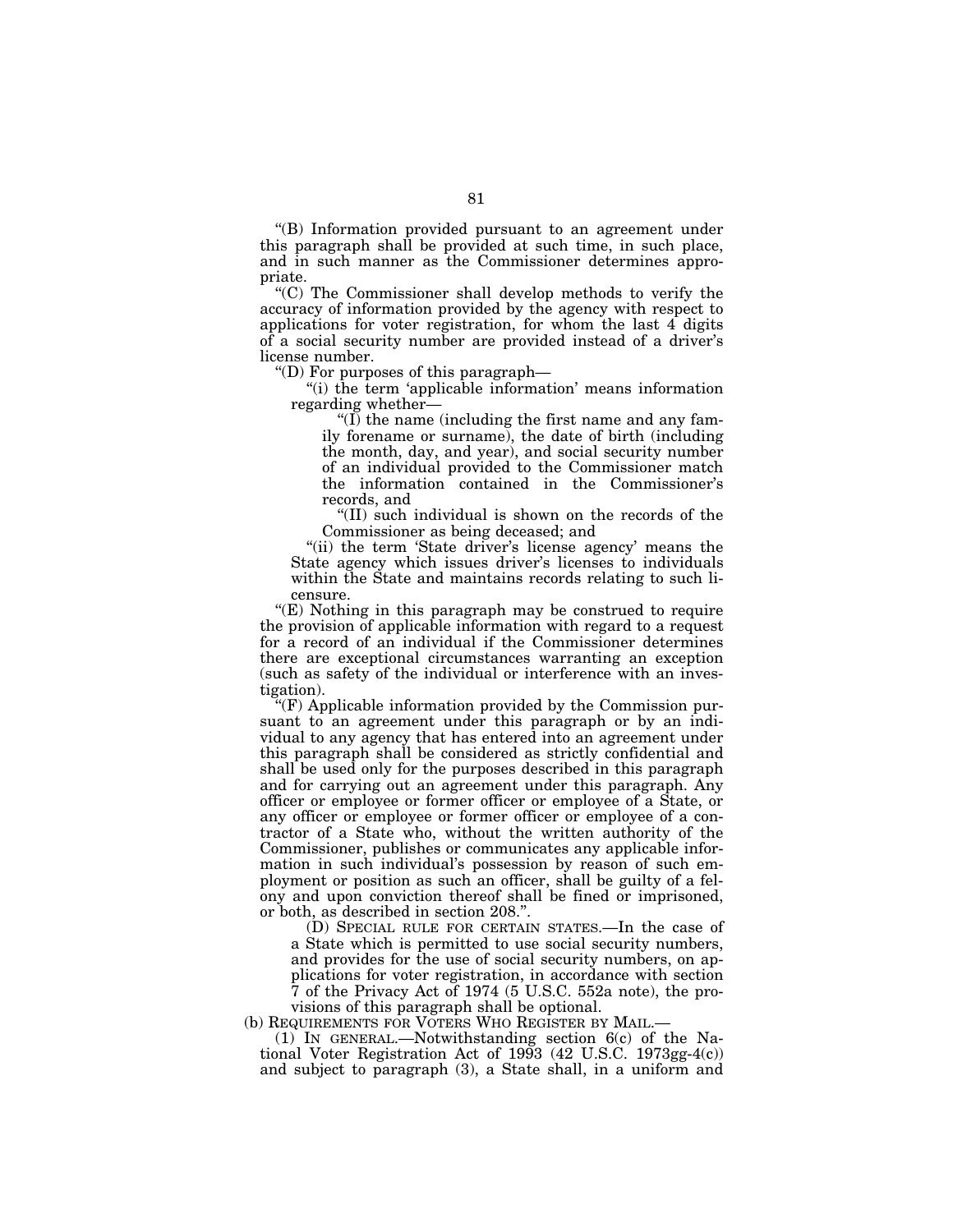nondiscriminatory manner, require an individual to meet the requirements of paragraph (2) if—

(A) the individual registered to vote in a jurisdiction by mail; and

 $(B)(i)$  the individual has not previously voted in an election for Federal office in the State; or

(ii) the individual has not previously voted in such an election in the jurisdiction and the jurisdiction is located in a State that does not have a computerized list that complies with the requirements of subsection (a).

(2) REQUIREMENTS.—

(A) IN GENERAL.—An individual meets the requirements of this paragraph if the individual—

(i) in the case of an individual who votes in person—

(I) presents to the appropriate State or local election official a current and valid photo identification; or

(II) presents to the appropriate State or local election official a copy of a current utility bill, bank statement, government check, paycheck, or other government document that shows the name and address of the voter; or

(ii) in the case of an individual who votes by mail, submits with the ballot—

(I) a copy of a current and valid photo identification; or

(II) a copy of a current utility bill, bank statement, government check, paycheck, or other government document that shows the name and address of the voter.

(B) FAIL-SAFE VOTING.—

(i) IN PERSON.—An individual who desires to vote in person, but who does not meet the requirements of subparagraph (A)(i), may cast a provisional ballot under section 302(a).

(ii) BY MAIL.—An individual who desires to vote by mail but who does not meet the requirements of subparagraph (A)(ii) may cast such a ballot by mail and the ballot shall be counted as a provisional ballot in accordance with section 302(a).

(3) INAPPLICABILITY.—Paragraph (1) shall not apply in the case of a person—

(A) who registers to vote by mail under section 6 of the National Voter Registration Act of 1993 (42 U.S.C. 1973gg-4) and submits as part of such registration either—

(i) a copy of a current and valid photo identification; or

(ii) a copy of a current utility bill, bank statement, government check, paycheck, or government document that shows the name and address of the voter;

(B)(i) who registers to vote by mail under section 6 of the National Voter Registration Act of 1993 (42 U.S.C. 1973gg-4) and submits with such registration either—

(I) a driver's license number; or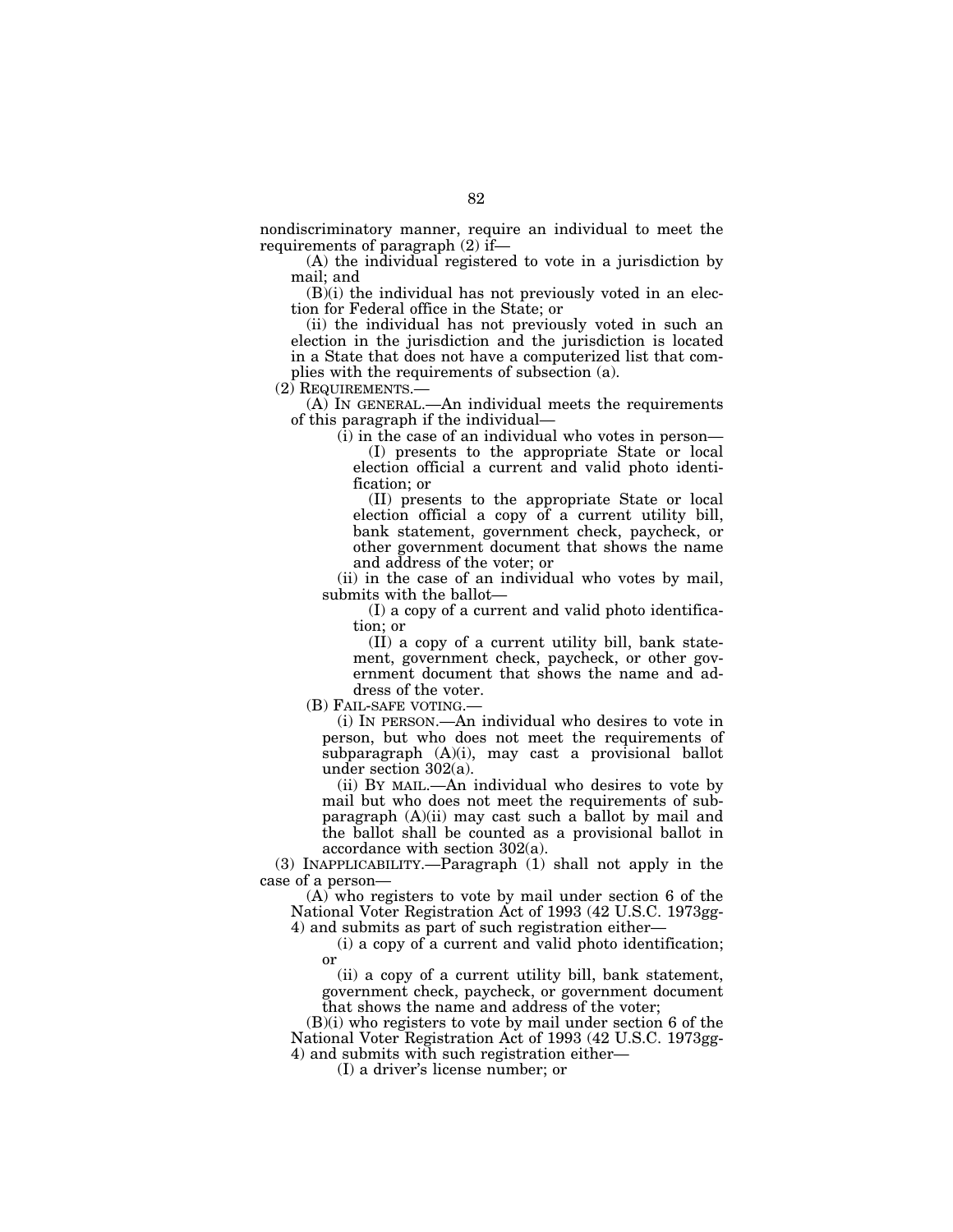(II) at least the last 4 digits of the individual's social security number; and

(ii) with respect to whom a State or local election official matches the information submitted under clause (i) with an existing State identification record bearing the same number, name and date of birth as provided in such registration; or

 $(C)$  who is-

(i) entitled to vote by absentee ballot under the Uniformed and Overseas Citizens Absentee Voting Act (42 U.S.C. 1973ff-1 et seq.);

(ii) provided the right to vote otherwise than in person under section  $3(b)(2)(B)(ii)$  of the Voting Accessibility for the Elderly and Handicapped Act (42 U.S.C. 1973ee-1(b)(2)(B)(ii)); or

(iii) entitled to vote otherwise than in person under

any other Federal law.<br>(4) CONTENTS OF MAIL-IN REGISTRATION FORM.—

 $(A)$  In GENERAL.—The mail voter registration form developed under section 6 of the National Voter Registration Act of 1993 (42 U.S.C. 1973gg-4) shall include the following:

(i) The question ''Are you a citizen of the United States of America?'' and boxes for the applicant to check to indicate whether the applicant is or is not a citizen of the United States.

(ii) The question ''Will you be 18 years of age on or before election day?'' and boxes for the applicant to check to indicate whether or not the applicant will be 18 years of age or older on election day.

(iii) The statement "If you checked'no'in response to either of these questions, do not complete this form.''.

(iv) A statement informing the individual that if the form is submitted by mail and the individual is registering for the first time, the appropriate information required under this section must be submitted with the mail-in registration form in order to avoid the additional identification requirements upon voting for the first time.

(B) INCOMPLETE FORMS.—If an applicant for voter registration fails to answer the question included on the mail voter registration form pursuant to subparagraph (A)(i), the registrar shall notify the applicant of the failure and provide the applicant with an opportunity to complete the form in a timely manner to allow for the completion of the registration form prior to the next election for Federal office (subject to State law).

(5) CONSTRUCTION.—Nothing in this subsection shall be construed to require a State that was not required to comply with a provision of the National Voter Registration Act of 1993 (42 U.S.C. 1973gg et seq.) before the date of the enactment of this Act to comply with such a provision after such date.

(c) PERMITTED USE OF LAST 4 DIGITS OF SOCIAL SECURITY NUM-BERS.—The last 4 digits of a social security number described in subsections  $(a)(5)(A)(i)(II)$  and  $(b)(3)(B)(i)(II)$  shall not be considered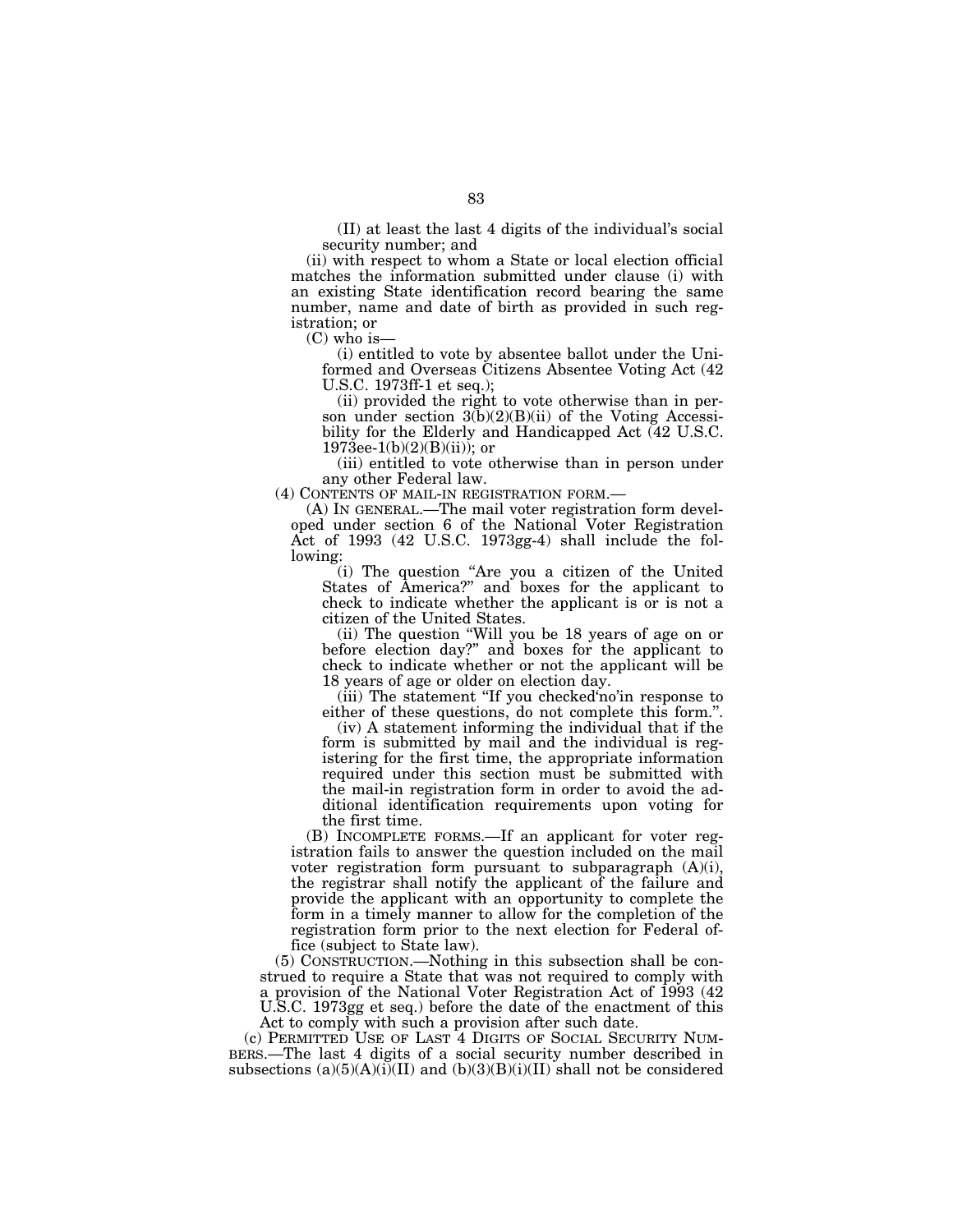to be a social security number for purposes of section 7 of the Privacy Act of 1974 (5 U.S.C. 552a note).

(d) EFFECTIVE DATE.—

(1) COMPUTERIZED STATEWIDE VOTER REGISTRATION LIST RE-QUIREMENTS.—

(A) IN GENERAL.—Except as provided in subparagraph (B), each State and jurisdiction shall be required to comply with the requirements of subsection (a) on and after January 1, 2004.

(B) WAIVER.—If a State or jurisdiction certifies to the Commission not later than January 1, 2004, that the State or jurisdiction will not meet the deadline described in subparagraph (A) for good cause and includes in the certification the reasons for the failure to meet such deadline, subparagraph (A) shall apply to the State or jurisdiction as if the reference in such subparagraph to ''January 1, 2004'' were a reference to "January 1, 2006".

(2) REQUIREMENT FOR VOTERS WHO REGISTER BY MAIL.—

(A) IN GENERAL.—Each State and jurisdiction shall be required to comply with the requirements of subsection (b) on and after January 1, 2004, and shall be prepared to receive registration materials submitted by individuals described in subparagraph (B) on and after the date described in such subparagraph.

(B) APPLICABILITY WITH RESPECT TO INDIVIDUALS.—The provisions of subsection (b) shall apply to any individual who registers to vote on or after January 1, 2003.

#### *SEC. 303A. RISK-LIMITING AUDITS.*

*(a) DEFINITIONS.—In this section:* 

*(1) RISK-LIMITING AUDIT.—The term ''risk-limiting audit'' means, with respect to any election contest, a post-election process that—* 

*(A) has a probability of at least 95 percent of correcting the reported outcome if the reported outcome is not the correct outcome;* 

*(B) will not change the outcome if the reported outcome is the correct outcome; and* 

*(C) involves a manual adjudication of voter intent from some or all of the ballots validly cast in the election contest. (2) REPORTED OUTCOME; CORRECT OUTCOME; OUTCOME.—* 

*(A) REPORTED OUTCOME.—The term ''reported outcome'' means the outcome of an election contest which is determined according to the canvass and which will become the official, certified outcome unless it is revised by an audit, recount, or other legal process.* 

*(B) CORRECT OUTCOME.—The term ''correct outcome'' means the outcome that would be determined by a manual adjudication of voter intent for all votes validly cast in the election contest.* 

*(C) OUTCOME.—The term ''outcome'' means the winner or set of winners of an election contest.* 

*(3) MANUAL ADJUDICATION OF VOTER INTENT.—The term ''manual adjudication of voter intent'' means direct inspection and determination by humans, without assistance from elec-*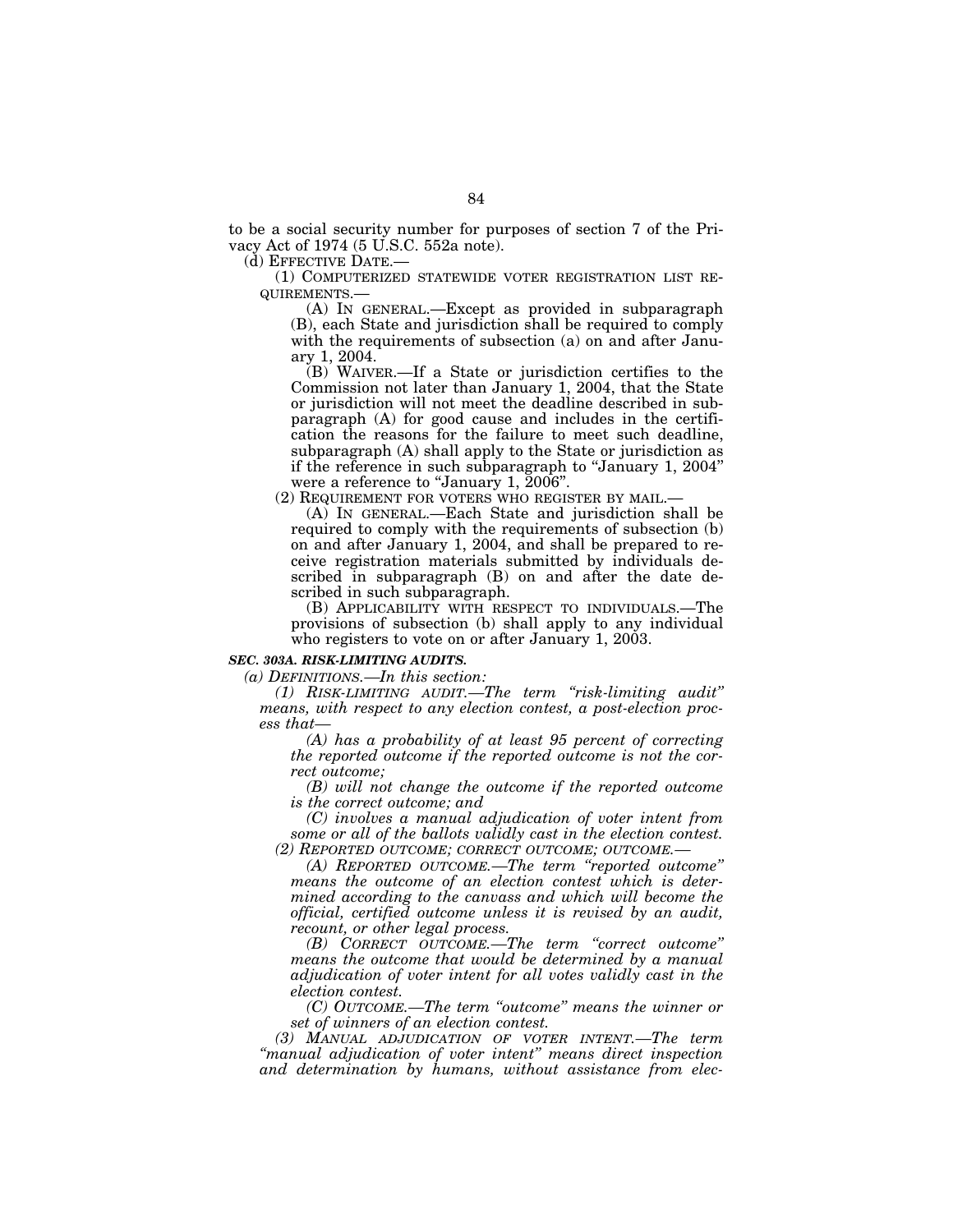*tronic or mechanical tabulation devices, of the ballot choices marked by voters on each voter-verified paper record.* 

*(4) BALLOT MANIFEST.—The term ''ballot manifest'' means a record maintained by each jurisdiction that—* 

*(A) is created without reliance on any part of the voting system used to tabulate votes;* 

*(B) functions as a sampling frame for conducting a risklimiting audit; and* 

*(C) accounts for all ballots validly cast regardless of how or whether they were tabulated and includes a precise description of the manner in which the ballots are physically stored, including the total number of physical groups of ballots, the numbering system for each group, a unique label for each group, and the number of ballots in each such group.* 

*(b) REQUIREMENTS.—* 

*(1) IN GENERAL.—* 

*(A) AUDITS.—* 

*(i) IN GENERAL.—Each State and jurisdiction shall administer risk-limiting audits of the results of all election contests for Federal office held in the State in accordance with the requirements of paragraph (2).* 

*(ii) EXCEPTION.—Clause (i) shall not apply to any election contest for which the State or jurisdiction conducts a full recount through a manual adjudication of voter intent.* 

*(B) FULL MANUAL TABULATION.—If a risk-limiting audit conducted under subparagraph (A) corrects the reported outcome of an election contest, the State or jurisdiction shall use the results of the manual adjudication of voter intent conducted as part of the risk-limiting audit as the official results of the election contest.* 

*(2) AUDIT REQUIREMENTS.—* 

*(A) RULES AND PROCEDURES.—* 

*(i) IN GENERAL.—Not later than 1 year after the date of the enactment of this section, the chief State election official of the State shall establish rules and procedures for conducting risk-limiting audits.* 

*(ii) MATTERS INCLUDED.—The rules and procedures established under clause (i) shall include the following:* 

*(I) Rules and procedures for ensuring the security of ballots and documenting that prescribed procedures were followed.* 

*(II) Rules and procedures for ensuring the accuracy of ballot manifests produced by jurisdictions.* 

*(III) Rules and procedures for governing the format of ballot manifests and other data involved in risk-limiting audits.* 

*(IV) Methods to ensure that any cast vote records used in a risk-limiting audit are those used by the voting system to tally the results of the election contest sent to the chief State election official of the State and made public.*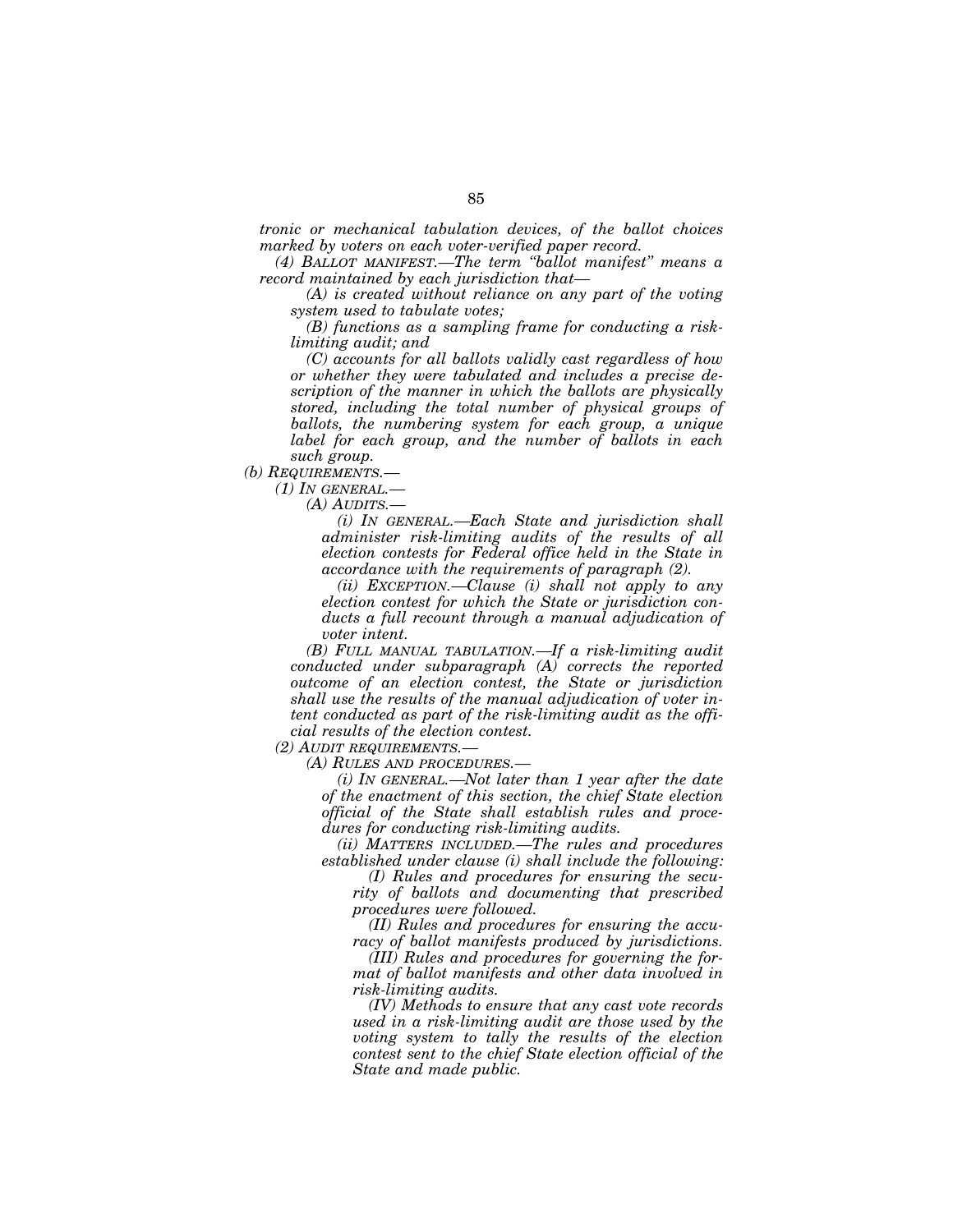*(V) Rules and procedures for the random selection of ballots to be inspected manually during each audit.* 

*(VI) Rules and procedures for the calculations and other methods to be used in the audit and to determine whether and when the audit of each election contest is complete.* 

*(VII) Rules and procedures for testing any software used to conduct risk-limiting audits.* 

*(i)* IN GENERAL.—After the completion of the risk-lim*iting audit and at least 5 days before the election contest is certified, the State shall publish a report on the results of the audit, together with such information as necessary to confirm that the audit was conducted properly.* 

*(ii) FORMAT OF DATA.—All data published with the report under clause (i) shall be published in machinereadable, open data formats.* 

*(iii) PROTECTION OF ANONYMITY OF VOTES.—Information and data published by the State under this subparagraph shall not compromise the anonymity of votes.* 

*(c) EFFECTIVE DATE.—Each State and jurisdiction shall be required to comply with the requirements of this section for the first regularly scheduled election for Federal office held more than 1 year after the date of the enactment of the Securing America's Federal Elections Act and for each subsequent election for Federal office.* 

# **TITLE IV—ENFORCEMENT**

\* \* \* \* \* \* \*

#### **SEC. 401. ACTIONS BY THE ATTORNEY GENERAL FOR DECLARATORY AND INJUNCTIVE RELIEF.**

The Attorney General may bring a civil action against any State or jurisdiction in an appropriate United States District Court for such declaratory and injunctive relief (including a temporary restraining order, a permanent or temporary injunction, or other order) as may be necessary to carry out the uniform and nondiscriminatory election technology and administration requirements under sections 301, 302, [and 303] 303, and 303A.

# **TITLE IX—MISCELLANEOUS PROVISIONS**

\* \* \* \* \* \* \*

#### **[SEC. 901. STATE DEFINED.**

øIn this Act, the term ''State'' includes the District of Columbia, the Commonwealth of Puerto Rico, Guam, American Samoa, and the United States Virgin Islands.]

### *SEC. 901. DEFINITIONS.*

*In this Act, the following definitions apply:*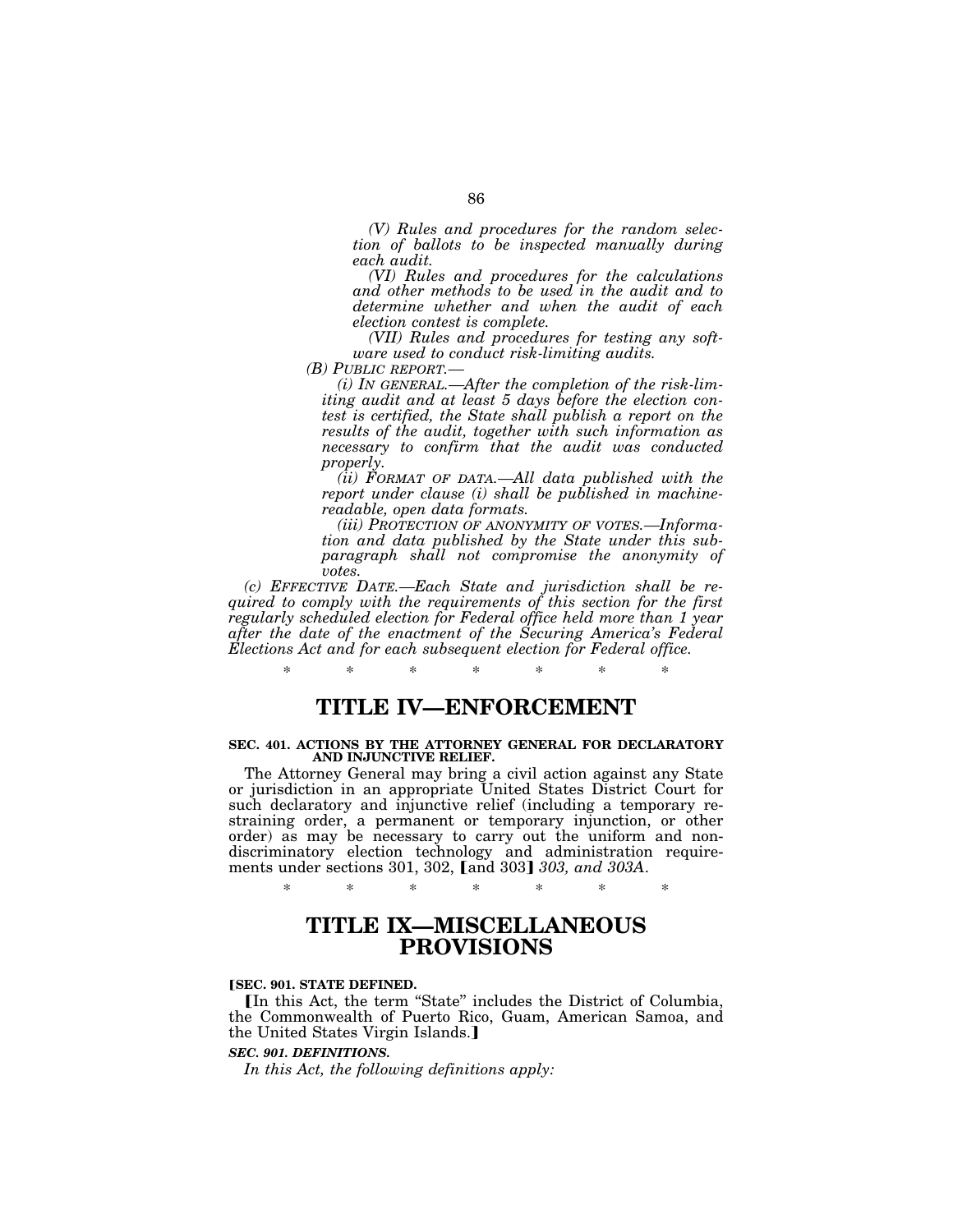*(1) The term ''cybersecurity incident'' has the meaning given the term ''incident'' in section 227 of the Homeland Security Act of 2002 (6 U.S.C. 148).* 

*(2) The term ''election agency'' means any component of a State, or any component of a unit of local government in a State, which is responsible for the administration of elections for Federal office in the State.* 

*(3) The term ''election infrastructure'' means storage facilities, polling places, and centralized vote tabulation locations used to support the administration of elections for public office, as well as related information and communications technology, including voter registration databases, voting machines, electronic mail and other communications systems (including electronic mail and other systems of vendors who have entered into contracts with election agencies to support the administration of elections, manage the election process, and report and display election results), and other systems used to manage the election process and to report and display election results on behalf of an election agency.* 

*(4) The term ''State'' means each of the several States, the District of Columbia, the Commonwealth of Puerto Rico, Guam, American Samoa, the United States Virgin Islands, and the Commonwealth of the Northern Mariana Islands.* 

\* \* \* \* \* \* \*